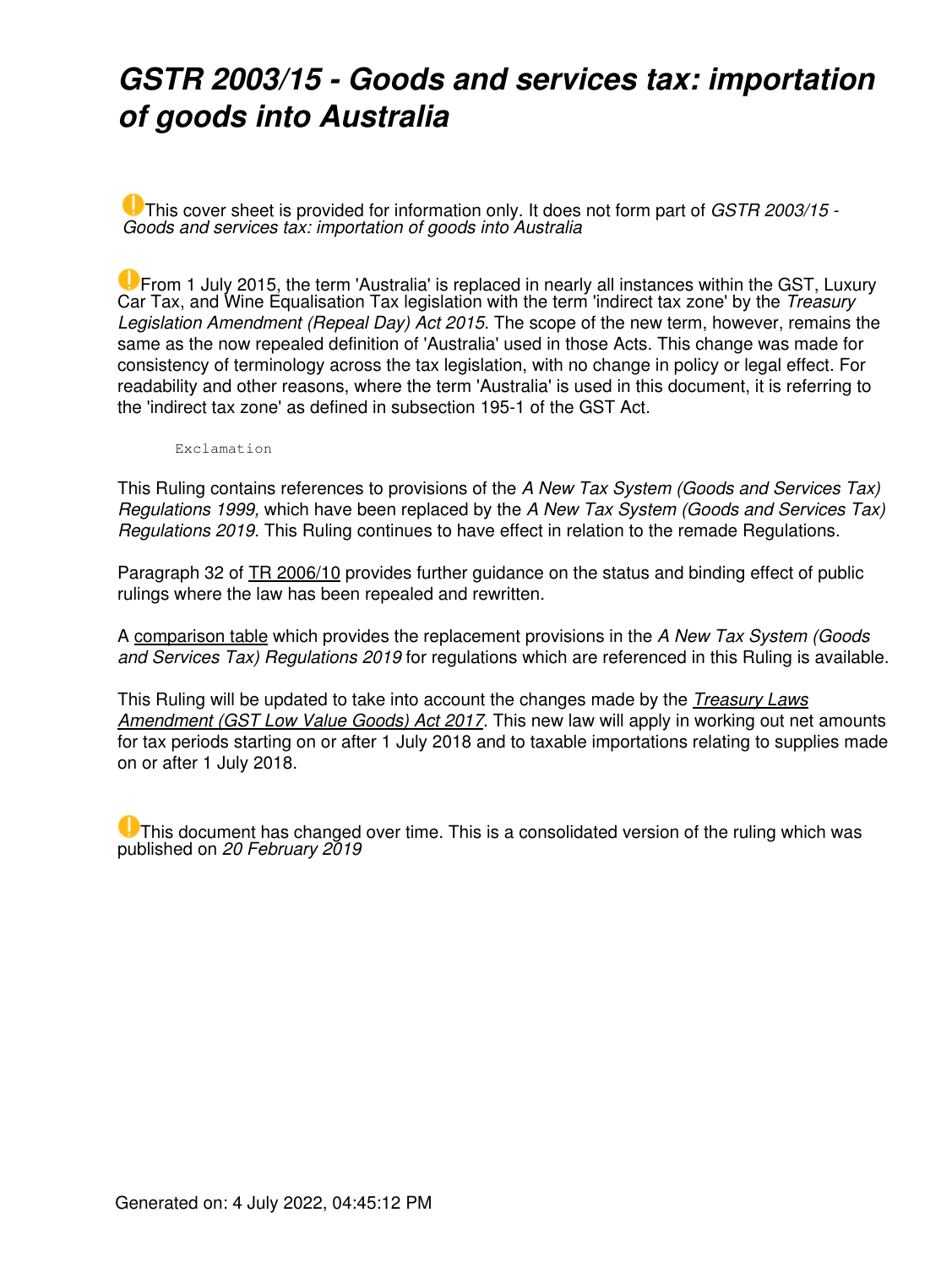

FOI status: **may be released** Page 1 of 78

## **Goods and Services Tax Ruling**

Goods and services tax: importation of goods into Australia

| Contents                      | Para |
|-------------------------------|------|
| What this Ruling is about     | 1    |
| Date of effect                | 10   |
| <b>Context</b>                | 12   |
| <b>Ruling</b>                 | 26   |
| <b>Explanation</b>            | 76   |
| <b>Further examples</b>       | 294  |
| <b>Detailed Contents List</b> | 323  |

 From 1 July 2015, the term 'Australia' is replaced in nearly all instances within the GST, Luxury Car Tax, and Wine Equalisation Tax legislation with the term 'indirect tax zone' by the *Treasury Legislation Amendment (Repeal Day) Act 2015* . The scope of the new term, however, remains the same as the now repealed definition of 'Australia' used in those Acts. This change was made for consistency of terminology across the tax legislation, with no change in policy or legal effect. For readability and other reasons, where the term 'Australia' is used in this document, it is referring to the 'indirect tax zone' as defined in subsection 195-1 of the GST Act.

 This Ruling contains references to provisions of the *A New Tax System (Goods and Services Tax) Regulations 1999*, which have been replaced by the *A New Tax System (Goods and Services Tax) Regulations 2019*. This Ruling continues to have effect in relation to the remade Regulations.

Paragraph 32 of TR 2006/10 provides further guidance on the status and binding effect of public rulings where the law has been repealed and rewritten.

A comparison table which provides the replacement provisions in the *A New Tax System (Goods and Services Tax) Regulations 2019* for regulations which are referenced in this Ruling is available.

### *Preamble*

*This document was published prior to 1 July 2010 and was a public ruling for the purposes of former section 37 of the Taxation Administration Act 1953 and former section 105-60 of Schedule 1 to the Taxation Administration Act 1953.*

*From 1 July 2010, this document is taken to be a public ruling under Division 358 of Schedule 1 to the Taxation Administration Act 1953.*

*A public ruling is an expression of the Commissioner's opinion about the way in which a relevant provision applies, or would apply, to entities generally or to a class of entities in relation to a particular scheme or a class of schemes.*

*If you rely on this ruling, the Commissioner must apply the law to you in the way set out in the ruling (unless the Commissioner is satisfied that the ruling is incorrect and disadvantages you, in which case the law may be applied to you in a way that is more favourable for you – provided the Commissioner is not prevented from doing so by a time limit imposed by the law). You will be protected from having to pay any underpaid tax, penalty or interest in respect of the matters covered by this ruling if it turns out that it does not correctly state how the relevant provision applies to you.*

*[Note: This is a consolidated version of this document. Refer to the Legal Database (*) *to check its currency and to view the details of all changes.]*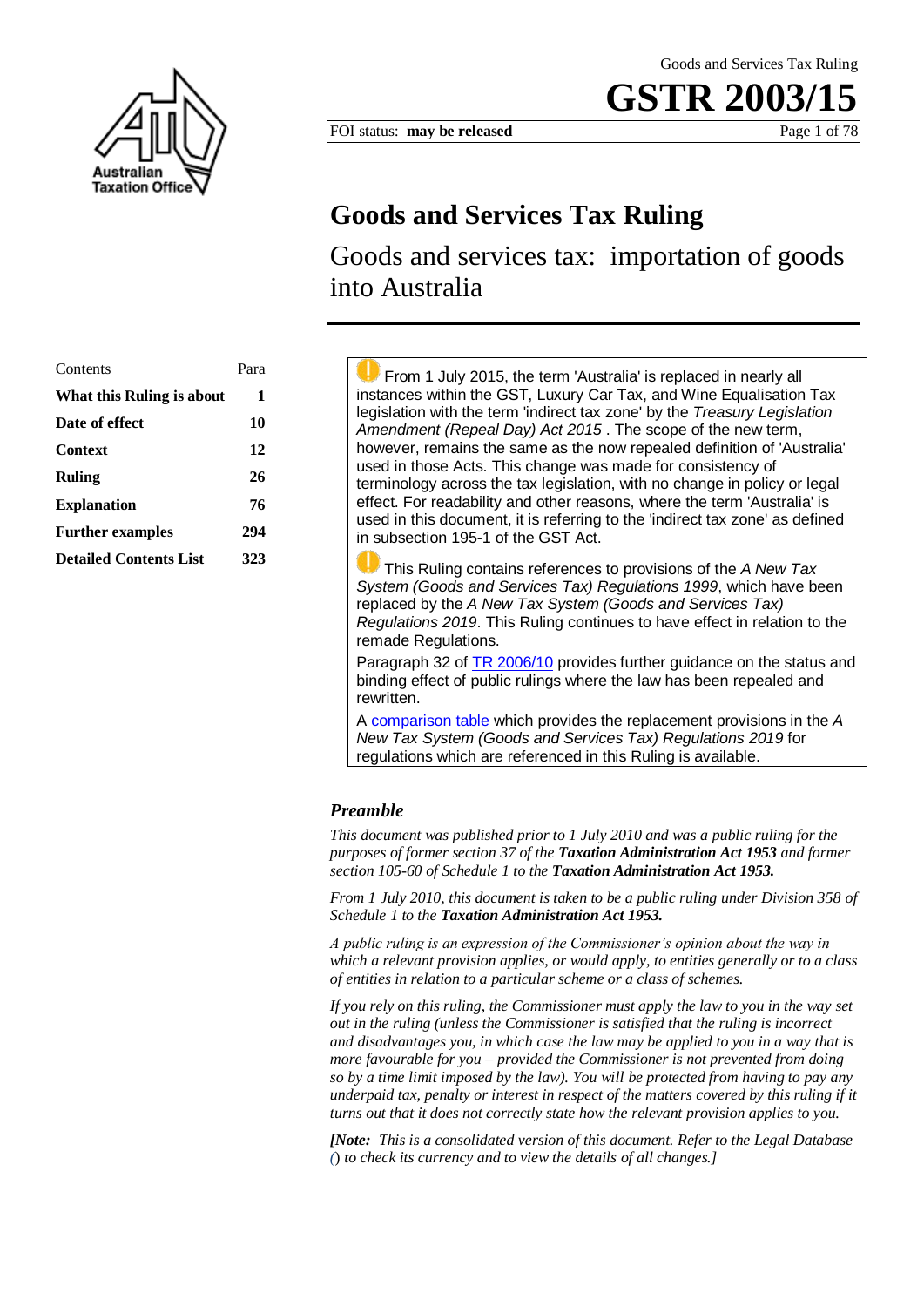FOI status: **may be released** Page 2 of 78

### **What this Ruling is about**

1. This Ruling is about the operation of the provisions in the *A New Tax System (Goods and Services Tax) Act 1999* ('GST Act') which apply to the importation of goods into Australia.

2. In the Ruling we explain what taxable importations are, including the meaning of the word 'import' and its derivatives for the purposes of the GST Act. We also explain who is liable to pay GST on taxable importations and how GST is paid.

3. We also discuss creditable importations including the meaning of the phrase 'you import goods' in paragraph 15-5(a), and who is entitled to claim input tax credits for creditable importations.

4. The role of agents in relation to taxable importations and creditable importations is discussed, including the GST consequences of resident agents acting for non-residents.

5. This Ruling also addresses other issues such as taxable importations without entry for home consumption, what a non-taxable importation is, the value of taxable importations, including the value for re-imported goods, how GST can be deferred under the Deferred GST Scheme, and when input tax credits for creditable importations are attributed.

6. In addressing these issues, the operation of the following provisions of the GST Act is discussed:

- Section 9-25 Supplies connected with Australia;
- Division 13 Taxable importations;
- Division 15 Creditable importations;
- Section 29-15 Attributing the input tax credits for your creditable importations;
- Section 33-15 Payments of amounts of GST on importations;
- Division 38 GST-free supplies;
- Division 42 Non-taxable importations;
- Division 57 Resident agents acting for non-residents;
- Division 84 Offshore supplies;
- Division 114 Importations without entry for home consumption; and
- Division 117 Valuation of re-imported goods.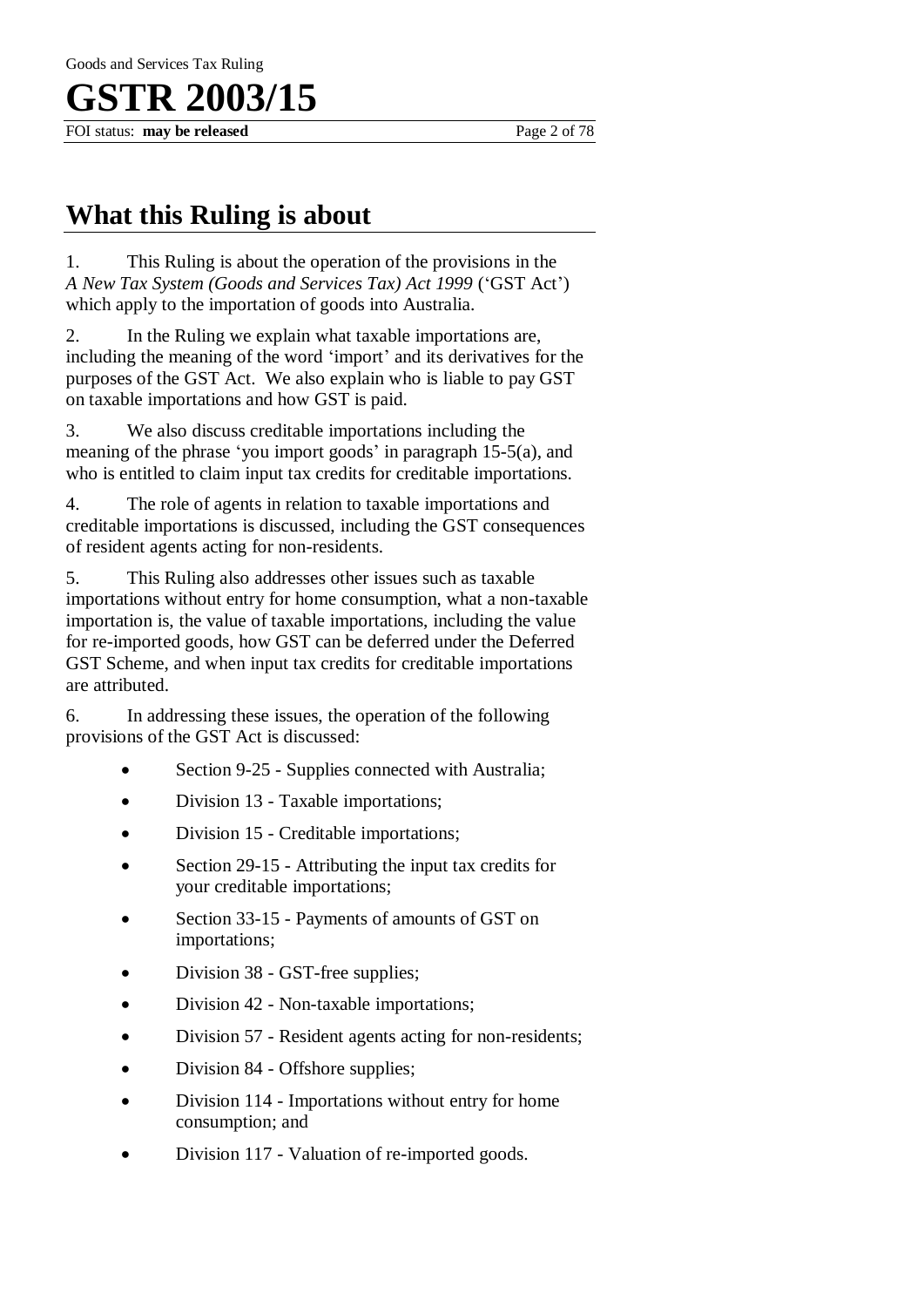7. This Ruling only relates to the importation of goods.<sup>1</sup> It does not address the importation of services and intangibles covered by Subdivision 84-B.

8. All legislative references in this Ruling are to the GST Act unless otherwise stated. References to the Customs Act are to the *Customs Act 1901* ('Customs Act')*.*

8A. A reference to 'international transport', unless otherwise stated, should be read as a reference to the transport of goods:

- from a place outside Australia to the place of consignment in Australia; or
- from a place of export to a place outside Australia.<sup>1A</sup>

9. It is necessary at this point to especially clarify the use of the term 'agent'. In this Ruling, 'agent' is used to describe an entity that is appointed to undertake transactions, on behalf of another, the principal. For example, a company wishing to import goods to Australia may appoint a subsidiary as agent to arrange the importation. The agent may be authorised to enter into transport contracts and arrange customs clearance (ordinarily by engaging a customs broker) on behalf of its principal. According to the common law, the principal is thereby bound by the legal effects of the transactions entered into through its agent. In this Ruling, the term agent is used in this context and is not intended to extend to the usual service of customs brokers attending to customs formalities for their clients.

### **Date of effect**

10. This Ruling applies both before and after its date of issue. However, this Ruling will not apply to taxpayers to the extent that it conflicts with the terms of a settlement of a dispute agreed to before the date of issue of this Ruling (see paragraphs 75 and 76 of Taxation Ruling TR 2006/10).

11. Changes have been made to this Ruling by Addenda that issued on 2 October 2013, 7 December 2016 and 20 February 2019.1AA

 $<sup>1</sup>$  'Goods' is defined in subsection 195-1(1) to mean 'any form of tangible personal</sup> property'. Therefore, 'goods' does not include intangible things, such as computer software downloaded over the Internet.

 $1A$  Section 195-1

<sup>&</sup>lt;sup>1AA</sup> Refer to each Addendum to see how that Addendum amends this Ruling.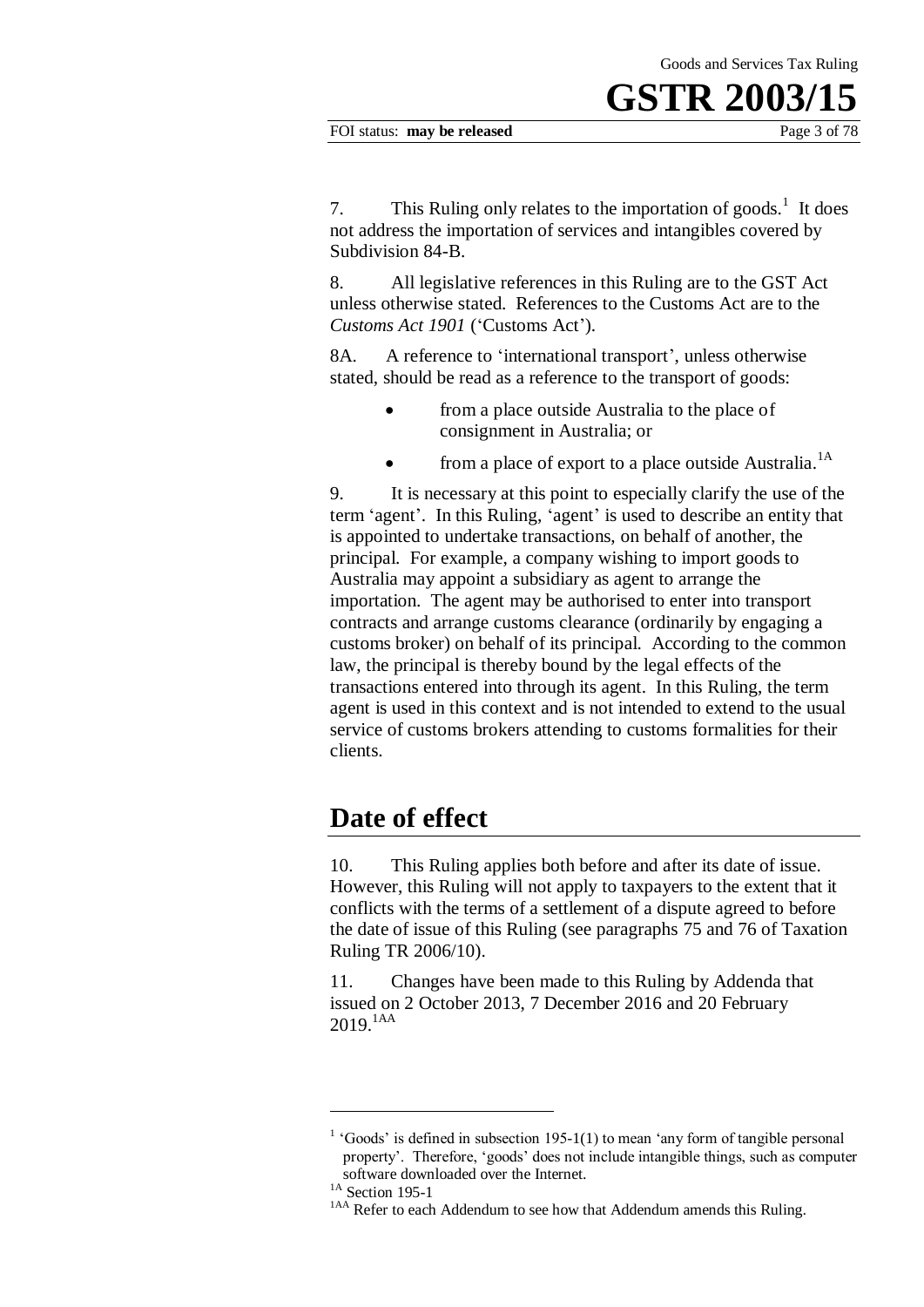FOI status: **may be released** Page 4 of 78

## **Context**

12. GST is a tax on the consumption of most goods, services and anything else in Australia, including things that are imported. $2$  GST is payable on importations of goods into Australia where the importation is a taxable importation.

### **Taxable importations**

12A. The term 'taxable importation' is discussed in detail at paragraphs 27 to 45 and 79 to 113.

13. Any entity, including a natural person, can make a taxable importation. Unlike a taxable supply, there are no requirements for registration of the entity for GST purposes, or for the importation to be made in the course of an enterprise, for an entity to make a taxable importation. This is because GST is a tax on private consumption and private consumers can import goods directly.

14. The entity that makes the taxable importation must pay the GST payable on the taxable importation. The amount of GST on the taxable importation is 10% of the value of the taxable importation.

15. The value of a taxable importation is calculated under either subsection 13-20(2) or subsection 13-20(4) provided it is not limited by subsection 13-20(5).

15A. Subsection 13-20(2) provides that the value of the taxable importation is essentially the value of the goods plus the costs of bringing the goods to their place of consignment in Australia, including insurance, together with the costs of certain loading or handling and other services,  $^{2B}$  plus customs duty and wine tax (if any).

15B. Subsections 13-20(4)<sup>2C</sup> and (5) provide that excluding a taxable dealing for wine or taxable importation of a luxury car, a GST registered importer may use a percentage of the customs value of the imported goods as a proxy for costs covered by paragraphs 13- 20(2)(b) and (ba) when calculating the value of their taxable importation. This percentage is currently ten per cent but may be set at a different percentage if prescribed by regulation.

<sup>2</sup> Explanatory Memorandum to the *A New Tax System (Goods and Services Tax) Bill 1998* at Chapter 1.

 $2A$  [Omitted]

 $2B$  Paragraph 13-20(2)(ba) sets out the conditions to be satisfied in order for costs of loading or handling and other services to be included into the calculation of the value of the taxable importation.

<sup>&</sup>lt;sup>2C</sup> Explanatory Memorandum to the Tax and Superannuation Laws Amendment (2016 Measures No 1) Bill 2016 paragraphs 2.185 to 2.190.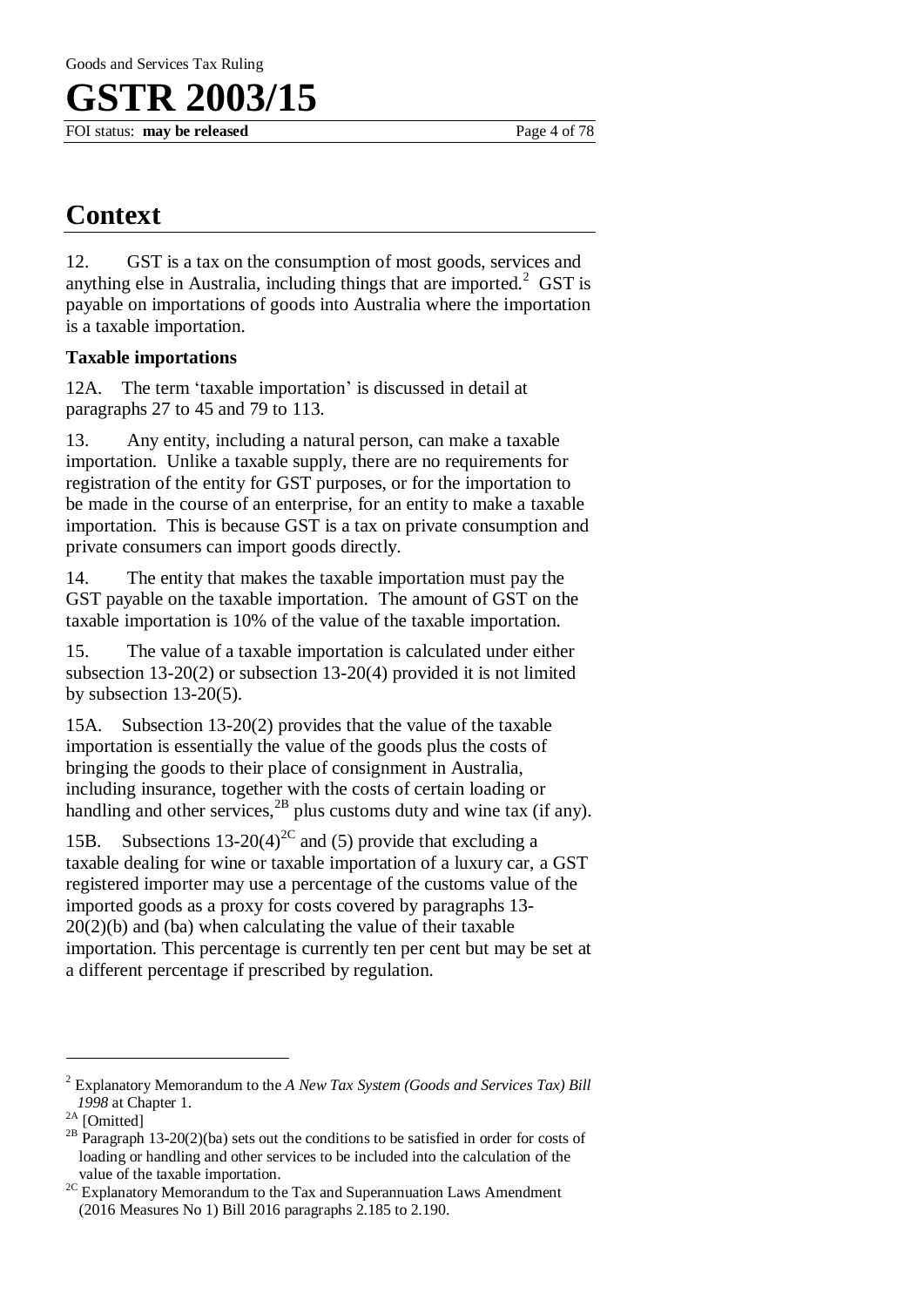FOI status: **may be released** Page 5 of 78

16. GST on a taxable importation is usually paid to the Australian Comptroller-General of Customs<sup>2D</sup> before goods are released from Customs control. Alternatively, under the GST regulations, an entity may apply to defer payment of the GST in some circumstances.<sup>3</sup>

17. To ensure that GST is effectively borne by consumers, an input tax credit for the GST paid on imported goods is available where goods are imported in carrying on an enterprise, unless the importation relates to making input taxed supplies or is of a private or domestic nature.

18. The amount of the input tax credit is the same as the amount of the GST paid to the Comptroller-General of Customs on importation, unless the importation is not wholly for a creditable purpose, such as where the goods are to be applied partly for a private purpose or in making input taxed supplies. In effect, the input tax credit is a reimbursement of the GST paid on importation.<sup>4</sup>

19. If a registered supplier (or a supplier that is required to be registered) sells or uses imported goods to make other supplies, any supplies made that are taxable supplies are subject to GST.

### **Offshore supplies of low value goods**

19A. From 1 July 2018<sup>4A</sup>, GST is payable<sup>4B</sup> on offshore supplies of low value goods that are purchased by consumers and brought to Australia.<sup>4 $\overline{c}$ </sup> Low value goods are goods that have a customs value of \$1,000 or less (excluding tobacco, tobacco products or alcoholic beverages).4D

19B. Where the offshore supply of low value goods is connected with Australia under subdivision 84-C and meets the other requirements in section 9-5 the supply is a taxable supply and consequently it is a non-taxable importation (section 42-15).

19C. Prior to the amendments to the GST Act, the supply of imported goods to consumers in Australia was not connected with Australia, unless the supplier was the importer. Imported goods are generally only a taxable importation (and therefore, subject to GST at

1

<sup>2</sup>D Comptroller-General of Customs is defined in the *Customs Act 1901* to mean the person who is appointed to act as the Australian Border Force Commissioner under subsection 14(2) of the *Australian Border Force Act 2015*.

<sup>&</sup>lt;sup>3</sup> Payment of GST on taxable importations is discussed at paragraphs 109 to 113, and the regulations relating to deferral of GST are discussed at paragraphs 283 to 288.

<sup>4</sup> Explanatory Memorandum to *A New Tax System (Goods and Services Tax) Bill 199*8 at Chapter 1.

<sup>4</sup>A Amendments to the GST Act were made by *Treasury Laws Amendment (GST Low Value Goods) Act 2017*.

<sup>&</sup>lt;sup>4B</sup> Where the supplier is registered or required to be registered for GST.

<sup>&</sup>lt;sup>4C</sup> Subdivision 84-C.

 $4D$  Subsection 84-79(3).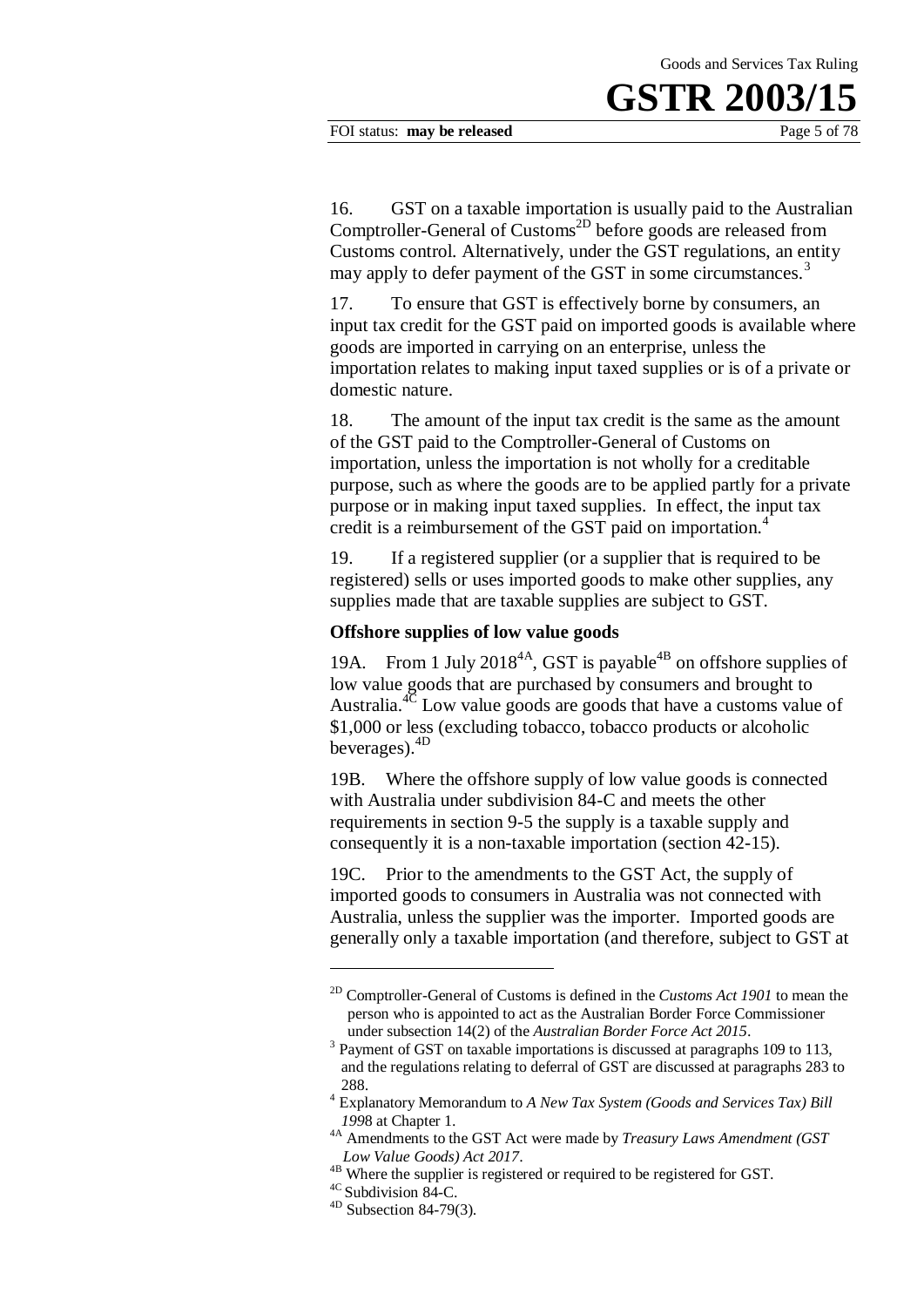# R 2003/15

FOI status: **may be released** Page 6 of 78

the border) if imported in a consignment with a customs value exceeding \$1,000.

### **Comptroller-General of Customs and importations**

20. The Customs Act requires imported goods to be entered for home consumption or warehousing. The 'owner' of the goods must provide the Comptroller-General of Customs with specific information in a specified format (the 'import or warehouse declaration'). If goods are entered for home consumption, the 'owner' must pay any customs duty to the Comptroller-General of Customs at the time of entry of the goods.

21. As defined in section 4 of the Customs Act, 'owner' in respect of goods includes any person (other than an officer of Customs) being or holding himself out to be the owner, importer, exporter, consignee, agent, or person possessed of, or beneficially interested in, or having any control of, or power of disposition over, the goods.

22. The Customs Act defines 'owner' very broadly to ensure that whichever entity is named as owner on the import declaration is responsible for payment of duty, retention of records, and other responsibilities under the Customs Act.

23. It is common for 'owners' to employ a licensed customs broker to complete the customs formalities on their behalf. Only customs brokers authorised under the Customs Act or employees of the 'owner' of the goods may lodge import declarations on behalf of an owner.<sup>5</sup>

24. Import declarations lodged by customs brokers on behalf of an owner of goods are lodged in the name of the owner together with the owner's ABN (if any) and a declaration that the customs broker has been authorised by the owner to act on the owner's behalf. The customs broker would not normally use the broker's own name as 'owner' of the goods. The Comptroller-General of Customs holds the 'owner' named on the declaration primarily responsible for the information contained in the declaration.

25. There are certain situations where the Comptroller-General of Customs needs to receive a relevant import declaration for nontaxable importation of an offshore supply of low value good<sup>5A</sup> where the supply of these goods is a taxable supply and the customs value does not exceed \$1,000. The relevant import declaration must be given by or on behalf of the importer of the goods and is to be made at

 $<sup>5</sup>$  Subsection 181(2) of the Customs Act.</sup>

<sup>&</sup>lt;sup>5A</sup> The meaning of offshore supply of low value goods is in section 84-77 and the meaning of low value goods is in section 84-79. The requirement to make a declaration to the Comptroller-General of Customs in regard to the offshore supply of low value goods started from 1 July 2018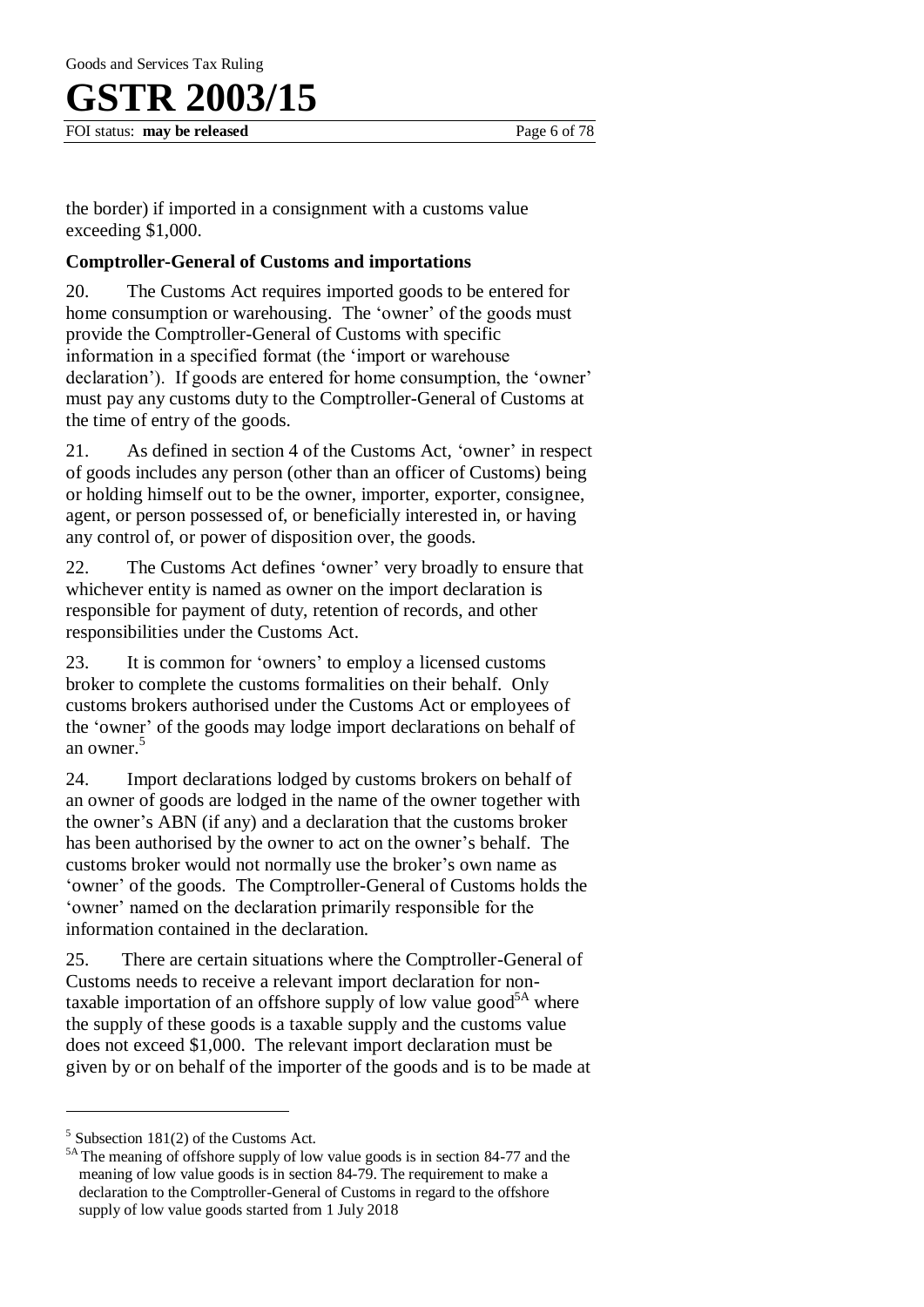or before the time by which the taxable importation would have been made.

### **Ruling**

26. You should refer to the section headed 'Explanation' for a more detailed examination of the issues covered in this part of the Ruling.

#### **Taxable importations**

27. You must pay the GST on any taxable importation that you make.<sup>7</sup>

#### *Taxable importations under Division 13*

28. You make a taxable importation if you enter goods imported into Australia for home consumption (within the meaning of the Customs Act).<sup>8</sup>

29. Goods are typically imported into Australia when they are brought to Australia to be unloaded here.<sup>9</sup> 'Imported' in this context has its ordinary meaning.

30. Imported goods are entered for home consumption, within the meaning of the Customs Act, by an 'owner', as defined in that  $Act^{10}$ , entering imported goods for home consumption. The imported goods are entered by lodging an import declaration in the name of the 'owner'.<sup>11</sup>

1

<sup>&</sup>lt;sup>6</sup>[Omitted]

<sup>7</sup> Subsection 13-15.

<sup>8</sup> Taxable importation is defined in section 13-5.

<sup>&</sup>lt;sup>9</sup> Not all imported goods are unloaded. For example, vessels that arrive in Australia under their own power that are intended to remain here are imported.

<sup>&</sup>lt;sup>10</sup> 'Owner' is a defined term in the Customs Act – refer section 4. The term includes '… any person (other than an officer of Customs) being or holding himself out to be the owner, importer, exporter, consignee, agent, or person possessed of, or beneficially interested in, or having any control of, or power of disposition over the goods'.

<sup>&</sup>lt;sup>11</sup> Goods are taken to be entered in accordance with subsections  $71A(7)$  and  $71A(8)$ of the Customs Act, when a) the goods are imported or brought to the first port or airport in Australia at which any goods will be discharged, or b) the import declaration is communicated to Customs, whichever occurs later.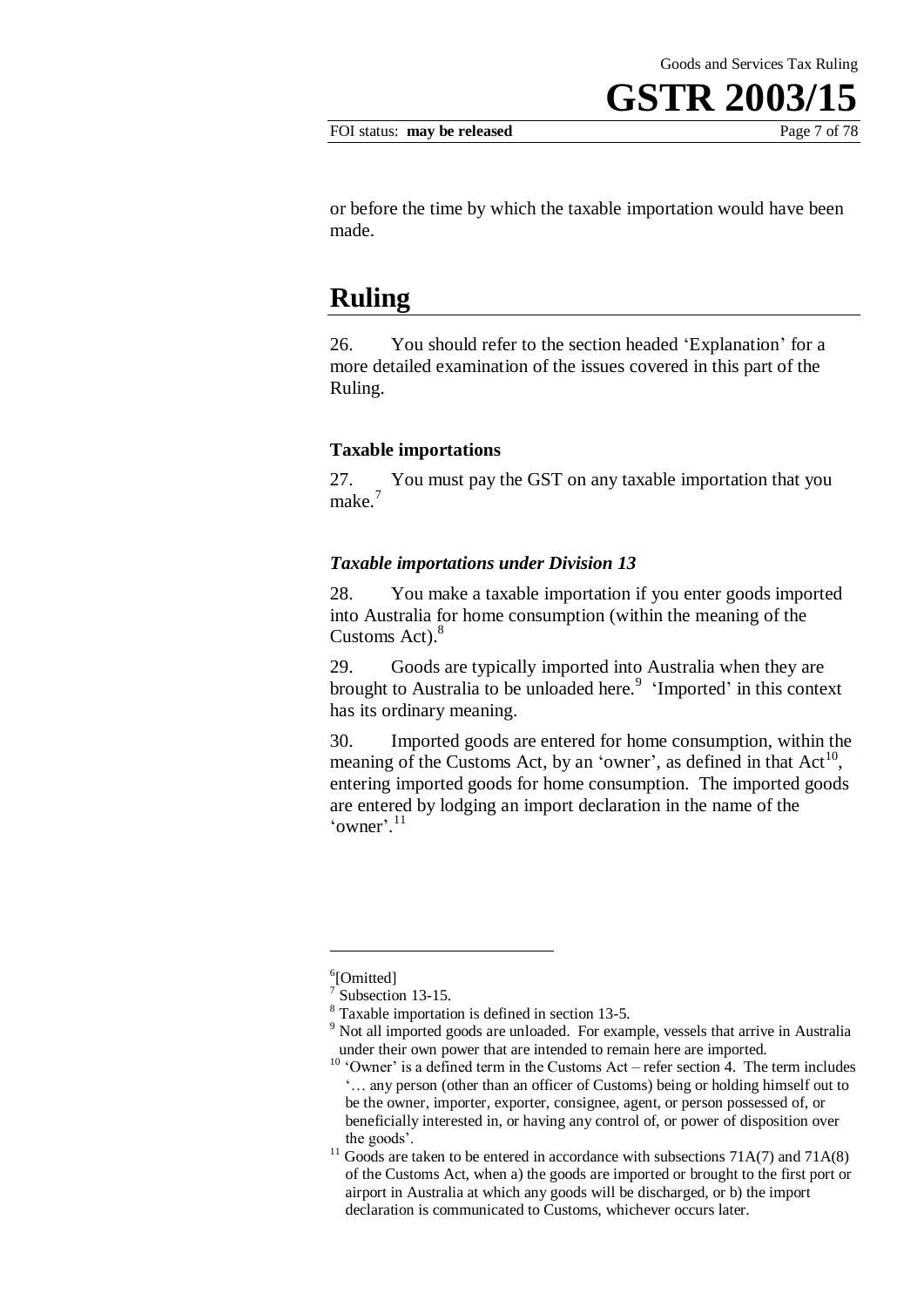FOI status: **may be released** Page 8 of 78

 $\overline{a}$ 

31. If you, as 'owner', lodge an import declaration in your name, you enter imported goods for home consumption within the meaning of the Customs Act and you are liable to pay GST on that importation if the importation is a taxable importation.

32. Typically, the 'owner' that enters imported goods is the legal owner of the goods, or the importer, exporter, consignee, or other person with an interest in, or control of, the goods. While the 'owner' can lodge the import declaration itself, it is more likely that a licensed customs broker is engaged to prepare the import declaration on behalf of the 'owner'. In either case, the import declaration is made in the name of the 'owner' and, if it is a taxable importation, it is the owner that makes the taxable importation and is liable for GST. The customs broker does not make the taxable importation and is not liable for the GST on the taxable importation.

33. The definition of 'owner' in the Customs Act also includes an agent. If an agent enters goods for home consumption under an authority granted by the principal, it is the principal, not the agent, that makes the taxable importation. The principal is liable to pay the GST on a taxable importation made through an agent.

34. This is consistent with the general law of agency. The acts of an agent are the acts of the principal, and the principal is bound to the legal effects of the transaction.

35. Where an agent enters goods on behalf of a principal, the name of the agent appears on the import declaration (unless the agent engages a customs broker<sup>12</sup> and the goods are entered in the name of the principal). As the entity that appears as 'owner' on the import declaration is ordinarily the entity that makes the taxable importation and is liable to pay the GST, it is important to be able to demonstrate the existence of an agency relationship where goods are entered in the name of an agent. Verifying the existence of an agency relationship is important for both liability and input tax credit purposes.

(Entitlements to input tax credits are discussed at paragraphs 46 to 70 below).

<sup>&</sup>lt;sup>12</sup> Under the Customs Act, a customs broker is able to enter goods in the name of the 'owner' – see section 181 of the Customs Act. If a principal authorises an agent to arrange clearance and the agent engages a customs broker to prepare and lodge the import declaration, the agent may disclose the principal, in which case the broker may prepare the import declaration in the name of the principal as 'owner', rather than in the name of the agent. If the agent does not disclose the principal, the broker would enter the goods in the agent's name.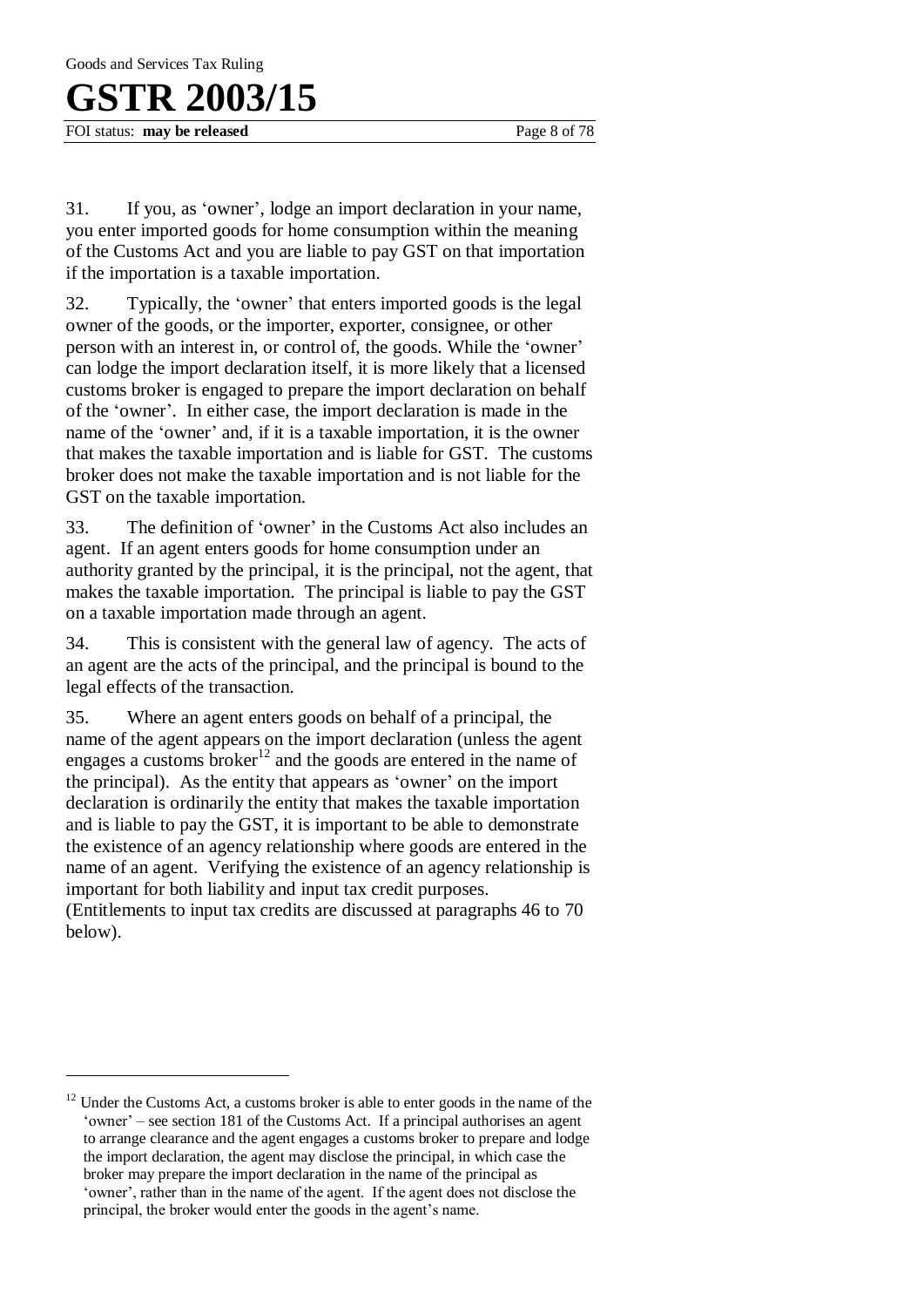FOI status: **may be released** Page 9 of 78

36. An agency relationship is created by the express or implied intention of the parties. Evidence of the agency relationship would normally exist in the form of written instructions and clear authority granted to the agent. We would also expect that there would be an arrangement for reimbursement of the agent by the principal for GST outlaid by the agent or for the principal to put the agent in funds before the import declaration is lodged (unless a non-resident makes a creditable importation through a resident agent, see paragraphs 65 to 70 below).

37. If an agent engages a customs broker to complete the customs formalities, the customs broker may be able to enter the goods in the name of the principal. If this is the case, it is clear that liability for GST on the taxable importation rests with the principal, not the agent.

38. In summary, the entity that makes the taxable importation, including an entity that makes a taxable importation through an agent, is liable to pay the GST on that taxable importation.<sup>13</sup> An agent may pay the GST on behalf of its principal, but it is not liable to pay the GST.

39. However, general law agency principles are overridden in one special circumstance. If the entity that makes a taxable importation is a non-resident and that non-resident makes the taxable importation through a resident agent, the resident agent is liable to pay the GST on the taxable importation, not the non-resident principal.<sup>14</sup>

40. A non-resident entity makes a taxable importation *through* an Australian resident agent where the non-resident appoints the agent to lodge the import declaration and the resident agent is entered as 'owner' on the import declaration. As noted in paragraph 33, an agent may be the 'owner' for import declaration purposes.

41. In these circumstances, a resident agent may also include a licensed customs broker where the broker is appointed to enter the goods as an 'owner', in the capacity of an agent. This is to be contrasted with the common situation where a customs broker merely facilitates the process on behalf of an 'owner', but the broker is not shown as 'owner' on the import declaration.

<sup>&</sup>lt;sup>13</sup> Section 13-15.

 $14$  Section 57-5. 'Non-resident' is defined in section 195-1 as 'an entity that is not an Australian resident'. 'Australian resident' means 'a person who is a resident of Australia for the purposes of the [Income Tax Assessment Act 1936]'. 'Resident agent' is defined in section 195-1 as 'an agent that is an Australian resident'.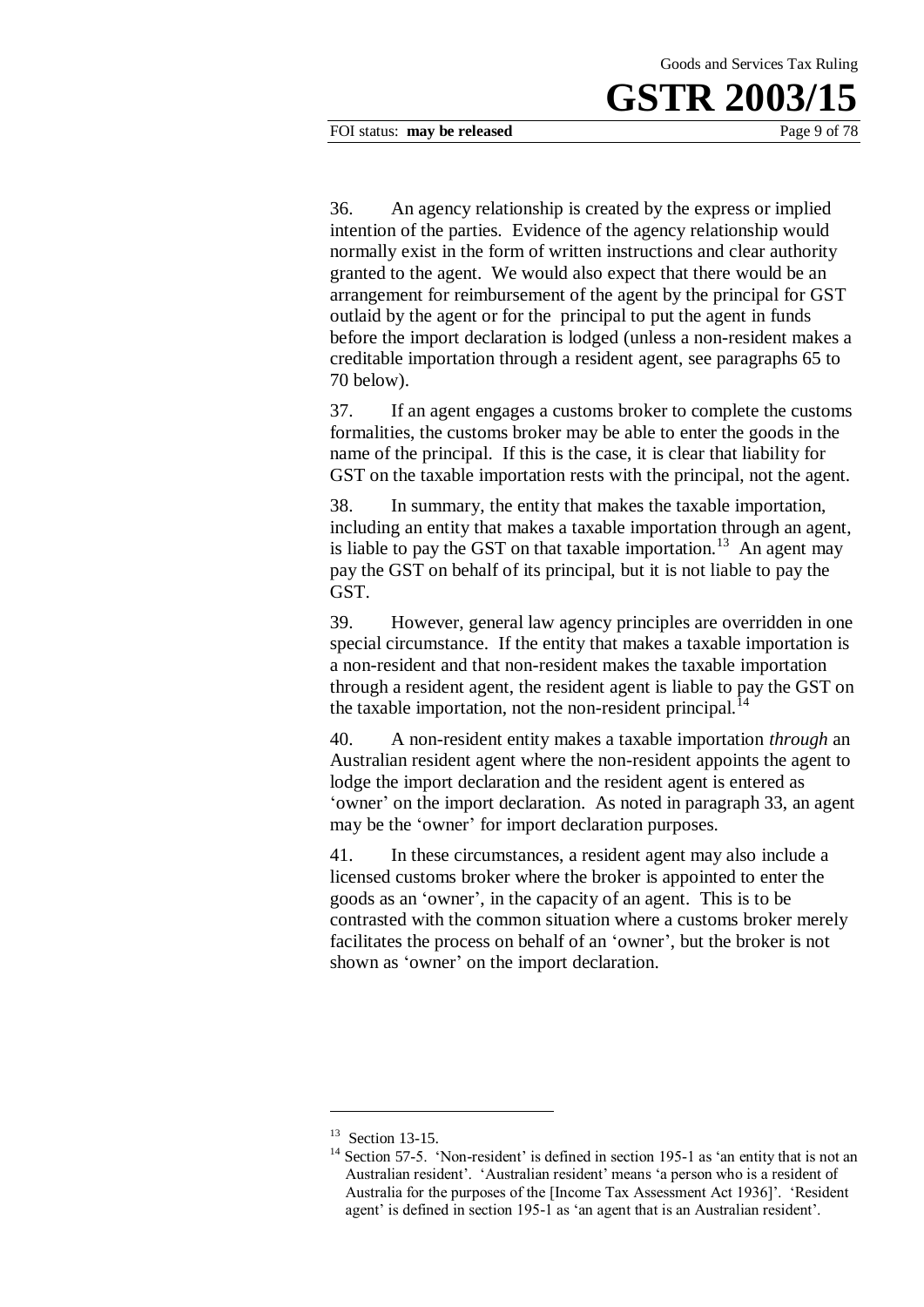FOI status: **may be released** Page 10 of 78

### *Taxable importations under Division 114*

42. Taxable importations are also made in certain circumstances when goods are not entered for home consumption. These taxable importations occur when a circumstance listed in the table to subsection 114-5(1) occurs. This table is set out at Appendix A to this Ruling.

### *Non-taxable importations*

43. An importation, that would otherwise meet the requirements of a taxable importation, is not a taxable importation to the extent that it meets the requirements of a non-taxable importation.<sup>15</sup> An importation is a non-taxable importation if it is an importation of a kind set out in Division 42.<sup>16</sup> This Division is summarised in Appendix B. An importation is also a non-taxable importation to the extent that, had it been a supply, the supply would have been a GST-free or input taxed supply.<sup>1</sup>

43A. Goods, other than tobacco, alcohol and bulk orders, with a customs value of \$1,000 or less are specifically listed as a non-taxable importation.17A However as noted in paragraph 74A below, from 1 July 2018, where offshore supplies of low value goods are connected with Australia under Subdivision 84-C, and where they meet the other requirements in section 9-5, the supply is a taxable supply and GST is payable.

### *Calculation and payment of GST*

44. The amount of GST payable on a taxable importation is 10% of its value.<sup>18</sup> The value of a taxable importation is the sum of the customs value of the goods, the amount paid or payable for the international transport, insurance for the transport, certain loading or handling and other services<sup>18A</sup> plus any customs duty and wine tax.<sup>19</sup>

44A. However, excluding a taxable dealing for wine or taxable importation of a luxury car, GST registered importers may opt to use a percentage of the customs value of the imported goods as a proxy for

<sup>&</sup>lt;sup>15</sup> Section 13-5.

<sup>&</sup>lt;sup>16</sup> Section 195-1, paragraph 13-10 (a) and Division 42.

 $17$  Section 195-1 and paragraph 13-10 (b).

<sup>&</sup>lt;sup>17A</sup> Table item 26 of Schedule 4 of the *Customs Tariff Act 1995*; subsection 42-5(1).  $18$  Subsection 13-20(1).

<sup>&</sup>lt;sup>18A</sup> Paragraph 13-20(2)(ba) sets out the conditions to be satisfied in order for costs of loading or handling and other services to be included into the calculation of the value of a taxable importation.

 $19$  Subsection 13-20(2).

<sup>&</sup>lt;sup>20</sup> [Omitted]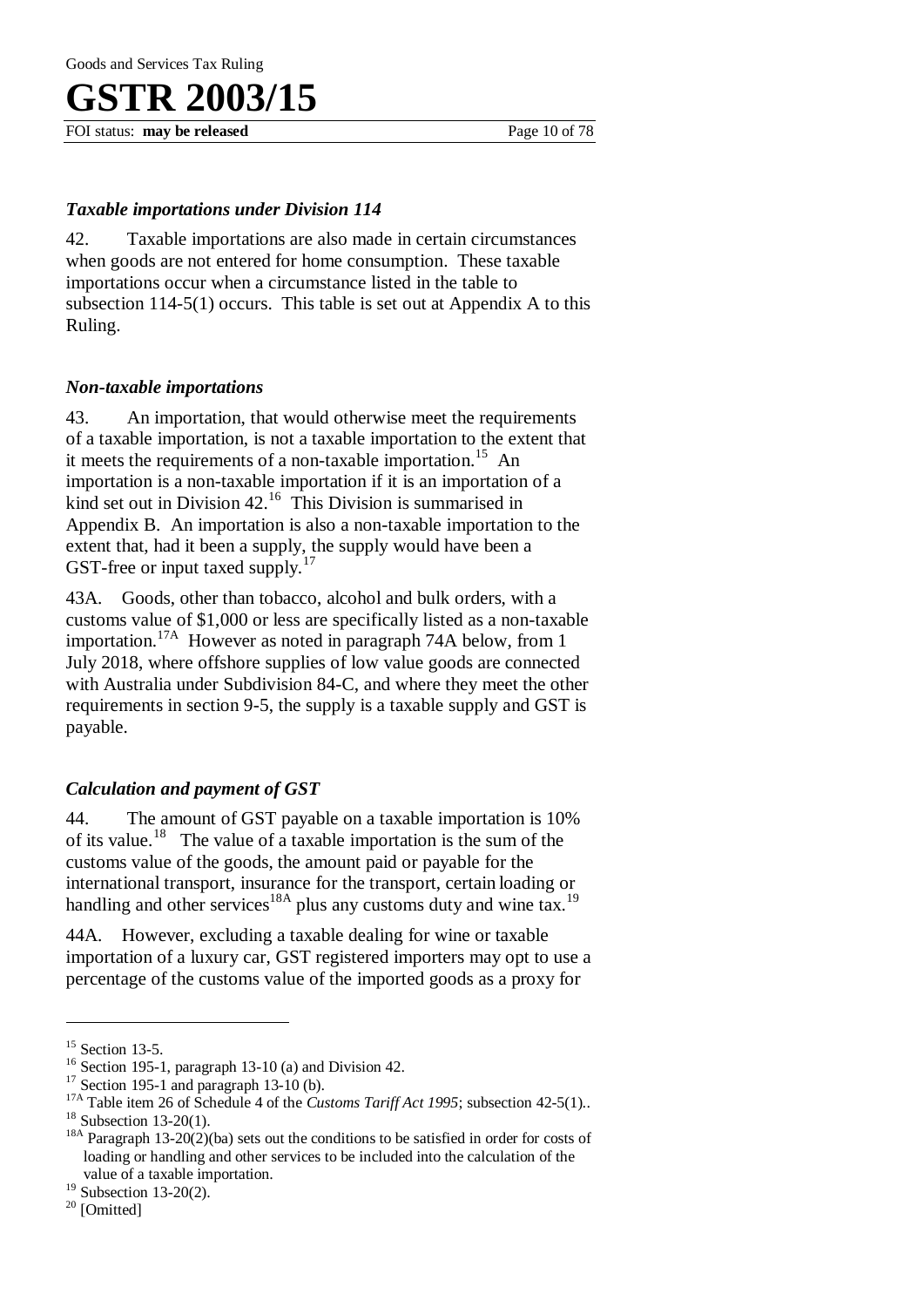#### FOI status: **may be released** Page 11 of 78

the international transport, insurance for the transport, certain loading or handling and other services when calculating the value of their taxable importation. This percentage is currently ten per cent but may be set at a different percentage if prescribed by regulation.<sup>20A</sup>

44B. If an importation is partly a taxable importation and partly a non-taxable importation, the value of the part that is a taxable importation is the proportion of the value of the importation that the taxable importation represents.<sup>20B</sup>

45. Unless the entity that makes the taxable importation is approved to defer payment of GST, the GST on a taxable importation is payable to the Comptroller-General of Customs in the same manner as customs duty is paid on the goods (or would be paid if the goods were subject to duty). $^{21}$  For most importations, this means that the GST is paid to the Comptroller-General of Customs before the goods are released from Customs control. If the entity that makes the taxable importation is approved to defer payment of GST, the GST must be paid to the Commissioner on or before the  $21<sup>st</sup>$  day after the end of the month in which the liability arises. $^{22}$ 

#### **Creditable importations**

46. Input tax credits are available for creditable importations.  $2<sup>3</sup>$ An entity makes a creditable importation under Division 15 if the entity imports goods solely or partly for a creditable purpose, the importation is a taxable importation, and the entity is registered, or required to be registered. $24$  An entity can make a creditable importation in respect of a taxable importation made under Division 13 or Division 114.

47. The first requirement for an entity to make a creditable importation is that the entity imports the goods. Consistent with the scheme of the Act that only one entity can claim the input tax credit on a creditable acquisition or creditable importation, there can be only one entity that imports the goods within the meaning of Division 15.

48. For a taxable importation under Division 13, the entity that enters goods for home consumption is not necessarily the entity that imports them. The act of entering the goods for home consumption does not in itself equate to importing goods.

<sup>20</sup>A Subsection 13-20(4) and subsection 13-20(5) sets out the conditions for the calculation under subsection 13-20(4) to apply.

 $20B$  Section 13-25.

<sup>&</sup>lt;sup>21</sup> Paragraph 33-15 (1)(a).

<sup>22</sup> Regulation 33-15.07 of the *A New Tax System (Goods and Services Tax) Regulations 1999* ('GST Regulations').

 $23$  Section 15-15.

 $24$  Section 15-5.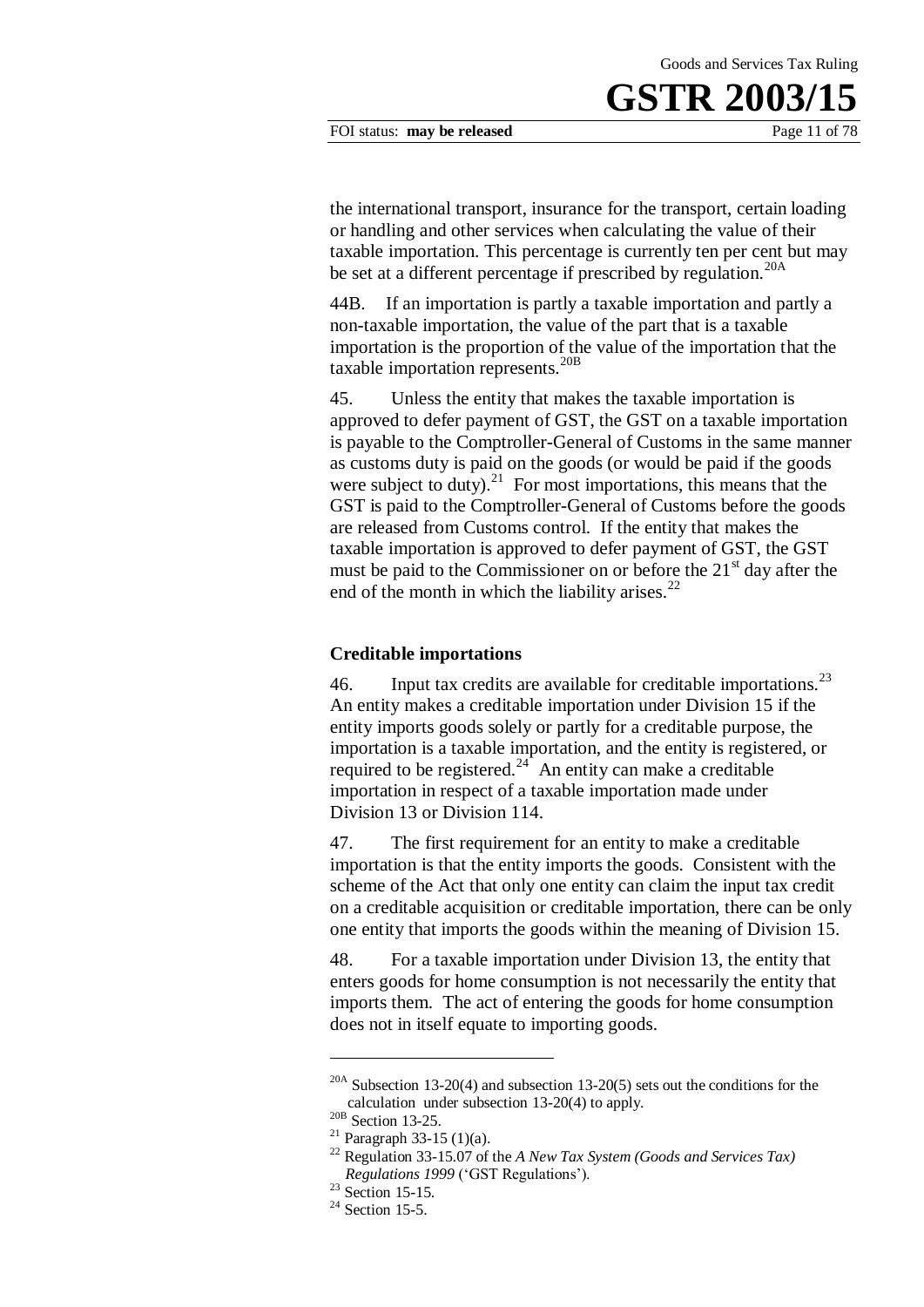FOI status: **may be released** Page 12 of 78

49. The entity that imports goods within the meaning of Division 15, in the context of a taxable importation under Division 13, is the entity that:

- (a) causes the goods to be brought to Australia for application to its own purposes after importation, whether by way of supply, use, or otherwise; and
- (b) completes the customs formalities for the entry of the goods for home consumption.<sup>25</sup>

50. The entity that causes goods to be brought to Australia is identified by looking to the purpose for which the goods are brought here. The entity whose purpose it is to apply the goods by way of supply, use or other application to its purposes after importation is the entity that causes the goods to be brought to Australia.

51. An entity causes goods to be brought to Australia to apply them to its own purposes by way of supply, use or other application where, for example, it:

- (i) arranges for goods that it owns to be sent to Australia so that it can use them in Australia;
- (ii) places an order with a foreign supplier for goods, for use as trading stock, to be sent to Australia;
- (iii) sends or arranges for goods to be sent to Australia to sell, lease or hire them in Australia; or
- (iv) sends or arranges for goods to be sent to Australia for the entity to retain as a collector's piece or for investment.

52. Goods are commonly applied to the purpose of an entity when used in a manner consistent with their design or nature, or for the purpose for which the goods are intended to be, or capable of being, used. For example, an item of mining equipment is applied by the entity that uses the equipment for mining. An entity that transports the equipment to Australia and/or provides storage does not apply it in a manner consistent with its design or the purpose for which it is intended to be used. The transporting entity does not cause the equipment to be brought to Australia in this context, even though it is responsible for the physical transporting of the equipment.

 $25$  It is necessary, therefore, to ensure that the entity seeking to claim the input tax credit has caused the goods to be brought to Australia for application to its purposes and is also the entity that makes the taxable importation. If one entity causes the goods to be brought to Australia for application to its purposes, and another entity makes the taxable importation, neither entity is entitled to an input tax credit for the GST paid on the importation. (This is discussed further in the Explanations section at paragraphs 166 to 176).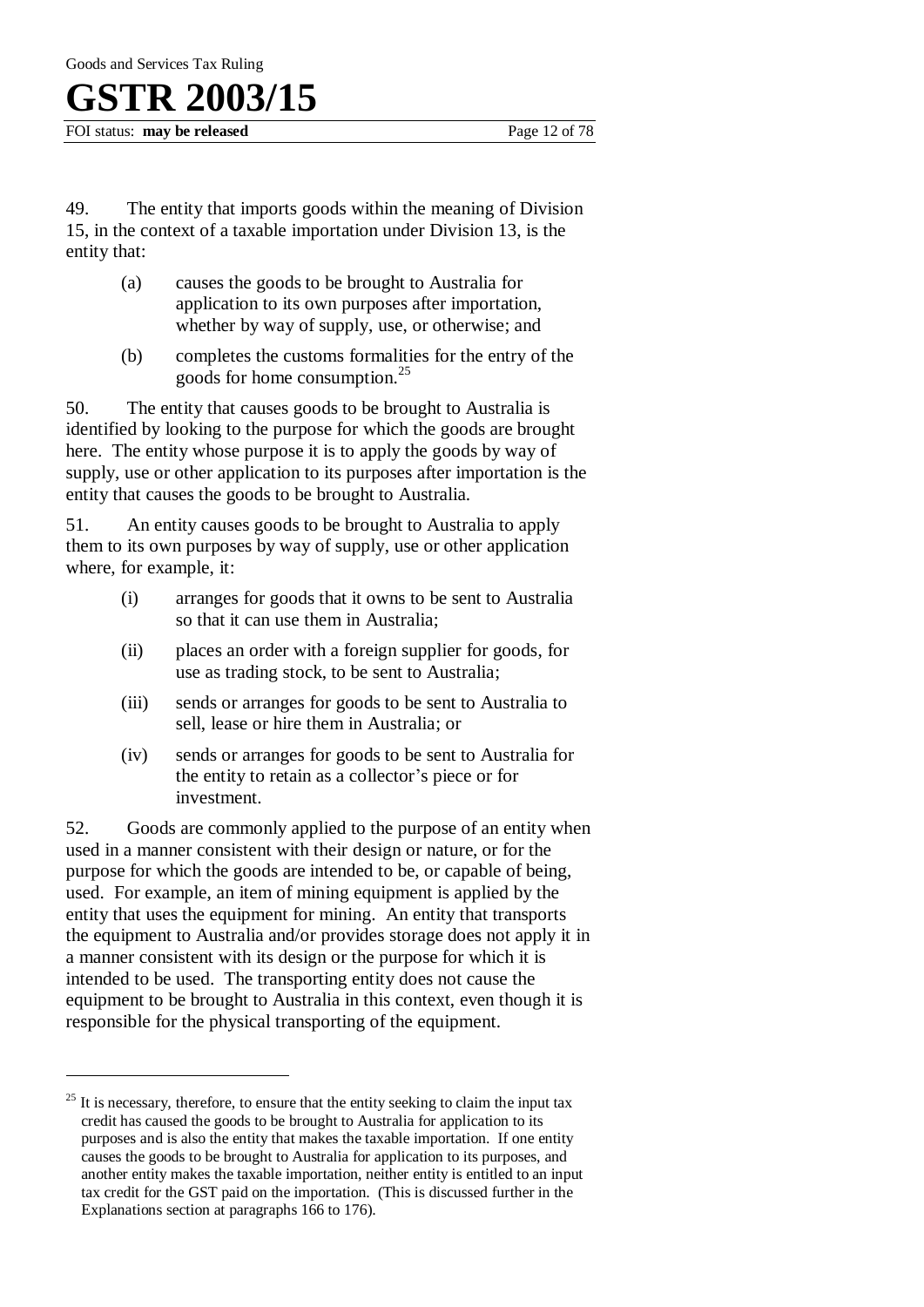FOI status: **may be released** Page 13 of 78

53. The importing entity commonly acquires the ability to apply goods to its own purposes by giving consideration commensurate with the value of the goods, where an entity buys the goods, or commensurate with the value of the rights obtained in respect of the goods, where an entity rents or hires goods. Typically, the entity that imports the goods buys them from an overseas source and either uses or consumes the goods in Australia, or re-sells them.

54. An entity completes the customs formalities where the entity makes a taxable importation by entering the imported goods for home consumption<sup>26</sup>. An entity either enters goods itself, including through an employee, engages a customs broker, or appoints an agent to enter goods on the entity's behalf (in which case the agent is likely to engage a customs broker).

55. In respect of a single importation, more than one party may cause goods to be brought to Australia for application to their purposes. One entity may send the goods to Australia to supply them, and another entity may request or arrange for the goods to be sent so that it can acquire them to use or resell. Where this is the case, the importing entity is the one that finalises the importation process by completing the customs formalities. That is, the entity that enters the goods for home consumption is the entity that imports the goods in these circumstances.

56. The importing entity can either physically bring goods to Australia and complete the customs formalities itself, or engage other entities to do these things on its behalf. Entities such as freight forwarders, international couriers, or other transport providers engaged to arrange the transportation and/or Customs clearance of goods do not import the goods. Such entities do not cause the goods to be brought to Australia to apply them to their own purposes after importation. The purpose of these transport entities is to move the goods, and/or facilitate the importation, on behalf of another entity that imports the goods to apply to its own purposes. The purpose for which the goods are brought to Australia is not the purpose of the transport entity.

57. Imported goods may be under the care, custody and control of various entities such as a logistics operator or a customs broker. Unless that entity causes the goods to be brought to Australia to apply them to its own purposes after importation, that entity does not import the goods. (This is discussed further in the Explanations section at paragraphs 156 to 165).

<sup>&</sup>lt;sup>26</sup> An entity also completes customs formalities by entering imported goods for warehousing; however, these warehouse declarations are not taxable importations, and cannot therefore result in creditable importations.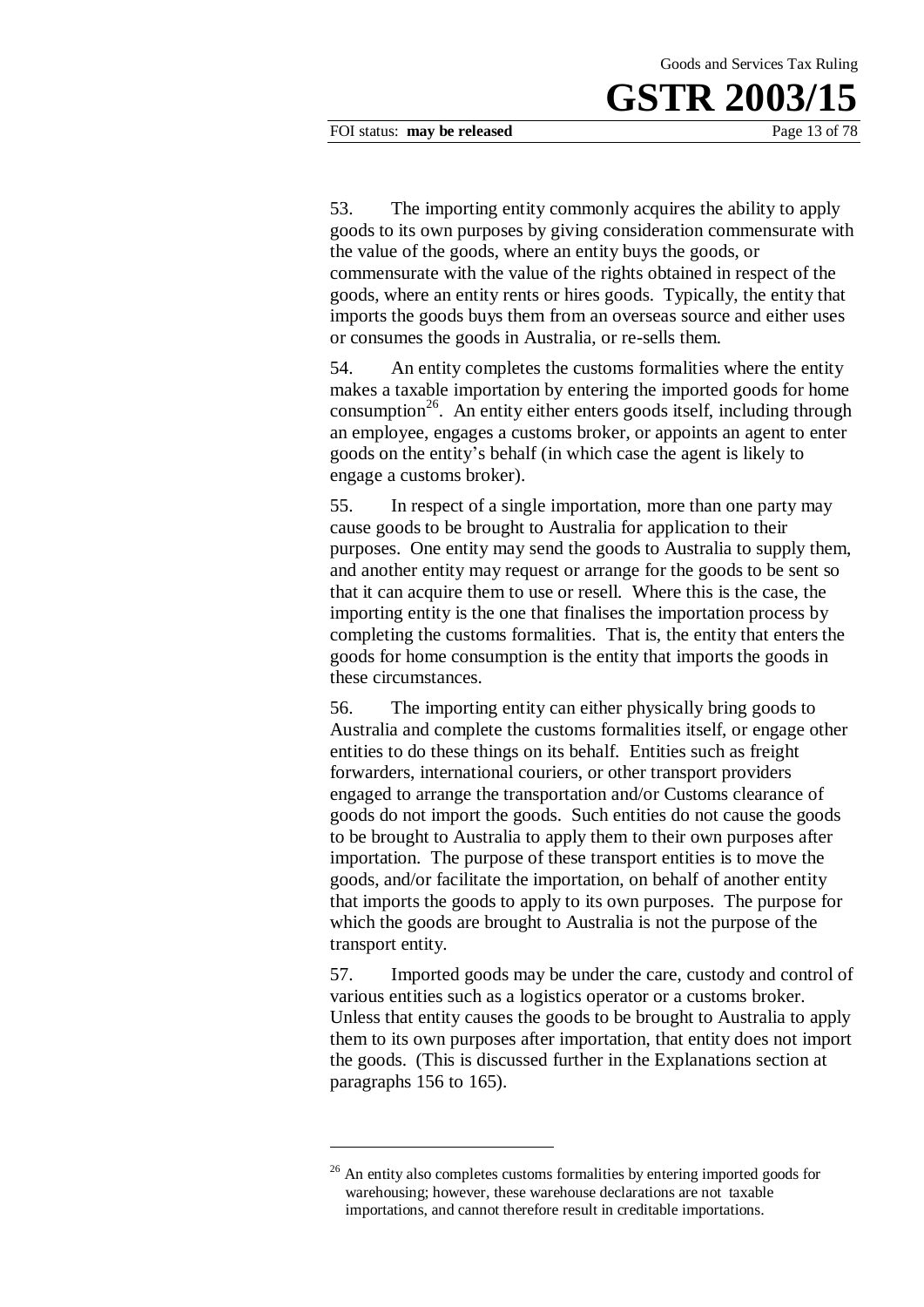FOI status: **may be released** Page 14 of 78

58. In certain circumstances, taxable importations are made without entry for home consumption. This occurs where the circumstances set out in the table in subsection 114-5 are met. The entity in the fourth column of the table, under the heading 'Importer', is the entity that makes the taxable importation. For these taxable importations, we consider that this entity is also the entity that imports the goods within the meaning of section 15-5.

59. The remaining requirements for making a creditable importation are that the importing entity imports the goods for a creditable purpose, the importation is a taxable importation, and the importing entity is registered, or required to be registered.

60. An entity imports goods for a creditable purpose to the extent that the entity imports the goods in carrying on its enterprise<sup>27</sup>, but not for making input taxed supplies<sup>28</sup>, nor for private or domestic purposes.<sup>29</sup>

61. An entity entitled to an input tax credit for a creditable importation attributes the input tax credit to the tax period in which it pays the GST.<sup>30</sup> However, if the entity is approved to defer payment of GST on a taxable importation, the input tax credit is attributable to the tax period in which the deferred liability for the GST arises.<sup>31</sup>

62. In three special cases, an input tax credit for a creditable importation is allowed to an entity that does not import the goods within the meaning of Division 15.

63. First, an entity that enters warehoused goods (within the meaning of the Customs Act) for home consumption that have been imported by another party, is treated under section 114-25 as having imported the goods for the purposes of Division 15. If this entity is registered or required to be registered, to the extent that it enters the goods for a creditable purpose the entity is entitled to an input tax credit.

64. Secondly, a company may be entitled to an input tax credit under Division 60 where, before the company comes into existence, the goods are imported by a person who becomes a member, officer or employee of the company.

 $27$  Section 15-10(1).

<sup>&</sup>lt;sup>28</sup> Subject to the exception relating to the financial acquisitions threshold in subsection 15-10(4).

<sup>&</sup>lt;sup>29</sup> Goods and Services Tax Ruling: GSTR 2000/15 Determining the extent of creditable purpose for claiming input tax credits and for making adjustments for changes in extent of creditable purpose, paragraph 40.

 $30$  Subsection 29-15(1).

<sup>&</sup>lt;sup>31</sup> Subsection 29-15(2) and paragraph 33-15(1)(b).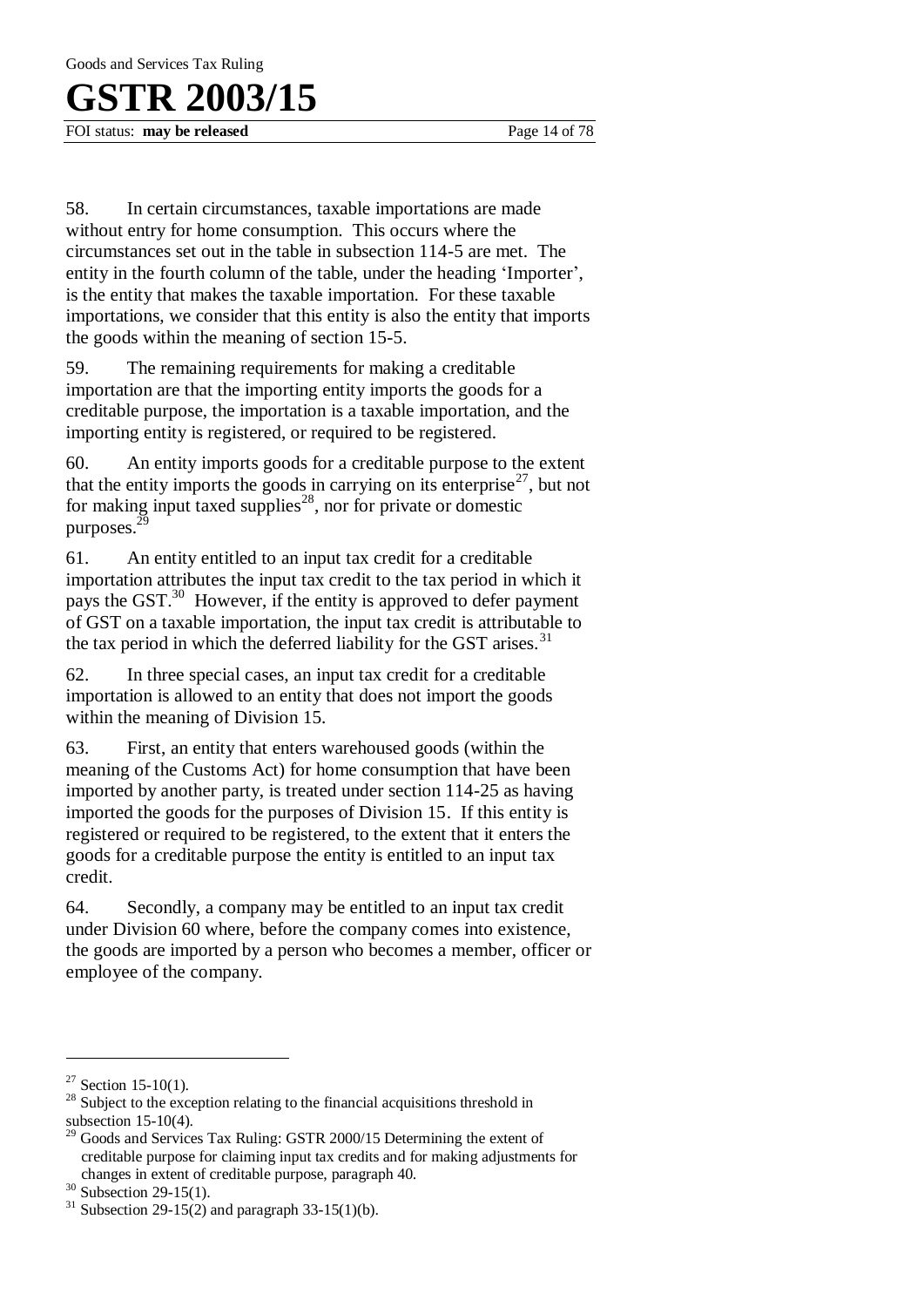#### FOI status: **may be released** Page 15 of 78

65. Thirdly, an Australian resident agent of a non-resident principal is entitled, under Division 57, to the input tax credits for creditable importations made by the non-resident through the agent.

66. The non-resident entity must make a creditable importation. That is, the non-resident must import the goods into Australia for a creditable purpose, the importation must be a taxable importation and the non-resident must be registered, or required to be registered.

67. A creditable importation is made through the resident agent where the resident agent has the authority to clear the goods through Customs on behalf of the non-resident, and the resident agent is entered as 'owner' on the import declaration. The resident agent, which might, for example, be an Australian subsidiary of a non-resident company, would normally engage a customs broker.

68. A creditable importation may be made through a customs broker as a resident agent. This occurs where the broker is appointed to enter the goods as an 'owner', in the capacity as agent for the nonresident. However, an importation is not made through a customs broker as resident agent where the customs broker merely prepares and lodges the import declaration for a non-resident who is named as the owner on the declaration.

69. A resident agent is not entitled to an input tax credit under section 57-10 merely because it is liable to pay the GST under section 57-5 on a taxable importation of the goods. A credit entitlement exists only if the non-resident makes a creditable importation through the agent. That is, the non-resident must satisfy the requirements of section 15-5.

70. If a creditable importation is made through a resident agent, the agent needs to be able to demonstrate that there is an agency relationship, and that the requirements for a creditable importation are met.

#### **Other issues**

#### *Section 9-25*

71. A supply of goods is a taxable supply if the requirements of section 9-5 are met, including the requirement that the supply is connected with Australia.

72. For supplies of goods to Australia, subsection 9-25(3) provides that the supply is connected with Australia if the supplier imports the goods into Australia. A supplier imports goods where the supplier causes the goods to be brought to Australia to apply them to its own purposes and completes the customs formalities.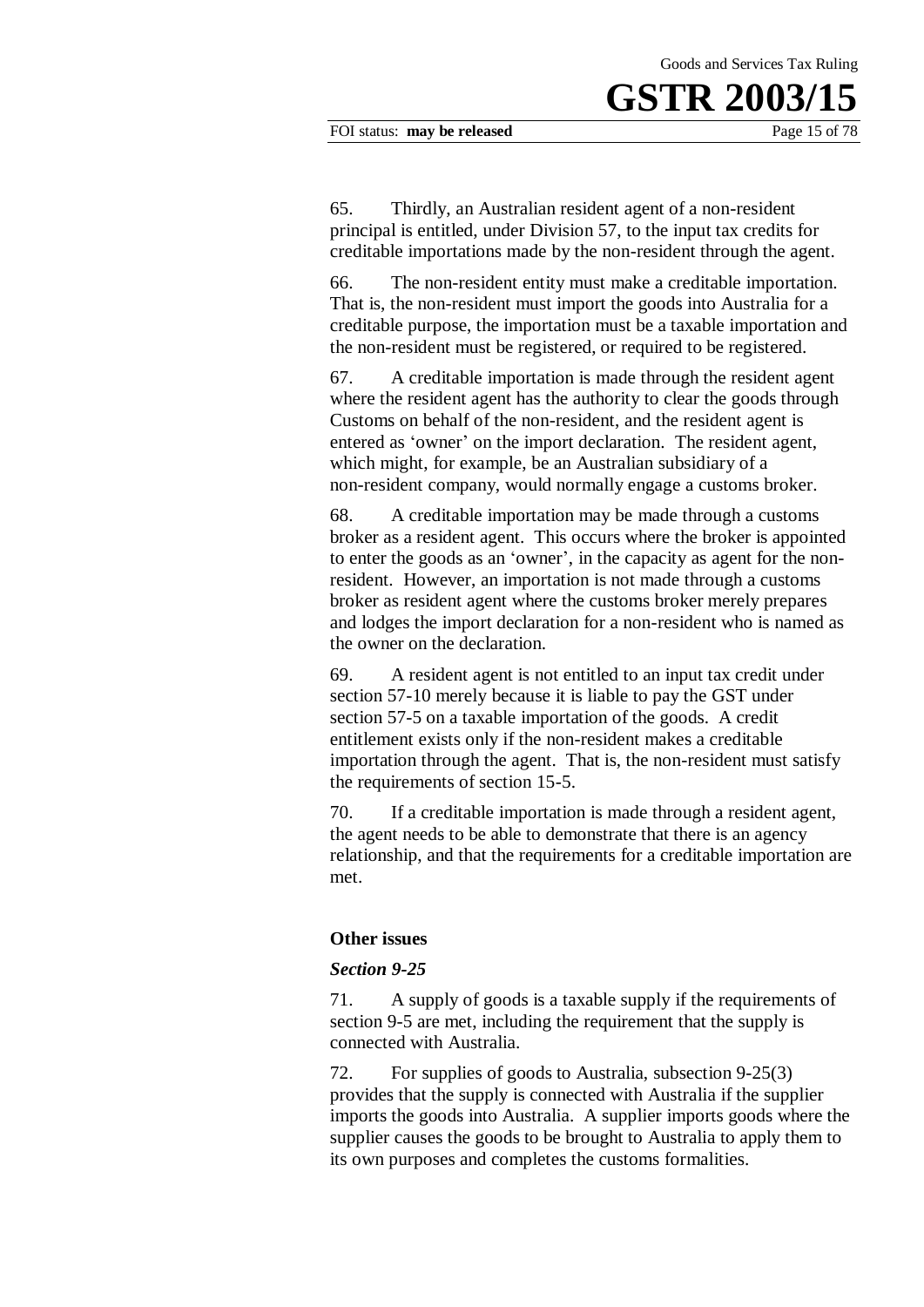FOI status: **may be released** Page 16 of 78

73. This is the case where a supplier causes the goods to be brought to Australia and enters the goods for home consumption,  $32$  or for warehousing (within the meaning of the Customs Act). However, a supplier does not import goods where the customs formalities for the importation of the goods are completed by the entity that acquires the goods from the supplier. $33$ 

74. Where a supplier imports goods, there may be both a taxable importation and a taxable supply as a result of a single commercial transaction. The GST payable on a taxable supply is generally payable by the supplier. If the supplier also makes a taxable importation, the supplier must pay the GST on the taxable importation.<sup>34</sup> However, if the supplier makes a creditable importation the supplier is entitled to an input tax credit for the GST payable on the importation.34A

74A. From 1 July 2018, an offshore supply of low value goods<sup>34B</sup> is connected with Australia if the recipient is an entity that is not registered for GST or, if the entity is registered for GST, the entity does not acquire the thing supplied solely or partly for the purpose of an enterprise that the entity carries on in Australia.34C Where the offshore supply of low value goods meets the other requirements in section 9-5 the supply is a taxable supply despite it being a non-taxable importation under Division 42.34D

### *Other provisions*

75. The operation of the provisions relating to the following other issues is discussed in the 'Explanations' part of this Ruling:

- importations without entry for home consumption (Division 114);
- non-taxable importations (section 13-10, Division 42);
- calculation of the value of a taxable importation, including where the imported goods have previously been exported from Australia (section 13-20, Division 117);
- deferral of payments of GST on taxable importations (section 33-15); and

<sup>&</sup>lt;sup>32</sup> For example, Delivered Duty Paid ('DDP') as per ICC Incoterms 2010 (International Chamber of Commerce, International Commercial Terms).

 $33$  For example, the goods are sold on free on board ('FOB') or cost, insurance and freight ('CIF') terms, as per ICC Incoterms 2010.

<sup>&</sup>lt;sup>34</sup> Section 13-15.

 $\frac{34A}{34B}$  Sections 15-15 and 15-20.

Section 84-77 provides the meaning of offshore supply of low value goods and section 84-79 provides the meaning of supply of low value goods.

<sup>&</sup>lt;sup>34C</sup> Section 84-75.

<sup>34</sup>D Table item 26 of Schedule 4 of the *Customs Tariff Act 1995*; subsection 42-5(1).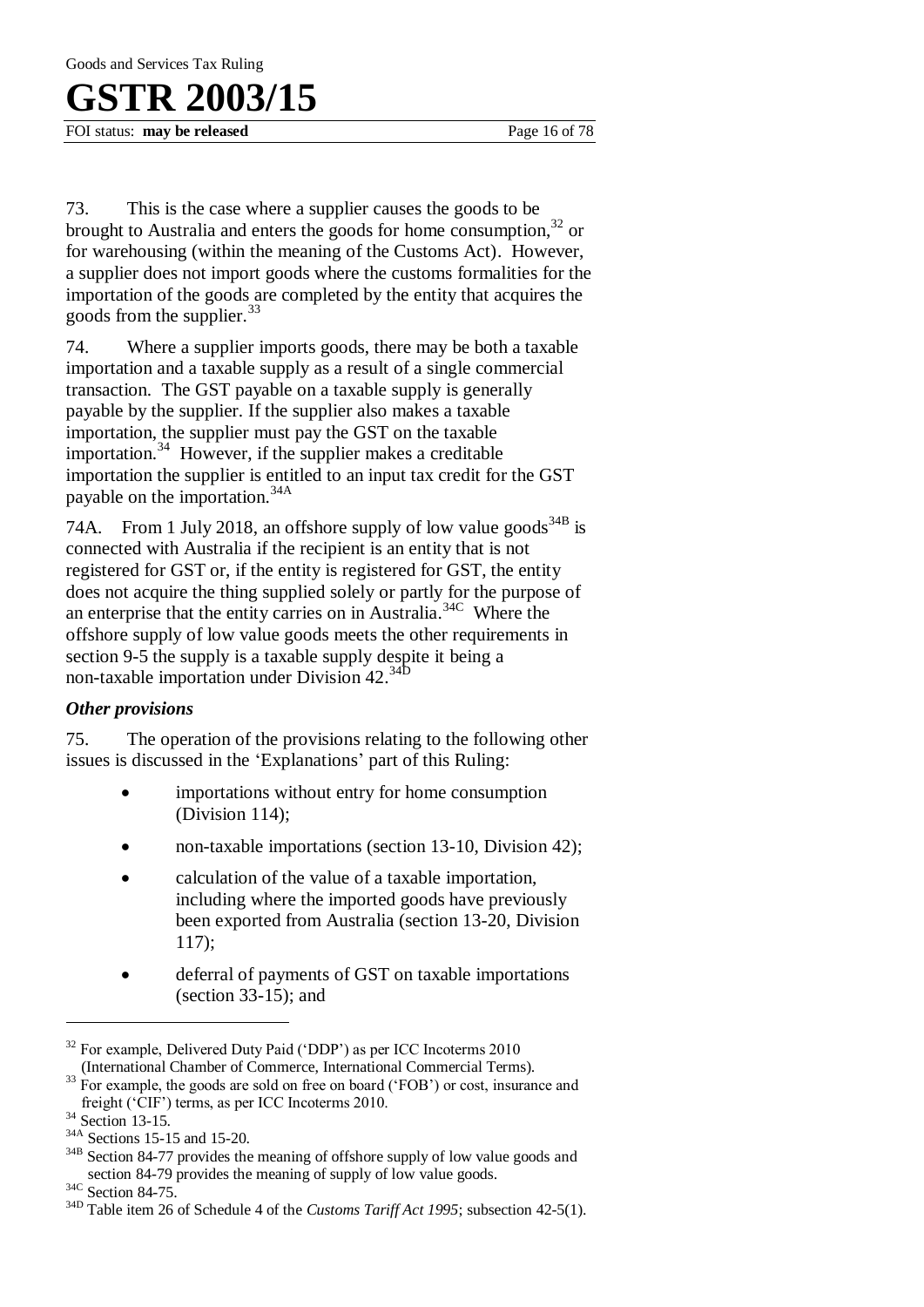#### FOI status: **may be released** Page 17 of 78

 attributing input tax credits for creditable importations (section 29-15).

### **Explanation**

#### **GST on importations**

76. To complement the collection of GST on taxable supplies of goods in Australia, the GST Act also provides for the collection of GST on goods brought from overseas by way of taxable importations. Input tax credits are provided for creditable acquisitions,  $35$  and the GST Act likewise provides for input tax credits for creditable importations.

77. Division 13 defines taxable importations, states who is liable for the GST, and describes how to work out the amount of GST payable.

78. Division 15 defines creditable importations, states who is entitled to input tax credits and describes how to work out the input tax credits.

#### **Taxable importations**

79. GST is payable on all taxable importations of goods into Australia. GST applies even where the taxable importation is made by an entity that is not registered, or required to be registered.<sup>36</sup> This ensures that goods for consumption in Australia are taxed irrespective of whether the goods are acquired domestically or imported.

80. Taxable importations, referred to in Division 13, occur when goods are:

- a) imported;
- b) entered for home consumption (within the meaning of the Customs Act); and

the importation is not a non-taxable importation.<sup>37</sup>

#### *Goods are imported*

81. The first requirement for a taxable importation is that 'goods are imported'. The word 'import' is defined in section 195-1 to mean

 $35$  Section 11-5.

<sup>&</sup>lt;sup>36</sup> The note to section 13-5 states 'There is no registration requirement for taxable importations, and the importer need not be carrying on an enterprise.'

 $37$  Subsection 13-5(1).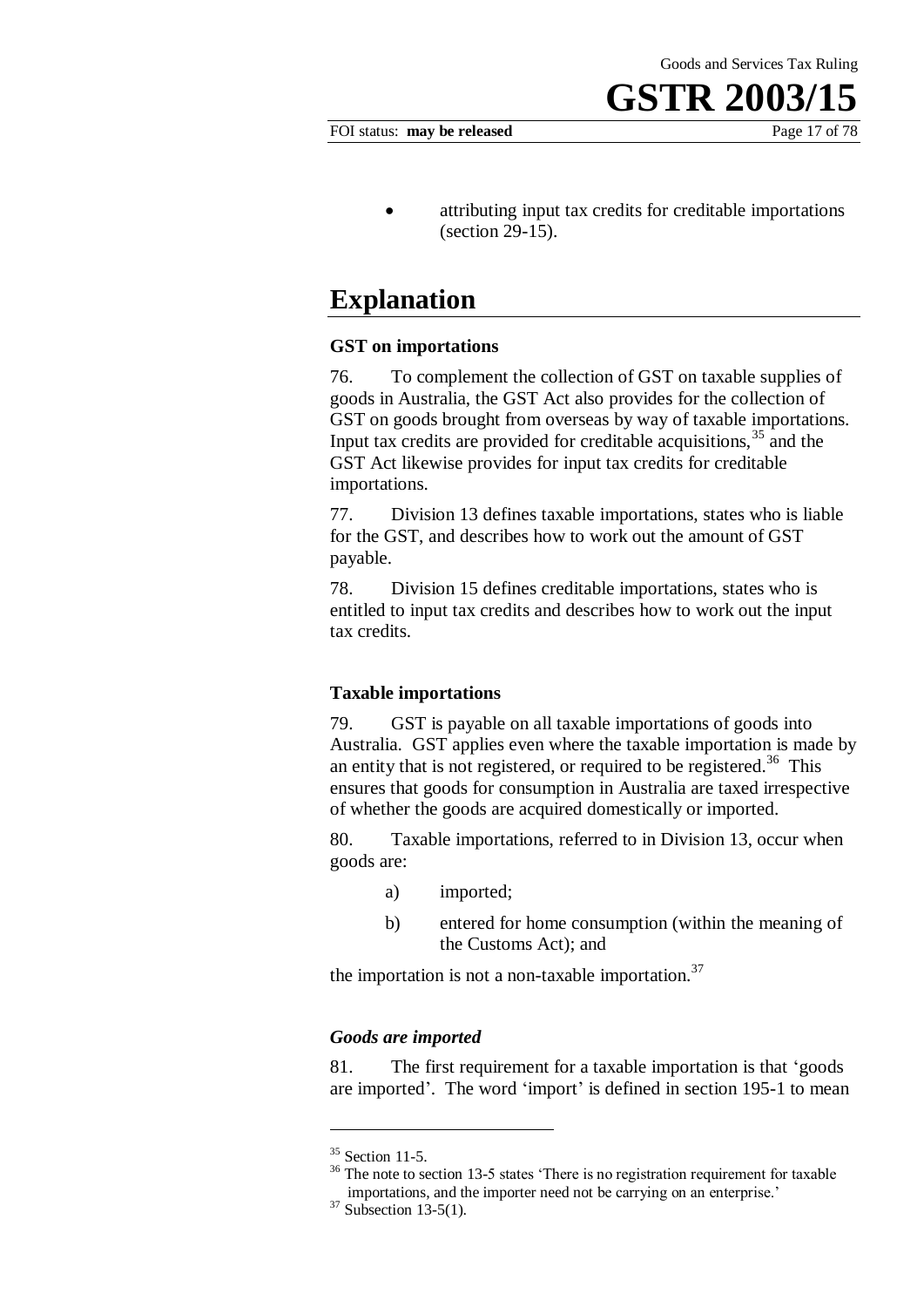FOI status: **may be released** Page 18 of 78

'import goods into Australia'. We take this definition to apply to the derivative 'imported' in the expression 'goods are imported'.

*Meaning of indirect tax zone (referred to as Australia in this Ruling)* 

82. 'Indirect tax zone' is defined in the GST Act as follows:

'*indirect tax zone* means Australia (within the meaning of the ITAA 1997), but does not include any of the following:

**(a)** the external Territories;

**(b)** an offshore area for the purpose of the *Offshore Petroleum and Greenhouse Gas Storage Act 2006* ;

**(c)** the Joint Petroleum Development Area (within the meaning of the *Petroleum (Timor Sea Treaty) Act 2003)* ;

other than an installation (within the meaning of the *Customs Act 1901*) that is deemed by section 5C of the *Customs Act 1901* to be part of Australia and that is located in an offshore area or the Joint Petroleum Development Area. 38

83. The *Acts Interpretation Act 1901* provides that:

'any reference in an Act…to Australia…shall be read as including a reference to the coastal sea of Australia'.<sup>39</sup>

### 84. Coastal sea<sup>40</sup> is defined as:

'in relation to Australia, means:

- (i) the territorial sea of Australia; and
- (ii) the sea on the landward side of the territorial sea of Australia and not within the limits of a State or internal Territory; and

includes the airspace over, and the sea-bed and subsoil beneath, any such sea'.

85. By proclamation made under the *Seas and Submerged Lands*  Act 1973,<sup>41</sup> the outer limit of the territorial sea extends to 12 nautical miles from the territorial sea baseline.

86. This means that 'Australia' includes all land territory (except external territories), the coastal sea and the installations described in

<sup>38</sup> Section 195-1.

<sup>39</sup> Paragraph 15B(1)(b) of the *Acts Interpretation Act 1901.*

<sup>40</sup> Subsection 15B(4) of the *Acts Interpretation Act 1901*.

<sup>41</sup> Proclamation made in November 1990 under section 7 of the *Seas and Submerged Lands Act 1973.*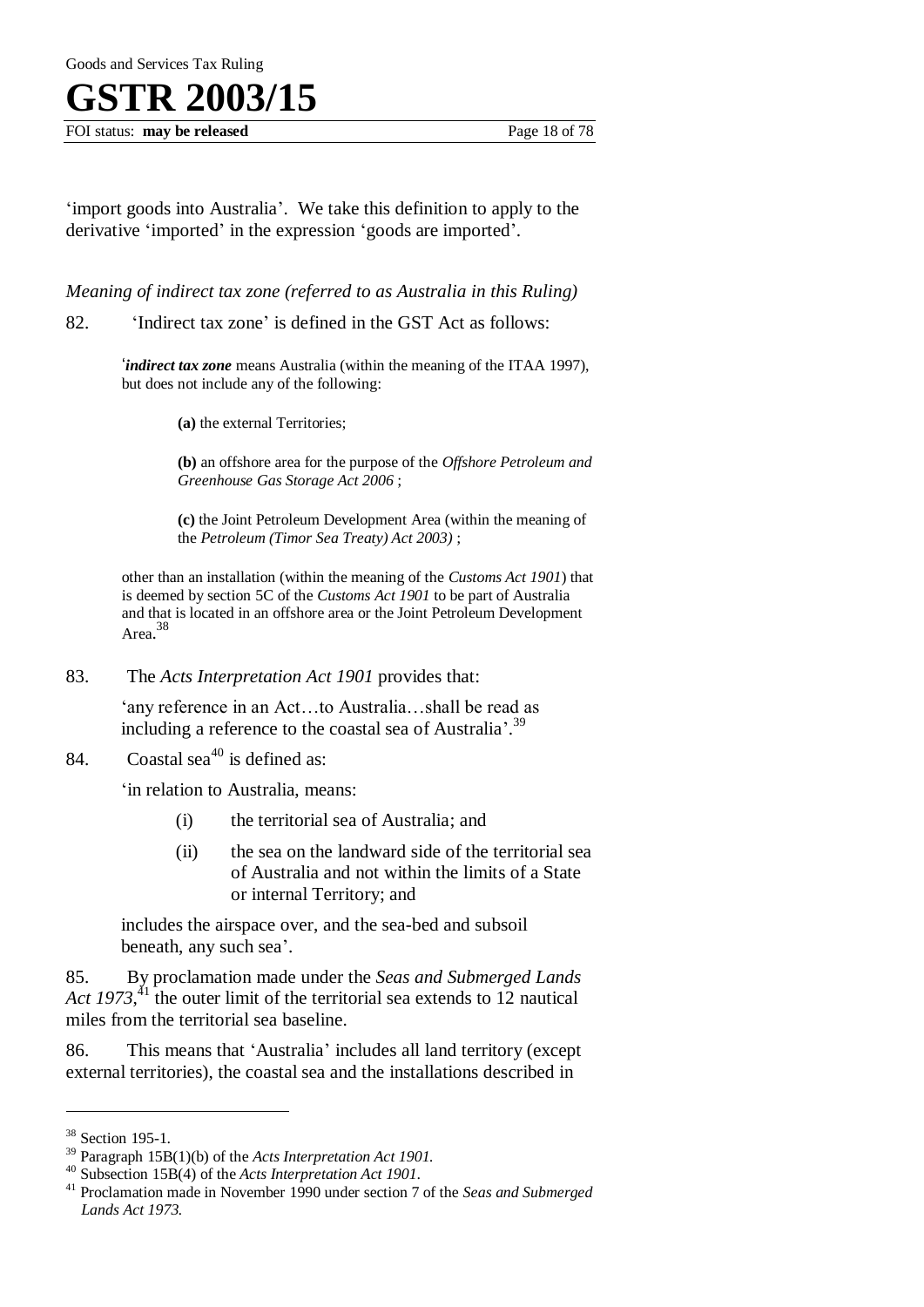#### FOI status: **may be released** Page 19 of 78

section 5C of the Customs Act. Typically, the installations referred to in section 5C are oil drilling rigs and similar mining exploration installations.

#### *Meaning of import*

87. The definition of import - 'import goods into Australia' includes the word 'import'. Therefore, the definition does not ascribe a particular or special meaning to the word in the GST Act. Rather, it confirms that the word 'import' means import into Australia rather than import into another country.

88. The ordinary meaning of import, in relation to goods, is to bring goods, or cause them to be brought, into Australia from abroad. However, the meaning of the word must be determined from the context in which it is used. In that regard, the meaning of import in the context of provisions of the Customs Act has been considered by the High Court of Australia on a number of occasions.

89. In *Wilson v. Chambers* (1926) 38 CLR 131<sup>42</sup>, the High Court held that goods are imported into Australia when they are brought to their port of destination for the purpose of being unloaded.

90. In *The Queen v. Bull* [1974] 131 CLR 203<sup>43</sup>, Barwick CJ stated at 131 CLR  $212^{44}$ :

> … importation of goods, in my opinion, according to the natural meaning of the word, involves landing them, or bringing them within a port for the purpose of landing them in the country or place in relation to which importation is regulated.

91. Gibbs J in the same case said at 131 CLR 254 and  $255:^{45}$ 

No definition of 'import' or of any derivative of the word is contained in the [Customs] Act. Its ordinary dictionary meaning is 'To bring in, or cause to be brought in (goods or merchandise) from a foreign country, in international commerce' (Oxford English Dictionary….

It does not conform to ordinary usage to say that goods are imported into a place if they are brought there in the course of transit but with no intention that they should be unloaded there. …

Even if goods are brought into port they are not necessarily imported; for example, a cargo being carried from England to New Zealand is not imported into Australia when the ship on which it is carried puts into an Australian port en route. …

 $42$  (1926) 32 ALR 274.

<sup>43</sup> (1974) 3 ALR 171; (1974) 48 ALJR 232.

<sup>44</sup> (1974) 3 ALR 171 at 176; (1974) 48 ALJR 232 at 235.

<sup>45</sup> (1974) 3 ALR 171 at 210; (1974) 48 ALJR 232 at 252.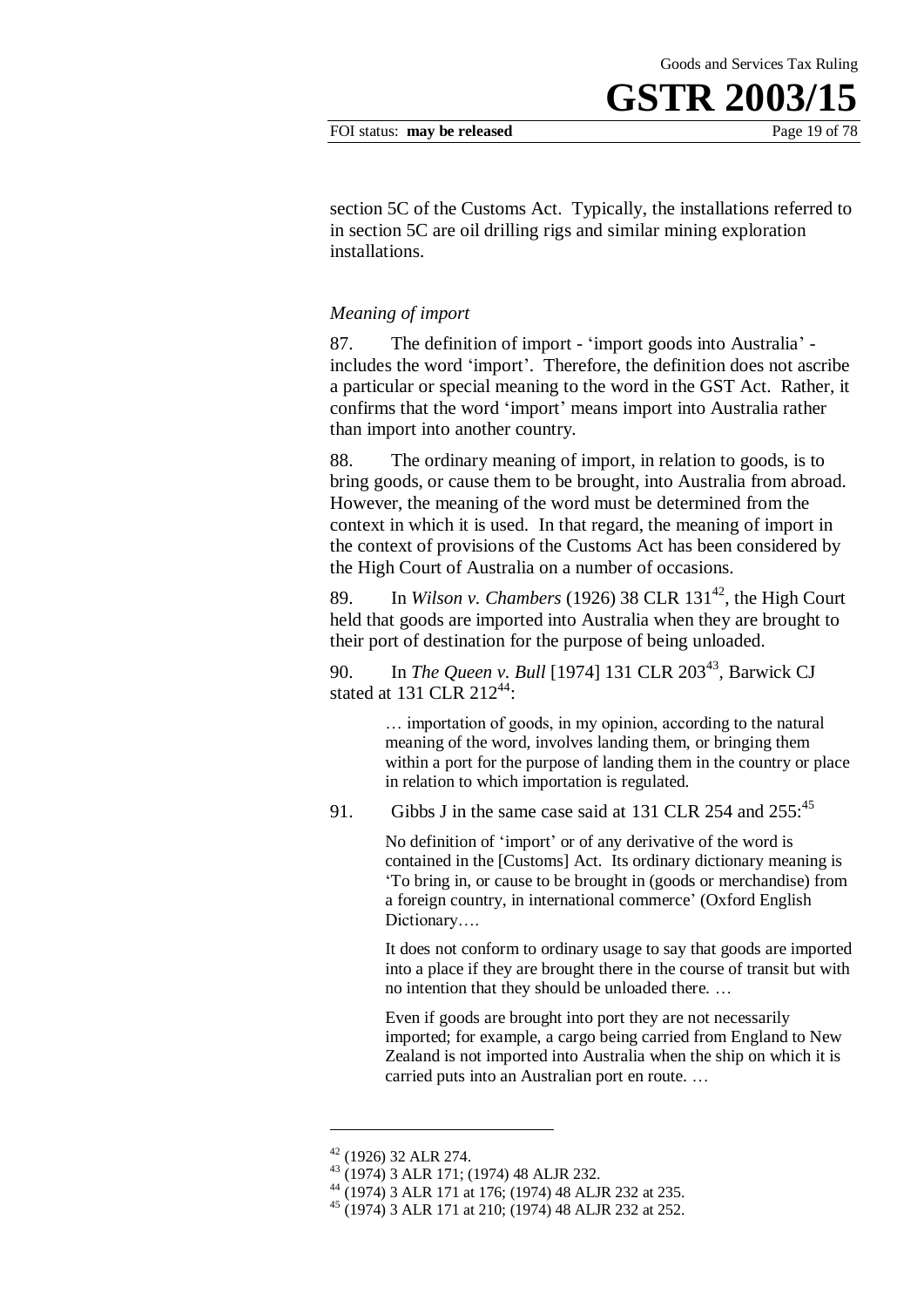FOI status: **may be released** Page 20 of 78

However, if goods are brought into port with the intention of being discharged there they are imported: Wilson v. Chambers & Co. Pty Ltd (1926) 38 CLR, at pp 136, 147, 150; and see also Forbes v. Traders Finance Corporation Ltd (1971) 126 CLR 429, at pp 443-444. …

Of course it is not necessary, to constitute an importation, that the goods should be brought into port - they may be landed in some other way.

92. Similarly in the context of the GST Act, it is the Commissioner's view that goods are imported into Australia where they are brought to Australia with the intention of being unloaded in Australia. A liability for GST on an importation of goods can only arise if the goods are to be unloaded in Australia. If the goods pass through Australia in transit to another country, they are not imported and GST is not payable.<sup>46</sup>

### *Example 1 – Goods brought to Australia but only some imported*

93. *A cargo ship arrives in Australia with the intention of discharging goods at the Port of Melbourne and travelling on to Auckland to discharge the remainder of its cargo. When the ship arrives at the Port of Melbourne, the goods intended for discharge, are imported into Australia. The goods that remain on board the ship, for carriage to a destination outside Australia, are not imported into Australia, despite having entered Australian territory.*

94. Not all imported goods are unloaded. For example, vessels that arrive in Australia under their own power, and are intended to remain here, are imported.

### *Goods entered for home consumption*

 $\overline{a}$ 

95. The second requirement for a taxable importation is that goods are entered for home consumption. This is achieved by the lodgement of an import declaration in the Integrated Cargo System  $(ICS)$  provided by the Comptroller-General of Customs.<sup>47</sup> An import declaration is the specified format in which the Comptroller -General of Customs requires information to be provided in respect of imported goods. When it is processed and approved, the import declaration allows the goods to be removed from Customs control. Imported

<sup>&</sup>lt;sup>46</sup> If goods are brought to Australia with the intention of unloading, but instead of being unloaded are shipped on to another country, no taxable importation arises under Division 13 if the goods are not entered for home consumption.

<sup>&</sup>lt;sup>47</sup> An entry is required under section 68 of the Customs Act. Goods are taken to be entered in accordance with subsections 71A(7) and 71A(8) of the Customs Act. Refer to footnote 11 above.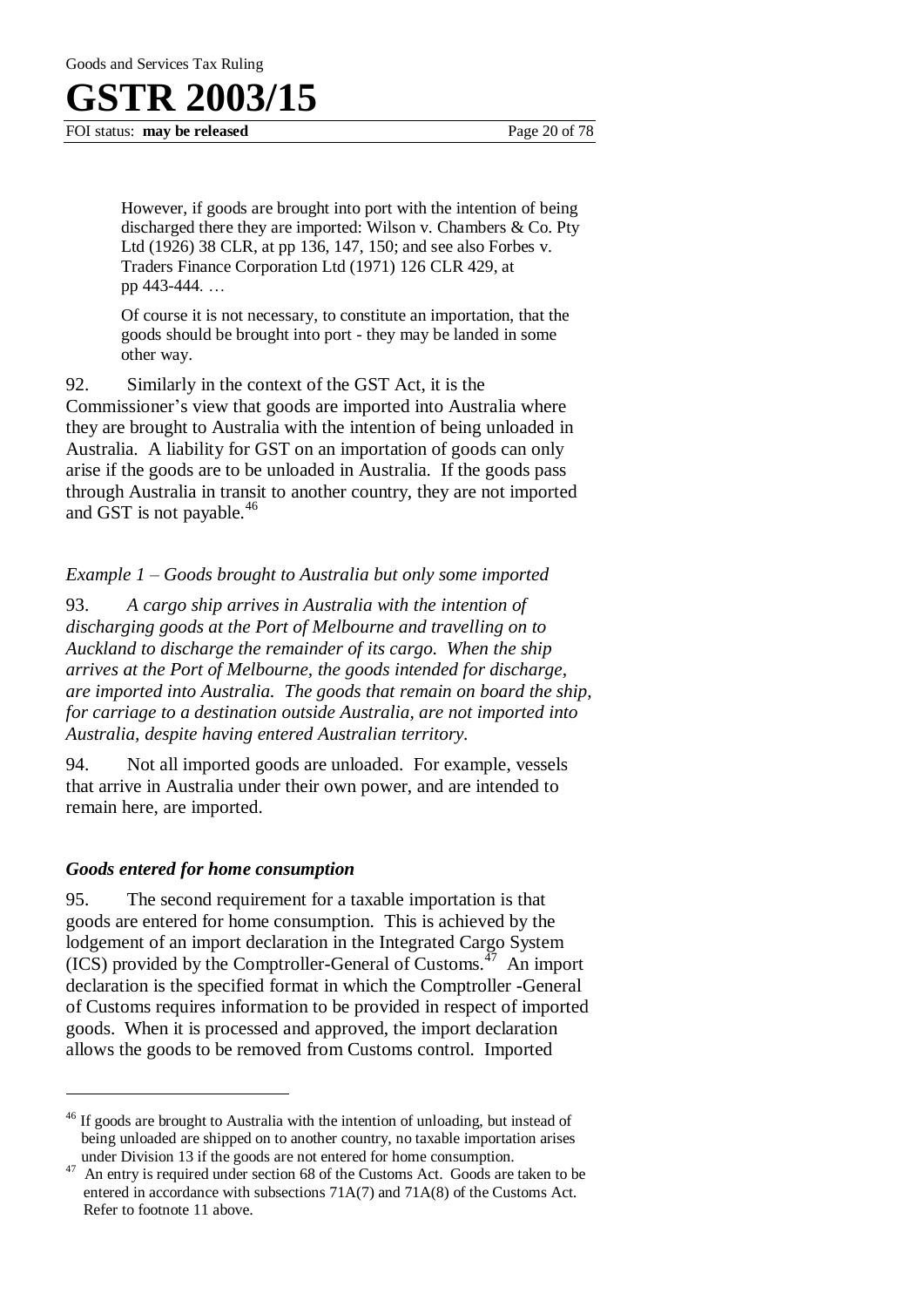#### FOI status: **may be released** Page 21 of 78

goods can be entered for home consumption on an import declaration or entered for warehousing using a warehouse declaration. Only entries for home consumption using an import declaration are relevant for the purposes of section 13-5.

96. While it is a requirement for a taxable importation under section 13-5 that goods are imported, the identity of the entity importing goods into Australia is not relevant for the purposes of establishing who makes a taxable importation. It is possible for an entity to make a taxable importation even though it does not import goods.

97. The entity that enters goods for home consumption is the entity that makes the taxable importation. Typically, this is the importing entity, though in some cases it may be another entity. Under the Customs Act an import declaration must be made by or on behalf $48$  of the 'owner' of the goods. $49$ 

98. The 'owner' of the goods for Customs purposes is not restricted to the legal owner. Section 4 of the Customs Act provides that the 'owner' can be:

> … any person (other than an officer of Customs) being or holding himself out to be the owner, importer, exporter, consignee, agent, or person possessed of, or beneficially interested in, or having any control of, or power of disposition over the goods.

99. The wide meaning of 'owner' ensures that customs duty (and GST) can be collected on imported goods from the entity that enters the goods for home consumption, regardless of who imported the goods. The 'owner' is held responsible by Customs for the information contained in the import declaration. The goods may not be released from Customs control until the GST has been paid. $50$ 

100. GST is not payable when goods are entered for warehousing. Nor is GST payable on the entry of goods for home consumption where the circumstances of the importation satisfy the requirements of the non-taxable importation provisions.<sup>51</sup> Also, where the imported goods meet the requirements of a temporary importation within the meaning of the Customs Act, GST is not payable if the goods are exported within a specified time period. Non-taxable importations are discussed at paragraphs 239 to 252 under 'Other issues'. Temporary importations are discussed at paragraphs 254 to 257.

101. Section 13-15 states that the entity making a taxable importation must pay the GST on the taxable importation. As

<sup>&</sup>lt;sup>48</sup> An entry for home consumption can be made by a customs broker on behalf of the 'owner' - section 183 of the Customs Act*.*

 $^{49}$  Subsections 71A(2) and 71A(3) of the Customs Act.

 $50$  Subsection 33-15(2).

<sup>51</sup> Section 13-10 and Division 42.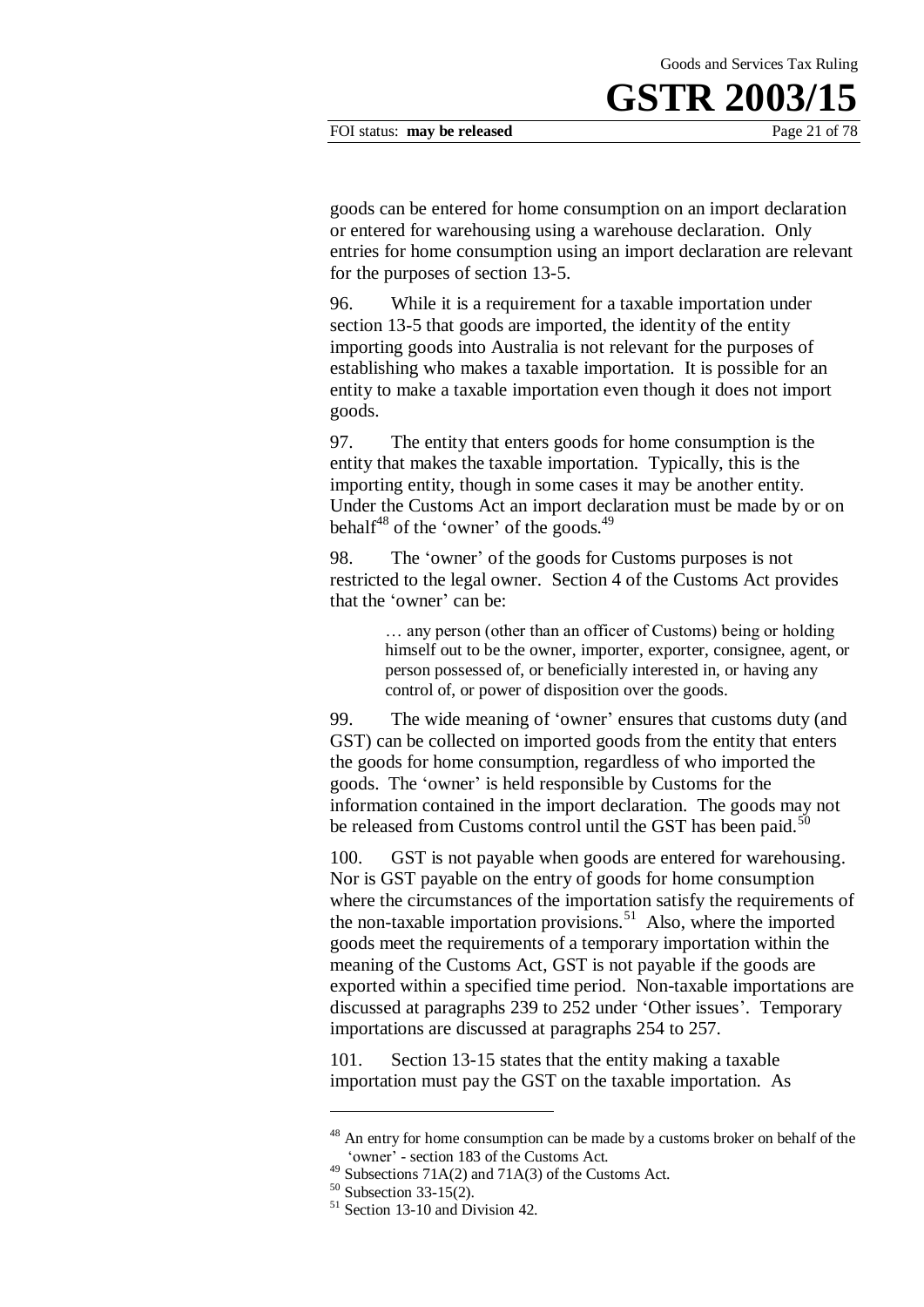FOI status: **may be released** Page 22 of 78

discussed above, this is the entity that enters goods for home consumption. There is no requirement for that entity to be registered or enter the goods in the course of carrying on an enterprise.

102. Commonly, the entity that enters goods for home consumption by holding itself out on the import declaration to be 'owner' is the legal owner of the goods. This entity normally engages a licensed customs broker to prepare and lodge the import declaration on its behalf.

103. Others that may enter imported goods include the importer, exporter, consignee or other person with an interest in, or control of, the goods. Again, this entity normally enters the goods by engaging a customs broker to prepare and lodge the import declaration on its behalf. In each case, it is the 'owner' that makes the taxable importation, not the customs broker.

104. According to the definition of 'owner' in the Customs Act, the 'owner' in respect of goods may also be an agent. If an agent is authorised to undertake entry for home consumption of the imported goods on behalf of a principal (thereby binding the principal to the legal effects of that transaction), the principal is the entity that makes the taxable importation, not the agent. Section 13-15 does not override the common law principle of agency, whereby the acts of an agent are taken to be the acts of the principal. Again, where an agent enters goods as 'owner', the agent will commonly engage a customs broker to prepare and lodge the import declaration on behalf of the agent as the 'owner' named in the import declaration.

105. In respect of import declarations made using agents, the entity that appears as 'owner' is ordinarily taken to be the entity that makes the taxable importation in its own right. Therefore, if this entity is not in fact making the taxable importation because it is making the import declaration as an agent, the entity needs to be able to demonstrate the existence of an agency relationship. If the existence of the agency relationship cannot be established, the entity named as owner in the import declaration will be considered to be making the taxable importation in its own right, and would, therefore, be personally liable for the GST on the import declaration.

106. Paragraphs 196 to 220 further explain the role of agents and in particular the special rules that apply to resident agents acting for non-residents.

107. The amount of GST payable on a taxable importation is 10% of the value of the taxable importation.<sup>52</sup> The value of the taxable importation is the sum of the customs value of the goods plus the cost of bringing those goods to Australia (including insurance), plus the

<sup>52</sup> Section 13-20.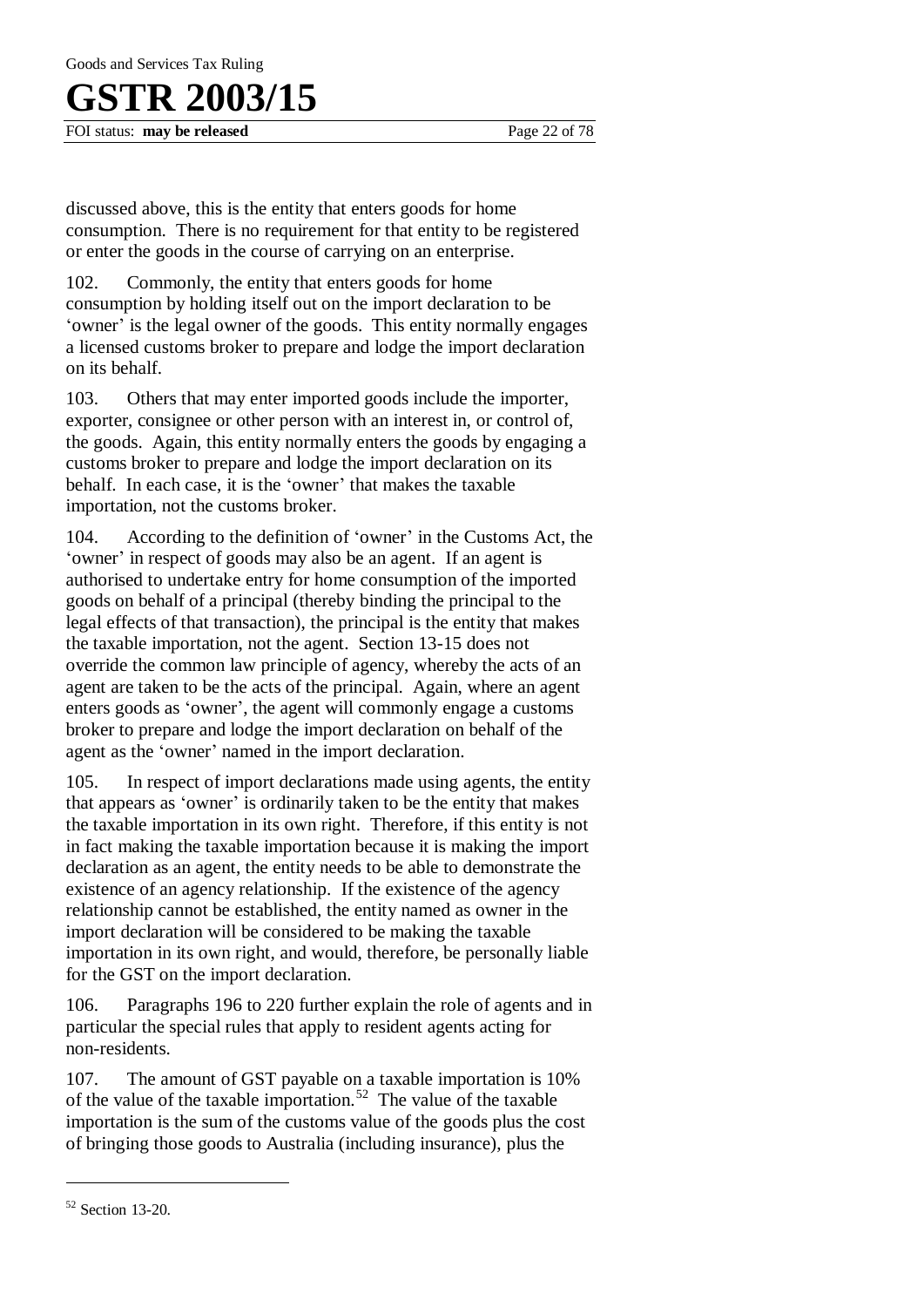#### FOI status: **may be released** Page 23 of 78

cost of certain loading or handling and other services<sup>52A</sup> together with the customs duty and wine tax (if any). However, excluding a taxable dealing for wine or taxable importation of a luxury car, GST registered importers may opt to use a percentage of the customs value of the imported goods as a proxy for the international transport, insurance for the transport, certain loading or handling and other services when calculating the value of their taxable importation This percentage is currently ten per cent but may be set at a different percentage if prescribed by regulation.<sup>52B</sup> This is explained further in paragraphs 258 to 273E under 'Other issues'.

#### *Taxable importations under Division 114*

108. In addition to taxable importations under section 13-5, a taxable importation can be made under Division 114. Section 114-5 sets out certain circumstances where goods are not entered for home consumption, but nevertheless there is a taxable importation. Division 114 is discussed at paragraphs 226 to 238 under 'Other issues'.

#### **Payment of GST on taxable importations**

<u>.</u>

109. Subsection 33-15(1) explains how and when the liability for GST on taxable importations is payable.

110. GST on taxable importations is payable by the 'importer' to Customs at the same time and place, and in the same manner, as the customs duty on the goods is payable (or would be payable if the goods were subject to customs duty).

111. 'Importer' in this context does not mean the entity that actually brings the goods, or causes them to be brought, into Australia. The liability for GST falls on the entity that makes the taxable importation. Importer, in this context, therefore, simply means the entity that makes the taxable importation and is therefore liable to pay the GST on the taxable importation. That entity is typically, but need not be, the same entity that brings the goods, or causes the goods to be brought, into Australia.

112. An importer with a GST liability may pay the amount personally or arrange for another party, such as a customs broker or an agent, to pay the amount on its behalf. Alternatively, some importers can defer GST on taxable importations and account for it directly to

<sup>52</sup>A Paragraph 13-20(2)(ba) sets out the conditions to be satisfied in order for costs of loading or handling and other services to be included into the calculation of the value of a taxable importation.

 $52B$  Subsection 13-20(5) sets out the conditions for subsection 13-20(4) to apply.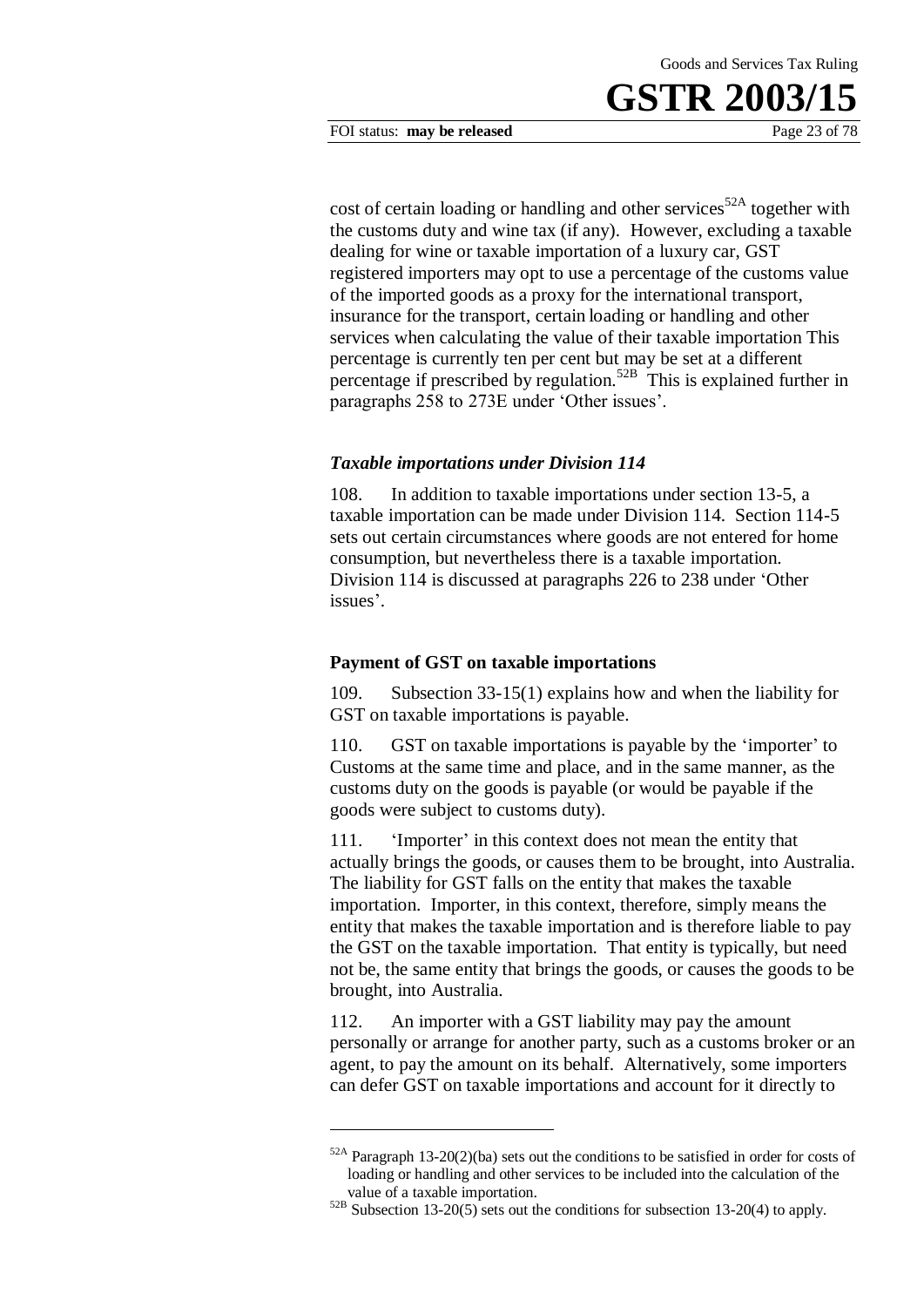FOI status: **may be released** Page 24 of 78

the Australian Taxation Office ('ATO'). For approval to defer GST, the importer must satisfy the eligibility requirements for the deferral scheme as set out in the regulations. $53$ 

113. While the entity that actually imports the goods usually enters them for home consumption and pays any GST, in some cases, goods that one party imports may be entered for home consumption by another party. The fact that an entity enters goods for home consumption does not necessarily mean that it is that entity that imports the goods into Australia. Completing the customs formalities is just one part of the importation process. Identifying the entity that imports goods determines which entity may have an entitlement to input tax credits. This is discussed in the following paragraphs.

### **Creditable importations**

114. Entities that are registered, or required to be registered, may be entitled to input tax credits for GST paid on taxable importations. An entity is entitled to an input tax credit for any creditable importations that it makes. $5$ 

115. Allowing input tax credits reimburses GST to entities that acquire or import things in carrying on their enterprises. Where an entity (that is registered, or required to be registered) acquires something by way of a taxable supply, it is entitled to an input tax credit for the GST included in the price paid where it makes a creditable acquisition. Similarly, if an entity acquires goods by way of importation, it is entitled to an input tax credit for the GST paid to the Comptroller-General of Customs (or accounted for to the ATO if GST is deferred) if the importation is a creditable importation.

116. Under section 15-5 there are three requirements that must be satisfied for an importation to be a creditable importation. The section states:

'You make a *creditable importation* if:

- (a) you import goods solely or partly for a creditable purpose; and
- (b) the importation is a taxable importation; and
- (c) you are registered, or required to be registered'.

<sup>&</sup>lt;sup>53</sup> Regulation 33-15.03. The deferral scheme is discussed further at paragraphs 283 to 288 under 'Other issues'.

<sup>54</sup> Section 15-15.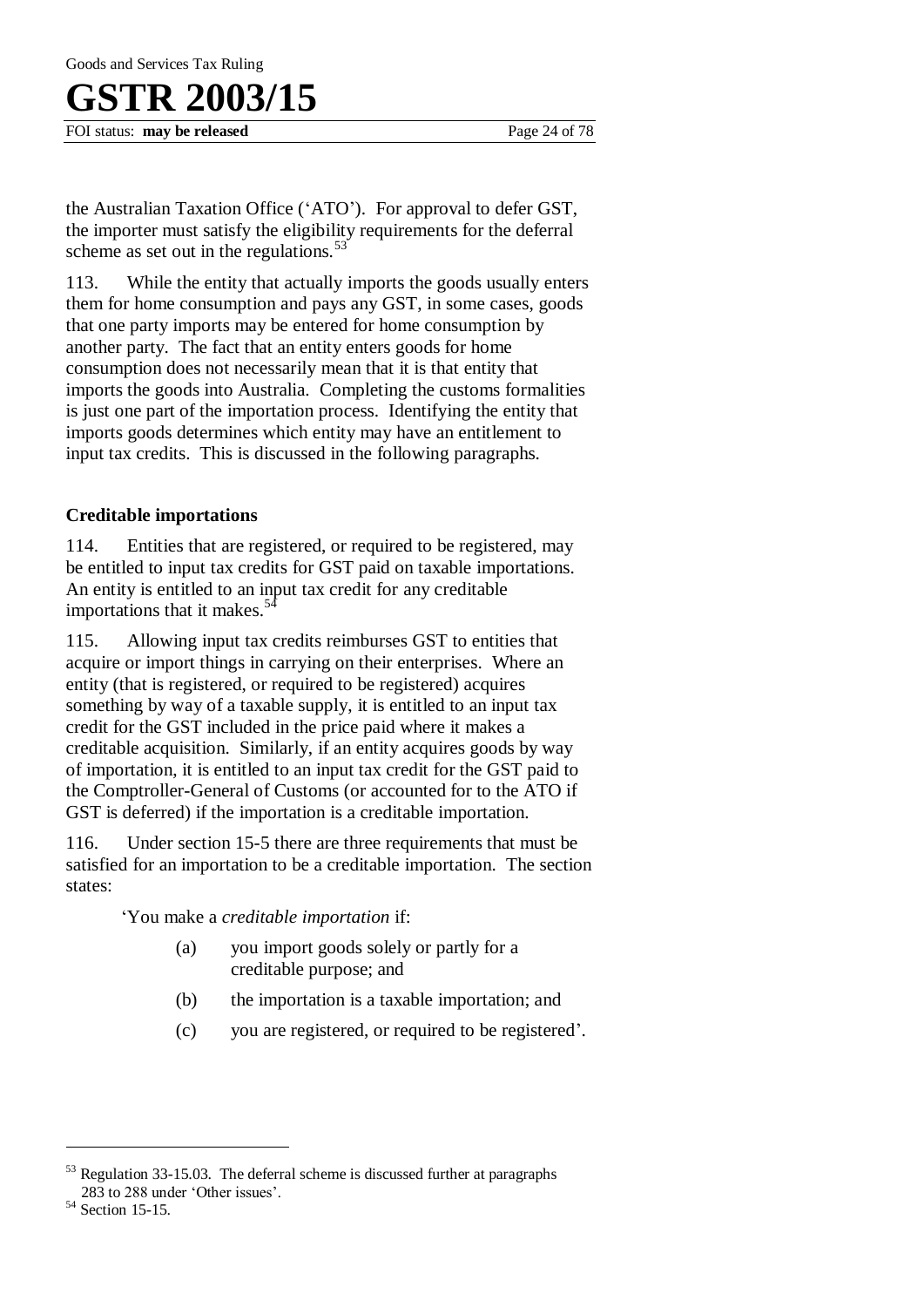FOI status: **may be released** Page 25 of 78

117. The meaning of creditable purpose is discussed in GSTR 2006/4.<sup>55</sup> Goods are imported for a creditable purpose when they are imported for the purposes of an enterprise, not for some other purpose such as private use and not to the extent that the importation relates to making supplies that would be input taxed.<sup>56</sup> The meaning of 'you import goods' is discussed further at paragraphs 120 to 155 below.

118. Paragraph 15-5(b) requires that the importation is a taxable importation. This requirement cannot be met until the customs formalities are complete, as these determine whether the importation is a taxable importation. For example, certain imported food $^{57}$  entered for home consumption or goods entered for warehousing are not taxable importations.

119. Where a taxable importation is solely for a creditable purpose, the amount of the input tax credit is the same as the amount of the GST that is paid on the taxable importation. In effect, the input tax credit is a reimbursement of the GST paid on the taxable importation.<sup>58</sup>

### *Meaning of 'you import goods'*

120. Section 15-15 provides that '*you* are entitled to the input tax credit for any creditable importation that *you* make' (italics added). The first part of paragraph 15-5(a) states that you make a creditable importation if '*you* import goods' (italics added). To determine who is entitled to input tax credits for a creditable importation, it is necessary to identify the '*you*'. That is, the entity that imports the goods.

121. Consistent with the meaning of import discussed at paragraphs 87 to 94, 'you import goods' requires that you bring goods, or cause them to be brought, into Australia.

<sup>55</sup> GSTR 2006/4: *Goods and services tax: determining the extent of creditable purpose for claiming input tax credits and for making adjustments for changes in extent of creditable purpose*.

<sup>&</sup>lt;sup>56</sup> See paragraphs 26 and 27 of GSTR 2006/4.

<sup>&</sup>lt;sup>57</sup> The importation of 'food', a supply of which would be GST-free under Subdivision 38-A, is not a taxable importation because of the operation of paragraph 13-10(b).

<sup>58</sup> Explanatory Memorandum relating to the *A New Tax System (Goods and Services Tax) Bill 1998* at Chapter 1.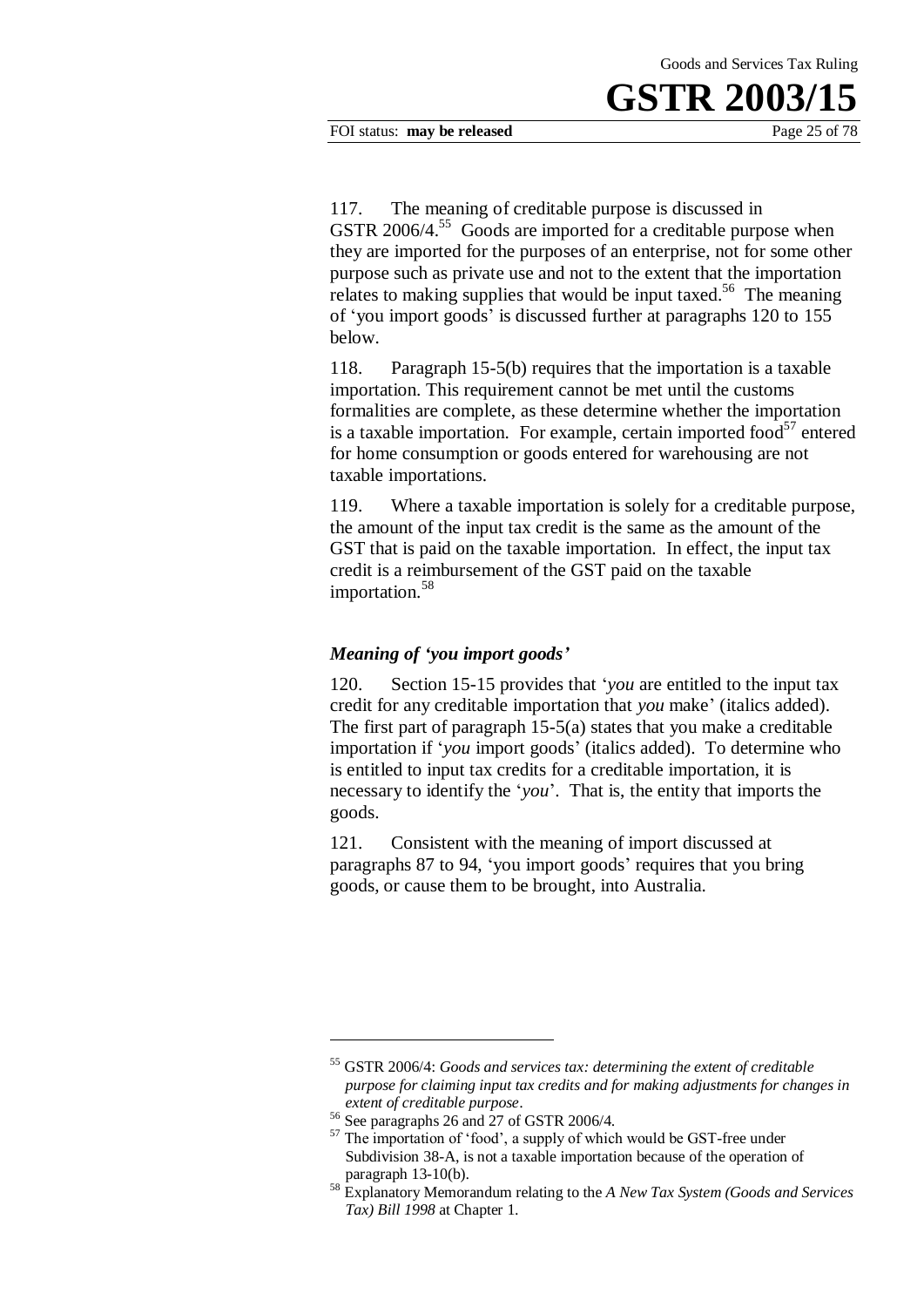FOI status: **may be released** Page 26 of 78

122. You bring goods into Australia by physically carrying or transporting the goods yourself. You cause goods to be brought to Australia by engaging, or instructing your agent to engage, another party such as a freight forwarder, international courier, or other transport provider, to bring those goods to Australia on your behalf. Alternatively, you may cause goods to be brought into Australia by simply requesting a foreign supplier to dispatch them to you in Australia.

123. Where you physically bring goods to Australia at the request of, or under an engagement for, another entity, you do not cause those goods to be brought into Australia for your own purposes and therefore you are not the importer. For example, where a freight forwarder is engaged to bring goods to Australia on behalf of another, the freight forwarder does not cause those goods to be brought to Australia. It is likely to be the freight forwarder's client, having engaged the freight forwarder to bring the goods to Australia, who causes the goods to be brought to Australia.

124. While there can be several entities involved in bringing goods or causing them to be brought into Australia, Division 15 clearly intends to identify one party only as the entity that imports the goods. This is because the Division contemplates only one entity having an entitlement to an input tax credit.

125. Paragraph 15-5(a) contemplates that the goods may be imported for a particular purpose, that is, a creditable purpose. Thus 'you import' connotes that, in importing the goods into Australia, you do so for your own purposes, such as application in your business, resale or retention of the goods for business or other purposes. This is to be distinguished from cases where the entity bringing the goods to Australia does so only for the purposes of another entity, such as where a freight forwarder brings goods to Australia for the purposes of its client.

126. In the High Court of Australia case *He Kaw Teh v. R*<sup>59</sup>, Dawson J referred to the purpose of importation in considering an alleged offence relating to prohibited imports. Whilst the other judges relied on other reasons, Dawson J acknowledged purpose as an intrinsic element of importation. His Honour said at  $157$  CLR 596: $^{60}$ 

> … importation connotes a commercial purpose, or at least an intention to use or consume the goods… it is not possible as a matter of language to speak of importation without introducing some element of purpose or intention.

<sup>59</sup> (1985) 157 CLR 523; (1985) 60 ALR 449; (1985) 59 ALJR 620; (1985) 15 A Crim R 203.

 $^{60}$  60 ALR 449 at 502; (1985) 59 ALJR 620 at 651; (1985) 15 A Crim R 203 at 256.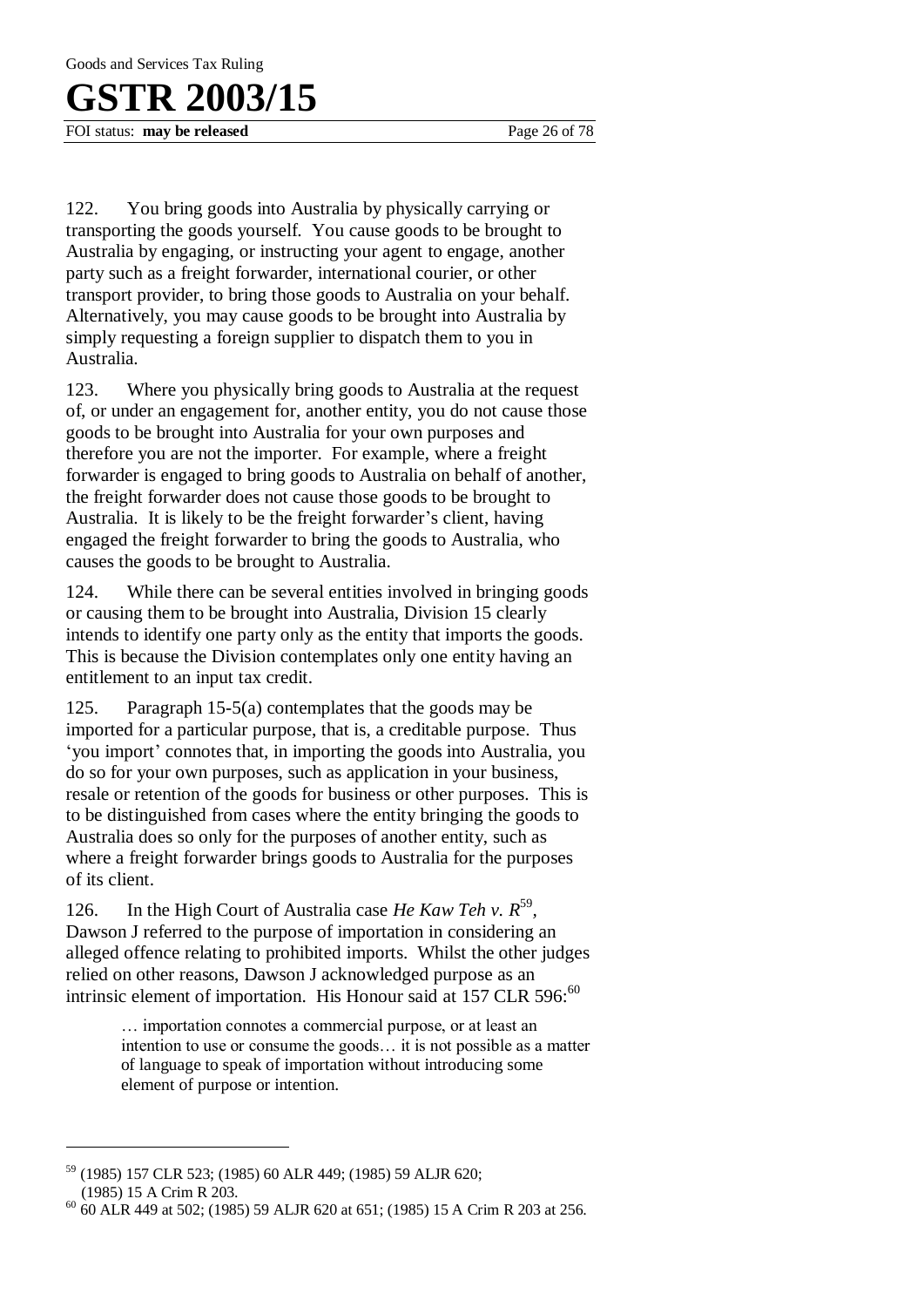127. It follows that the 'you', in 'you import goods' in paragraph 15-5(a), refers to the entity that causes the goods to be brought to Australia for its own purposes.

128. Identifying the importing entity in this way is in keeping with the scheme of the GST Act as a whole, in particular, Divisions 11 and 129 as discussed below.

129. Division 11 looks at the application of goods after domestic supply by the entity that acquires them. Where the application of the goods, which could include a further supply, is in the course of carrying on an enterprise, an input tax credit is allowed.

130. Division 129, which operates in respect of creditable acquisitions *and* creditable importations, tests the intended application of a thing acquired or imported against the actual application of the thing. The Division provides for an adjustment in some circumstances if the actual application differs from the intended application. The operation of this provision in relation to importations is only meaningful if the entity that imports and makes the creditable importation is the entity that is able to apply the goods.

131. In this regard, section 129-55 defines 'apply,' in relation to a thing acquired or imported, to include:

- (a) supply the thing; and
- (b) consume, dispose of or destroy the thing; and
- (c) allow another entity to consume, dispose of or destroy the thing.

132. To make an adjustment for a change in creditable purpose, an entity must import goods and then apply them in a manner or to an extent that differs from its original intention. That entity must have had the intention and the right to apply the goods to its own purposes within the meaning of 'apply' in section 129-55.

133. Often the entity which causes the goods to be brought to Australia for its own purposes is the legal owner of the goods, but it may also be, for example, a lessee or licensee of the goods. The critical factor is that the importing entity is the entity that will apply the goods to its own purposes after their arrival in Australia. Usually, that entity will have borne consideration in respect of the goods, such as by paying the purchase price or lease charges or licence fees. This is in contrast to, for instance, a transport company which is merely engaged to transport the goods. The transport company does not acquire any interest in, or rights in respect of, the goods, other than rights which are merely incidental to the freight contract, and does not provide any consideration in respect of the goods.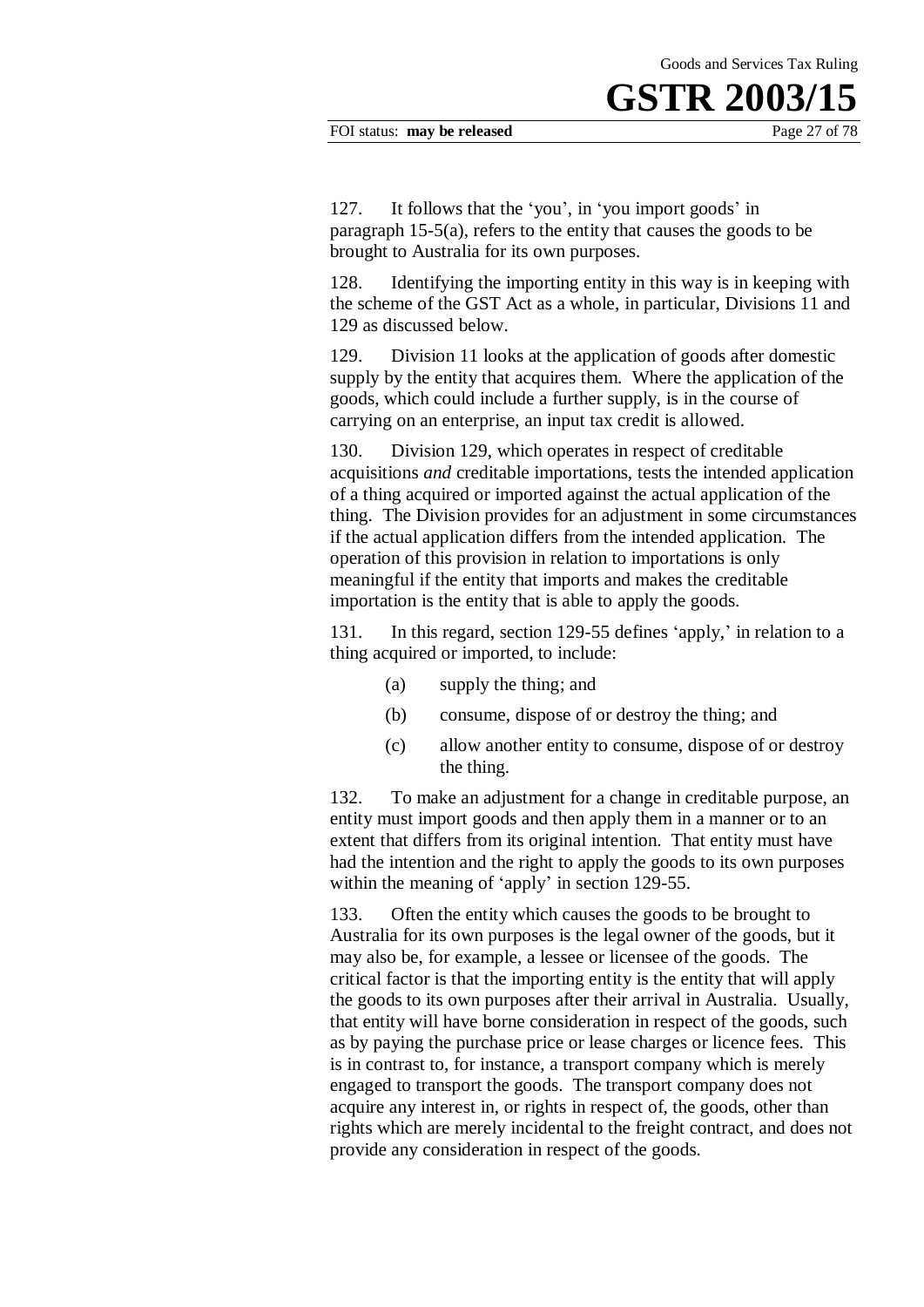# **R 2003/15**

FOI status: **may be released** Page 28 of 78

134. In this context, an entity that uses goods in a manner consistent with their design or nature or the purpose for which they are intended to be, or are capable of being used, applies the goods to its own purposes. For example, driving a car is an application or use of the car consistent with its design. To read a book is to apply the book to its intended use. Racing, breeding or showing a thoroughbred horse is an application of the horse consistent with its nature. On the other hand, mere transporting or temporary storing of goods in Australia on behalf of another is not such a use. An entity which brings goods to Australia for that purpose only is not regarded as the importer of the goods.

135. Where goods are imported in the course of being sold, or otherwise supplied, there may be cases where both the supplier and the acquirer can be said to have caused the goods to be brought to Australia for their own purposes. For example, the supplier may cause the goods to be brought into Australia for the purpose of supplying them, and the acquirer causes the goods to be brought to Australia to apply them to its own purposes after importation, for example, by contracting with the supplier to supply the goods under a CIF contract.

136. Since Division 15 contemplates only one importer, identifying an entity that causes the goods to be brought to Australia for application to its own purposes cannot be the *sole* basis for determining the entity that imports the goods.

137. Importation, in the context of Division 15, is not achieved merely by landing the goods in Australia for a particular purpose, but also requires completion of the customs formalities. All goods imported into Australia must be dealt with in accordance with the Customs Act. This is an intrinsic part of the importation process. Customs formalities include entering goods for home consumption or for warehousing within the meaning of the Customs Act.<sup>61</sup> Goods cannot be released from Customs control, thus completing the importation process, until the customs formalities are completed.

138. Paragraph 15-5(b) specifically requires that *the* 'importation' referred to in paragraph 15-5(a) is a taxable importation. Whether an importation is a taxable importation or a non-taxable importation can only be determined by the customs formalities. Therefore, 'the importation' in paragraph 15-5(b) is referring to the entire importation process, which is the same process referred to by 'you import goods' in paragraph 15-5(a).

<sup>&</sup>lt;sup>61</sup> Section 68 of the Customs Act.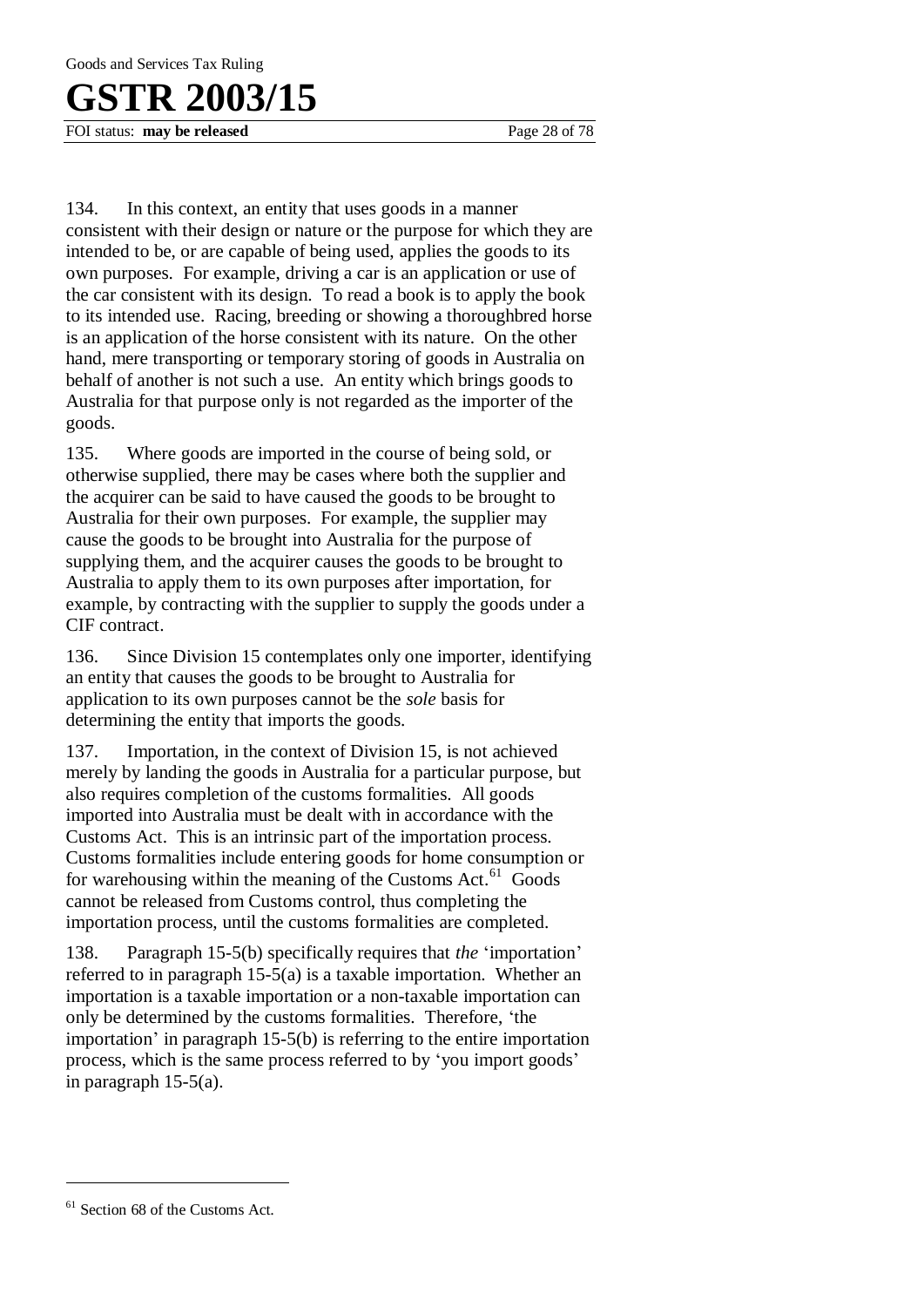#### FOI status: **may be released** Page 29 of 78

139. In the context of certain provisions of the Customs Act, Barwick CJ in *Forbes v. Traders Finance Corporation Ltd*<sup>62</sup> acknowledged at 126 CLR  $432^{63}$  that

> … 'importation' extends to both sides of the actual act of importing goods into the country. The importation does not cease at the moment of the import.

140. In that case it was argued that a car used to transport goods, after they had been illegally imported, was not 'used in the importation of the goods', and not therefore subject to forfeiture. Barwick CJ and Windeyer J considered the process of importation, in this context, was not complete when the goods are put on land in Australia. Thus, it is the Commissioner's view that if the context requires it, the word 'importation' can encompass activities occurring before or after the goods are physically landed in Australia, including, for example, the completion of customs formalities.

141. The GST taxing structure for imports also recognises that customs formalities form part of the importation process. In the context of a taxable importation under section 13-5, the importation process includes the physical importation of the goods and the release from Customs control after lodgement of an import declaration.

142. Hence, we consider that the words 'you import goods' in their context in paragraph 15-5(a) include not only causing the goods to be brought to Australia for your own purposes, but also completing the customs formalities.

### *Example 2 – Supply by non-resident, acquisition by resident manufacturer*

143. *A non-resident supplier causes goods to be brought to Australia for the purpose of filling an order and completing a sale to an Australian manufacturer. The Australian manufacturer also causes the raw materials to be brought to Australia to use in its factory, by placing the order with the non-resident supplier. In this case, causing the goods to be brought into Australia does not of itself identify the entity that imports the goods. The entity that imports the goods in these circumstances is the entity that also completes the customs formalities and pays the GST, thus completing the importation. If the purchaser attends to the customs formalities, such as in the case of a contract on FOB or CIF terms,*<sup>64</sup> *the purchaser is the entity that imports the goods.*

<sup>62</sup> (1970) 126 CLR 429; [1972] ALR 653; (1971) 45 ALJR 668.

<sup>63</sup> (1971) 45 ALJR 668 at 668.

 $64$  Free on Board and Cost Insurance Freight respectively – as per ICC Incoterms 2010.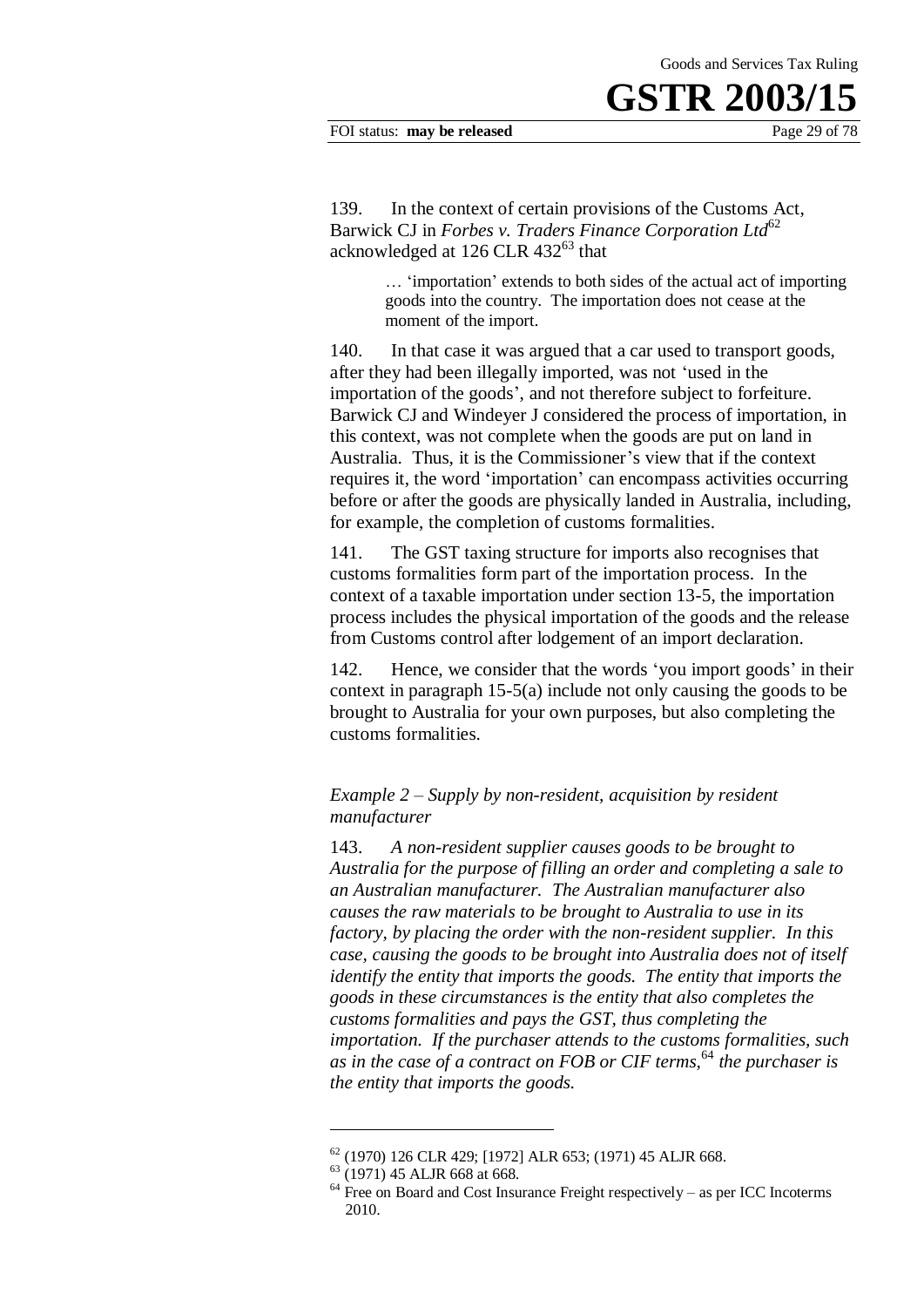FOI status: **may be released** Page 30 of 78

### 144. *If the importing entity imports the goods for a creditable purpose, an input tax credit is available.*<sup>65</sup>

145. In circumstances where there are several parties that cause the goods to be brought to Australia, it is usual for the parties to agree which party takes responsibility for the completion of the customs import declaration formalities. It is this entity that imports the goods. For example, in a contract of sale a party's obligation to complete the customs formalities is established by adopting a particular Incoterm. According to ICC Incoterms 2010, the seller under DDP terms is responsible for customs formalities on importation, whereas under FOB, CIF or DAP<sup>66</sup> terms, the buyer is responsible.

146. The entity that imports may complete the customs formalities itself or engage a customs broker. For example, a supplier under a DDP contract may engage a customs broker to arrange clearance of the goods as required for them to complete delivery of the goods under the sale contract.

147. An entity completes the customs formalities where that entity's name appears on the import declaration as 'owner'. This occurs where the entity completes the import declaration itself, or engages a customs broker.

148. Another way that an entity may complete the customs formalities is through an agent, who may in turn engage a customs broker to attend to the import declaration for the goods. In this case, the agent may be named as the 'owner' on the import declaration, but the principal is the entity that imports the goods, assuming the principal has also caused the goods to be brought to Australia. The parties must be able to clearly demonstrate the existence of the agency arrangement for the entity said to be the principal to be accepted as the importer. An arrangement for the principal to reimburse the agent for GST paid on the taxable importation, or to be put in funds by the principal to enable the agent to pay the GST on behalf of the principal, is indicative of agency. However, it is expected that written

 $65$  Subsection 15-10(2).

<sup>&</sup>lt;sup>66</sup> In Australia, customs formalities must generally be completed in respect of imported goods before they are released from Customs control. This means DAP contracts, in the strict sense of the ICC guidelines, cannot be effected in Australia. Therefore, where the parties intend for the seller to deliver goods to the buyer's premises, but for the buyer to pay the GST to the Comptroller-General of Customs on the import declaration, the seller may agree to complete the customs formalities on behalf of the buyer. The buyer would then reimburse the seller for the cost of completing the formalities as well as any duty and GST paid. A buyer, by entering into a contract to buy goods that are located outside Australia, where the clearance from customs control that allows the goods into Australia is attended to by the buyer or on the buyer's behalf, is the importer of the goods. Ideally, the customs clearance arrangements should be set out clearly in the contract of sale.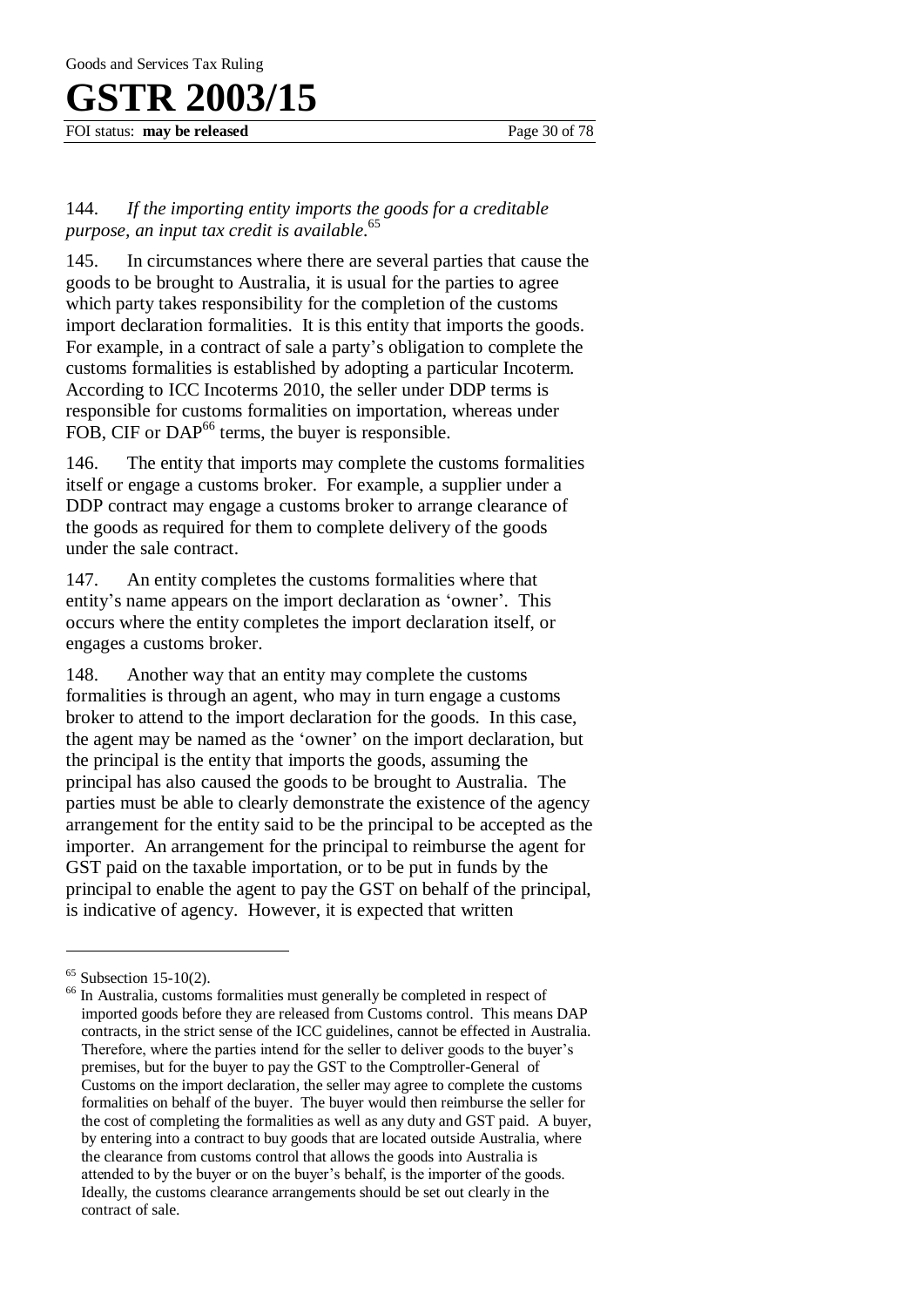#### FOI status: **may be released** Page 31 of 78

instructions and clear authority would also be given. Alternatively, to avoid any doubt as to whether the importation is made by the 'agent' in its own right or by the principal, the agent may be able to arrange clearance through a licensed customs broker in the name of the principal. The role of agents is discussed at paragraphs 196 to 220.

#### *In summary*

1

149. In the context of a taxable importation under section  $13-5^{67}$ , the entity that imports goods within the meaning of paragraph 15-5(a) cannot be identified by one factor alone. For the purposes of section 15-5, the entity that imports goods is the entity that:

- (i) causes the goods to be brought to Australia for application to its own purposes after importation; and
- (ii) completes the customs formalities (whether directly or through a customs broker or an agent).

#### *Alternative view of the meaning of 'you import goods'*

150. An alternative view is that the entity that makes the taxable importation is the entity that imports the goods. It could be argued that the context of the GST Act as a whole suggests that 'you import goods' has this special meaning, that is 'you make a taxable importation'. Use of the word 'importer' in section 33-15 supports this alternative view.

151. Under this alternative view, the only entity that needs to be identified is the one that holds itself out as the 'owner' in terms of the Customs Act in the import declaration. For example, a consignee or agent that appears on the import declaration as 'owner' would be the importer – see the discussion at paragraphs 204 to 207 below in relation to *Granite Arms v. Chief Executive Officer of Customs* [2003] FCA 506. Identifying which entity is instrumental in causing the goods to be brought to Australia to apply to its own purposes is unnecessary on this view.

152. In the Commissioner's view, a special rule in the GST Act demonstrates that the alternative view is not correct. This rule provides for circumstances where the importing entity is not the same entity that makes the taxable importation. The special rule allows the entity making the taxable importation to claim the input tax credits, provided the other requirements of section 15-5 are met. The special rule is contained in section 114-25.

 $67$  The meaning of 'you import goods' in section 15-5, in the context of a taxable importation made under section 114-5, is discussed at paragraphs 226 to 238.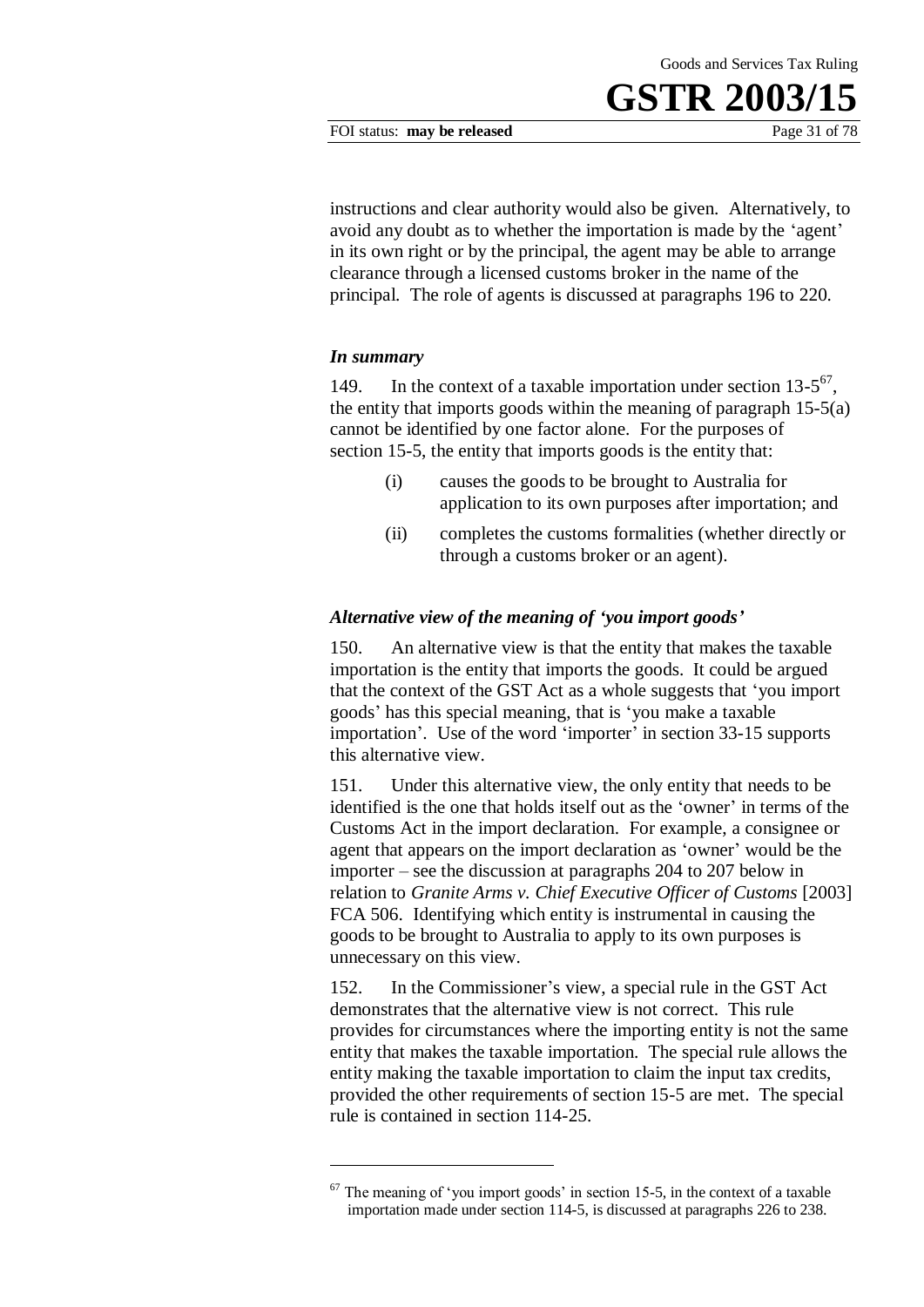FOI status: **may be released** Page 32 of 78

153. Section 114-25 operates despite Division 15 which is about creditable importations. This section states that if you enter for home consumption goods that are warehoused goods (within the meaning of the Customs Act) and that were imported by another person, you are treated, for the purpose of Division 15, as having imported the goods.

154. This section recognises that the entity that imports the goods may store the goods in a Customs licensed warehouse instead of entering them for home consumption. The entity that imports the goods may supply the goods while they are in the warehouse. If a purchaser wishes to take the goods out of Customs control, it must enter them for home consumption ex-warehouse on an import declaration. At this point, the purchaser makes a taxable importation. Without the special rule the entity that enters the goods for home consumption, that is, the purchaser, would not be entitled to input tax credits because it does not import the goods.

155. There would be no need for this special rule if the alternative view were the correct interpretation of the GST Act. That is, there would be no need for the special rule if, under Division 15, the entity that merely enters imported goods for home consumption were properly treated as the importer in any case.

### *Entities that transport goods or arrange transport for other entities; logistics or customs broker entities*

156. A number of entities (including a ship or airline operator) may be involved in bringing goods to Australia on behalf of another entity by transporting them or arranging for their transport. An entity that is engaged to transport goods, or arrange for the transport, on behalf of another entity is not, simply because of these actions, the entity that imports the goods under paragraph 15-5(a).

157. Facilitation<sup>68</sup> and physical movement of goods is part of the importation process. Also, entities that arrange or facilitate the physical movement of goods have a purpose associated with bringing the goods to Australia. However, that purpose (to move goods in the course of their business) is not the purpose for which goods are brought to Australia. The purpose in bringing the goods to Australia is not to change their location, which the transporting entity does, but to fulfil some purpose of the entity that caused the importation.

<sup>&</sup>lt;sup>68</sup> Facilitation may include customs clearance, quarantine inspection and arranging any necessary import permits.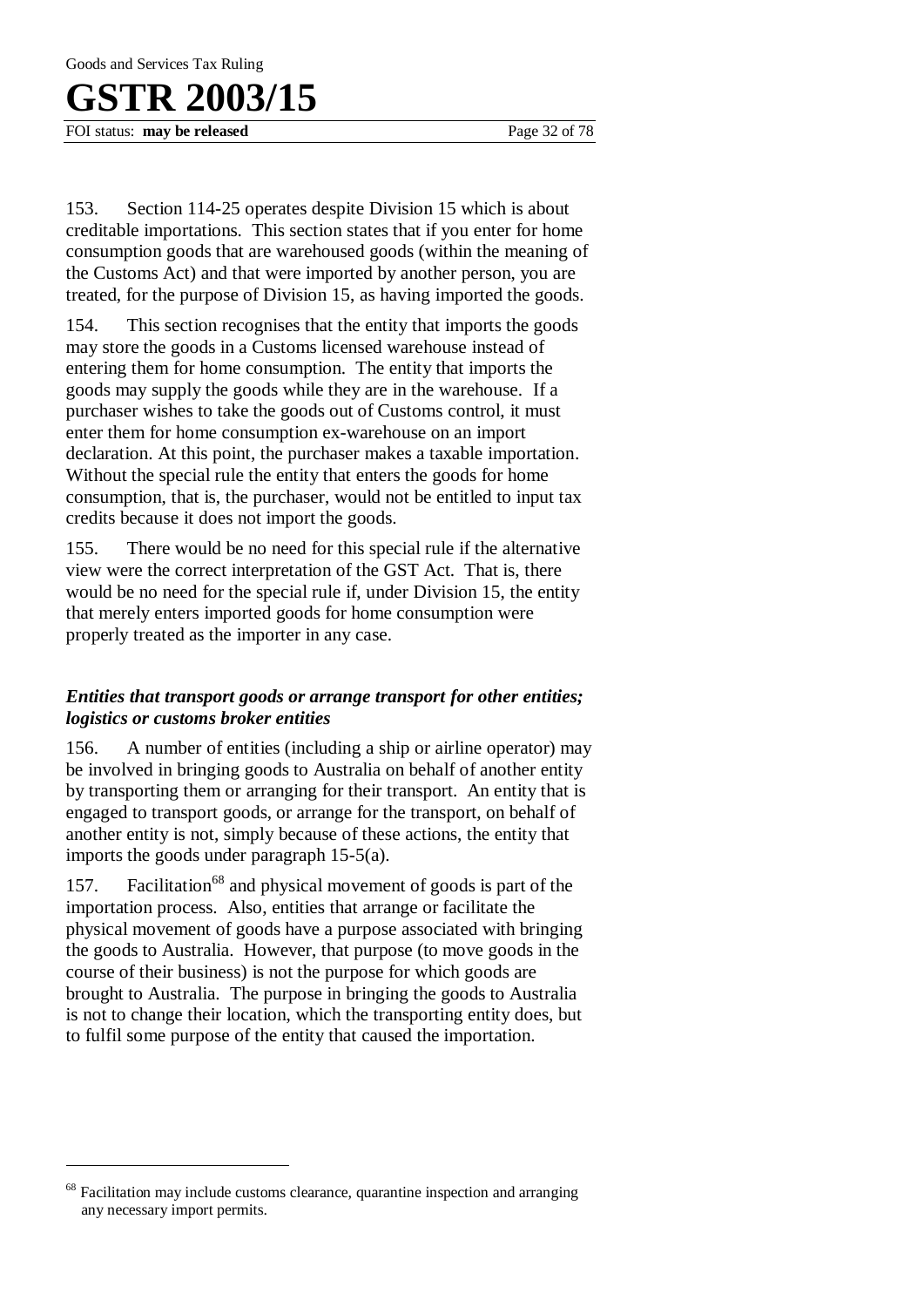FOI status: **may be released** Page 33 of 78

158. Unlike the act of bringing goods to Australia, which can be carried out by another party, an entity's purpose in causing goods to be brought to Australia for its own purposes cannot be delegated to another party. This remains the case even if the transporter undertakes other services such as storage on behalf of the importing entity.

159. The mere handling, storage, holding, monitoring or transporting of goods by a transporter, forwarding or logistics entity is not an application or use of the goods. The nature of the goods and their intended use is immaterial to entities that merely transport and store them on behalf of others, except to the extent that it may change the way the goods must be handled. Therefore, transport, forwarding and logistics entities do not, merely by handling, storing, monitoring or transporting goods for another entity, cause those goods to be brought to Australia for their own purposes. It follows that such entities are not the importers of the goods in these circumstances.

### *Example 3 – International logistics operators*

160. *Inter Express operates a worldwide logistics enterprise. Harry's Wholesale is an Australian reseller of various foreign manufactured goods. Harry purchases goods from an overseas supplier and engages Inter Express to arrange the transportation, completion of customs formalities, and storage after importation. The goods are stored until Harry sells them to retailers in Australia and the Pacific region at which time Harry directs Inter Express to distribute them*.

161. *Inter Express does not import the goods within the meaning of Division 15 as it does not cause the goods to be brought to Australia for its own purposes. Inter Express merely facilitates the importation for Harry. Harry's Wholesale causes the goods to be brought to Australia for a creditable purpose and applies the goods to that purpose when he sells them to his retail customers*.

162. *Accordingly, Inter Express is not the importer of the goods and is not entitled to an input tax credit in respect of the importation of the goods, even if it prepares and lodges the import declaration*.

163. The right to apply imported goods to its own purposes remains with the entity that caused the goods to be brought to Australia. Also, that right is usually acquired for consideration commensurate with the value of the goods or the rights obtained in respect of the goods, such as under a lease. In contrast entities that merely move, store or transport goods ordinarily do so under a contract under which the consideration is not set by reference to the intrinsic value of the goods or such other rights in respect of the goods.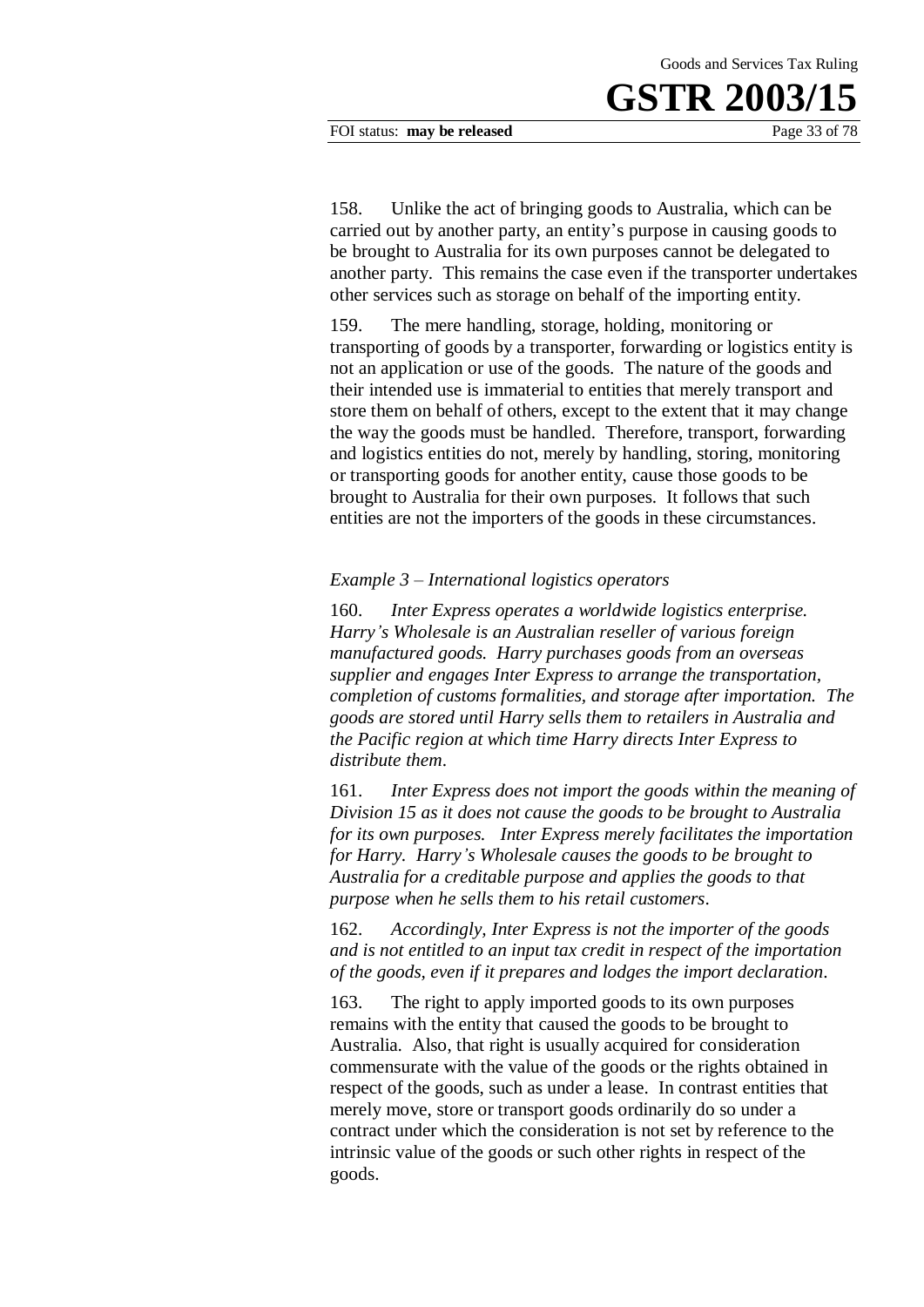## **R 2003/15**

FOI status: **may be released** Page 34 of 78

164. Imported goods may be under the care, custody and control of various entities, such as a logistics operator or a customs broker, but unless that entity causes the goods to be brought to Australia for its own purposes, it is not the entity that imports the goods.

165. In summary, while there may be many parties (including a ship operator) involved in moving goods from a foreign country to Australia for another entity, their actions do not make each one an importer of the goods. Only the entity that causes the goods to be brought to Australia for its own purposes is the importing entity. Unless the transporting, logistics operator or customs broker entity causes the goods to be brought to Australia for its own purposes, such as applying them to some use in its business, that entity does not import the goods within the meaning of Division 15. This is the case even if the entity enters the goods for home consumption and pays the GST.

### *Ensuring that the entity that causes the goods to be brought to Australia for its own purposes also makes the taxable importation*

166. The entity that imports goods for the purposes of Division 15 must both cause the goods to be brought to Australia and enter the goods for home consumption. Where an entity, other than the entity that causes the goods to be brought to Australia, makes the taxable importation by attending to the customs formalities in its own right, neither entity makes a creditable importation. This is because the entity that causes the goods to be brought to Australia does not complete the customs formalities and pay the GST, and the entity that completes the customs formalities and pays the GST does not cause the goods to be brought to Australia.

167. An entity that causes goods to be brought to Australia may engage a customs broker or an agent to make the taxable importation on its behalf. In that case, that entity both causes the goods to be brought to Australia and completes the customs formalities. The entity is entitled to an input tax credit if the other requirements for a creditable acquisition are satisfied.

168. As noted in paragraph 97, taxable importations can be made by anyone who satisfies the definition of 'owner' in the Customs Act. The definition is wide and includes entities that do not cause goods to be brought to Australia. For example, a consignee of a bulk shipment of goods may simply be a warehousing depot that unbundles and dispatches the goods at the direction of others. The consignee may make the import declaration. The consignee is not the entity importing the goods for the purposes of section 15-5 and has no input tax credit entitlement as it does not cause the goods to be brought to Australia for its own purposes. In these circumstances, the entity that causes the goods to be brought to Australia cannot claim the credit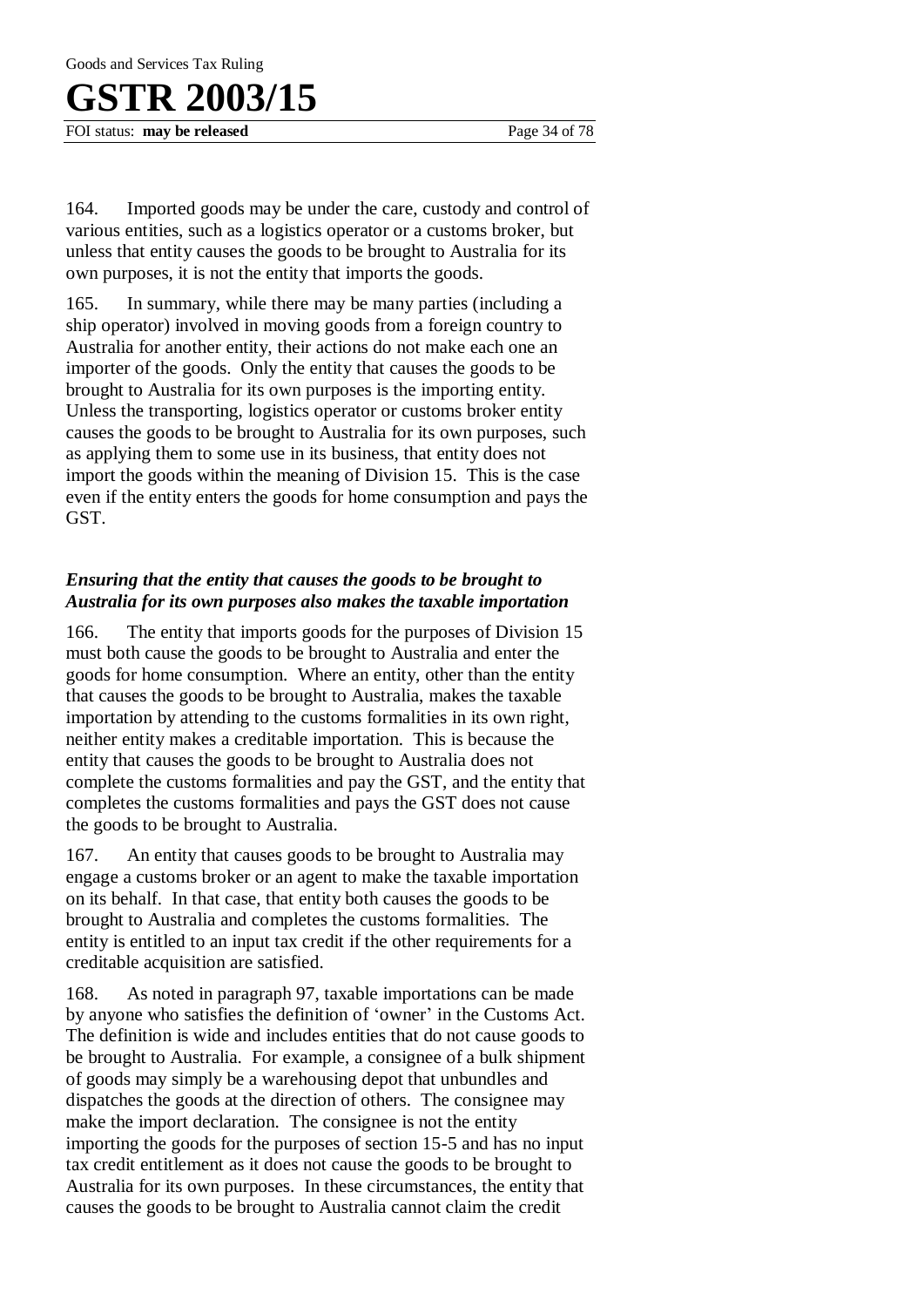#### FOI status: **may be released** Page 35 of 78

unless the consignee is the agent of the importing entity, such that the entity that causes the goods to be brought to Australia also enters the goods for home consumption through its agent, either directly or with the assistance of a customs broker.

169. For input tax credit entitlement purposes, the entity that causes the goods to be brought to Australia must ensure that it enters the goods for home consumption by appearing as 'owner' on the import declaration, or appointing an agent to do so on its behalf.

170. If the importing entity engages a customs broker to complete the customs formalities on its behalf, the broker enters the name of the importing entity as 'owner' on the import declaration. Only a licensed customs broker may do this.

171. If the importing entity engages an agent that is not a customs broker, the agent may enter the name of the importing entity on the entry. The agent does this by itself engaging a customs broker, and disclosing to the broker that it is acting on behalf of the importing entity.

### *Example 4 – Facilitation of an importation - specialised goods transporter*

172. *Jill from Coolac in NSW purchases a horse from Ireland. Jill engages a specialist horse transporter to move the horse from Ireland to Australia, to complete Customs and quarantine formalities and to pay the GST on the taxable importation. The horse transporter enters the goods for home consumption as 'owner' of the horse, and delivers the horse to Jill's stables in Coolac*.

173. *Jill is registered for GST. She is bringing the horse to Australia to race. The horse transporter does not cause the horse to be brought to Australia to apply for its own purposes after importation. Therefore the horse transporter does not import the horse, within the meaning of subsection 15-5, and is not entitled to an input tax credit*.

174. *Jill imports the horse for a creditable purpose as she will race it in the course of her enterprise. Only if the horse transporter enters the goods for home consumption on behalf of Jill as her agent, is Jill entitled to an input tax credit on importation of the horse.*

175. This example highlights the importance of ensuring that the entity seeking to claim the credit also enters the goods for home consumption. In particular, it is necessary to establish that the entity making the import declaration does so as agent for the entity that causes the goods to be brought to Australia for application to its purposes. If agency cannot be established, the entity that causes the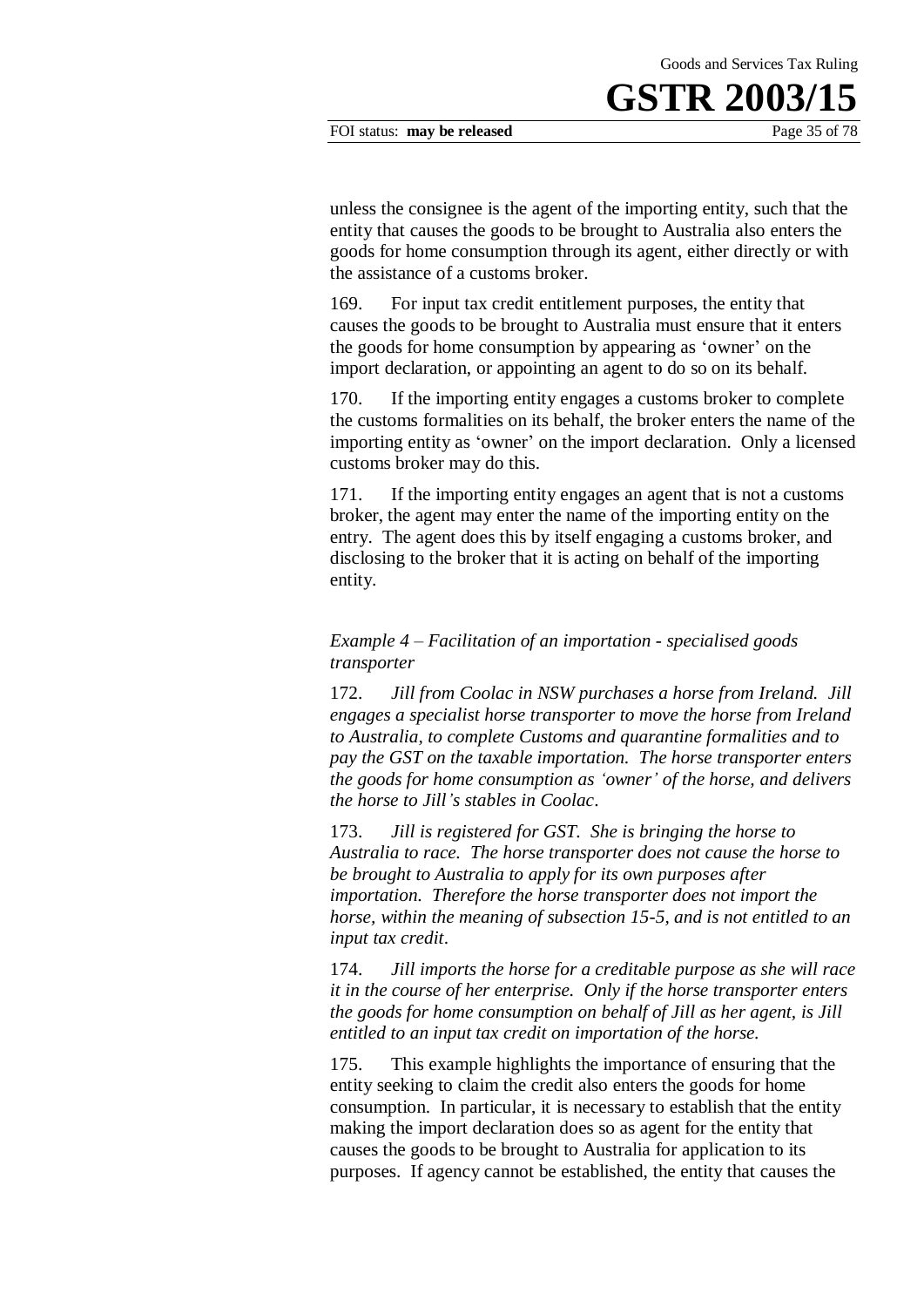FOI status: **may be released** Page 36 of 78

goods to be brought to Australia for application to its purposes would not be entitled to an input tax credit.

### *Example 5 – Facilitation of an importation – specialised goods transporter*

176. *The same facts as in Example 4 but the horse transporter obtains a written agency agreement from Jill, outlining the authority to make the taxable importation of the horse on her behalf. The terms of the agency also entitle the horse transporter to be reimbursed by Jill for the GST paid on her behalf. In that case Jill both causes the goods to be brought to Australia and makes the taxable importation of the horse. Jill is entitled to claim an input tax credit for the GST paid on the importation. If the goods are entered in the name of Jill, it is clear that she is liable for GST. If the horse is entered in the name of the horse transporter in its capacity as Jill's agent, it is still Jill who is entitled to the input tax credit as principal. Jill will also be entitled to the input tax credit if the horse transporter engages a customs broker to arrange clearance in Jill's name as the 'owner' of the horse*.

### **More than two parties involved in the purchase of imported goods**

177. Most importations involve two parties, such as an overseas supplier and a resident acquirer. However, there are situations where several entities have an interest in goods being imported. This occurs, for example, when goods required by party A have to be obtained by party B from an overseas supplier. To determine which entity imports the goods, it is necessary to establish which entity both causes the goods to be brought to Australia for its own purposes and completes the customs formalities.

178. Several contracts of sale may be entered into before the goods arrive in an Australian port for unloading. In these cases, all of the parties to the contracts of sale may cause the goods to be brought to Australia for their own purposes. For example, the overseas supplier causes the goods to be brought to Australia for its purpose of sale to entity B; entity B causes the goods to be brought to Australia for its purpose of sale to entity C; and entity C causes the goods to be brought to Australia to apply in its enterprise. Whichever of these entities completes the customs formalities (whether directly or through a customs broker or agent), thereby satisfying both requirements set out at paragraph 149, is the entity that imports the goods for the purposes of Division 15. That entity is the only entity that is entitled to an input tax credit if the importation is a creditable importation.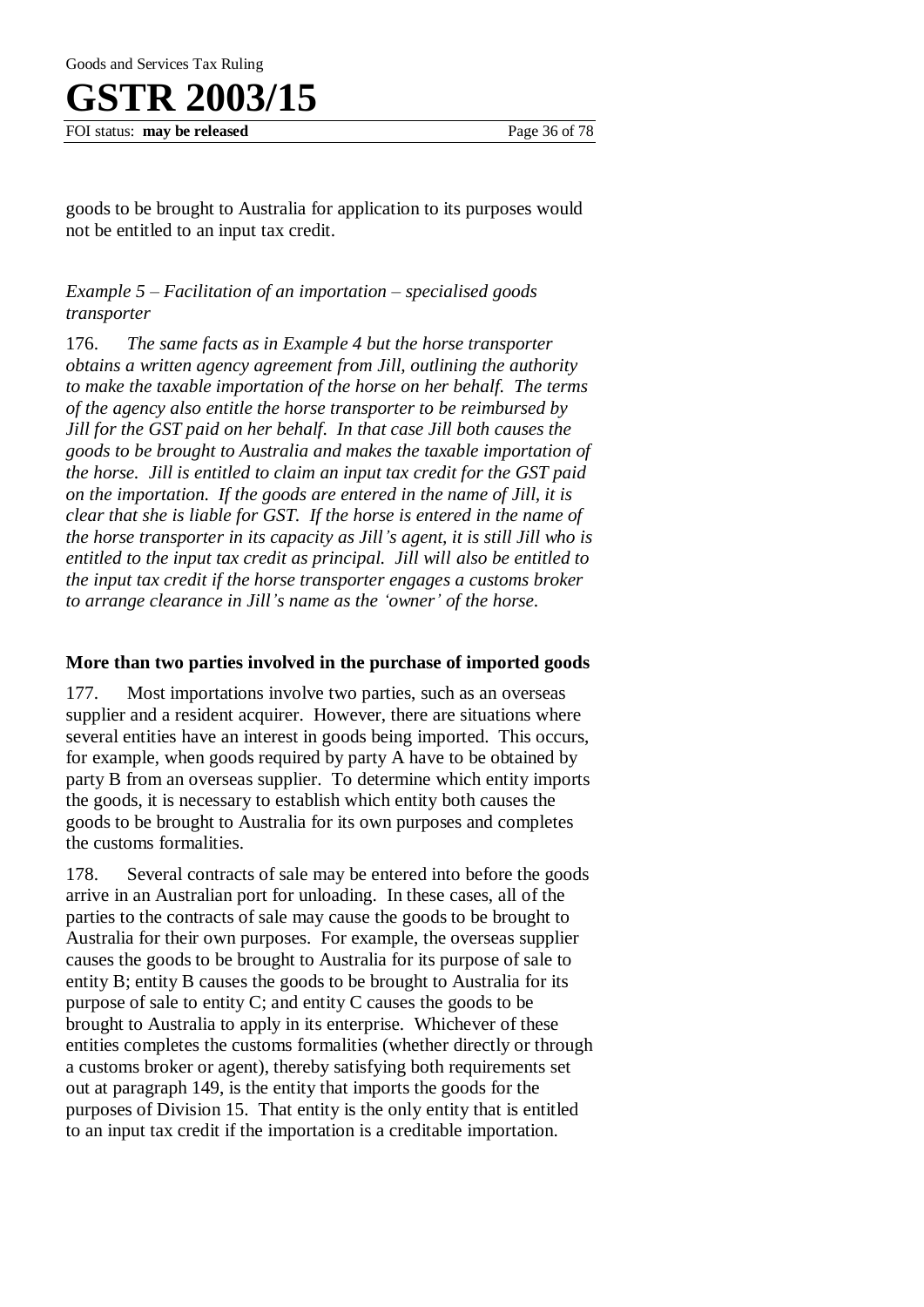#### FOI status: **may be released** Page 37 of 78

*Example 6 - Several parties with an interest in imported goods before they are entered for home consumption* 

179. *Mining Co Pty Ltd, an Australian company, wishes to obtain some specialised equipment which is only available from a Korean manufacturer. It contacts the company in Korea, Korean Co, to ascertain whether the equipment could be supplied with a modification to meet Mining Co's particular requirements. Korean Co indicates that it should be possible for the equipment to be modified in line with Mining Co's request, but advises that all Australian supplies of its equipment are made through an Australian distributor, Hardy Co Pty Ltd. Hardy Co operates as a distributor for several overseas suppliers of custom-made equipment through a small office in Sydney. It does not carry any stock, but rather sources the equipment from the overseas companies for which it acts as distributor in response to orders from customers. Both Mining Co and Hardy Co are registered for GST.* 

180. *Mining Co enters into a contract with Hardy Co Pty Ltd for supply of the equipment on CIF terms which require Hardy Co to arrange for the equipment to be shipped to Australia. Hardy Co in turn purchases the equipment from Korean Co, also under CIF terms requiring Korean Co to arrange the shipping of the equipment to Australia.*

181. *All three parties can be said to cause the goods to be brought to Australia for their own purposes; Korean Co to sell to Hardy Co, Hardy Co to sell to Mining Co, and Mining Co to use in its mining business. Whichever of these entities completes the customs formalities by making the taxable importation is the entity that imports the goods.**This would normally be agreed by the parties in the terms of the contract. When the equipment arrives in Australia, it is more likely that either Hardy Co or Mining Co would enter the goods for home consumption and would be liable to pay GST. Whichever of these parties undertakes this function is the entity that imports the goods. Only that entity is entitled to an input tax credit, assuming the other requirements for a creditable importation are satisfied*.

182. *If Mining Co makes the taxable importation by entering the goods for home consumption, the supply of the equipment by Hardy Co to Mining Co is not a taxable supply under section 9-5. This is because the supply of those goods is not connected with Australia as required for a taxable supply under that section. In particular, subsection 9-25(1) and subsection 9-25(3) do not apply to make the supply connected with Australia because Mining Co, as the recipient, is the importer of the goods.68A* 

<sup>&</sup>lt;sup>68A</sup> [Omitted].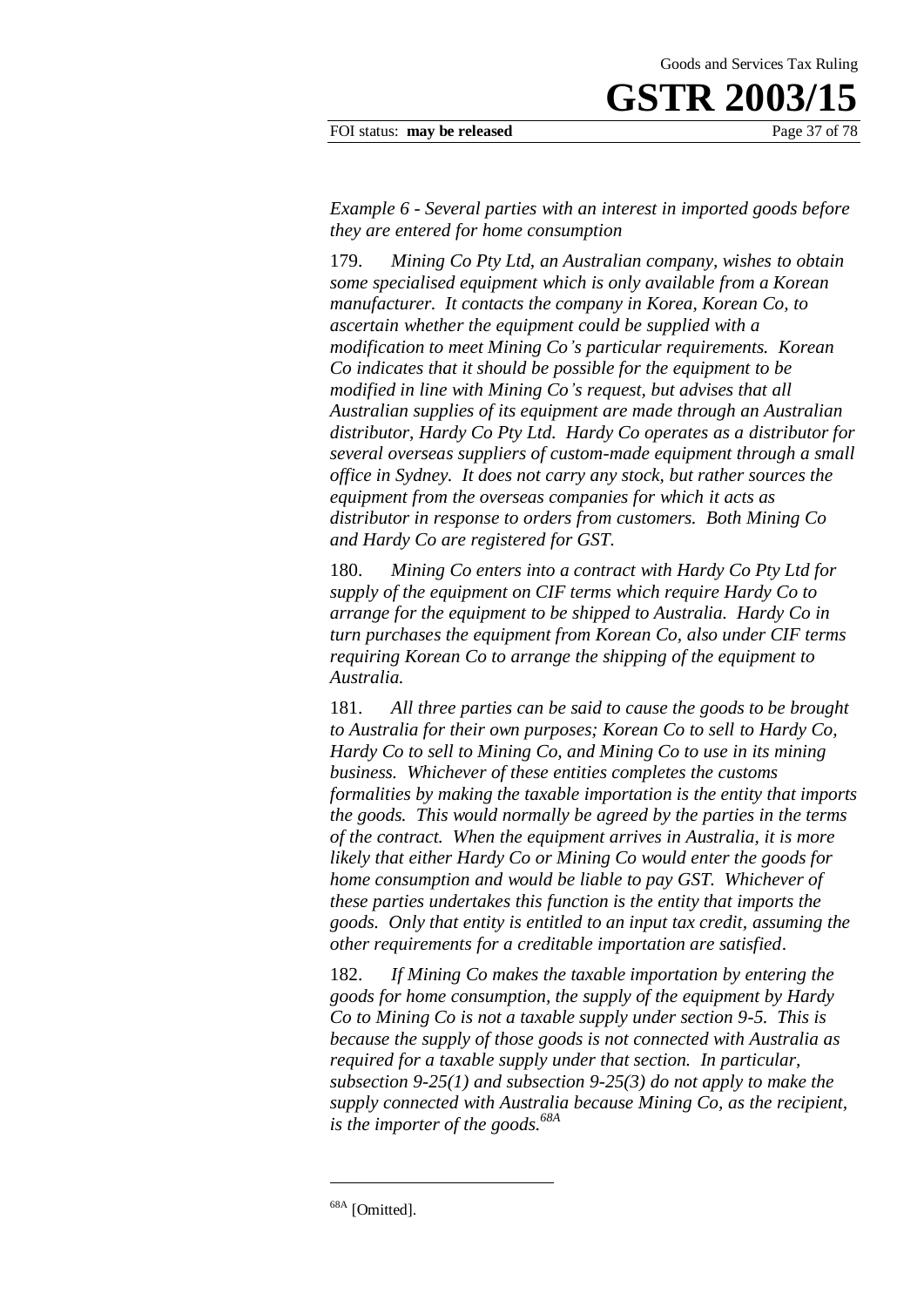FOI status: **may be released** Page 38 of 78

183. *Mining Co is liable to pay GST on the taxable importation that it makes. Mining Co imports the goods into Australia in carrying on its enterprise, the importation is a taxable importation and it is registered for GST. Therefore, Mining Co makes a creditable importation and is entitled to an input tax credit.* 

184. *As Mining Co imports the goods into Australia, the supply by Korean Co to Hardy Co is not connected with Australia. Subsection 9-25(3) is not satisfied. The supplier, Korean Co, does not import the goods into Australia*.

185. *If, though, Hardy Co were to make the taxable importation by entering the goods for home consumption, for instance if the contract was on DDP terms, the supply of the equipment by Hardy Co to Mining Co would be a taxable supply. This supply is connected with Australia under subsection 9-25(3), because the supply involves the goods being brought to Australia and the supplier, Hardy Co, imports the goods. Hardy Co must pay the GST on the taxable supply that it makes to Mining Co. An input tax credit is available to Mining Co in respect of the acquisition, if its acquisition from Hardy Co is a creditable acquisition*.

186. *Hardy Co is also liable to pay GST on the taxable importation that it makes. Hardy Co imports the goods into Australia in carrying on its enterprise, the importation is a taxable importation and it is registered. An input tax credit is therefore available to Hardy Co for the GST paid on the importation, provided the other requirements for a creditable importation are satisfied*.

187. *As Hardy Co imports the goods into Australia, the supply by Korean Co to Hardy Co is not connected with Australia. Subsection 9-25(3) is not satisfied. The supplier, Korean Co, does not import the goods into Australia*.

187A. *If, though, Korean Co were to make the taxable importation by entering the goods for home consumption, for instance if the contract with Hardy Co was on DDP terms, the supply of the equipment by Korean Co to Hardy Co would be a taxable supply. This supply would be connected with Australia under subsection 9-25(3), because the supply involves the goods being brought to Australia and the supplier, Korean Co, imports the goods. The supply by Hardy Co to Mining Co would be a supply connected with Australia under subsection 9-25(1) as that supply by Hardy Co is made wholly within Australia.* 

### **Special rules for creditable importations**

188. Special rules in section 114-25 provide for circumstances where a different entity makes the taxable importation from the entity that imports the goods. The rules allow an input tax credit for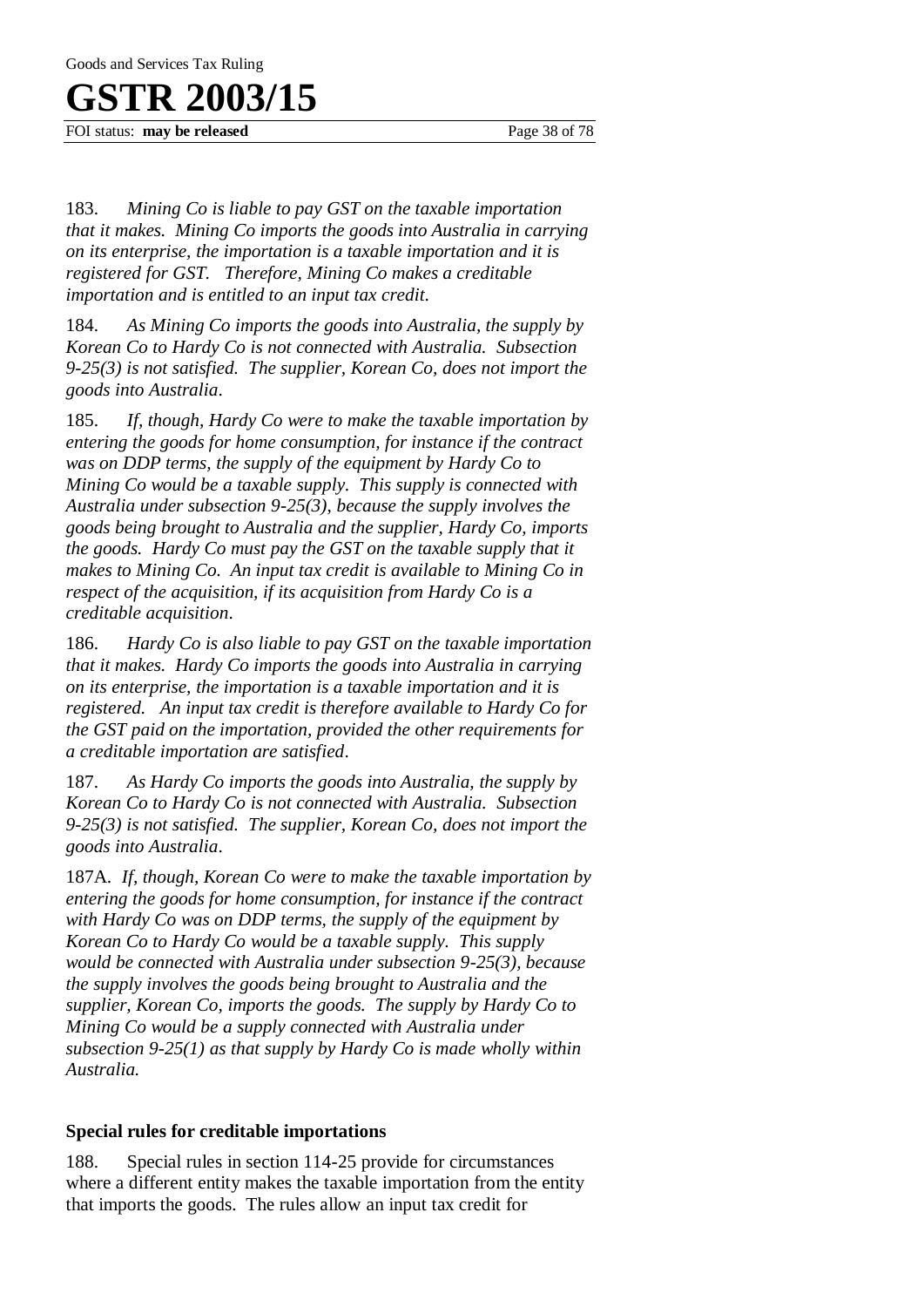#### FOI status: **may be released** Page 39 of 78

creditable importation to the entity that makes the taxable importation, even though that entity is not the entity that imports the goods.

189. Where a non-resident entity makes a creditable importation through a resident agent, special rules in section 57-10 apply to allow the input credit entitlement to the resident agent. Section 57-10 is discussed at paragraphs 213 to 220.

190. A company may be entitled to input tax credits in respect of goods imported by a person before the company was in existence, provided the importer becomes a member, officer or employee of the company. The requirements of this special rule are set out in Division 60.

### *Warehoused goods entered for home consumption by an entity other than the entity that imports*

191. Section 114-25 has effect despite Division 15 which is about creditable importations. The section states that if you enter for home consumption goods that are warehoused (within the meaning of the Customs Act) and that were imported by another person, you are treated, for the purpose of Division 15, as having imported the goods.<sup>69</sup> The person who makes the import declaration is entitled to the input tax credit to the extent that the goods were imported for a creditable purpose. The extent to which that person entered the goods for home consumption for a creditable purpose is treated as the extent to which that person imported the goods for a creditable purpose.<sup>70</sup>

192. This section recognises that an entity that imports goods may enter them for warehousing and store them in a Customs licensed warehouse. This entity normally satisfies paragraph 15-5(a) as being the entity that imports the goods. However, as the customs formalities do not result in a taxable importation under the normal rules, there is no creditable importation at that point.

193. An entity that imports goods, and enters the goods for warehousing, may make a supply of them while the goods are in the Customs licensed warehouse. In these circumstances, the entity that acquires the goods enters them for home consumption on an import declaration ex-warehouse if it wishes to take the goods out of the warehouse, and thus may make a taxable importation of the goods.

194. Without the special rule, in these circumstances the entity that enters the goods for home consumption would not be entitled to an input tax credit for a creditable importation because that entity did not import the goods. That is, the entity did not cause the goods to be brought into Australia.

 $69$  Paragraph 114-25(1)(a).

<sup>70</sup> Paragraph 114-25(1)(b).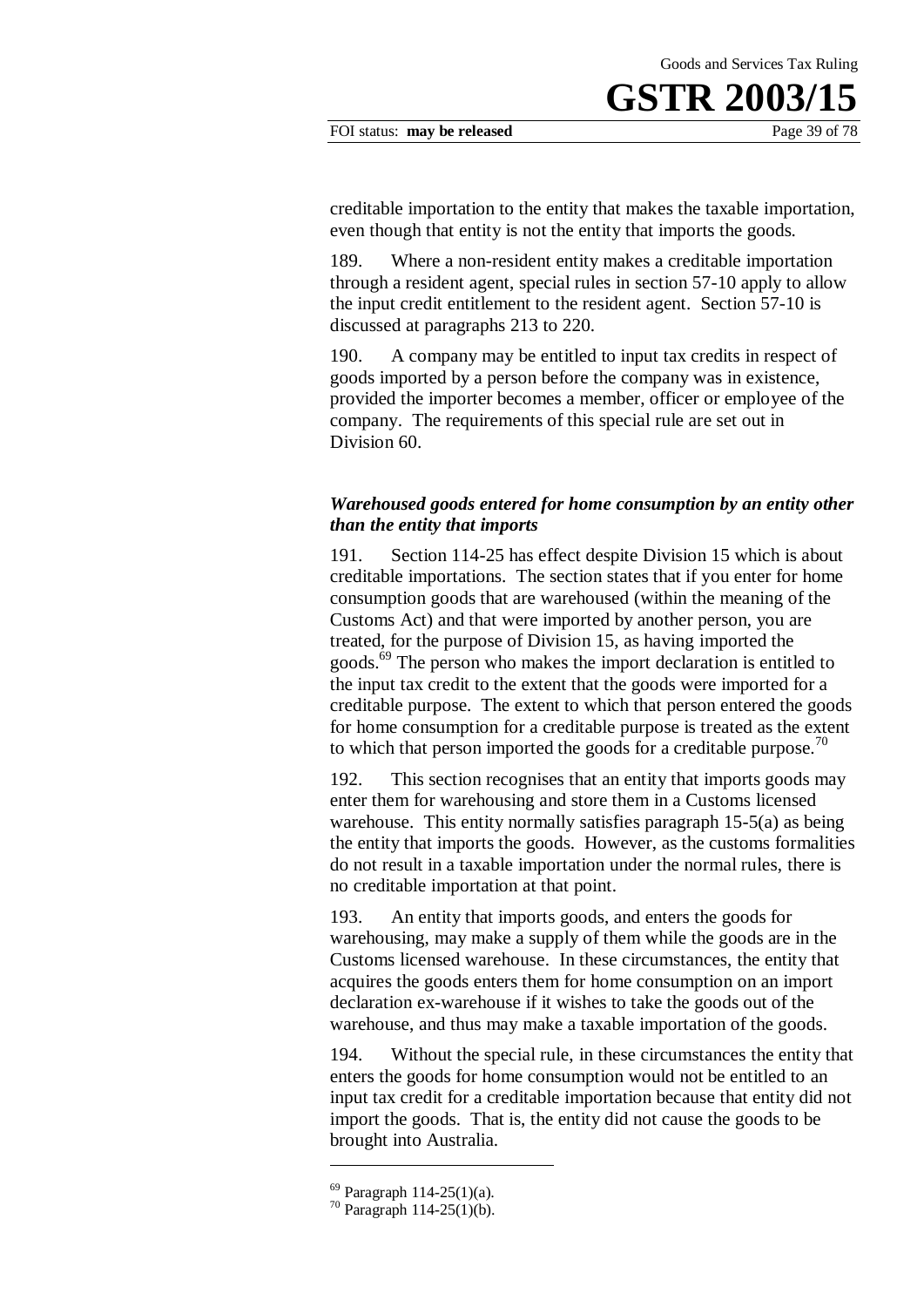FOI status: **may be released** Page 40 of 78

### *Non-resident makes a creditable importation through a resident agent*

195. Section 57-10 has effect despite section 15-15, which is the basic rule about who is entitled to input tax credits. Section 57-10 describes who is entitled to the input tax credits when a non-resident makes a creditable importation through a resident agent. The section states that the agent is entitled to the input tax credit on the importation despite not being the entity that imports the goods. Creditable importations made through resident agents are discussed at paragraphs 213 to 220.

### **Role of agents**

 $\overline{a}$ 

### *Resident agent acting for an entity that imports*

196. An intermediary may be authorised by another party to do something on that party's behalf as its agent. Under the general law of agency, an agent is a person who is authorised, either expressly or impliedly, by a principal to act for that principal so as to create or affect legal relations between the principal and third parties.<sup>71</sup>

197. If an entity importing goods into Australia authorises an intermediary such as a freight forwarder, customs broker or other party to undertake the entry for home consumption of the goods on its behalf, thereby binding the principal to the legal effects of that transaction, the principal is the entity liable to pay the GST. The principal makes the taxable importation.

198. According to the common law principles of agency, the actions of the agent are taken to be the actions of the principal. The principal is primarily liable for the actions of a duly authorised agent, notwithstanding that an agent acting for an undisclosed principal can also be held personally liable by third parties. The Explanatory Memorandum to the GST  $Act^{72}$  indicates that the principles of the general law of agency are to be followed in applying the GST law in the context of importations by agents.

<sup>71</sup> *International Harvester Company of Australia Proprietary Limited v. Carrigan's Hazeldene Pastoral Company* (1958) 100 CLR 644; (1958) 32 ALJR 160*.*

<sup>72</sup> The Explanatory Memorandum relating to the *A New Tax System (Goods and Services Tax) Bill 1998* at paragraph 6.277 says: "You are liable for the GST on taxable supplies and importations made through your agent. You are entitled to the input tax credits on creditable acquisitions and importations you make through your agent. Your agent is not liable for the GST and is not entitled to the input tax credits."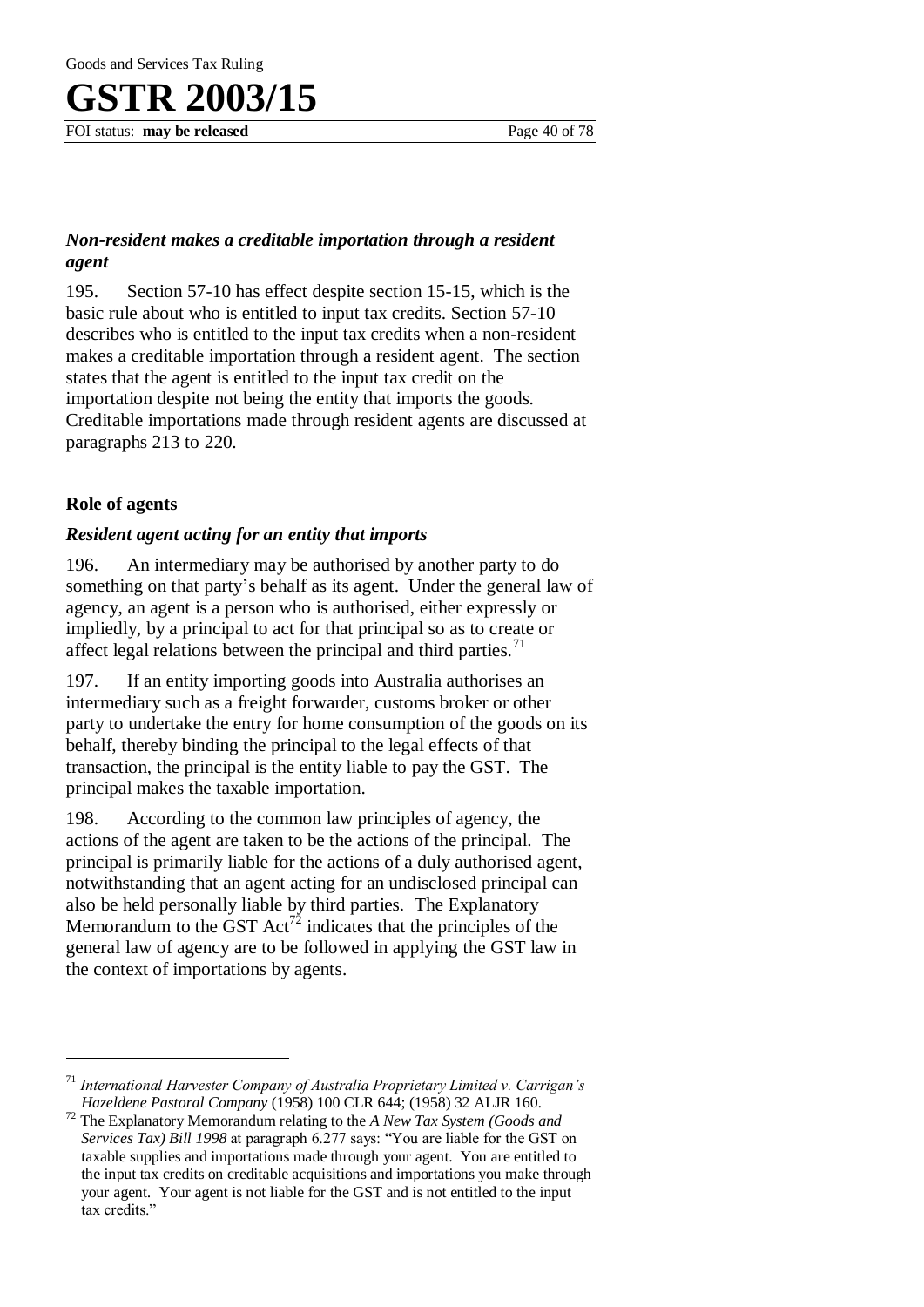FOI status: **may be released** Page 41 of 78

199. Alternatively, an importing entity may simply require the intermediary to pay the GST on its behalf. The intermediary in this sense is merely a paying agent.

200. The principal is the entity that is entitled to claim any input tax credit for the GST paid on a creditable importation. Where an agent pays the GST liability on behalf of its principal, recovery of the GST paid by the agent is a matter between the agent and the principal and the scope of the agent's right to be indemnified for expenses. The agent cannot claim input tax credits for the GST paid on behalf of its principal, as the agent does not import the goods. This is illustrated in Examples 4 and 5. However, see paragraphs 213 to 220 below for special provisions that apply where the principal is a non-resident.

#### *Alternative view*

201. An alternative view is that the agent is personally liable to pay the GST on a taxable importation when the agent enters the goods and is named as 'owner' on the import declaration, even though the agent does so on behalf of the principal. However, as noted above, the Explanatory Memorandum to the GST Act confirms that the principles of the general law of agency are to be followed in applying the importation provisions to agency relationships. Section 13-5 does not, in our view, demonstrate that there is an intention to override the common law principles of agency in this context.

202. Further, if, as the alternative view would maintain, the agent is personally liable for the GST on the taxable importation, the agent is not entitled to an input tax credit on the importation. This is because the agent is not the entity that imports the goods for the purposes of paragraph 15-5(a), as it is the principal that causes the goods to be brought to Australia. The entity that imports the goods for the purposes of paragraph 15-5(a) would also not be entitled to an input tax credit for the GST on the taxable importation. This is because the importing entity would not be liable to pay the GST on the taxable importation made through an agent on the alternative view. This is particularly borne out by the attribution rule in section 29-15 which provides that the input tax credit in respect of a creditable importation is attributable to the period 'in which you pay the GST on the importation'. If the alternative view were correct, there would be the unintended consequence that no entity would be entitled to an input tax credit in respect of an importation made for a creditable purpose.

203. Also, if the agent is liable to pay the GST as the alternative view would maintain, this would be inconsistent with the apparent premise of Division 57. That Division recognises that where a taxable importation is made through a resident agent, the non-resident would otherwise be liable for the GST on that importation. However, the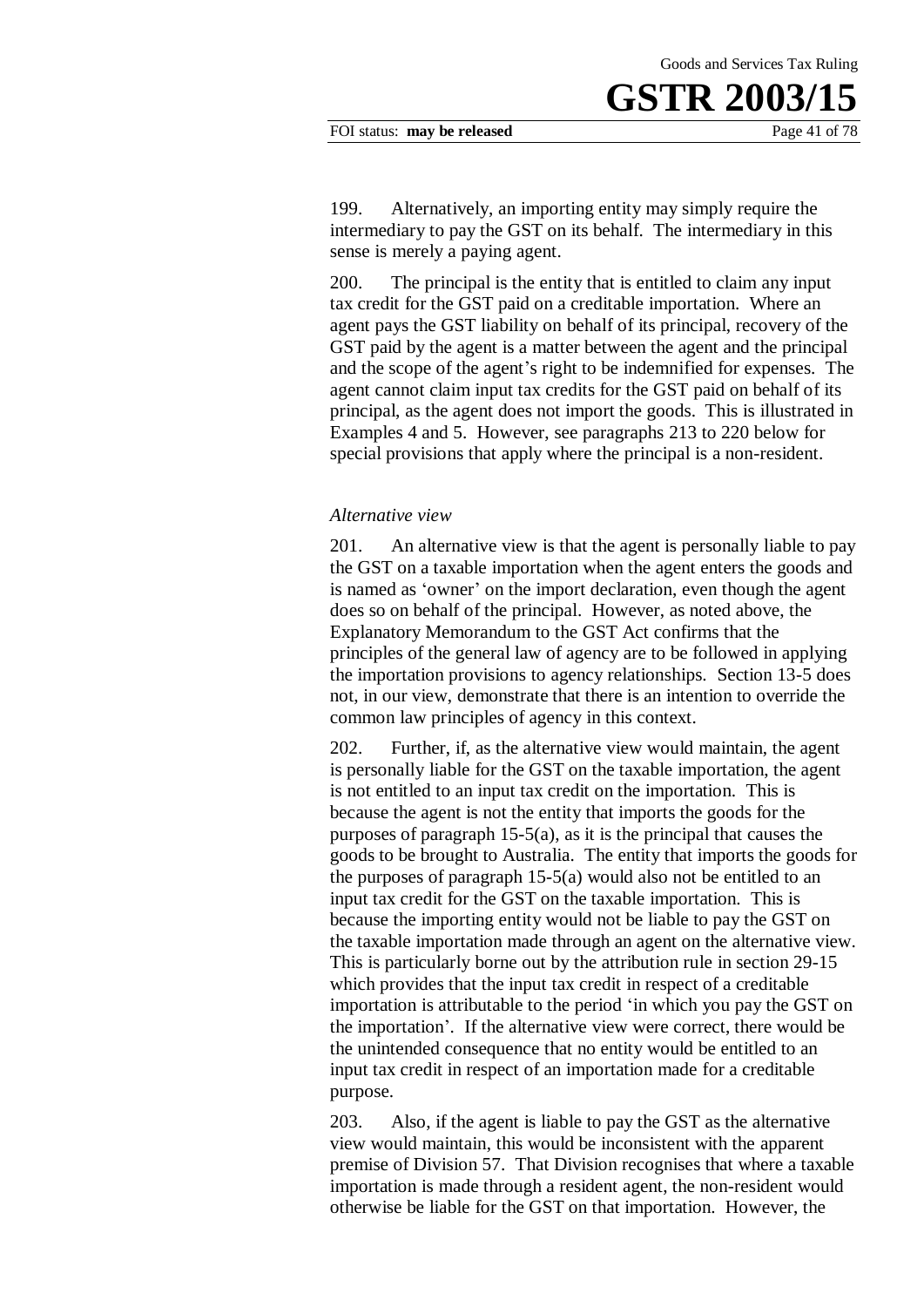FOI status: **may be released** Page 42 of 78

Division overrides the common law agency principles and makes the resident agent personally liable where the resident agent is acting for a non-resident. The operation of that Division is discussed in the next section of this Ruling.

- 204. [Omitted]
- 205. [Omitted]
- 206. [Omitted]

207. For the reasons discussed at paragraphs 201 to 203, it is the Commissioner's view that consideration of the expression 'you import goods' in its context in section 15-5 requires that a consignee who simply enters the goods for home consumption on behalf of its principal is not the importer of the goods. In particular, as noted at paragraph 203, Division 57 would have no operation if the alternative view were correct, as the agent would be liable for GST on taxable supplies and entitled to input tax credits on creditable importations in any case.

### *Resident agents acting for non-residents – Division 57*

208. Division 57 contains a special rule that makes resident agents acting for non-residents responsible for the GST consequences of supplies and acquisitions the non-residents make through their resident agents. This Division has effect despite sections 13-15 (which is about liability for GST) and 15-15 (which is about who is entitled to input tax credits).<sup>73</sup>

### **Taxable importations made through resident agents**

209. Under section 57-5, the resident agent<sup>74</sup> of a non-resident<sup>75</sup> is liable to pay GST on any taxable importations that the non-resident makes through the resident agent. The GST is not payable on the taxable importation in this case by the non-resident principal. Section 57-5 overrides the principles of the general law of agency which would otherwise apply.

210. Taxable importations are made by an entity entering imported goods for home consumption. A non-resident entity makes a taxable importation through a resident agent if the agent, on behalf of the non-resident, enters the goods as 'owner' on the import declaration. Entering the goods as 'owner' means that the agent's name is shown

 $73$  Subsections 57-5(2) and 57-10(2).

 $74$  A 'resident agent' is 'an agent that is an Australian resident'. An 'Australian resident' is defined in section 195-1 as a person who is a resident of Australia for the purposes of the [*Income Tax Assessment Act 1936*].

 $75$  A 'non-resident' is 'an entity that is not an Australian resident'.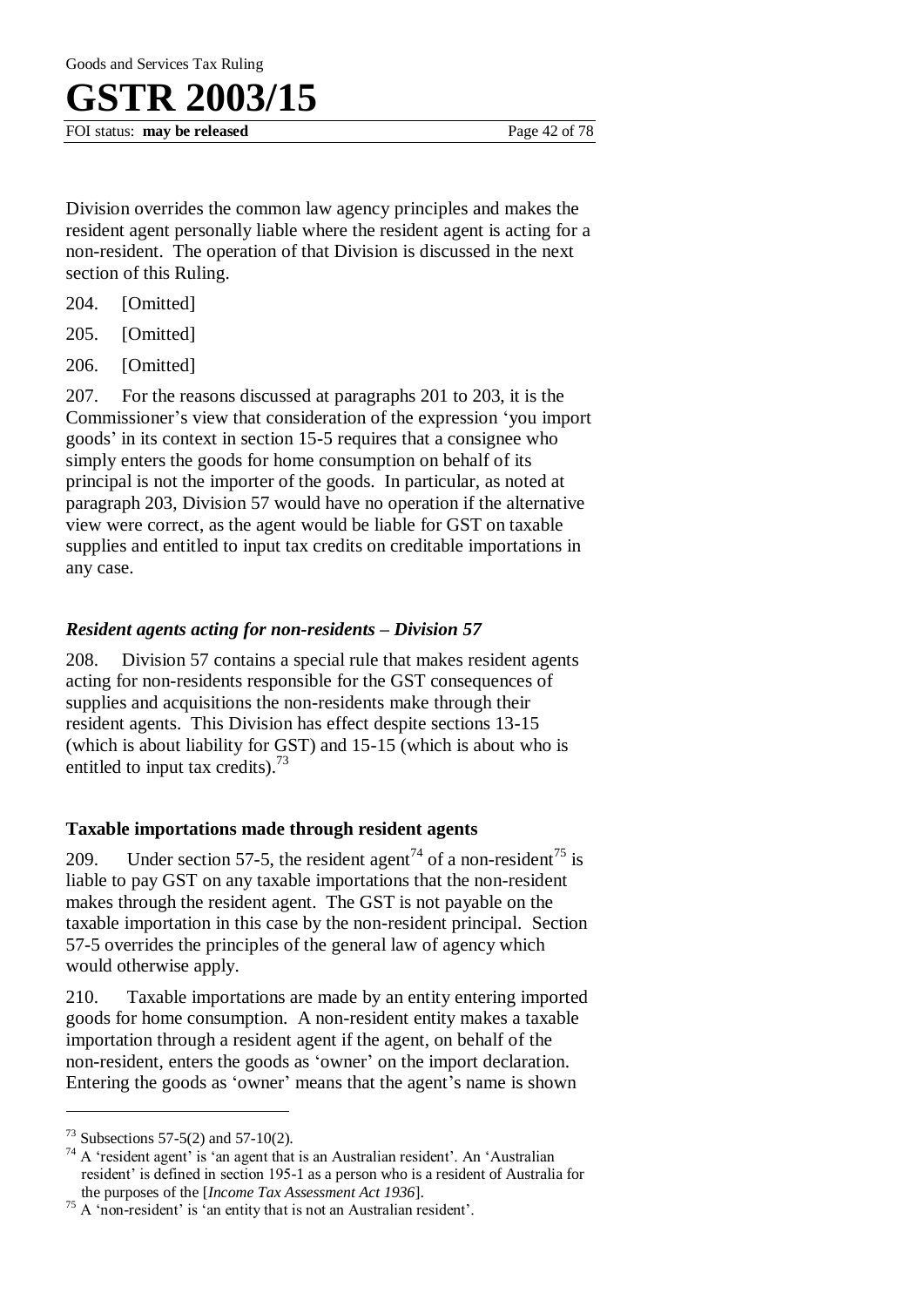on the import declaration as the 'owner'. An agent is within the statutory definition of 'owner' in the Customs Act. In this case, section 57-5 makes the agent liable for GST on the taxable importation.

211. If instead the agent enters goods for home consumption in the name of the non-resident, the non-resident's name appearing as 'owner' on the import declaration, the taxable importation is not made through the resident agent. It is made by the non-resident. The non-resident principal is liable for GST. It is not made *through* the resident agent, even if the agent assists with, or is responsible for, the administrative activity involved in lodging the import declaration. An agent can only enter goods in the name of the non-resident principal, if the agent is a customs broker, or the agent engages a customs broker and instructs the broker, in accordance with authority granted by the principal, to prepare the import declaration in the name of the principal.

212. By way of example, a non-resident may appoint an associated Australian entity, such as a subsidiary, to act as its resident agent. In other cases, the non-resident may appoint an Australian specialist transport and logistics operator to act as its agent in respect of importations. A non-resident may also appoint an Australian licensed customs broker as its resident agent, expressly authorising the broker to make taxable importations on its behalf. In this case, the goods are entered in the name of the broker, as agent. This differs from the ordinary circumstances where a customs broker is merely engaged to provide the service of preparing and lodging the import declaration for its customer, the 'owner'. The ordinary role of a broker to prepare and lodge declarations on behalf of its client, in its client's name, is distinguished from the role of making taxable importations, as 'owner', on behalf of a non-resident. In the former case, Division 57 has no operation, whereas in the latter case, Division 57 applies as the non-resident makes a taxable importation through the customs broker as its agent.

#### *Creditable importations made through resident agents*

213. Ordinarily, if a non-resident makes a creditable importation, the non-resident is entitled to the input tax credit under section 15-15.

214. However, if a non-resident makes a creditable importation through a resident agent, only the agent is entitled to claim the credit. The non-resident is not entitled to the input tax credit on the creditable importation.<sup>76</sup>

<sup>76</sup> Section 57-10.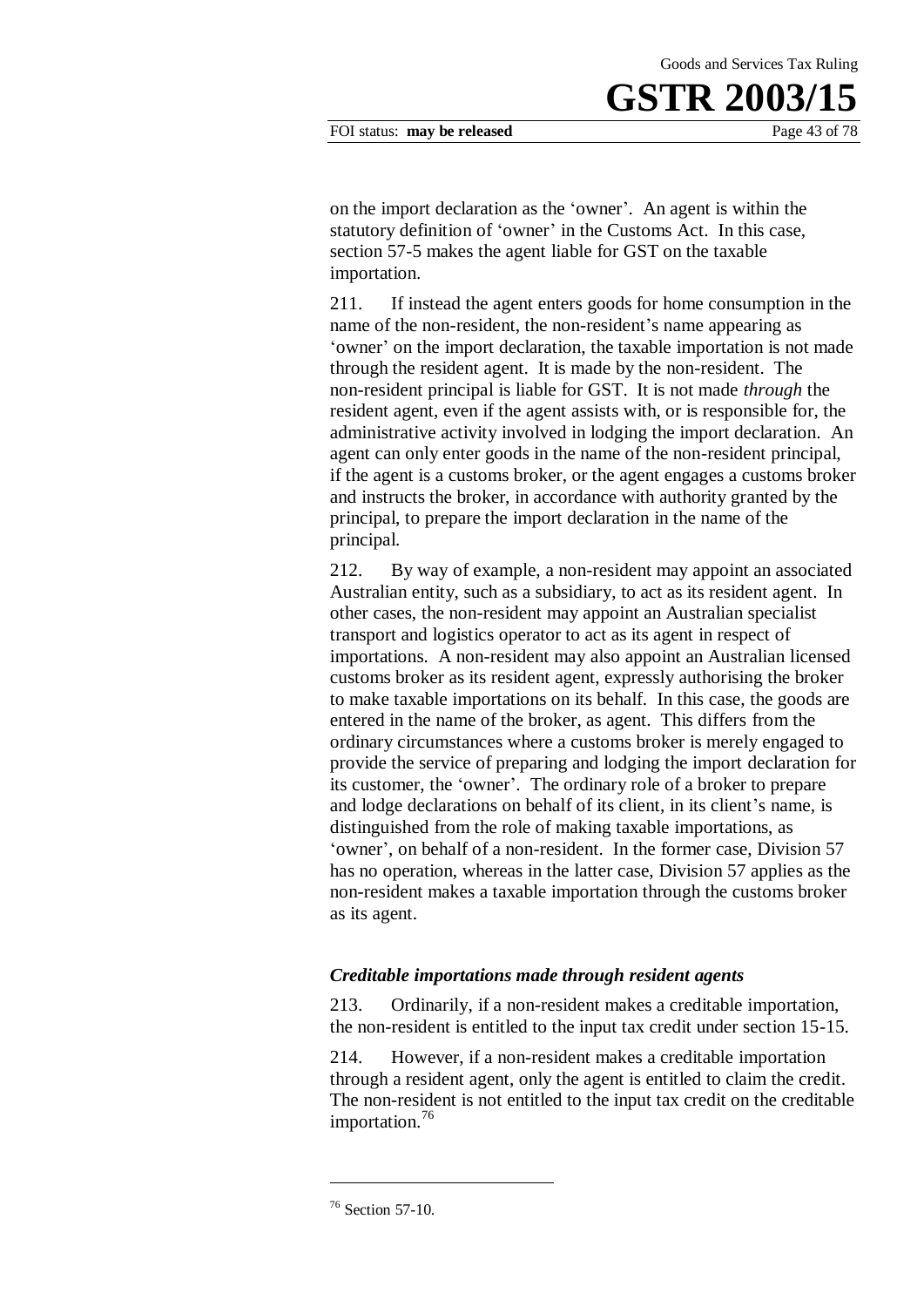FOI status: **may be released** Page 44 of 78

215. A non-resident makes a creditable importation where all the requirements for making a creditable importation are satisfied. That is, the non-resident must be the entity that imports the goods (see paragraphs 120 to 155) and must do so for a creditable purpose, and be registered or required to be registered. The importation must also be a taxable importation.

216. A non-resident makes a creditable importation through a resident agent if the non-resident makes a taxable importation through the agent and the importation is for a creditable purpose and otherwise satisfies the requirements for a creditable importation. As discussed at paragraphs 209 to 212 above, this occurs where the resident agent is named as 'owner' on the import declaration for the goods. An arrangement whereby the non-resident does not reimburse the agent for the GST indicates that the agent is authorised to enter the goods as agent for the non-resident and claim the input tax credit. However, it is expected that the resident agent would also have clear evidence of the agency relationship, such as written authorisation from the nonresident.

217. It is important to note that a resident agent is not entitled to an input tax credit under section 57-10 simply because it is liable for GST under section 57-5. A taxable importation made through a resident agent does not necessarily result in a creditable importation being made. The requirements for a creditable importation must be satisfied by the non-resident. That is, the non-resident must import the goods for a creditable purpose and be registered or required to be registered.

### *Example 7 - Importation by non-resident through resident agent*

218. *Gobi Publishing (Gobi) based in the Ukraine publishes a Russian language magazine which can only be purchased in Australia by subscription. Australian customers purchase the magazines by placing orders directly with Gobi Publishing via the internet. The subscription price includes delivery to the customer's address. Gobi engages Australian resident Simpson as agent to undertake certain functions in Australia. Periodically, Gobi forwards the magazines in one consignment to Simpson. The customs value of each consignment exceeds \$1,000.*76A  *Simpson arranges for the customs formalities in Australia and the delivery of the magazines to the subscribers. Simpson, as consignee and agent, appears as owner on the import declaration, makes the taxable importation on behalf of Gobi and pays the GST in accordance with section 57-5*. *Gobi makes the taxable importation through the resident agent, Simpson.*

<sup>&</sup>lt;sup>76A</sup> Accordingly, the supply is not an offshore supply of low value goods under Subdivision 84-C.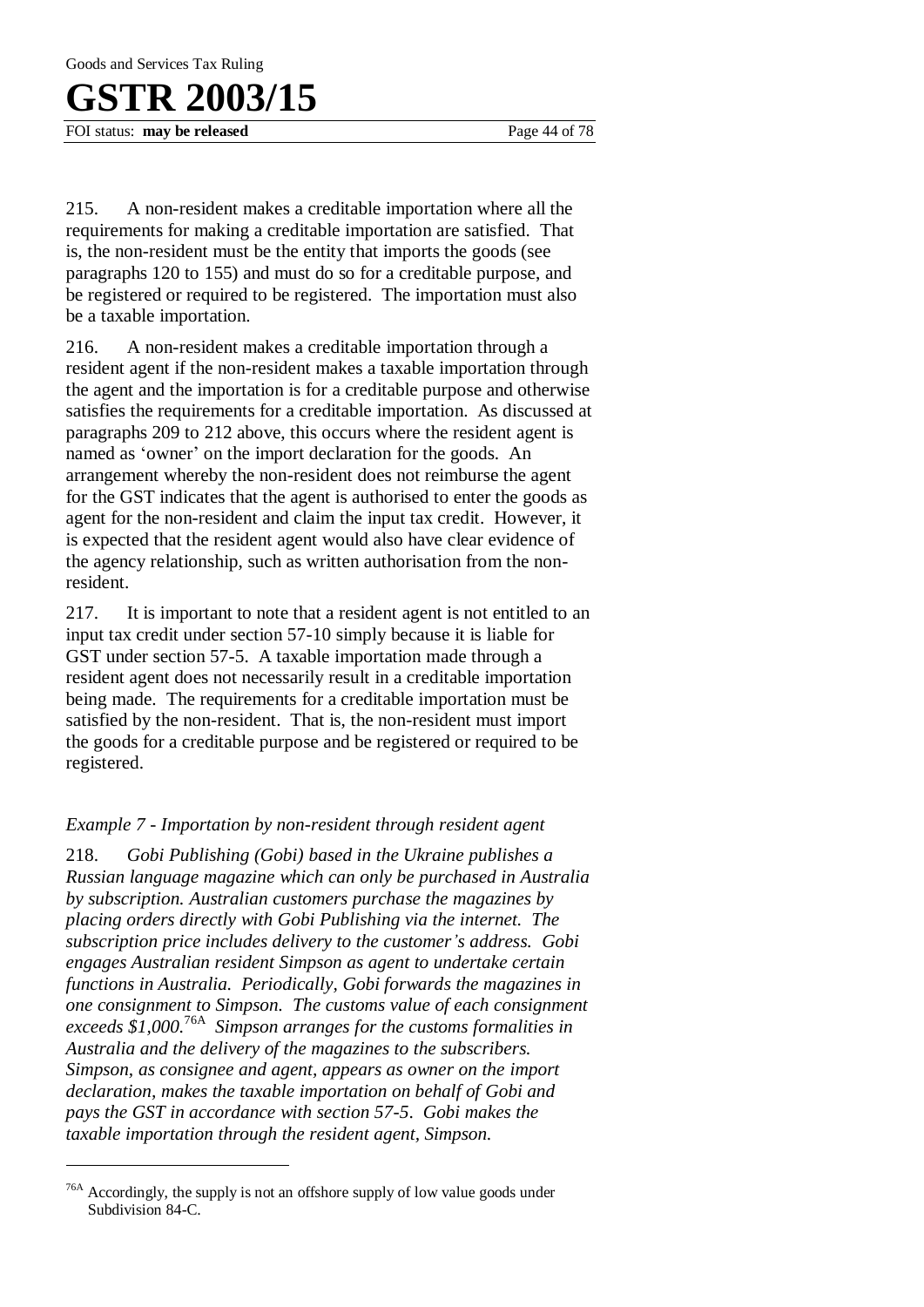FOI status: **may be released** Page 45 of 78

219. *Gobi causes the magazines to be brought to Australia to supply to its subscribers. Gobi is also responsible for customs clearance, which it arranges through its agent. Therefore, Gobi is the entity that imports the magazines. As Gobi only makes occasional sales to Australian customers, it is not registered or required to be registered for GST. Therefore, Gobi does not make a creditable importation as it does not satisfy the requirement of paragraph 15- 5(c), that is, to be registered or required to be registered. Simpson is therefore not entitled to claim the input tax credit as Gobi has not made a creditable importation through Simpson as its resident agent. Gobi is not entitled to claim the input tax credit*.

220. *Gobi does not make taxable supplies of the magazines in Australia. The supplies of the magazines are connected with Australia under subsection 9-25(3) as the sale of the magazines is a supply of goods to Australia and the supplier (Gobi) imports the magazines. However, as Gobi is not registered or required to be registered as required by paragraph 9-5(d), Gobi is not liable for GST on the supplies of magazines.* 

#### **Other issues**

#### *Section 9-25*

221. One of the requirements for a supply to be a taxable supply is that the supply is connected with Australia.<sup>77</sup>

222. For supplies of goods to Australia:

- subsection 9-25(3) provides that a supply is connected with Australia if the supplier imports the goods into Australia; or
- from 1 July 2018, subsection 9-25(3A) provides that an offshore supply of low value goods is connected with Australia if it is connected with Australia under Subdivision 84-C.

223. Both a supplier and an acquirer of goods may cause the goods to be brought into Australia. The word 'import' must, therefore, in the context of subsection 9-25(3), also encompass completing the customs formalities. In that way it can be established which entity imports the goods into Australia, that is, the entity that not only causes the goods to be brought to Australia but also attends to the customs formalities.

224. The supplier, therefore, imports goods into Australia for the purposes of subsection 9-25(3) if it causes the goods to be brought to Australia and it also completes the customs formalities. This is the

 $77$  Paragraph 9-5(c).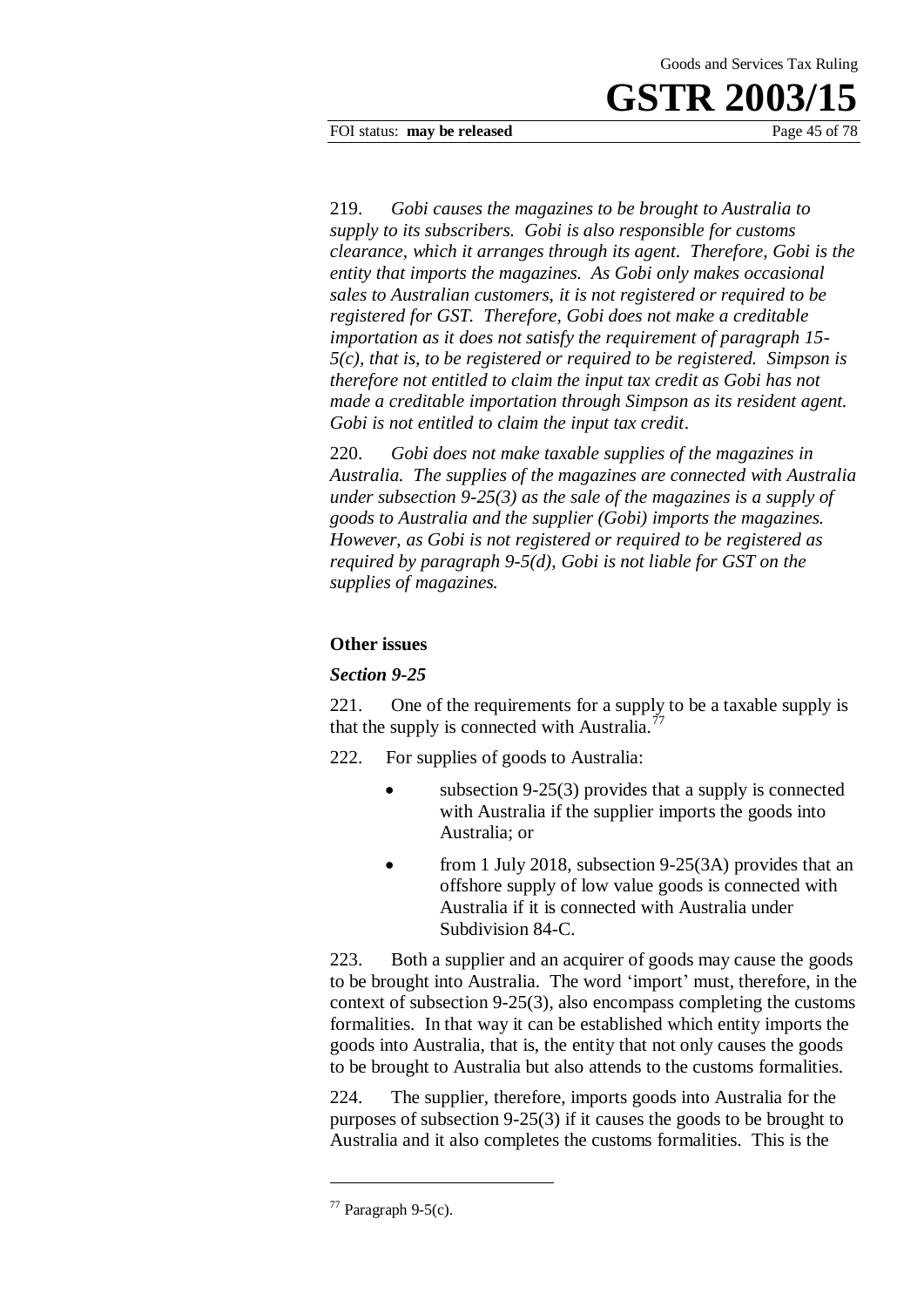FOI status: **may be released** Page 46 of 78

case where a supplier enters the goods for home consumption<sup>78</sup> or for warehousing. However, a supplier does not import goods where the customs formalities for the importation of the goods are completed by the recipient of the supply.<sup>79</sup>

225. Where a supplier imports goods, there may be both a taxable supply and a taxable importation as a result of a single commercial transaction<sup>80</sup>

### *Offshore supplies of low value goods*

225A. From 1 July 2018, an offshore supply of low value goods<sup>80A</sup> is connected with Australia if the recipient is an entity that is not registered for GST or, if the entity is registered for GST, the entity does not acquire the thing supplied solely or partly for the purpose of an enterprise that the entity carries on in Australia.<sup>80B</sup>

225B. Low value goods are goods that have a customs value of \$1,000 or less (excluding tobacco, tobacco products or alcoholic beverages).80C Where the offshore supply of low value goods meets the other requirements in section 9-5, the supply is a taxable supply and consequently under section 42-15, it is a non-taxable importation.

### *Taxable importations without entry for home consumption – Division 114*

226. In certain circumstances, goods are not entered for home consumption. For example, personal household effects of passengers and crew or low value consignments by post. Importations of these goods are not, therefore, taxable importations as defined in section 13-5. However, they are taxable importations by virtue of section 114-5 (provided the importation does not satisfy the requirements for a non-taxable importation). $81$ 

227. The table in subsection 114-5(1) sets out, in column 3, circumstances that occur in relation to particular kinds of importations. It also identifies, in column 4, the person or entity that makes the taxable importation in relation to a particular circumstance. An entity is liable for the GST if the circumstance occurs and that entity is identified as making the taxable importation. However, there

<sup>78</sup> For example, Delivered Duty Paid ('DDP') as per ICC Incoterms 2010.

 $79$  For example, the goods are sold on free on board ('FOB') or cost, insurance and freight ('CIF') terms, as per ICC Incoterms 2010.

 $80$  See example 13 in this Ruling.

<sup>80</sup>A Subdivision 84-C.

<sup>80</sup>B Section 84-78.

<sup>80</sup>C Section 84-79.

 $81$  Most personal household effects and low value postal consignments will satisfy the requirements of a non-taxable importation under Division 42. See paragraphs 241 to 249 and Appendix B on non-taxable importations.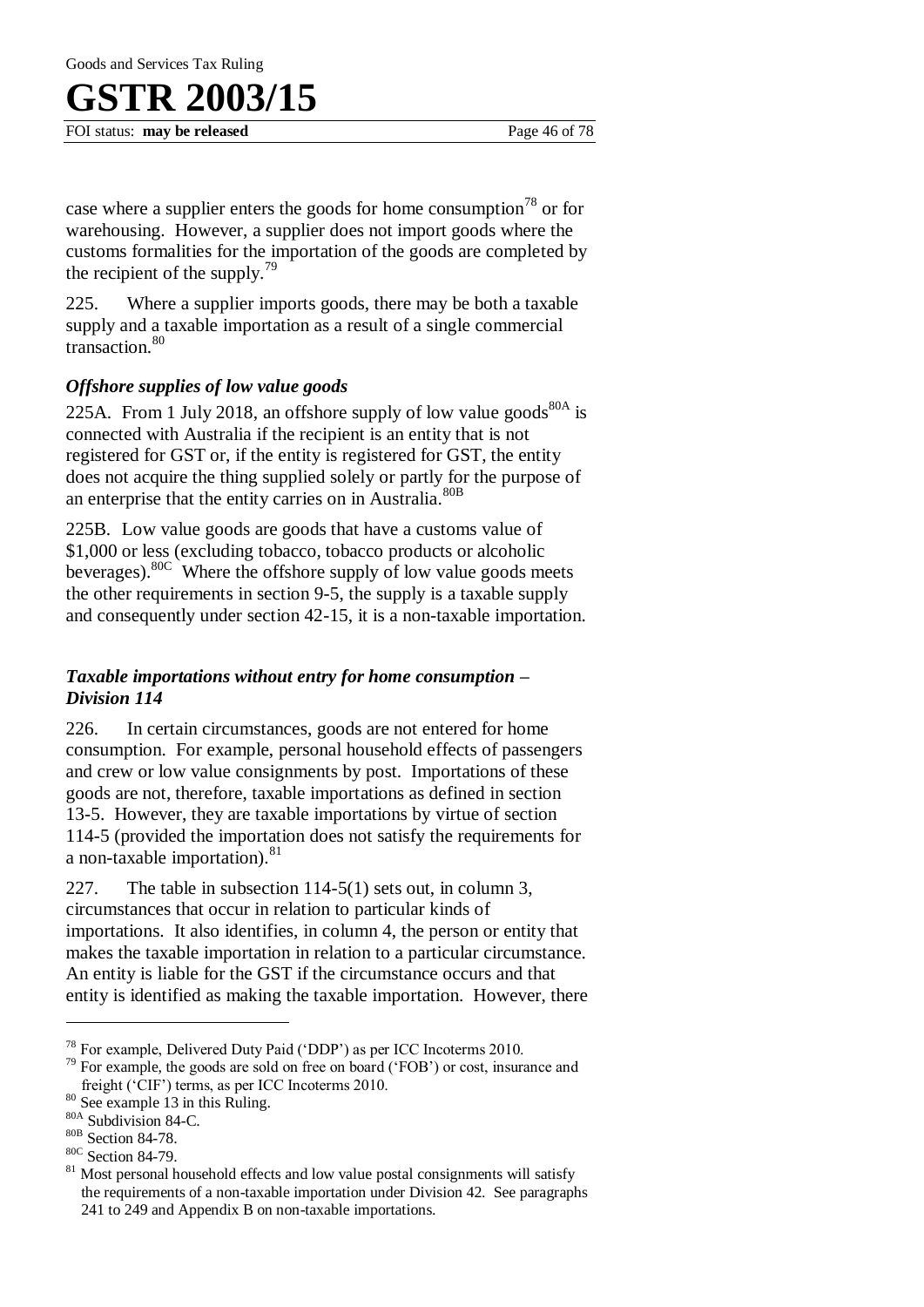#### FOI status: **may be released** Page 47 of 78

is no taxable importation to the extent that the importation is a non-taxable importation.

228. The table in Appendix A to this Ruling is an extract from section 114-5 providing a list of the circumstances in which goods, that are not entered for home consumption, are the subject of a taxable importation. It also identifies the entity that makes the taxable importation.

229. To determine whether an entity makes a creditable importation, it is necessary to determine whether the entity imports the goods.

230. Paragraph 149 of this Ruling sets out the entity that imports goods, in the circumstances of a taxable importation under Division 13. It is the entity that causes the goods to be brought to Australia for application to its own purposes and completes the customs formalities. However, in the context of Division 13, a taxable importation is made when:

- (a) goods are imported; and
- (b) you enter the goods for home consumption.

231. In contrast, a taxable importation under Division 114 arises only because of the occurrence of one of the circumstances listed in the third column of the table. There is no requirement that 'goods are imported' for a taxable importation under section 114-5.

232. For these reasons, we consider that 'you import goods', in Division 15, has a different meaning in the context of a taxable importation under section 114-5, than in the context of a taxable importation under Division 13.

233. Paragraph 15-5(b) refers to 'the importation', stating the requirement that it must be a taxable importation. 'The importation' refers to the process introduced in the preceding paragraph which commences 'you import goods…'. A taxable importation, by definition<sup>82</sup>, can arise under section 13-5 or section 114-5. In the case of a section 114-5 taxable importation, the process occurs when one of the circumstances listed in the table arises. Therefore, the process referred to by the words 'you import goods', in the case of a Division 114 taxable importation, refers to the process by which the taxable importation is made. That is, the process that gives rise to the circumstances listed in the table, such as removal of particular goods from a customs clearance area (item 13), or delivery of goods in accordance with a permission (item 5).

234. Therefore, in the special circumstances covered by Division 114, the Commissioner considers that the entity that makes the taxable

<sup>82</sup> Section 195-1.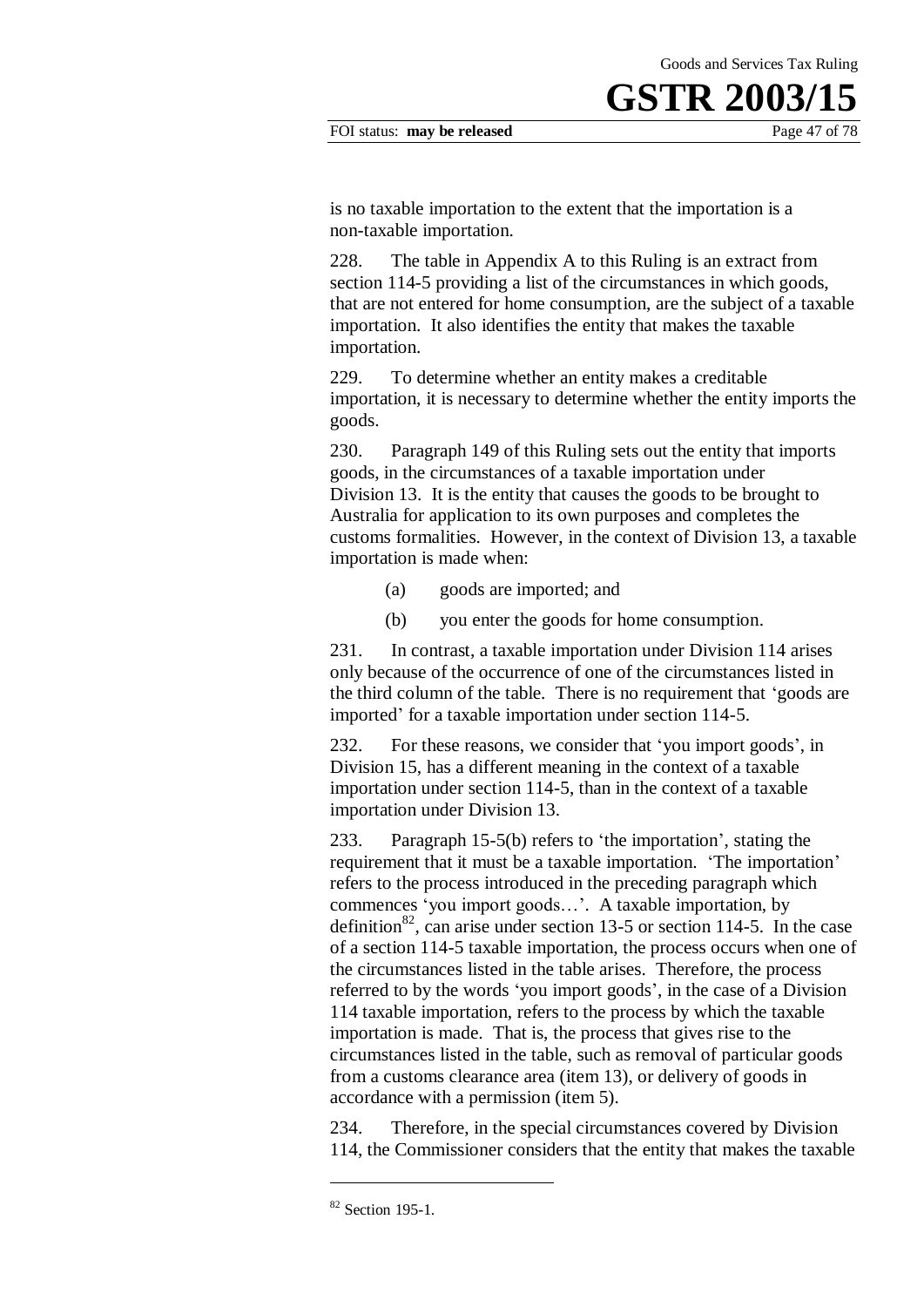# R 2003/15

FOI status: **may be released** Page 48 of 78

importation under section 114-5 is the entity that imports the goods for the purposes of section 15-5.

235. This view is consistent with the use of the word 'Importer' in the heading to the fourth column of the table in subsection 114-5(1). It is also consistent with section 114-10, where goods subject to a taxable importation by application of an item in the table are referred to as goods 'taken to be imported'. This acknowledges that an 'application of an item' is not an actual importation of goods, but is taken to be an importation.

### *Alternative view*

236. An alternative view is that the phrase 'you import goods' in paragraph 15-5(a) has the same meaning in the context of a taxable importation under Division 114 as in the context of a taxable importation under Division 13. On this alternative view, the entity named as the 'Importer' in the fourth column of the table in subsection 114-5(1) is only considered to be the entity that imports goods if it also causes the goods to be brought to Australia for application to its own purposes. This is consistent with the ordinary meaning of import.

237. The Commissioner considers that 'you import goods' is intended to take its meaning according to its context in the Act, in particular, the context of the taxable importation to which it refers. In the context of a taxable importation under Division 114, the process which the Act labels as an 'importation', is not in fact an importation in the ordinary meaning of that word. The process must be considered by reference to the particular circumstance listed in the table to subsection 114-5(1) that gives rise to the taxable importation.

238. If the alternative view were correct, there would also be some limited circumstances where, contrary to evident policy of the Act, input tax credits would not be available to an entity that makes a taxable importation under Division 114, pays GST and applies the goods to a creditable purpose. For example, this could occur under item 13 of the table in subsection 114-5(1) where a traveller purchases goods for the traveller's business from an inward duty free shop, and removes them from a customs clearance area.

### *Non-taxable importations*

239.  $\sigma$  GST is payable on taxable importations.<sup>83</sup> Importations are not taxable importations to the extent that they satisfy the requirements for a non-taxable importation.<sup>84</sup> No GST is payable in

 $83$  Subsection 7-1(1).

<sup>84</sup> Sections 13-5 and 114-5.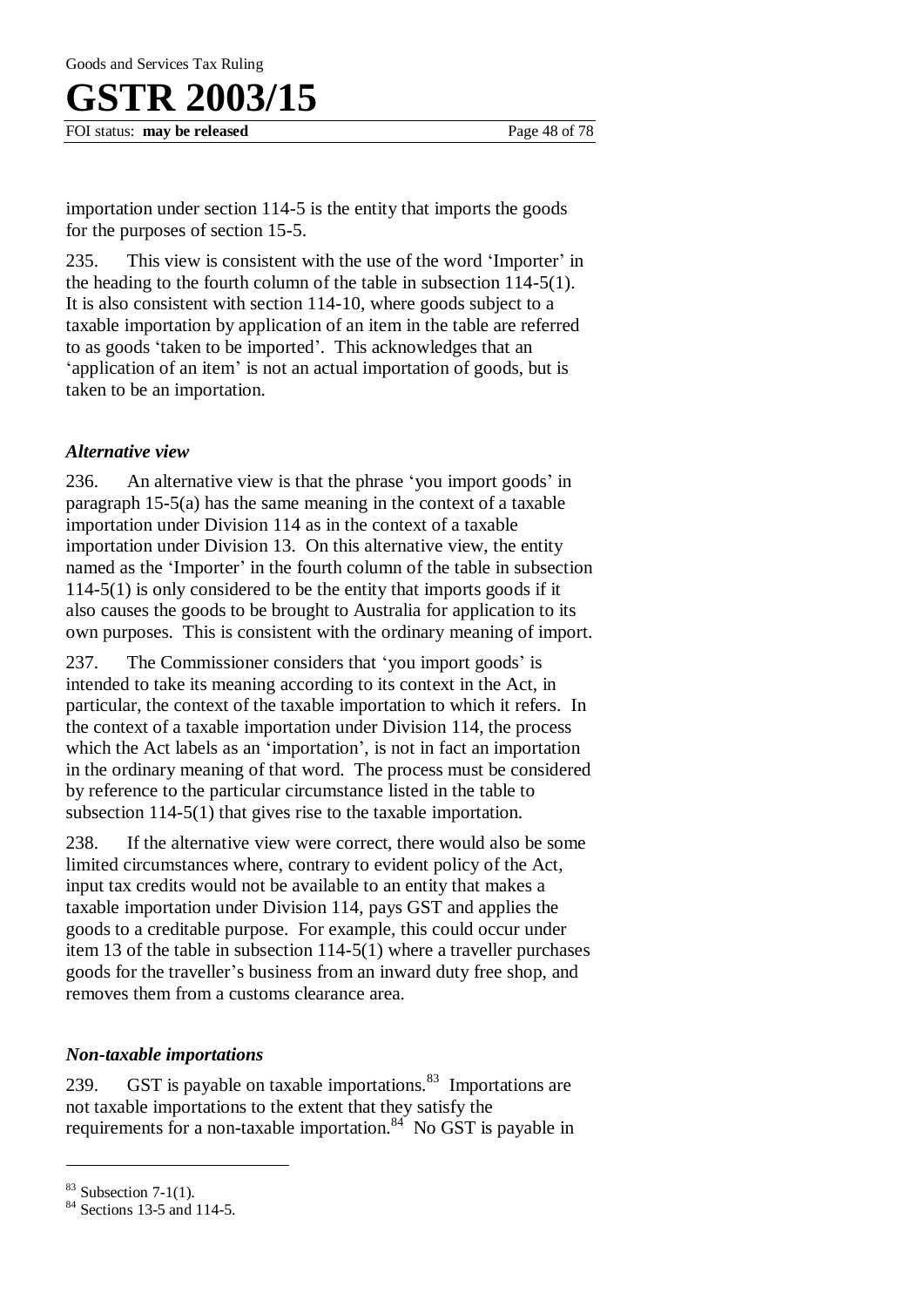#### FOI status: **may be released** Page 49 of 78

respect of a non-taxable importation unless they are an offshore supply of low value goods connected with Australia under Subdivision 84D (this is discussed at paragraphs 225A to 225B above).

240. Section 13-10 states that an importation is a non-taxable importation if the importation:

- (a) is a non-taxable importation under Part 3-2; or
- (b) would have been a supply that was GST-free or input taxed if it had been a supply.

#### *Non-taxable importations under Part 3-2*

241. Division 42 sets out classes of importations that are nontaxable importations. The operation of this Division complements several of the existing concessional items in Schedule 4 to the *Customs Tariff Act 1995,* which reduce the customs duty on importations to zero in particular circumstances.

242. Subsection 42-5(1) lists the Schedule 4 items in respect of which no GST is payable on an importation if the goods are covered by one of the items. Each of these items is described in Appendix B.

242A. An exception to this rule is low value goods that have a customs value of \$1,000 or less (excluding tobacco, tobacco products or alcoholic beverages). Although they are specifically listed as a non-taxable importation 84A as noted in paragraph 74A above, from 1 July 2018 where the offshore supplies of low value goods are connected with Australia under Subdivision 84-C, and where they meet the other requirements in section 9-5, the supply is a taxable supply and GST is payable.

243. Paragraph  $42-5(1A)(a)$  allows the importation of containers covered by item 22 in Schedule 4 to the *Customs Tariff Act 1995* to be a non-taxable importation where the containers, after having been used to import goods, are exported without being put to any further use. For example, reels for transporting cable, or drums for carrying liquid.

244. Subsection 42-5(1C) lists some additional Schedule 4 items which relate to importations where Australia has international obligations, such as those under treaties. Importations under these items are only non-taxable if they are so specified in the regulations. At the time of publication of this Ruling, no relevant regulations have been enacted.

<sup>84</sup>A Table item 26 of Schedule 4 of the *Customs Tariff Act 1995*; subsection 42-5(1).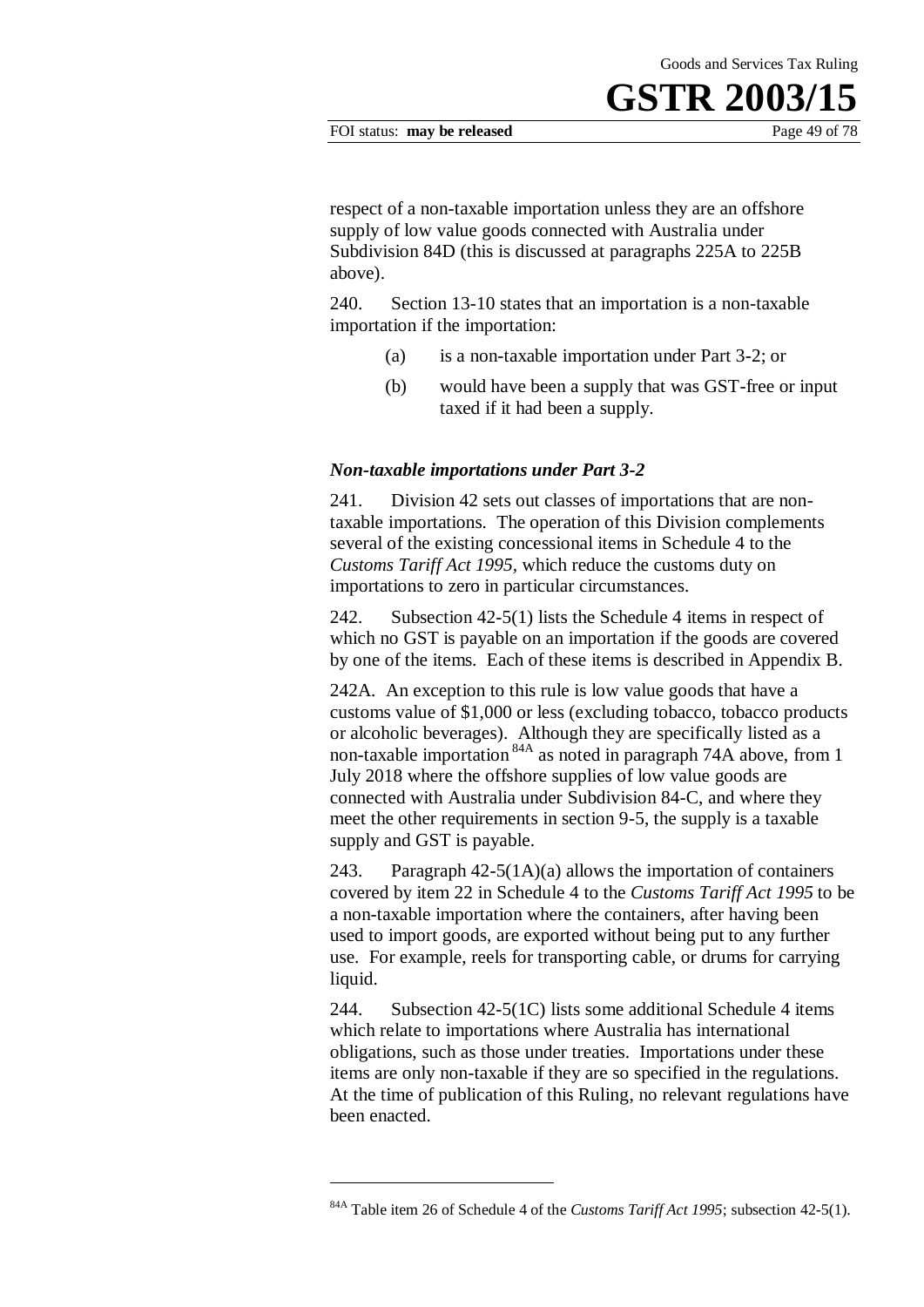FOI status: **may be released** Page 50 of 78

245. Where goods cannot be covered by a Schedule 4 item due to the operation of subsection 18(1) of the *Customs Tariff Act 1995*, 85 subsection 42-5(2) treats importations of the goods as non-taxable importations if Schedule 4 would otherwise apply.

246. The importation of goods returned to Australia in an unaltered condition can be a non-taxable importation, provided the conditions in section 42-10 are satisfied.

247. Under subsection 42-10(1), where goods are exported and later re-imported into Australia, the re-importation is a non-taxable importation provided:

- the exported and re-imported goods have not been subjected to any treatment, industrial processing, repair, renovation, alteration or any other process since their export;
- the importer was not entitled to, and did not claim, a refund of GST under the tourist refund scheme when the goods were exported; and
- the importer is the manufacturer of the goods, or had previously acquired the goods by way of a taxable  $\text{supply}^{86}$  or taxable importation in respect of which GST was paid.

248. Under subsection 42-10(2), a re-importation of goods is a non-taxable importation provided:

- the importer manufactured, acquired or imported the goods prior to 1 July 2000; and
- the goods have been exported before, on or after 1 July 2000, then re-imported on or after 1 July 2000 without being subject to any treatment, industrial processing, repair, renovation, alteration or any other process since their export from Australia; and
- the importer was not entitled to, and did not claim, a refund under the tourist refund scheme when the goods were exported; and
- the ownership of the goods upon their return to Australia is the same as their ownership on 1 July 2000.

249. There is no intention test in subsections  $42-10(1)$  or  $(2)$ . That is, it is not necessary for the goods to have been exported with the

<sup>85</sup> Subsection 18(1) of the *Customs Tariff Act 1995* excludes the application of Schedule 4 to goods which substantively have a zero duty rate.

<sup>&</sup>lt;sup>86</sup> Or what would have been a taxable supply but for section 66-45 which is about certain re-supplies of second-hand goods.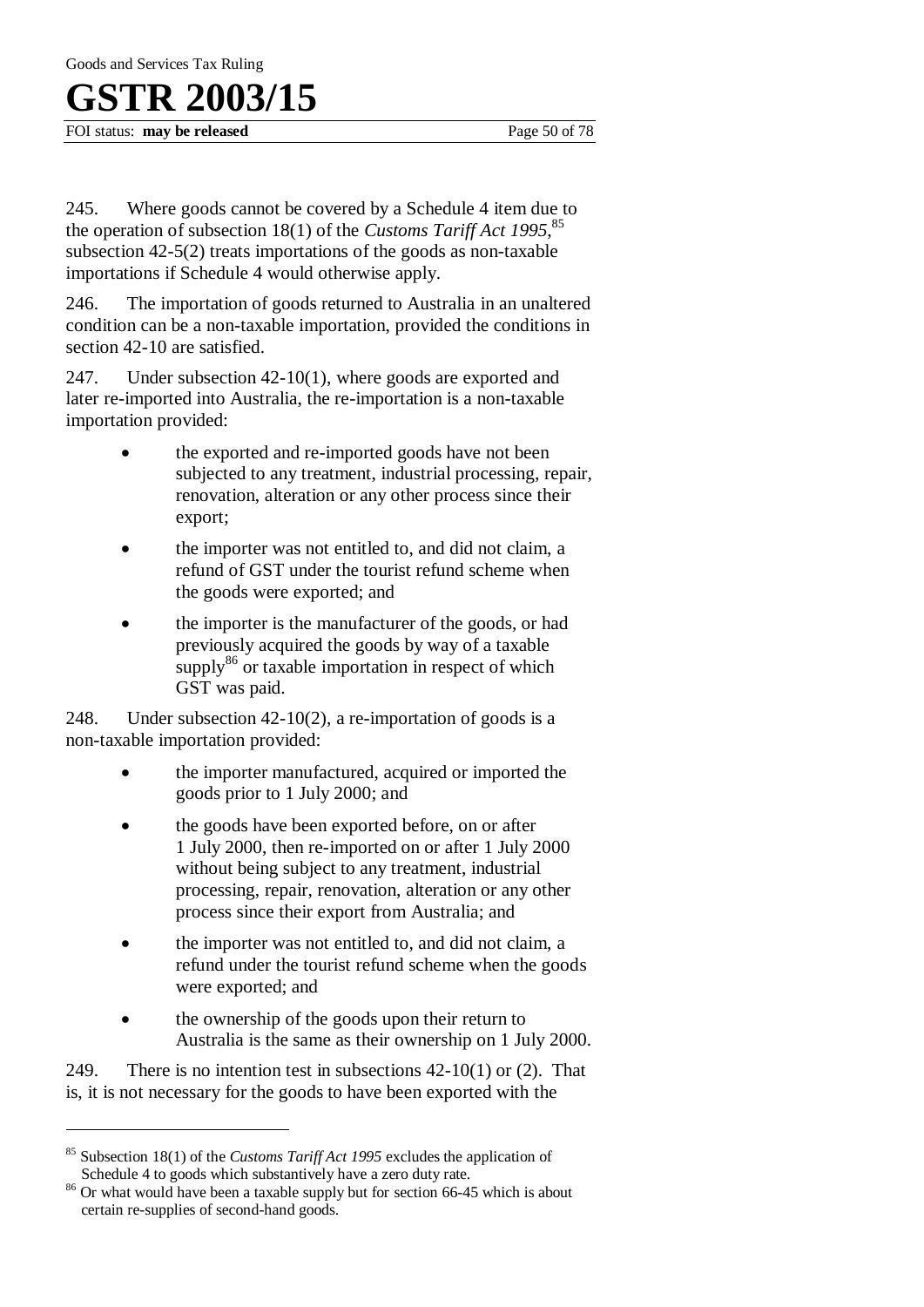#### FOI status: **may be released** Page 51 of 78

intention of being re-imported. Provided the requirements of the relevant subsection are satisfied, the re-importation is a non-taxable importation, even though the goods may not have been exported with the intention of being re-imported.

249A. From 1 July 2018 under section 42-15, an importation of low value goods is a non-taxable importation to the extent that:

- the supply is an offshore supply of low value goods that is taxable under section 9-5;
- the supply is connected with Australia only because Subdivision 84-C applied to the supply; and
- prior to the time by which a taxable importation would have been made, notification is provided to the Comptroller-General of Customs in the approved form that the supply was a taxable supply.<sup>86A</sup>

249B. If the requirement to provide notification is met<sup>86B</sup>, section 42-15 will prevent goods from being a taxable importation in situations such as:

- when GST has been charged on multiple low value goods that are imported in a consignment with a customs value exceeding \$1,000 (and the supplier did not apply the exception in section 84-83 as they did not reasonably believe that the goods would be a taxable importation)
- a depreciation in the Australian dollar occurs so that goods had a customs value of \$1,000 or else when consideration was first agreed, so GST was charged, but the customs value of the goods exceeded \$1,000 on the day of export and therefore the goods would otherwise have been a taxable importation.

249C. A taxable importation will not be switched off in situations where a supply has been incorrectly treated as a taxable supply but it is not connected with Australia under Subdivision 84-C, or where the supply is connected with Australia under other provision (for example, because the supplier is the importer).

249D. This means that the taxable importation will not be switched off in situations such as:

<sup>86</sup>A Section 42-15 is discussed in Law Companion Ruling LCR 2018/1 *GST on low value imported goods*. The notification must be provided prior to goods being delivered into home consumption by including the information in the import declaration, or in an amended import declaration.

<sup>&</sup>lt;sup>86B</sup> It is expected that the requirement to notify the Comptroller-General of Customs for the purposes of section 42-15 will be met where the relevant fields are completed on the import declaration for the goods.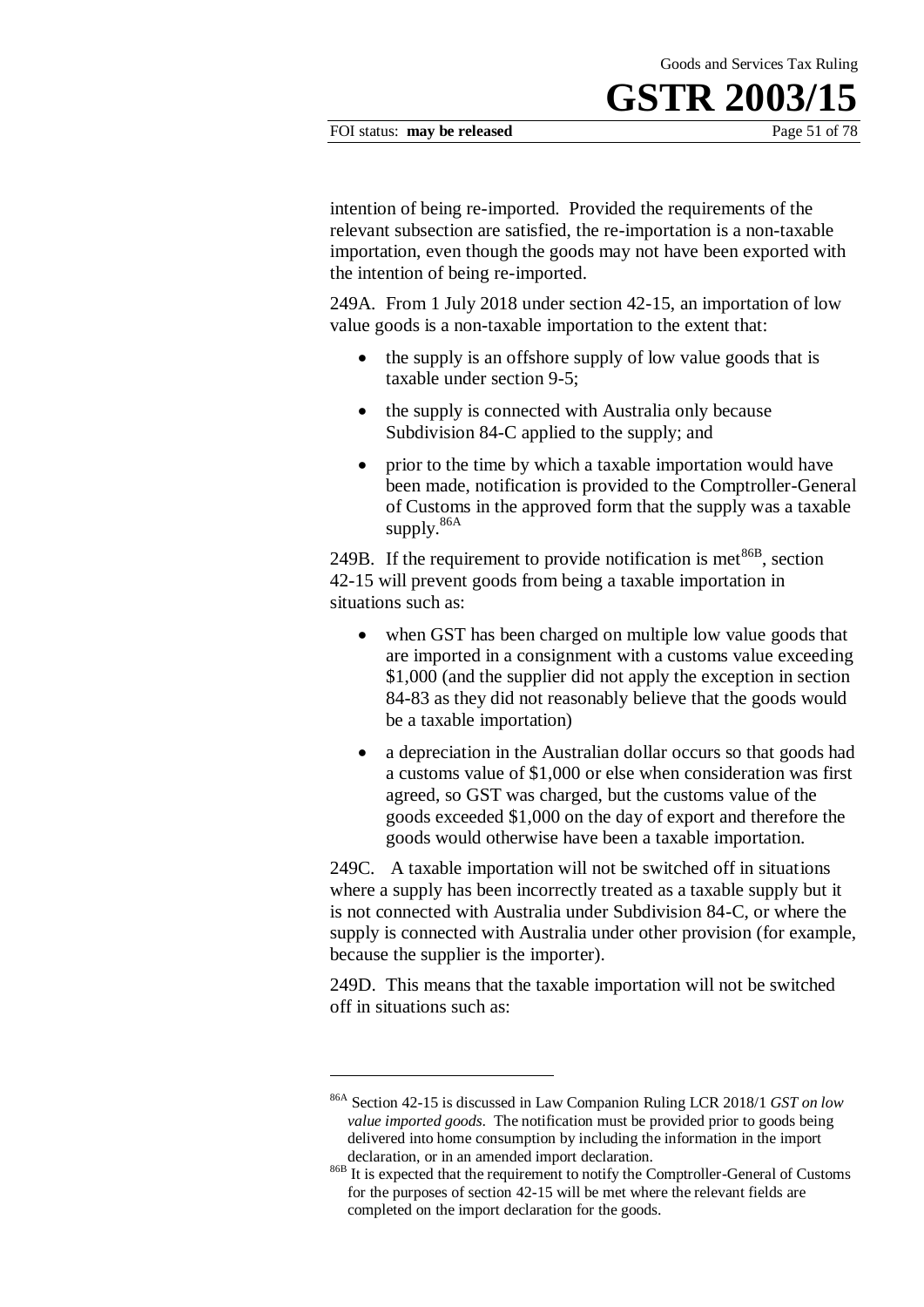FOI status: **may be released** Page 52 of 78

- when GST is incorrectly applied to the sale of an item with a customs value exceeding \$1,000 or the sale of tobacco, tobacco products or alcoholic beverages
- when GST is incorrectly applied to the sale of goods to a recipient who is not a consumer in relation to the supply (that is, the recipient is registered for GST and acquires the goods to some extent for use in their enterprise).

249E. In these situations, the supplier (or entity treated as the supplier) can refund the recipient for the GST incorrectly charged on the supply.

### *Non-taxable importations of goods that would be GST-free or input taxed if supplied*

250. An importation of goods that would have been GST-free or input taxed, if it were a supply, is a non-taxable importation.  $87$  For example, the supply of a wheelchair is GST-free, therefore, an importation of a wheelchair is a non-taxable importation.

251. In determining whether an importation, if it had been a supply, would have been GST-free or input taxed, the Commissioner considers that you need to hypothesise that the importation were a supply *to the importer*. If this hypothetical supply to the importer would have satisfied one of the exemptions in Chapter 3 of the Act, the importation is non-taxable.

252. Non-taxable importations under paragraph 13-10(b) include importations of:

- food or beverage items that satisfy the exemption criteria in Subdivision 38-A;
- medical aids and appliances which meet the requirements of subsection 38-45(1) and are listed in Schedule 3, and spare parts for these;
- health goods as declared by the Health Minister and covered by section 38-47; and
- cars by a disabled person for that person's use in accordance with the requirements of Subdivision 38-P.

### *Other importations on which GST is not payable*

*Money* 

 $\overline{a}$ 

253. An importation of money is not an importation of goods into Australia.<sup>88</sup> 'Money' is defined in section 195-1 and includes both

<sup>87</sup> Paragraph 13-10(b).

 $88$  Subsection 13-5(3).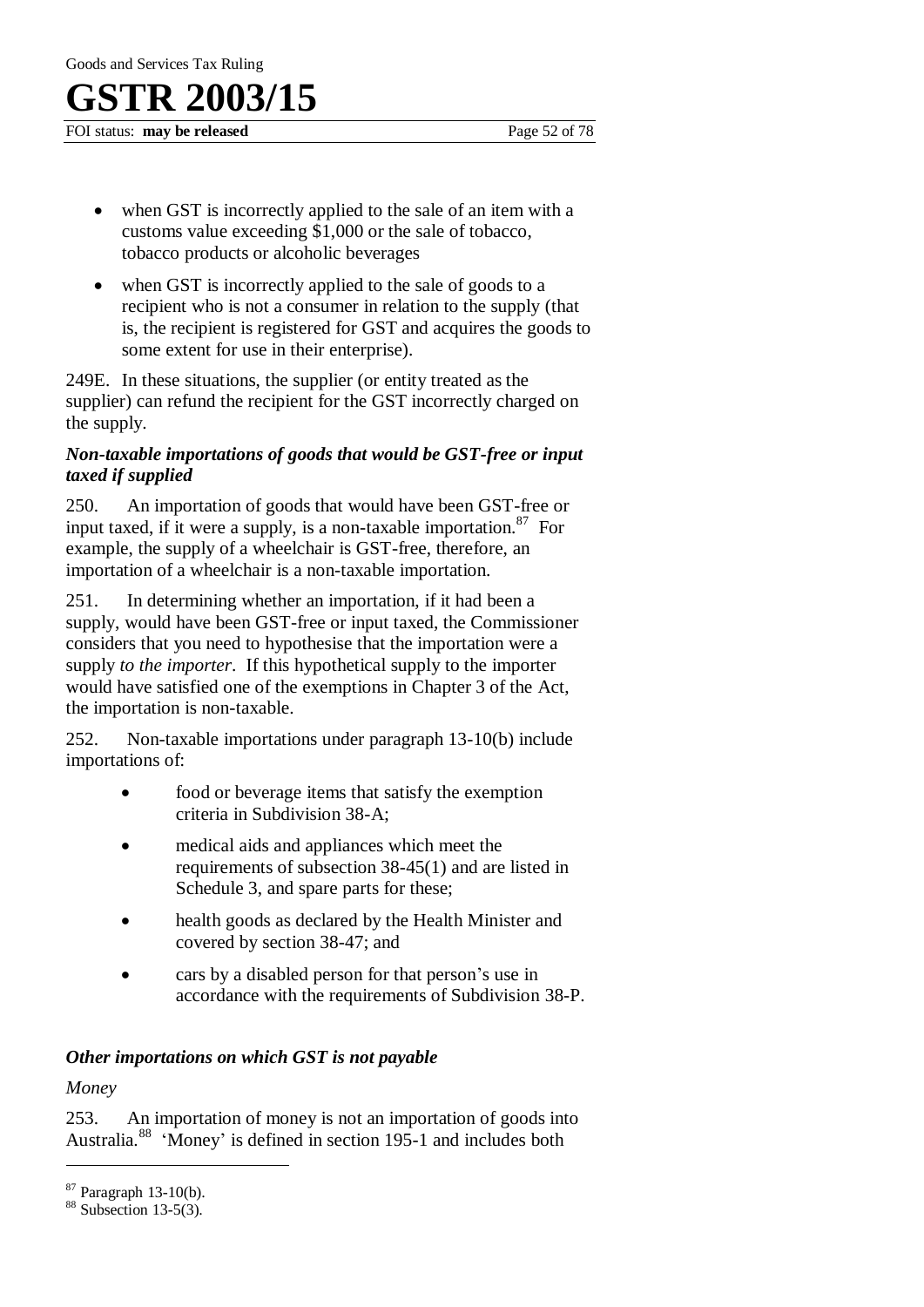Australian and foreign currency, provided the market value does not exceed its stated value as legal tender in the country of issue. Money does not include collector's pieces, investment articles or items of numismatic interest.

#### *Temporary imports where security is given*

254. Under Division 171, no GST on a taxable importation is payable if a security or undertaking described in section 162 or section 162A of the Customs Act is given and complied with, and the goods are exported within a specified period, or one of the circumstances specified in the relevant Customs regulations applies.

255. Securities and undertakings may be taken in respect of temporarily imported goods, as prescribed by Customs regulations.<sup>89</sup> These include goods imported by temporary residents or tourists, goods imported for use at a public exhibition or entertainment event, and goods covered by an inter-governmental agreement such as goods covered by an international carnet.

256. The conditions include that the goods cannot be lent, sold, pledged, mortgaged, hired, given away, exchanged or otherwise disposed of or altered in any way.<sup>90</sup> If the conditions of the security are contravened, GST becomes payable on the taxable importation, as the importation does not satisfy the requirements of section 171-5.

257. The conditions also require that the goods must be exported within 12 months (or such further time as Customs allows) after their importation.<sup>91</sup> GST becomes payable if the goods are not exported, unless they have no value as a result of being accidentally damaged or destroyed, or in the case of an animal, it has died or been destroyed as a result of an accident or illness.<sup>92</sup>

#### *Value of the taxable importation*

258. The amount of GST on a taxable importation is 10% of its value.<sup>93</sup> The value of a taxable importation is calculated under subsection 13-20(2).

<u>.</u>

<sup>&</sup>lt;sup>89</sup> Regulations 124, 125 and 125A of the Customs Regulations 1926.

 $90$  Subregulations 124(4) and 125B(1) of the Customs Regulations 1926.

 $91$  Paragraphs 162(3)(b) and 162A(5)(b) of the Customs Act.

 $92$  Customs Regulations 1901 regulations 124A and 125A.

 $93$  Subsection 13-20(1).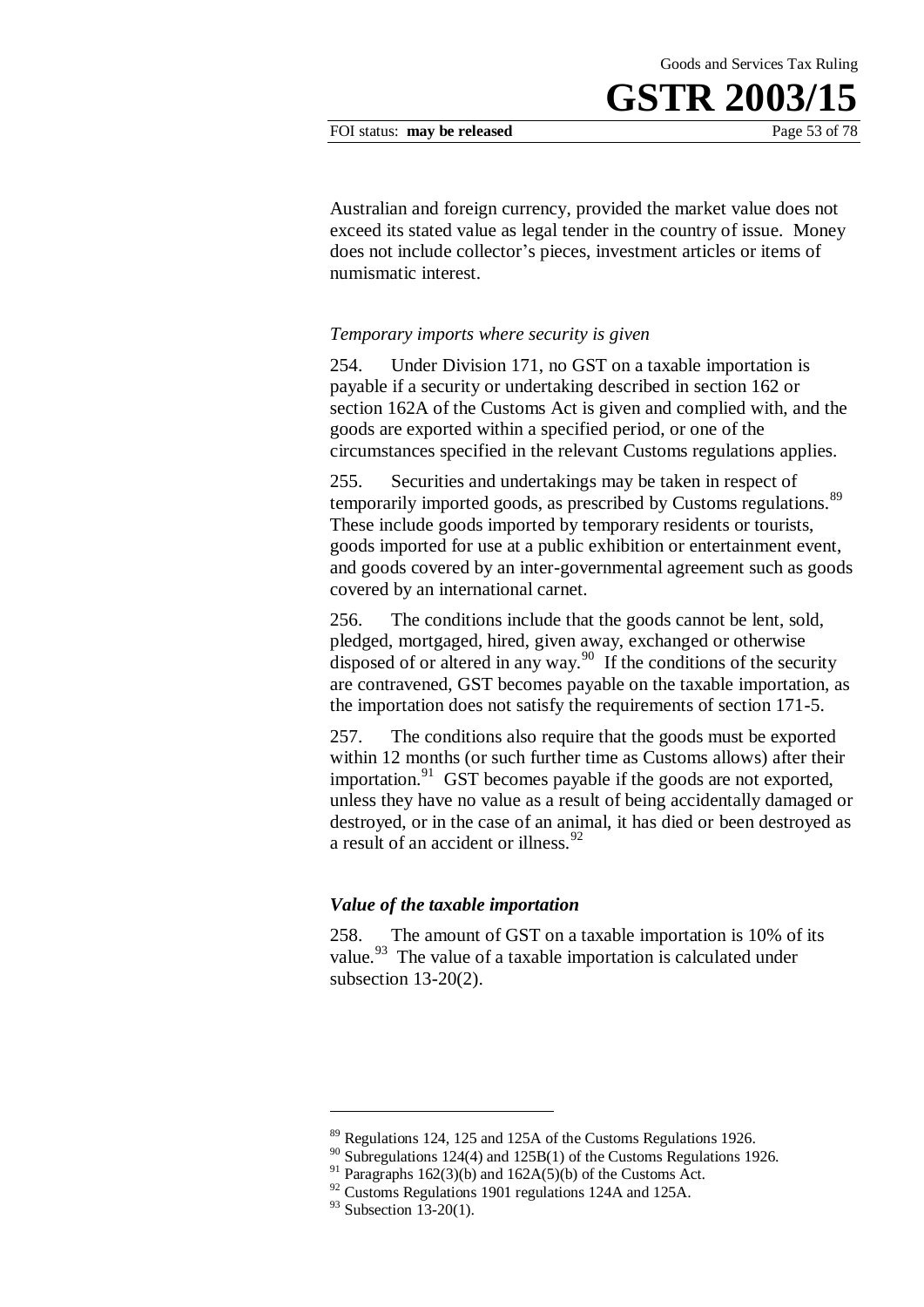FOI status: **may be released** Page 54 of 78

### *Subsection 13-20(2) using actual amounts*

258A. Subsection 13-20(2) provides that the value of the taxable importation is the sum of: the customs value of the imported goods; the cost of the international transport of the goods; the insurance for the transport of the goods; the cost for a supply to which item 5A in the table in subsection 38-355(1) applies,  $93A$  and any customs duty  $94$ 

or wine tax payable.

 $\overline{a}$ 

*Example 7A - Calculating the value of a taxable importation with actual costs* 

258B. *Butcher importers imports equipment into Australia. The customs value of the equipment is \$10,000. The duty rate is 5% and international transport and insurance is \$1,500.* 

258C. *The value of the taxable importation of the equipment would be \$12,000 (sum of the Customs Value (\$10,000) the Customs duty (5% of \$10,000) and the international transport and insurance (\$1,500))* 

258D. *The GST on the importation would be 10% of \$12,000 = \$1,200.00*.

259. The customs value of imported goods is defined in section 195-1 by reference to Division 2 of Part VIII of the Customs Act. Section 161J of this Division stipulates that the customs value of goods is to be expressed in Australian currency based on the ruling rate of exchange on the day of exportation of the goods to Australia.

260. The cost of transporting goods to Australia forms part of the value of the taxable importation. Subparagraph  $13-20(2)(b)(i)$ provides that the amount to be included is the amount paid or payable for the international transport of the goods to their place of

 $93A$  Item 5A in the table in subsection 38-355(1) applies to the following costs: loading or handling of goods, the international transport of which is covered by item 5, during the course of the international transport; the supply of a service, during the course of the international transport of goods covered by item 5, that facilitates the international transport. Paragraph 13-20(2)(ba) includes these amounts in the value of a taxable importation to the extent they are not a tax, fee or charge to which subsection 81-5(2) applies or not already included in amounts under paragraphs  $13-20(2)(a)$  or (b).

Customs duty is defined in section 195-1 to mean any duty of customs imposed by that name under a law of the Commonwealth, other than under the *A New Tax System (Goods and Services Tax Imposition - Customs) Act 1999,* the *A New Tax System (Wine Equalisation Tax Imposition – Customs) Act 1999,* or the *A New Tax System (Luxury Car Tax Imposition – Customs) Act 1999*. Customs duty, where applicable, includes dumping duty, interim dumping duty and countervailing duty payable under the *Customs Tariff (Anti-Dumping) Act 1975.*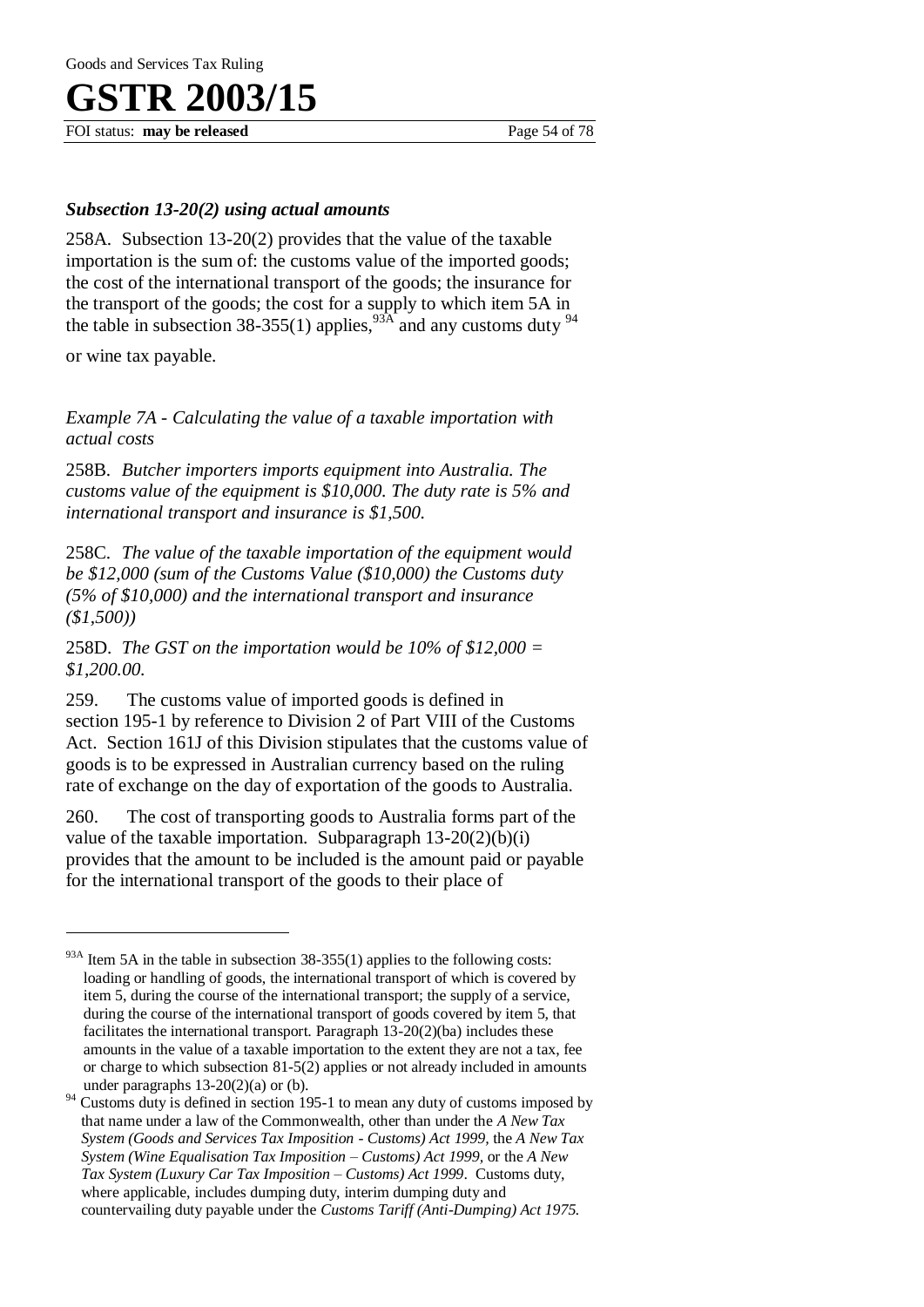#### FOI status: **may be released** Page 55 of 78

consignment in Australia, to the extent that the amount is not already included as part of the customs value.

261. 'International transport' is defined in section 195-1. In relation to the importation of goods it means:

> … the transport of the goods from a place outside Australia to their place of consignment in Australia.

261A. International transport can include the transport of the goods that occurs both outside and within Australia.

262. The cost of certain services of loading or handling of goods in Australia or for certain services that facilitate the international transport of the goods<sup>94A</sup> in Australia is included in the calculation of the value of the taxable importation of a good. However, the supply of those services as well as transport services beyond the 'place of consignment' may be a separate taxable supply made by the service provider.

263. 'Place of consignment' is also defined in section 195-1 to mean:

- (a) if the goods are posted to Australia the place in Australia to which the goods are addressed; or
- (aa) if the supplier of the goods is to deliver the goods in Australia the place in Australia to which the goods are to be delivered under the contract for the supply of the goods; or
- (ab) if:

<u>.</u>

- (i) neither paragraph (a) nor (aa) applies; and
- (ii) the goods are to be transported into Australia by an entity supplying a transport service to an entity that is to import the goods into Australia;

the place in Australia to which the goods are to be delivered under the contract for the supply of the transport service; or

(b) in any other case - the port or airport of final destination as indicated on the transportation document.

264. The Commissioner accepts that goods weighing less than 31.5 kilograms that are transported to Australia and delivered 'door to door' by an international express courier service, or similar door to door courier, are goods posted to Australia. This is consistent with the ordinary meaning of 'post' and the meaning suggested by the articles of the Postal Parcels Agreement, an international treaty setting out postal arrangements between member countries.

<sup>94</sup>A Paragraph 13-20(2)(ba) sets out the conditions to be satisfied in order for costs of loading or handling and other services to be included in the calculation of the value of a taxable importation.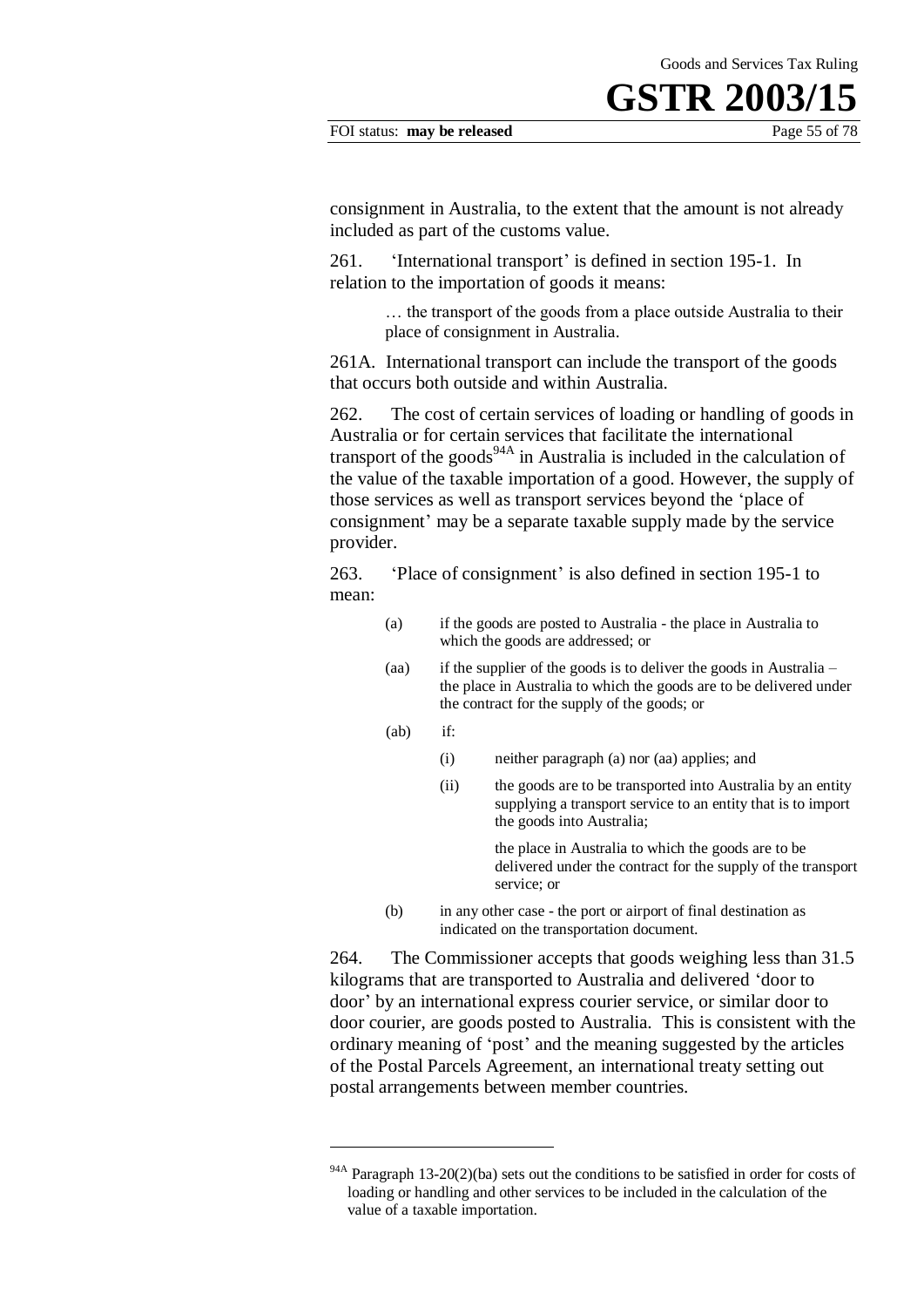FOI status: **may be released** Page 56 of 78

265. The 'port or airport of final destination' is the port or airport where the goods can be removed from Customs control after being dealt with in accordance with the Customs Act. If the goods are removed from Customs control at a place other than a port or airport, the last port or airport that the goods were located prior to being taken to that other place is the 'port or airport of final destination'.

266. 'Transportation document' includes such documents as: consignment notes, house bills of lading, ocean bills of lading, house air waybills, master air waybills, sea waybills, straight line air waybills, sub-master air waybills and other similar documents.<sup>95</sup>

267. In effect the total cost of transporting goods from an overseas supplier's premises to the consignee's premises in Australia is subject to GST through the operation of Divisions 9 or 13 of the GST Act. Transport costs incurred before goods arrive at the place of consignment are generally included in the value of a taxable importation (refer to subsection 13-20(2)). The supply of services that form part of the value of a taxable importation are generally not subject to GST. To the extent that a supply involves transporting the goods beyond the place of consignment in Australia, the supply is a taxable supply if the requirements of section 9-5 are met.

268. The amount paid or payable to insure goods for international transport is also included in the value of the taxable importation.<sup>96</sup>

*Example 8 - Components of international transport to be included in the value of the taxable importation* 

269. *A Swiss bicycle store sells and agrees to deliver several bicycle frames to a buyer in Horsham, Victoria. The bicycle frames have a customs value exceeding \$1,000. Global Transporters, a nonresident that has no presence in Australia, is contracted by the Swiss seller to transport the frames to Horsham. The services that are performed in Australia are subcontracted by Global Transporters to Freight Forwarder, a local contractor. Freight Forwarder transports the bicycle frames from Melbourne Port to Horsham*

269A. *In relation to the import of goods, 'international transport' is defined under section 195 to be the transport of goods from a place outside of Australia to their place of consignment in Australia. In this case, the place of consignment is Horsham under paragraph (aa) of the 'place of consignment' definition in section 195-1. Therefore, the international transport of the goods is from Switzerland to Horsham.* 

<sup>&</sup>lt;sup>95</sup> Section 195-1.

<sup>&</sup>lt;sup>96</sup> Subparagraph 13-20(2)(b)(ii). The amount is included to the extent that it is not already included in the customs value.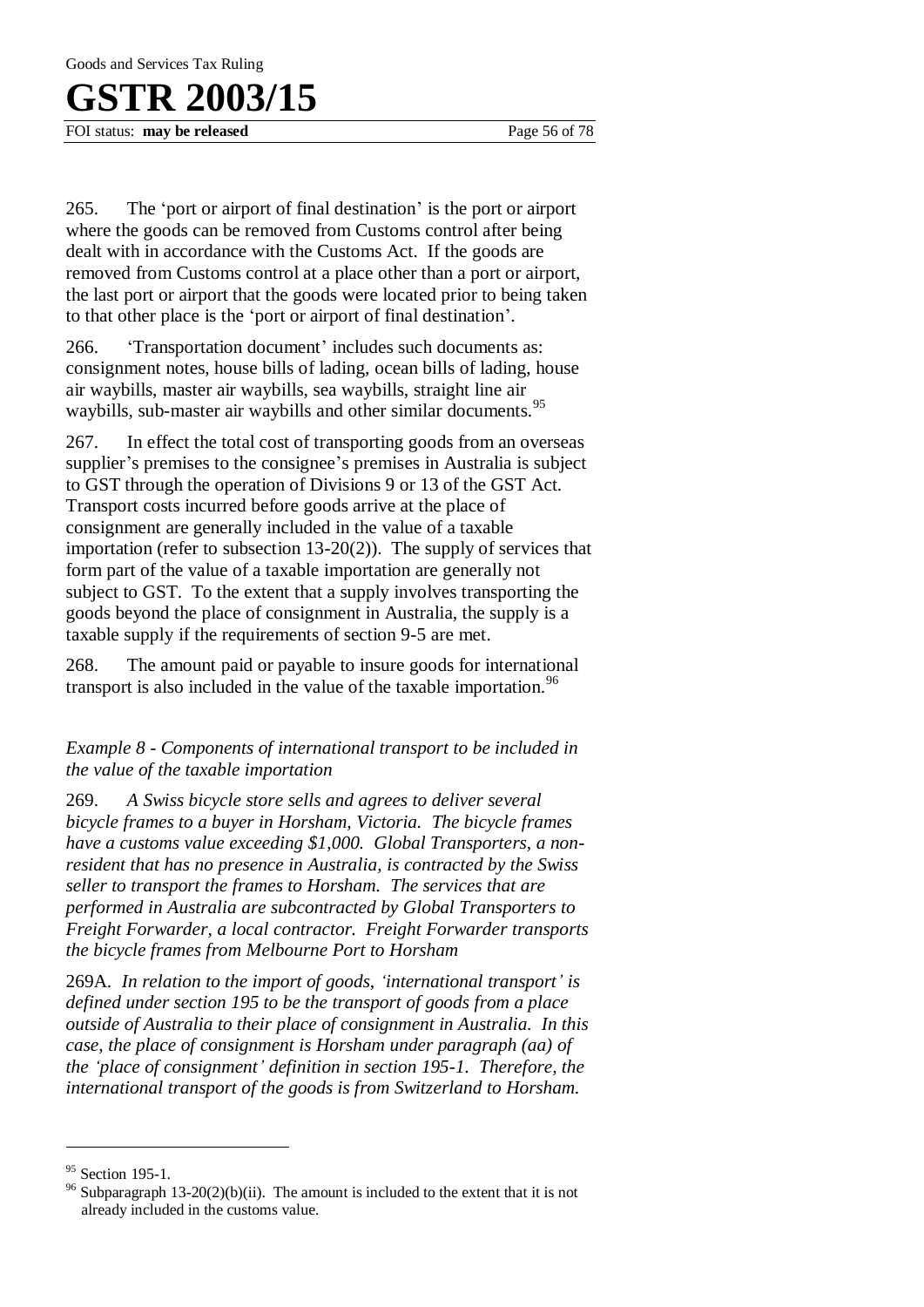FOI status: **may be released** Page 57 of 78

269B*. The supply by Global Transporters to the Swiss seller is GST-free96A as it is a supply of international transport from a place outside Australia to the place of consignment. Global Transporters is the entity that supplied the transport to Australia.96B Any supplies by Global Transporter of loading, handling or other services that facilitate the international transport of the bicycle frames are also GST-free.96C*

269C. *The supply of the Australian transport by Freight Forwarder to Global Transporters is GST-free. The transport from Melbourne Port to Horsham forms part of the international transport of the bicycle frames96D and is made to a non-resident (Global Transporters)*  who is not in Australia when the supply of the transport is done.<sup>96E</sup> *Any supplies by Freight Forwarder of loading, handling or other services that are supplied to Global Transporter that facilitate the international transport of the bicycle frames during the Australian portion of the transport are also GST-free.*<sup>96*F*</sup>

269D. *Under subparagraph 13-20(2)(b)(i), the value of the taxable importation includes the amount paid or payable for the international transport of the goods to their place of consignment in Australia. In this instance, the amount charged by Global Transporters to the Swiss seller would be the amount paid or payable for the international transport, as this amount includes the total cost of transport from Switzerland to Horsham. However, subparagraph 13-20(2)(b) does not include any amounts that are already included in the customs value of the goods under paragraph 13-20(2)(a). The domestic transport of the goods within Switzerland would be included in the customs value*.

270. *Additionally, under paragraph 13-20(2)(ba), the value of the taxable importation includes the amount paid or payable for the supply of loading, handling or other services that facilitate the GST-free international transport under item 5A of the table in subsection 38-355(1). However, paragraph 13-20(2)(ba) does not include any amounts that are already included under paragraphs 13-20(2)(a) or (b).*

271. It is common for the cost of international transport, insurance and other services to be expressed (and often paid for) in a foreign currency. Where this happens, the equivalent in Australian currency is to be used for the purposes of calculating this component of the value of the taxable importation. Subsection 13-20(2A) provides that

 $96A$  Item 5 of the table in subsection 38-355(1).

<sup>96</sup>B Paragraph 38-355(2)(b).

<sup>&</sup>lt;sup>96C</sup> Item 5A of the table in subsection 38-355(1) and paragraph 38-355(2)(b).

 $96D$  Item 5 of the table in subsection 38-355(1).

<sup>96</sup>E Paragraph 38-355(2)(a).

<sup>&</sup>lt;sup>96F</sup> Item 5A of the table in subsection 38-355(1) and paragraph 38-355(2)(a).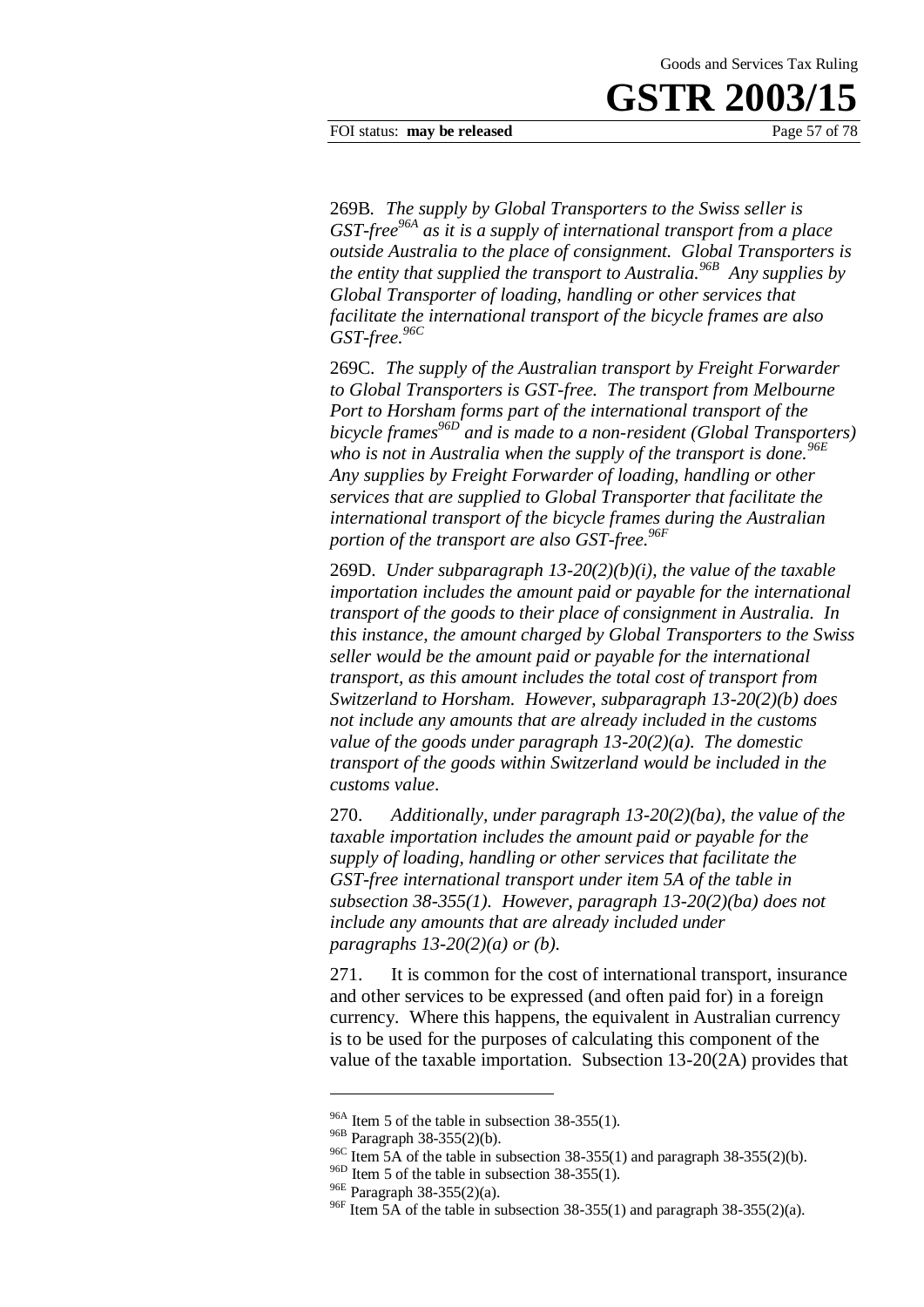FOI status: **may be released** Page 58 of 78

the exchange rate used to convert the foreign currency to Australian currency is that prevailing on the day of exportation of the goods to Australia.<sup>97</sup> This is the same date used when converting to Australian currency any amount taken into account in ascertaining the customs value, such as, for example, the price paid for the goods under an import sales transaction.<sup>98</sup>

272. In some cases the amount paid or payable by an importer for international transport, insurance and other services covers a number of shipments. Subsection 13-20(3) provides for the Commissioner to determine the way in which these costs are apportioned over the shipments.

273. In some cases the amount paid for international transport and insurance is zero. For example, the Commissioner accepts that there is no amount paid for the international transport and insurance for non-commercial goods imported by their private owner as accompanied baggage on an aircraft, provided no separate amount is charged for the transport of the goods.<sup>99</sup> However, goods may be carried by 'safe-hand couriers' who travel for the sole purpose of personally transporting the goods. In that case, the whole amount payable to the courier is included in the cost of the international transport of the goods and is therefore part of the value of the taxable importation.

### *Subsection 13-20(2) using uplift factor for certain costs*

273A. Subsection 13-20(4) provides that for a taxable importation a GST registered importer makes, the importer may choose to treat the amount under paragraph  $(2)(b)$ , (or if paragraph  $(2)(ba)$  applies, the sum of the amounts under paragraphs 2(b) and (ba), as an amount equal to:

- (a) a percentage prescribed by the regulations of the customs value of the goods imported; or
- (b) if no percentage is prescribed- 10% of their customs value.

The percentage is currently ten per cent but may be set at a different percentage if prescribed by regulation.

273B When calculating the value of a taxable importation under subsection 13-20(4), GST-registered importers are no longer required

 $97$  Subsection 13-20(2A) refers to section 161J of the Customs Act.

<sup>98</sup> Section 161J of the Customs Act.

<sup>&</sup>lt;sup>99</sup> Subparagraph 13-20(3)(c)(i) also provides the Commissioner with the discretion to determine that an amount paid or payable for a specific kind of transport or insurance is zero.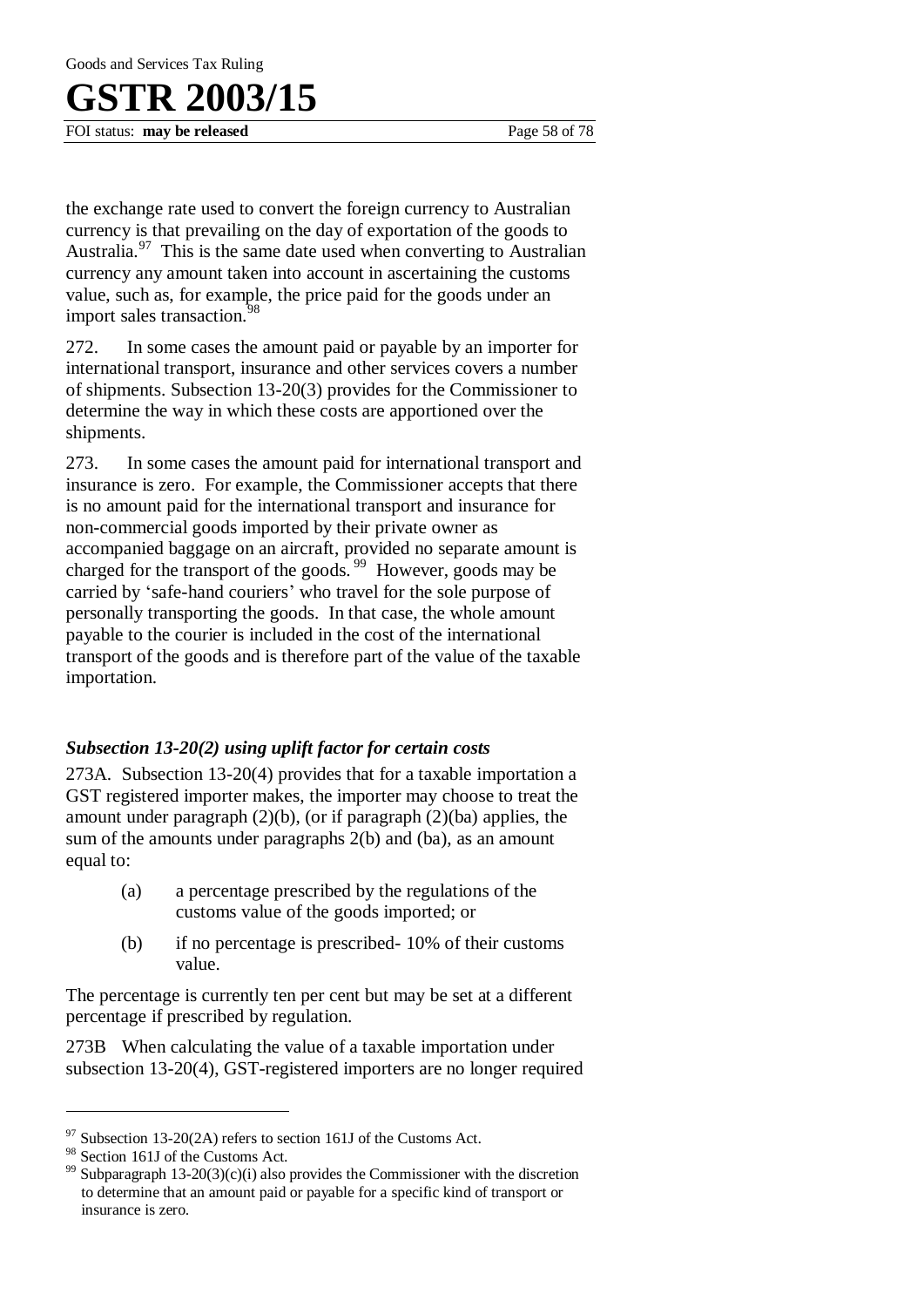#### FOI status: **may be released** Page 59 of 78

to identify the exact amount paid or payable for the following costs that are under paragraphs 2(b) and (ba):

- international transport of the imported goods to their place of consignment in Australia;
- insurance costs for that transport; and
- any costs for loading or handling during the international transport or service costs for facilitating that transport.

273C. Subsection 13-20(5) limits the application of subsection 13-20(4). It provides that subsection 13-20(4) does not apply if:

- (a) The importer is not registered; or
- (b) The local entry of the goods is a taxable dealing in relation to wine; or
- (c) The importation of the goods is a taxable importation of luxury car.

*Example 8A - Value of taxable importations using uplift factor for certain cost* 

273D. *Butcher Importers, a GST-registered importer, imports equipment into Australia. The customs value of the equipment (FOB value) is \$125,000. At the time of the importation, Butcher Importers is uncertain of the total transport, insurance and ancillary costs as those invoices have not yet been received.* 

273E. *Butcher Importers chooses to use the percentage proxy option. Assuming that no percentage has been prescribed, the relevant uplift percentage is 10 per cent. Therefore, Butcher Importers includes \$12,500 rather than the actual transport, insurance and any additional loading, handling and facilitation costs in calculating the value of the taxable importation.*

#### *Valuation of re-importations*

1

274. In some cases the re-importation of goods that have been exported from Australia is a non-taxable importation. Circumstances where this is the case include the re-importation of goods that satisfy the requirements of section  $42-10^{100}$ , or the re-importation of goods that are covered by item 18A in Schedule 4 to the *Customs Tariff Act 1995* (which is about goods returned to Australia after being repaired outside Australia free of charge under a warranty) as referred to in section 42-5.

<sup>&</sup>lt;sup>100</sup> Section 42-10 is discussed at paragraphs 246 to 249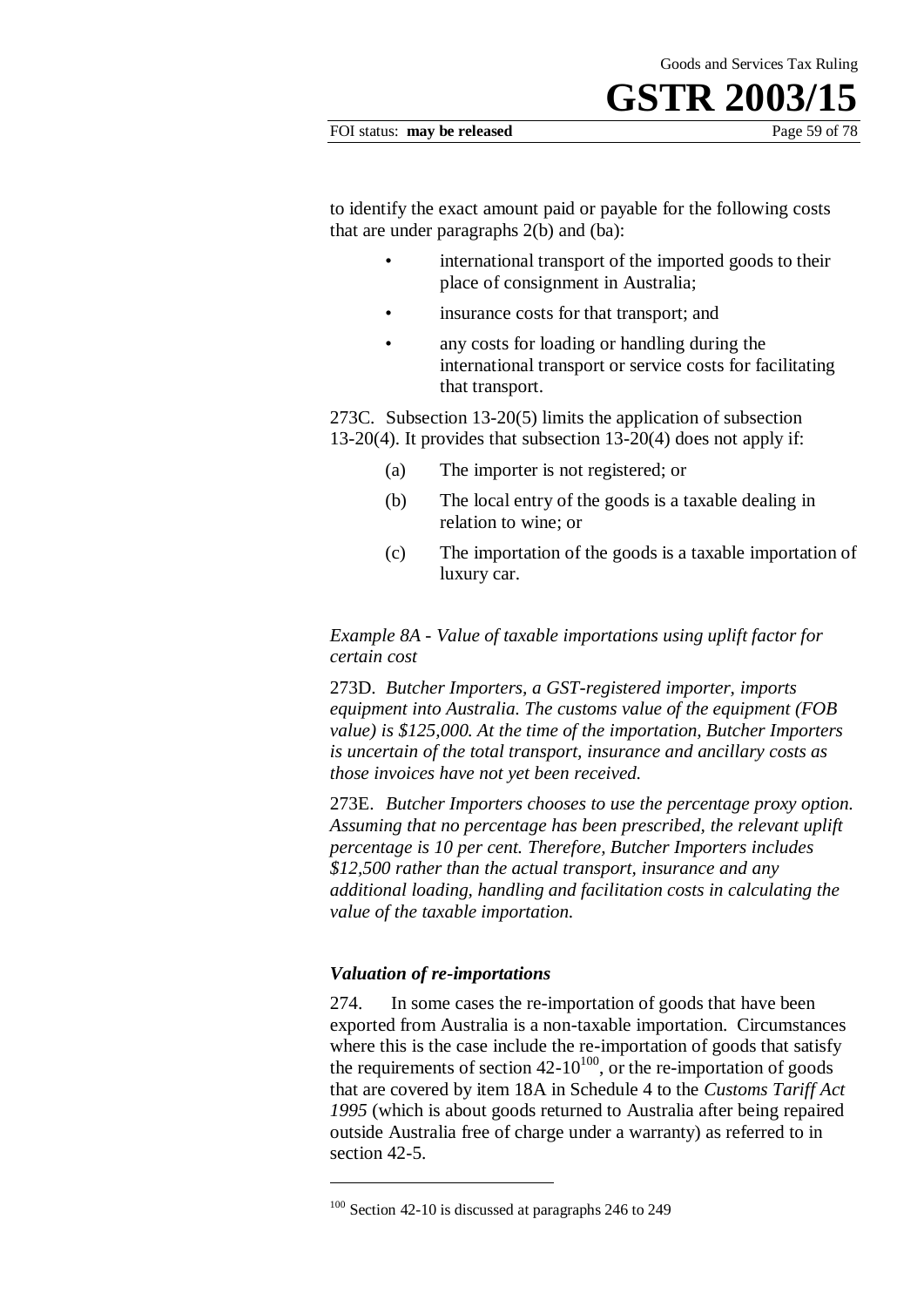Goods and Services Tax Ruling

## **GSTR 2003/15**

FOI status: **may be released** Page 60 of 78

275. However, for re-importations that are taxable importations, Division 117 provides a special rule for the valuation of the taxable importation. The special rule covers the re-importation of goods which have been exported to be repaired or renovated.<sup>101</sup> It also covers the valuation of re-importations of live animals such as breeding stock.<sup>102</sup>

276. When goods are exported from Australia for repair or renovation, or are exported as part of a batch repair process, then re-imported, GST applies to the cost of the materials, labour and other charges involved in the repair or renovation rather than the full customs value of the goods. This cost is as determined by the Comptroller-General of Customs.<sup>103</sup> The amount paid or payable for the international transport of the goods to their place of consignment in Australia and the amount to insure the goods for that transport, together with the amount paid or payable for certain loading or handling and other services<sup>103A</sup> are also included in the value of taxable importation, as well as any customs duty payable.<sup>104</sup>

277. Goods are part of a batch repair process if they are:

- part of a process to replace goods that were exported from Australia for repair and renovation; and
- not new or upgraded versions of the exported goods; and
- not replacing goods that have reached the end of their effective operational life. $105$

### *Example 9 - Goods exported for repair and re-imported*

278. *Equipco Pty Ltd sends an automatic drink vending machine with a value of \$100,000 to Japan for repairs. The cost of materials, labour and other charges associated with the repairs is \$20,000. The transport and insurance costs from Japan to Australia are \$2,500. The customs duty is 5%. Equipco re-imports the vending machine. The value of the taxable importation is \$23,500 (\$20,000 plus \$2,500 plus \$1,000 customs duty (\$20,000 x 5%)).*

<sup>&</sup>lt;sup>101</sup> Section 117-5.

<sup>&</sup>lt;sup>102</sup> Section 117-10 and Explanatory Memorandum to the Taxation Laws Amendment Bill (No. 8) 2000, paragraphs 2.13 to 2.16.

 $103$  Paragraph 117-5(1)(a)

<sup>&</sup>lt;sup>103A</sup> Paragraph 117-5(1)(ba) sets out the conditions to be satisfied in order for costs of loading or handling and other services to be included into the calculation of the value of a taxable importation.

<sup>&</sup>lt;sup>104</sup> Paragraphs 117-5(1)(b), 117-5(1)(ba) and 117-5(1)(c)

 $105$  Subsection 117-5(2).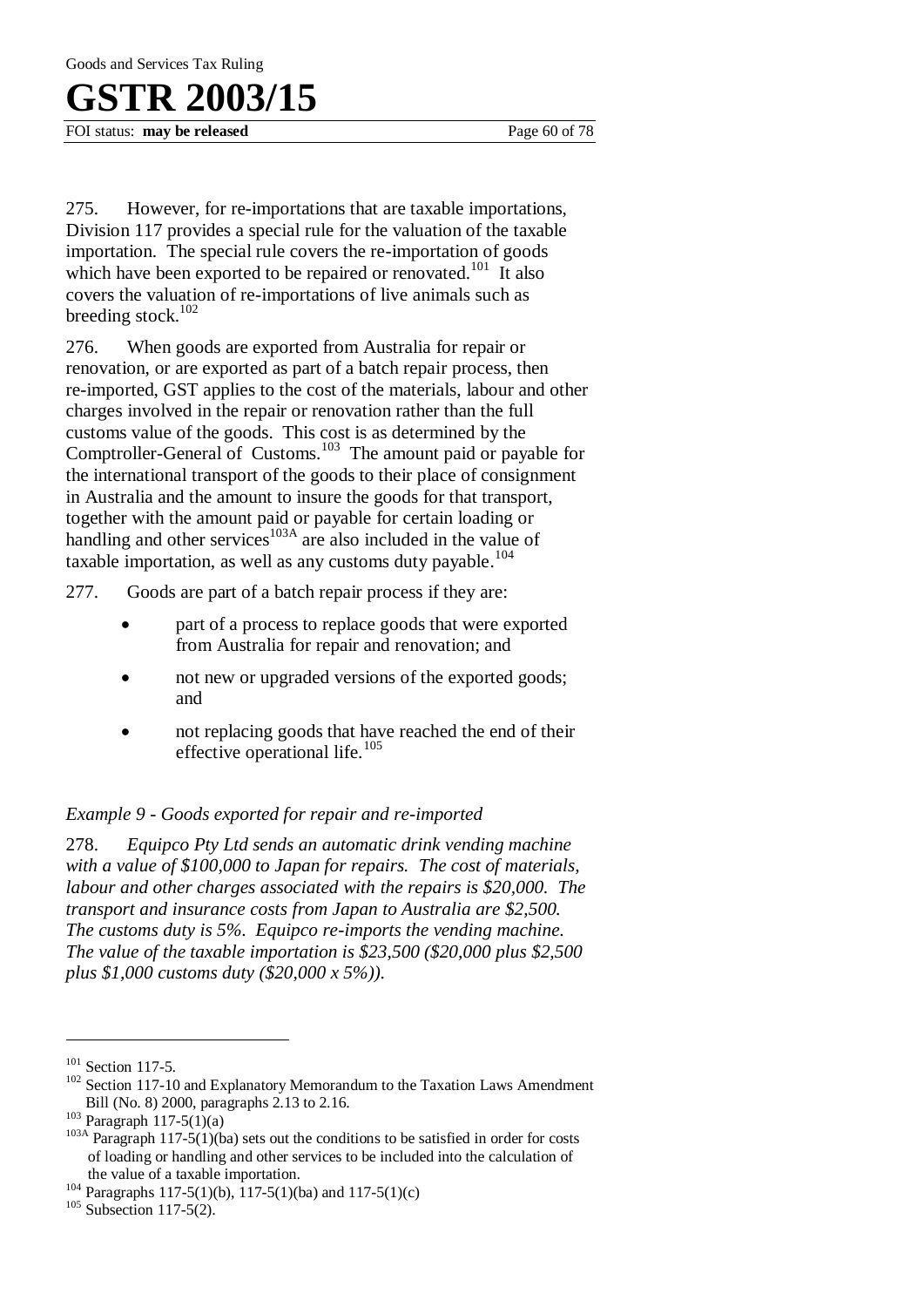#### FOI status: **may be released** Page 61 of 78

279. Animals exported for the purpose of being serviced at stud and re-imported when pregnant are only subject to GST on the increased value of the animal, provided the animal is re-imported by the same owner who exported her.<sup>106</sup>

280. The increased value is the difference between the value of the animal on re-importation and the value of the animal immediately before it was exported.

#### *Example 10 - Re-importation of breeding livestock*

281. *A horse racing syndicate sends its best mare to New Zealand to be serviced by a past Melbourne Cup winning stallion. On export the mare is valued at \$250,000. When the syndicate re-imports the mare, her value has increased to \$275,000, due to her being in foal. The value of the taxable importation is \$25,000 (\$275,000 minus \$250,000). The GST payable is \$2500*.

282. If the difference between the export value of the animal and the import value of the animal is equal to, or less than, zero the value of the taxable importation is nil.

#### *Scheme for deferred payment of GST*

283. The provision for deferral of payment of GST allows registered businesses, subject to conditions outlined below, to defer GST normally payable when goods are entered for home consumption on an import declaration. The purpose of the provision is to remove the cash flow disadvantage of businesses that import goods, compared with businesses that obtain goods locally. $107$ 

284. Paragraph 33-15(1)(b) provides, in the circumstances specified in the regulations, for GST on taxable importations to be paid by the importer in accordance with the regulations. The regulations allow for deferral of GST payments on taxable importations to coincide with payments of net amounts of GST with the importer's business activity statement (BAS). Only eligible entities are able to defer payments of GST on imported goods.<sup>108</sup>

285. An entity may apply to the Commissioner for approval to defer payment of GST on taxable importations.<sup>109</sup> The application

 $106$  Subsection 117-10. This provision also applies to animals whose value increases for reasons other than pregnancy.

<sup>&</sup>lt;sup>107</sup> Explanatory Statement to the A New Tax System (Goods and Services Tax) Amendment Regulations 2000 (No 3).

<sup>&</sup>lt;sup>108</sup> Regulations 33-15.01 to 33-15.09.

<sup>&</sup>lt;sup>109</sup> Regulation 33-15.02.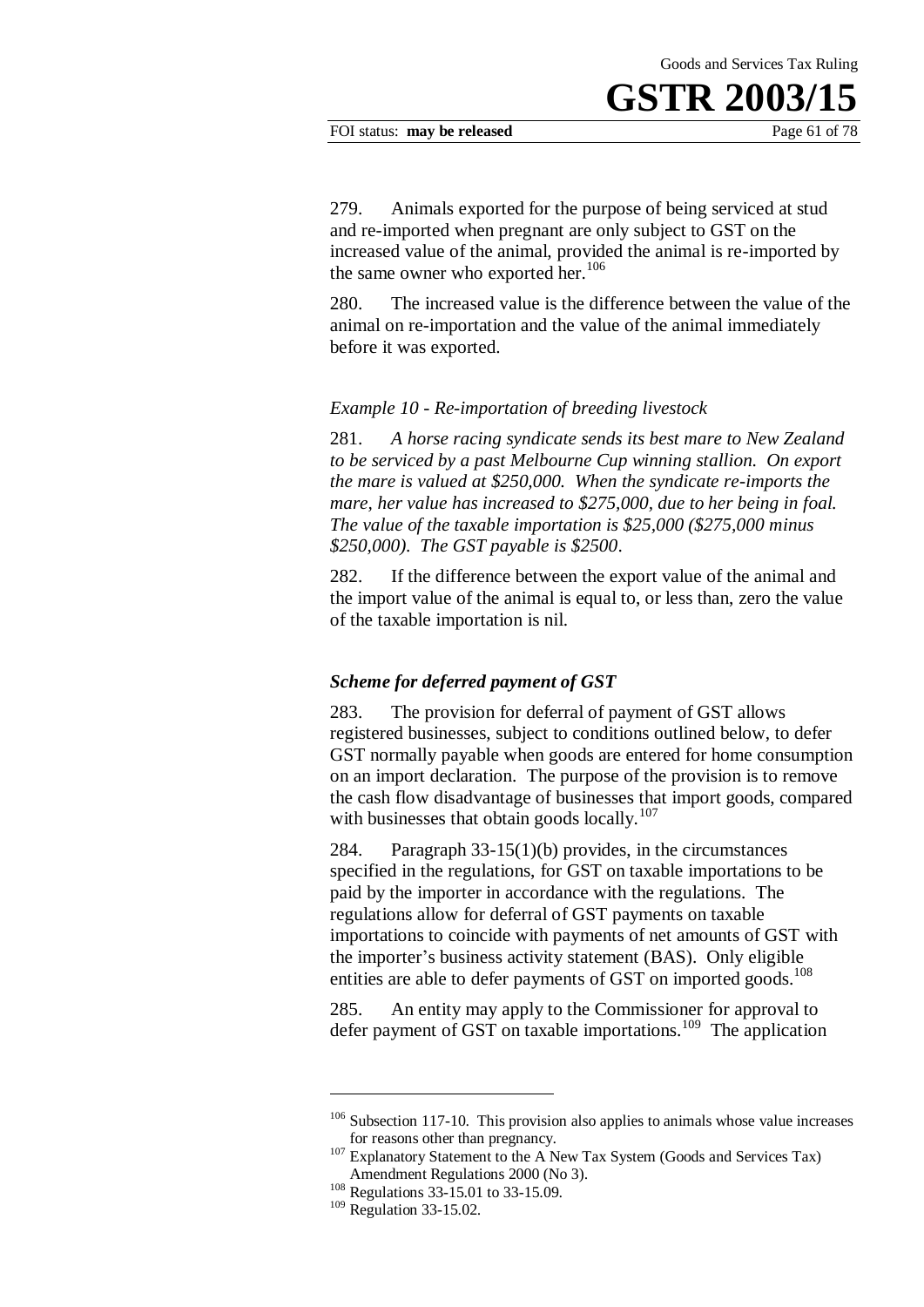FOI status: **may be released** Page 62 of 78

must be made in a manner approved by the Commissioner and contain the information required by the Commissioner. $110$ 

286. The requirements for approval to make deferred payments of GST on taxable importations contained in the regulations<sup> $111$ </sup> include:

- (a) the entity is registered for GST;
- (b) the entity has an ABN;
- (c) if the entity is an individual, the entity is not an undischarged bankrupt;
- (d) the tax period applying to the entity is each individual month;
- (e) if the entity is a member, but not the representative member, of a GST group, the representative member is an approved entity;
- (f) a bank guarantee (if required by the Commissioner) has been provided; and
- (g) the entity deals electronically with Customs and the ATO, that is, the entity enters goods for home consumption, lodges its GST returns and makes payments of its GST liability electronically.

287. The Commissioner may refuse an application for approval to make deferred payments in certain circumstances, such as where the entity has an outstanding return or tax-related liability, or where the entity has been convicted of an offence in relation to taxation or customs requirements in the previous  $3$  years.<sup>112</sup>

288. The due date for deferred payments corresponds with the due date for lodgement of the BAS and payment of the net amount for the tax period.<sup>113</sup> The effect of this is that importers who satisfy the requirements of Division 15 can offset input tax credits for creditable importations against the amount of GST payable on the corresponding taxable importations – see paragraph 291.

### *Attributing the input tax credits for your creditable importation*

289. Subsection 29-15(1) provides that 'the input tax credit to which you are entitled for a creditable importation is attributable to the tax period in which you pay the GST on the importation'.

<sup>&</sup>lt;sup>110</sup> Regulation 33-15.02.

 $^{111}$  Regulation 33-15.03.

 $112$  The circumstances are listed in subregulations 33-15.03(2) to 33-15.03(4).

<sup>&</sup>lt;sup>113</sup> Regulation 33-15-07.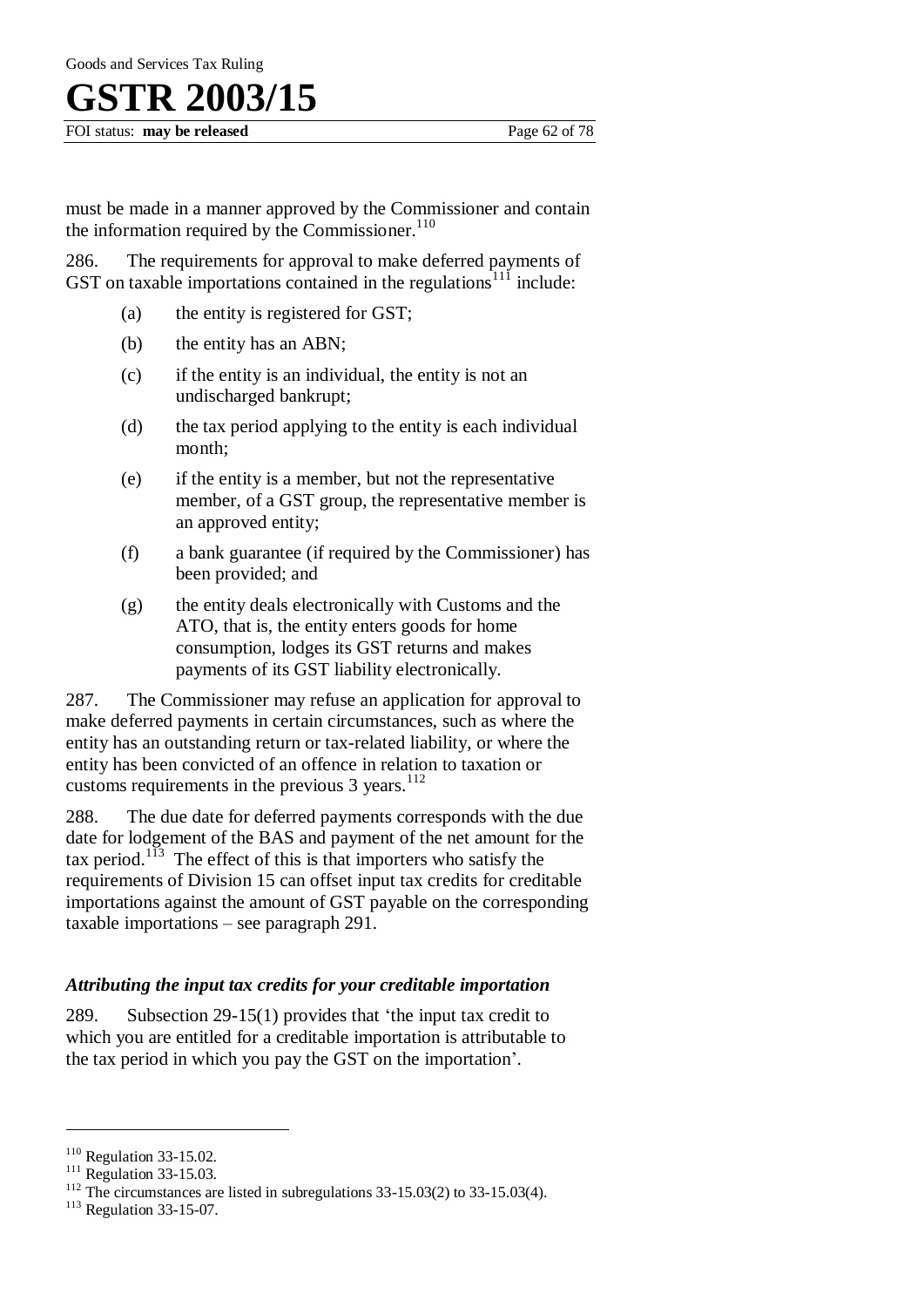FOI status: **may be released** Page 63 of 78

290. The importing entity may have paid directly, or, in cases where the GST is paid on the entity's behalf from funds provided by the importer or reimbursed later, indirectly. In either case, for entities that do not defer the payment of GST on importations, the tax period to which any input tax credit is attributable is the same tax period in which payment is made to Customs.

291. For entities that defer payment of the GST on taxable importations, the input tax credit is attributable to the tax period in which the deferred liability for the GST arises.<sup>114</sup> The liability arises when the taxable importation is made. Therefore, the input tax credit is attributed to the tax period in which the taxable importation is made. This means that the GST on the taxable importation is effectively offset by the input tax credit to the extent that the importation is a creditable importation.

292. A tax invoice is not required for a creditable importation. Tax invoices are only required for taxable supplies.<sup>115</sup> A copy of the import declaration for a taxable importation is evidence for the purposes of substantiating a claim for the input tax credit.<sup>116</sup> If the import declaration does not show the entity that imported the goods as the 'owner' <sup>117</sup>, the importing entity needs to also have evidence that it paid GST in order to claim the input tax credit. This may be in the form of evidence of payment of an invoice for reimbursement of the GST paid on the importer's behalf by another party, together with evidence showing that the 'owner' as per the import declaration was acting as agent for the importing entity.

#### *Example 11 - Attribution of input tax credit*

293. *An Australian car dealer purchases 50 Japanese cars from a Japanese car dealer and brings them to Australia to sell. The Australian car dealer completes the customs formalities and pays the GST on the taxable importation to Customs when the goods are entered for home consumption. The car dealer is the entity that causes the cars to be brought to Australia for sale in its business, which is a creditable purpose. The car dealer has made a creditable importation and is entitled to an input tax credit. The car dealer attributes the input tax credit to the tax period in which the dealer pays the GST on the taxable importation.* 

 $114$  Subsection 29-15(2).

<sup>&</sup>lt;sup>115</sup> Subsection 29-70(1) and subsection 29-10(3).

<sup>&</sup>lt;sup>116</sup> For taxable importations under Division 114 that are not entered for home consumption, a receipt from Customs evidencing payment of GST is sufficient.

<sup>&</sup>lt;sup>117</sup> This may occur where an agent enters the goods on behalf of the importer, as discussed at paragraphs 196 to 200.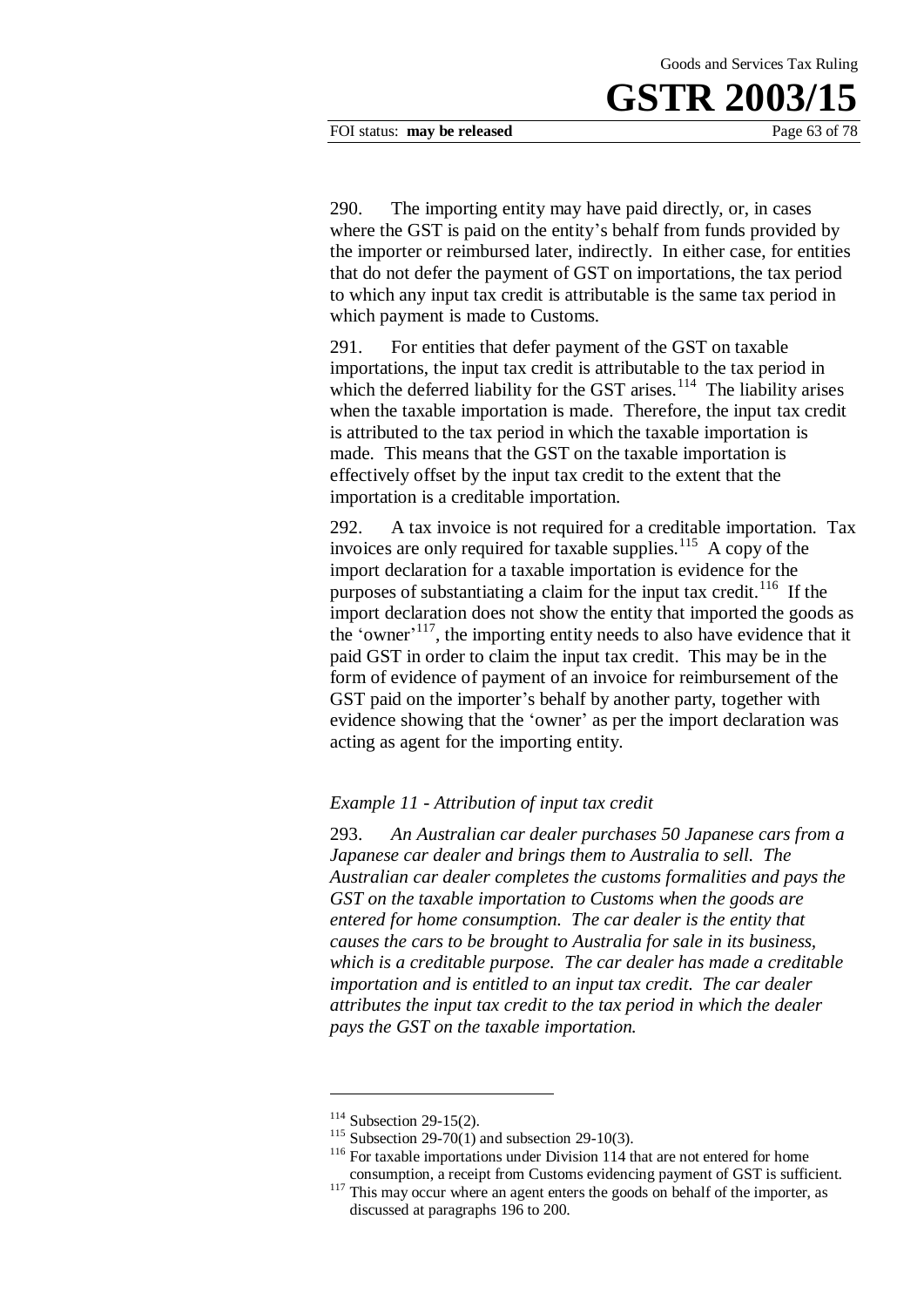FOI status: **may be released** Page 64 of 78

### **Further examples**

### **Examples of entities that import goods for the purposes of paragraph 15-5(a)**

294. Goods are imported into Australia under many circumstances. Typically, they are sent from overseas in the course of being supplied or acquired by way of sale, hire or lease.

295. Other reasons for importing goods include non-resident entities sending goods to Australia 'on consignment', or Australian residents importing their own goods from overseas. For example, a resident company transferring goods from a branch office located overseas to its Australian facility.

296. The following examples further illustrate how to identify the entity that imports goods for the purposes of paragraph 15-5(a):

| <b>Example</b><br><b>Number</b> | <b>Imports to Australia</b>                                                        |
|---------------------------------|------------------------------------------------------------------------------------|
| 12                              | Goods purchased from overseas to be used in Australia                              |
| 13                              | Goods purchased from overseas and delivered by<br>overseas supplier in Australia.  |
| 14                              | Lease of goods which are located overseas at time of<br>agreement – lessee imports |
| 15                              | Lease of goods – lessor imports                                                    |
| 16                              | Personally owned goods                                                             |
| 17                              | Goods consigned to Australian business for marketing on<br>behalf of consignor     |
| 18                              | Goods sent to Australia for sale by agent in Australia                             |
| 19                              | Goods sent to Australia to be displayed                                            |

297. The examples indicate in each case the entity that imports the goods and that is entitled to an input tax credit where the importation is a creditable importation. They also state whether each supply is a supply connected with Australia pursuant to section  $9-25$ .<sup>118</sup>

<sup>118</sup> Subsections 9-25(3) and (3A) deal with supplies of goods to Australia. A supply of goods to Australia is connected with Australia where either the supplier imports the goods in Australia or, from 1 July 2018, it is an offshore supply of low value goods connected with Australia under Subdivision 84-C. Low value goods are goods with a customs value of \$1,000 or less (excluding tobacco, tobacco products or alcoholic beverages).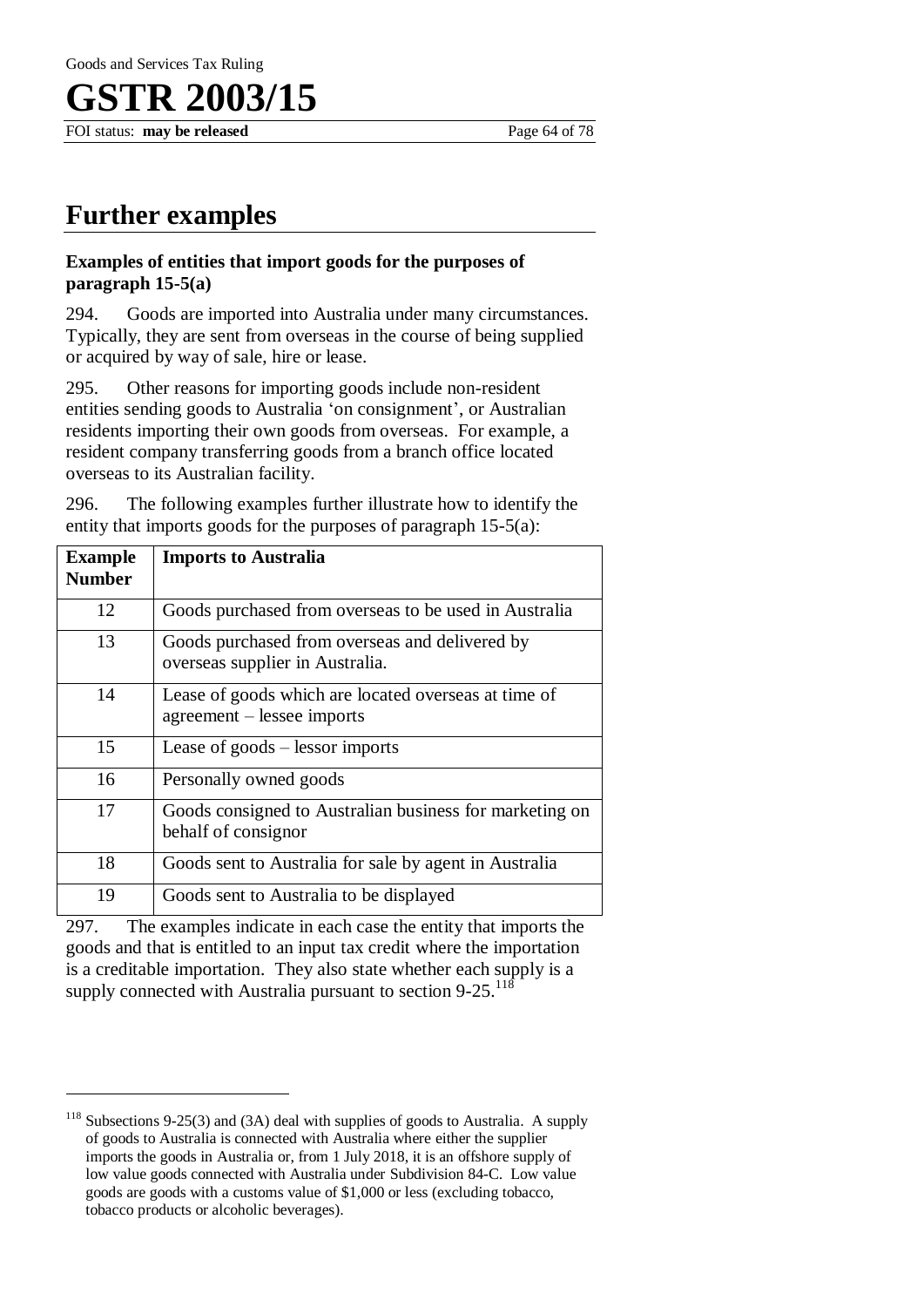#### FOI status: **may be released** Page 65 of 78

#### *Example 12 – Goods purchased from overseas to be used in Australia*

298. *Aus Ice places an order for a \$20,000 gelato-making machine with Lorenzo in Italy. The machine is to be used by Aus Ice to make gelato as part of its ice cream business. Under the terms of the sale contract Aus Ice takes delivery of the machine once Lorenzo places it on board the ship destined for Australia.<sup>119</sup> Aus Ice completes the customs formalities including payment of customs duties and GST on the taxable importation.* 

299. *By placing the order with the overseas supplier to buy the machine, Aus Ice causes the machine to be brought to Australia for use in its ice cream business. Aus Ice is liable to pay GST on the taxable importation. Aus Ice, therefore, is the entity that imports the machine. Aus Ice is entitled to input tax credits on the creditable importation*.

300. *Lorenzo does not make a taxable supply to Aus Ice as all the elements of a taxable supply are not met. The supply is not connected with Australia. Even though it is a supply that involves the goods being brought to Australia, the supplier (Lorenzo) does not import the goods into Australia (subsection 9-25(3)). As the supply of goods is over \$1,000, the supply is also not an offshore supply of low value goods (subsection 9-25(3A)).*

*Example 13 – Goods purchased from overseas and delivered by overseas supplier in Australia* 

301. *Jamie orders some sheep skin seat covers from New Zealand (NZ). The purchase price of \$5,000 includes the delivery of the covers to Jamie's premises in Brisbane. To complete the sale, the supplier is obliged to freight the covers to Australia, undertake the customs formalities including payment of customs duties and GST on the taxable importation and organise the local delivery.*<sup>120</sup>

302. *The NZ company causes the seat covers to be brought to Australia for supply to Jamie. However, Jamie also causes the seat covers to be brought to Australia to use in his car. Whichever of these two entities undertakes the customs formalities and pays the GST is the entity that imports the covers. This entity is entitled to an input tax credit if the importation is a creditable importation.*<sup>121</sup>

303. *As the NZ supplier completes the customs formalities, makes the taxable importation and pays the GST, the NZ supplier is the entity* 

<u>.</u>

<sup>&</sup>lt;sup>119</sup> This is typically the situation for FOB contracts.

 $120$  This is typically the case in DDP contracts of sale.

 $121$  In a DDP contract, the supplier undertakes the customs clearance. (If the contract is on DDU terms, the buyer agrees to pay for the customs clearance of the goods, including the GST, and is therefore the entity that imports the goods.)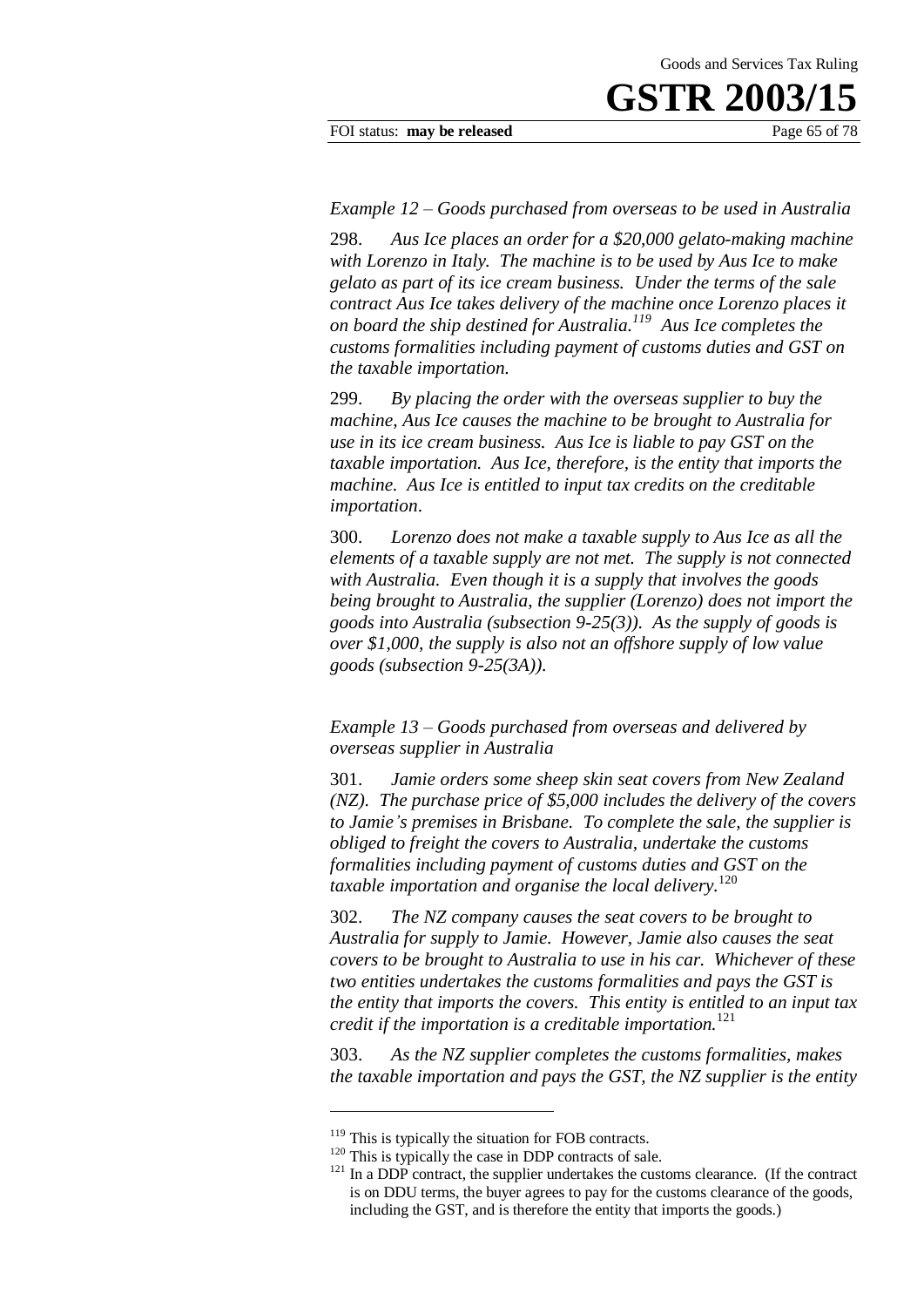FOI status: **may be released** Page 66 of 78

*that imports the seat covers. If the NZ supplier is registered, or required to be registered, the supplier is entitled to an input tax credit for the GST paid on the creditable importation that it makes.*

304. *If the NZ supplier is registered, or required to be registered, the supply to Jamie is a taxable supply as all the requirements of a taxable supply are met. The supply is connected with Australia because the supplier imports the seat covers into Australia (subsection 9-25(3)).*

*Example 14 – Lease of goods which are located overseas at time of agreement – lessee imports* 

305. *Aus Farmequip purchases US-made crop dusters from US Co. The customs value of each crop duster exceeds \$1,000. The crop dusters remain in the US until Aus Farmequip enters into lease agreements with its customers. Aus Cotton leases a crop duster from Aus Farmequip which it intends to use to spray cotton crops in Moree, Australia. Delivery of the crop duster to Aus Cotton takes place in the US. Aus Cotton transports the crop duster from the US to Moree. Aus Cotton pays all the transportation costs, and takes care of the customs formalities, including paying any customs duty and GST on the taxable importation.*

306. *Aus Farmequip retains ownership of the crop duster, but has no further role in the importation of the duster. Aus Cotton causes the goods to be brought to Australia for spraying its crops and contracting to spray other farmers' crops. Aus Cotton is the entity that imports the crop duster and is entitled to the input tax credit on the creditable importation (provided the requirements for a creditable importation are satisfied).*

307. *US Co does not make a taxable supply to Aus Farmequip as not all the requirements for a taxable supply are met. The supply is not connected with Australia under subsections 9-25(1)9-25(3) or 9- 25(3A). The supply of the crop duster by way of sale to Aus Farmequip is not made wholly within Australia (subsection 9-25(1)), the supplier (US Co) does not import it (subsection 9-25(3) and the value of the good is above \$1,000 (subsection 9-25(3A)).*

308. *Aus Farmequip does not make a taxable supply to Aus Cotton as not all the requirements for a taxable supply are met. The supply by way of lease to Aus Cotton is not connected with Australia under subsections 9-25(1), 9-25(3) or 9-25(3A). The crop duster is not delivered, or made available, in Australia (subsection 9-25(1)), the supplier (Aus Farmequip) does not import it (subsection 9-25(3) and the value of the good is above \$1,000 (subsection 9-25(3A)).*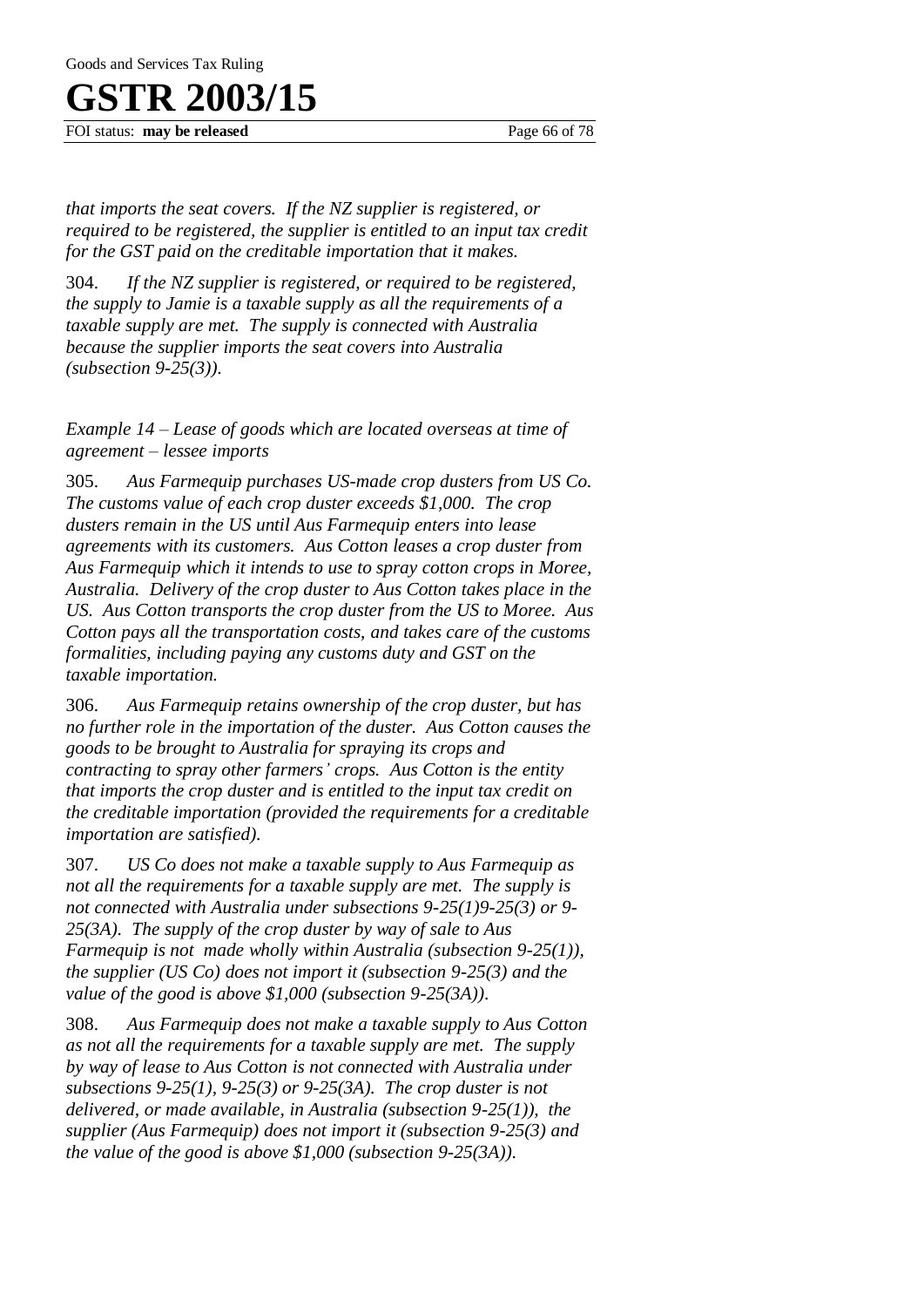FOI status: **may be released** Page 67 of 78

#### *Example 15 – Lease of goods – lessor imports*

309. *As in example 14, Aus Farmequip intends to lease a US-manufactured crop duster to Aus Cotton. Aus Farmequip arranges for the crop duster to be transported from the USA and completes the customs formalities, executes the lease and delivers the crop duster to Aus Cotton. In this case, Aus Farmequip causes the crop duster to be brought to Australia for its own purposes, that is, to lease to Aus Cotton. Aus Farmequip applies the goods to its purposes after importation by making the supply by way of lease to Aus Cotton. Because Aus Farmequip also completes the customs formalities it is the entity that imports the goods.*

310. *Aus Farmequip makes a taxable supply to Aus Cotton as all the requirements for a taxable supply are met. The supply is connected with Australia as the crop duster is delivered, or made available, in Australia (subsection 9-25(1)).*

#### *Example 16 – Personally owned goods*

311. *Mr Spinner, a recently arrived Australian resident, is establishing a woollen mill in Australia to produce wool for export. Prior to arrival in Australia, Mr Spinner owned a similar business in New Zealand and imports the machinery he owned and used in that business. There is no supply of the machinery. Mr Spinner organises and pays all the costs of transportation, delivery and installation and engages a customs broker to clear the goods through Customs.*

312. *While other entities may be involved in facilitating the physical transportation of the machinery, Mr Spinner causes the machinery to be brought to Australia to use in his business. Mr Spinner completes the customs formalities and is liable to pay GST on the importation. Mr Spinner is the entity that imports the machinery into Australia and is entitled to the input tax credit on the creditable importation that he makes, assuming he is registered or required to be registered for GST purposes.*

*Example 17 –Goods consigned to an Australian business for marketing on behalf of consignor* 

313. *Berlin Co, a German based company, has developed an innovative lifting device. To establish a market in Australia, Berlin Co (consignor) sends 10 of the devices to Westoz, a distributor of similar equipment located in Fremantle, Western Australia. Westoz has agreed to provide floor space in its retail outlet for a commission from Berlin Co of 25% of the selling price of each of the devices. There is no supply of the goods by way of sale from Berlin Co to Westoz. Berlin Co sells the devices to the Australian customer. Berlin*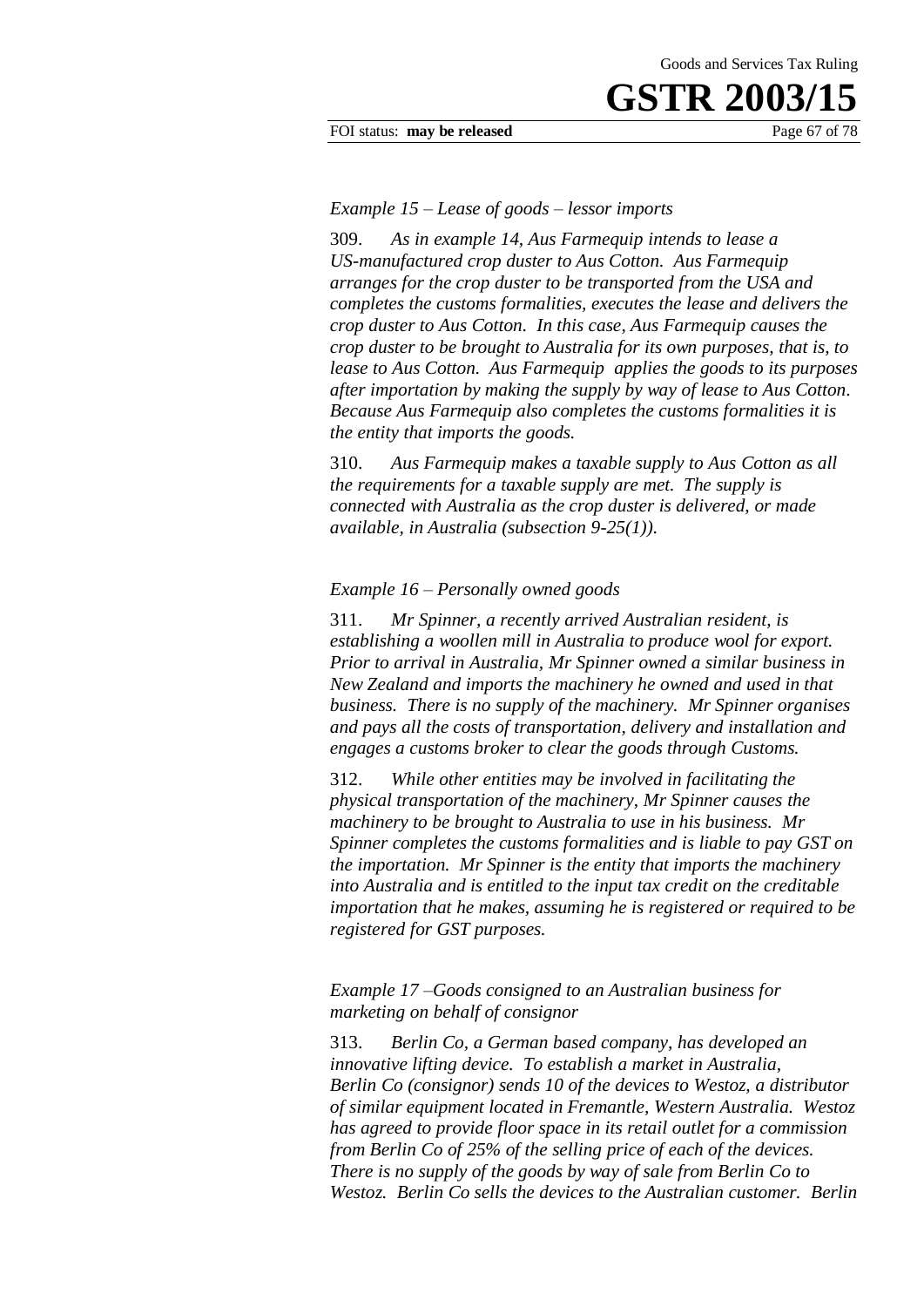FOI status: **may be released** Page 68 of 78

*Co pays all costs in respect of the transportation and delivery of the goods and engages a customs broker to clear the goods through Customs on its behalf.* 

314. *Berlin Co causes the goods to be brought to Australia to sell on the domestic market. Although the goods are physically in the care and custody of Westoz, Berlin Co retains legal ownership of and risk in the goods. Once Westoz finds a buyer, a contract of sale is effected between Berlin Co and the buyer. Berlin Co is the only entity that has the right to apply the goods to its own purposes after importation. Berlin Co is the entity that imports the goods and, if registered, or required to be registered, is entitled to the input tax credit on the creditable importation* 

315. *If Berlin Co appoints Westoz as its agent to make the taxable importation Division 57 applies. See Example 7 for the operation of Division 57. Depending on the arrangements between Berlin Co and Westoz, Berlin Co may make taxable supplies through Westoz as a resident agent, in which case Division 57 would also apply in relation to the taxable supplies.*

*Example 18 – Goods sent to Australia for sale by agent in Australia* 

316. *A wealthy foreign art collector wishes to sell a painting by a famous Australian-born artist. The painting has not previously been brought into Australia. To achieve the best price for the painting, the collector is advised by his selling agent, Kyles Auction House, to sell the painting in Australia. Kyles, for a commission, agrees to undertake the complete task of marketing, displaying and selling the painting in Australia, including arranging for the transport from overseas, customs clearance in Australia and insurance of the painting.*

317. *Kyles arranges for the transporting of the painting to Australia and enters it for home consumption, thus taking delivery of the painting and then displaying it with a view to attracting a buyer. The painting is sold by Kyles as agent for the foreign art collector at an auction in Sydney. Kyles receives a commission for the sale, deducts its expenses and passes on the remaining proceeds to the art collector in accordance with their agreement.*

318. *The collector causes the goods to be brought to Australia for its purpose of sale. The reason the painting is brought to Australia is for it to be sold by the collector, through the agent, Kyles. Kyles does not cause the painting to be brought to Australia for its own purposes, but for the collector's purpose of sale. Kyles can only display and sell the painting on behalf of the owner.* 

319. *Kyles is not, therefore, the entity that imports the goods for the purposes of paragraph 15-5(a). While Kyles completes the*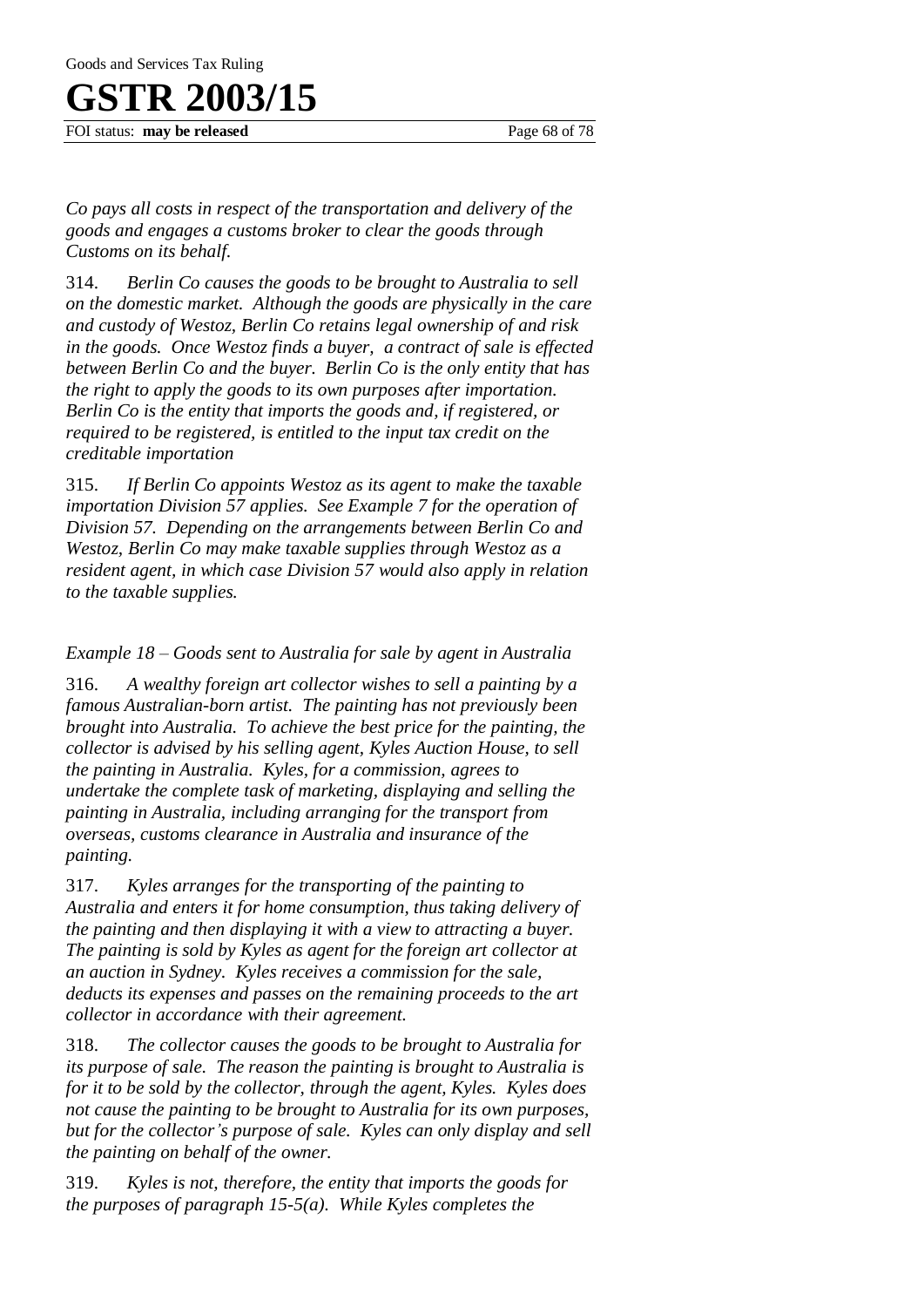FOI status: **may be released** Page 69 of 78

*customs formalities and appears as owner on the import declaration, it does not cause the goods to be brought to Australia for its own purposes. Kyles' service of transporting the painting to Australia is not an end in itself. Rather, the goods are transported here for the collector's purpose ie sale of the goods.*

320. *If the art collector appoints Kyles to enter the goods for home consumption on the collector's behalf as agent (Kyles appears as 'owner' on the entry), the art collector makes a taxable importation through a resident agent in terms of section 57-5. Kyles is liable for GST on the taxable importation made on behalf of the collector as its non-resident principal. Kyles is also entitled to an input tax credit for the GST paid on the taxable importation made on behalf of the collector provided the art collector makes a creditable importation. To make a creditable importation, the art collector must import the goods into Australia in carrying on the collector's enterprise and be registered, or required to be registered. (See further example 7 regarding the implications of Division 57).* 

321. *If the art collector is carrying on an enterprise and is registered or required to be registered, and makes the supply in the course of the enterprise, the sale of the painting at auction in Australia is a taxable supply. Since the taxable supply is made through Kyles as agent for the non-resident collector, it is Kyles and not the collector that has the liability for GST on the supply in accordance with section 57-5.*

*Example 19 – Goods sent to Australia to be displayed* 

322. *To attract more visitors, a Melbourne museum organises a Renaissance Art exhibition featuring a famous Italian painting. With the permission of the painting's owner, the painting is removed from a gallery in Rome and transported to the museum. The Melbourne museum enters the painting for home consumption and pays GST. The museum is the entity that causes the goods to be sent to Australia for its purposes of applying the painting to the use for which it is intended (that is, display). The museum is the entity that imports the goods for the purposes of Division 15 and is therefore entitled to an input tax credit, assuming the requirements for a creditable importation are satisfied.*

### **Detailed Contents List**

323. Below is a detailed content list for this ruling:

**What this Ruling is about 1**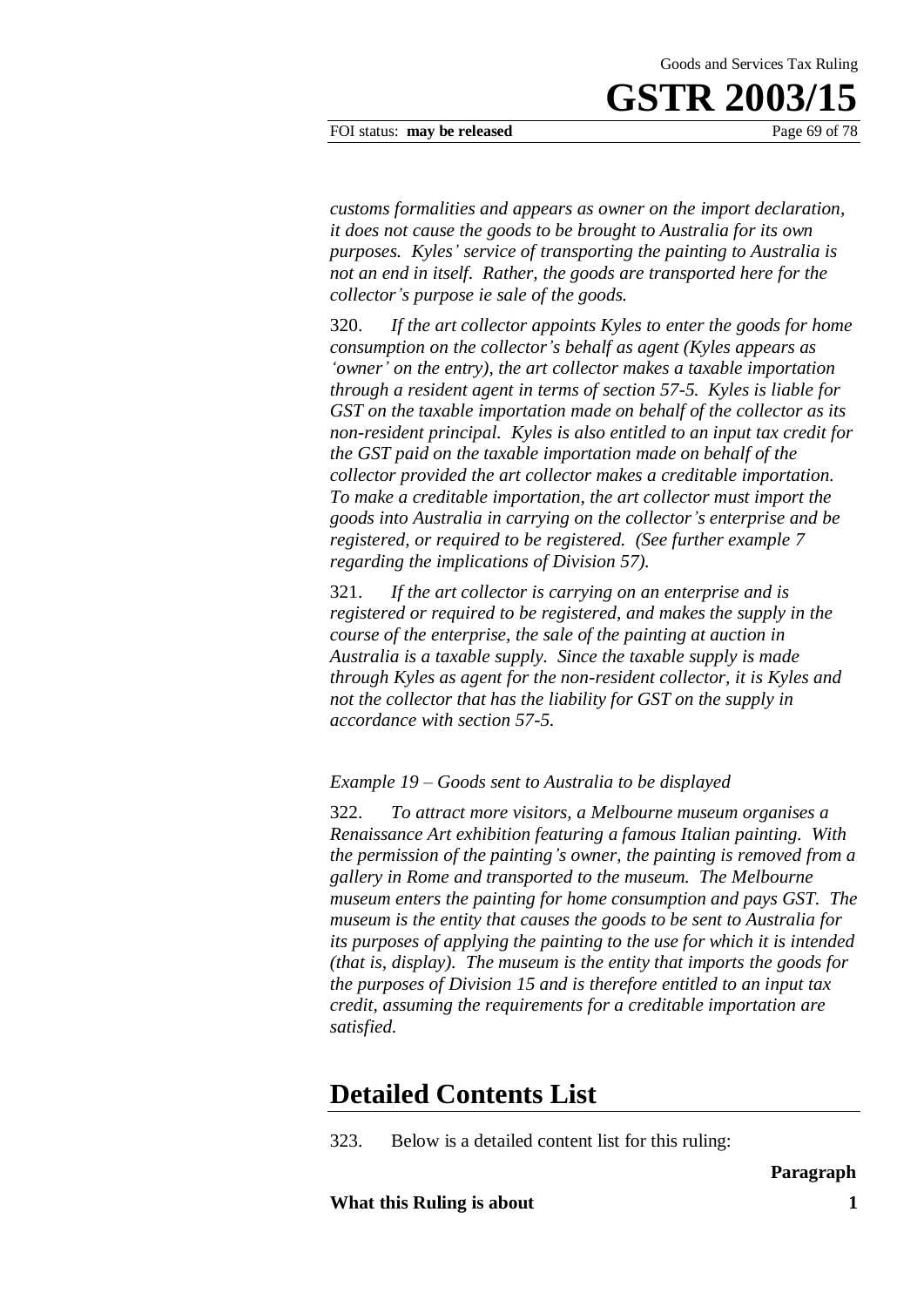Goods and Services Tax Ruling

# **GSTR 2003/15**

| Date of effect                                                                                                 | 10  |
|----------------------------------------------------------------------------------------------------------------|-----|
| <b>Context</b>                                                                                                 |     |
| Taxable importations                                                                                           |     |
| Offshore supplies of low value goods                                                                           |     |
| The Comptroller-General of Customs and importations                                                            | 20  |
| <b>Ruling</b>                                                                                                  | 26  |
| Taxable importations                                                                                           | 27  |
| Taxable importations under Division 13                                                                         |     |
| Taxable importations under Division 114                                                                        |     |
| Non-taxable importations                                                                                       |     |
| Calculation and payment of GST                                                                                 |     |
| Creditable importations                                                                                        |     |
| Other issues                                                                                                   |     |
| Section 9-25                                                                                                   |     |
| Other provisions                                                                                               |     |
| <b>Explanation</b>                                                                                             |     |
| GST on importations                                                                                            |     |
| Taxable importations                                                                                           |     |
| Goods are imported                                                                                             |     |
| Meaning of Australia                                                                                           | 82  |
| Meaning of import                                                                                              | 87  |
| Example $1 -$ Goods brought to Australia but only some<br>imported                                             | 93  |
| Goods entered for home consumption                                                                             | 95  |
| Taxable importations under Division 114                                                                        |     |
| Payment of GST on taxable importations                                                                         |     |
| Creditable importations                                                                                        |     |
| Meaning of 'you import goods'                                                                                  |     |
| Example $2$ – Supply by non-resident, acquisition by resident<br>manufacturer                                  | 143 |
| In summary                                                                                                     | 149 |
| Alternative view of the meaning of 'you import goods'                                                          |     |
| Entities that transport goods or arrange transport for other entities;<br>logistics or customs broker entities | 156 |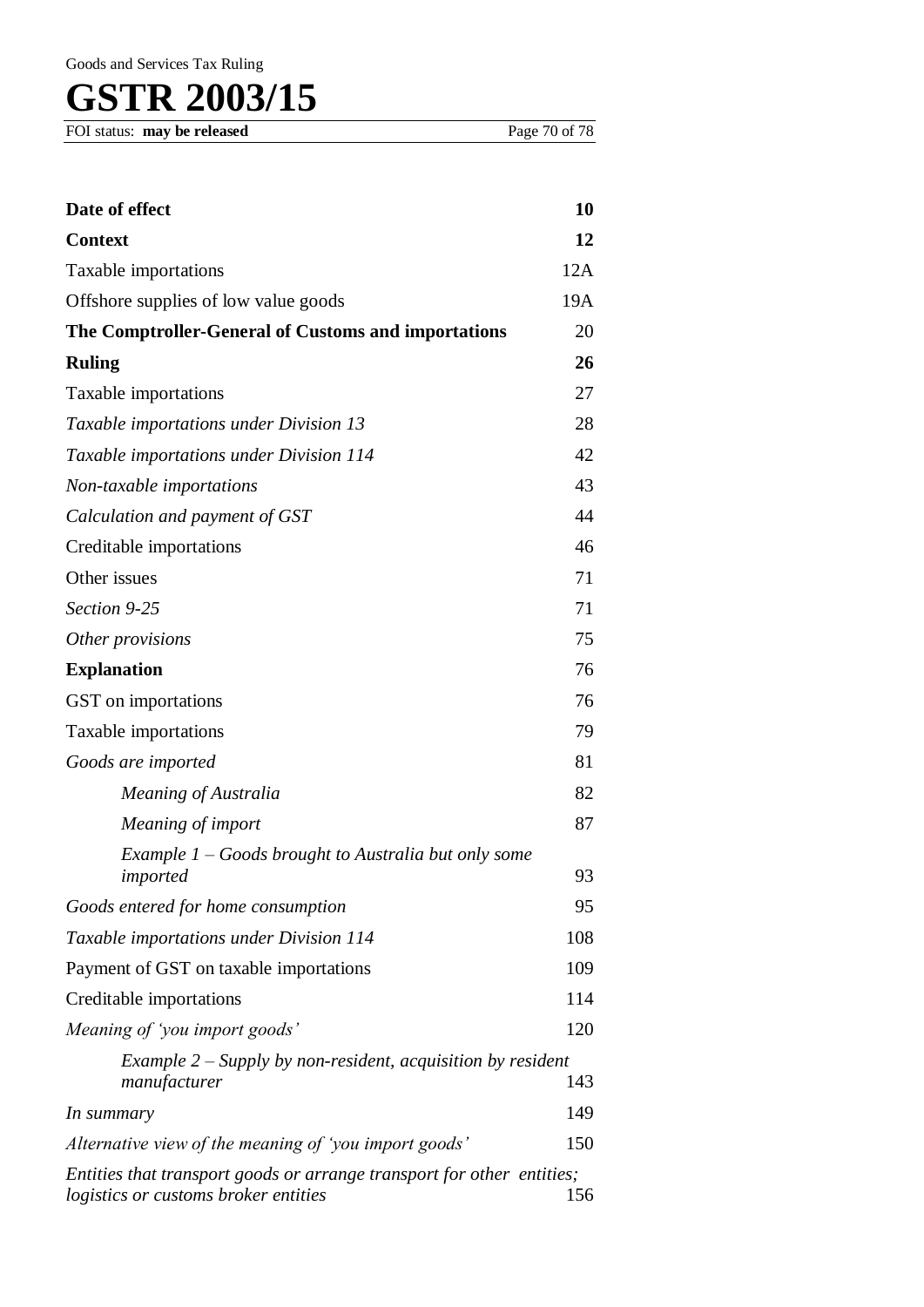Goods and Services Tax Ruling

# **GSTR 2003/15**<br>Page 71 of 78

### FOI status: may be released

| Example 3 - International logistic operators                                                                                             | 160        |  |
|------------------------------------------------------------------------------------------------------------------------------------------|------------|--|
| Ensuring that the entity that causes the goods to be brought to<br>Australia for its own purposes also makes the taxable importation 166 |            |  |
| Example $4$ – Facilitation of an importation - specialised goods<br>transporter                                                          | 172        |  |
| Example $5$ – Facilitation of an importation - specialised goods<br>transporter                                                          | 176        |  |
| More than two parties involved in the purchase of imported goods 177                                                                     |            |  |
| Example 6 - Several parties with an interest in imported goods<br>before they are entered for home consumption                           | 179        |  |
| Special rules for creditable importations                                                                                                | 188        |  |
| Warehoused goods entered for home consumption by an entity other<br>than the entity that imports                                         | 191        |  |
| Non-resident makes a creditable importation through a resident agent195                                                                  |            |  |
| Role of agents                                                                                                                           | 196        |  |
| Resident agent acting for an entity that imports                                                                                         | 196        |  |
| Alternative view                                                                                                                         | 201        |  |
| Resident agents acting for non-residents - Division 57                                                                                   | 208        |  |
| Taxable importations made through resident agents                                                                                        |            |  |
| Creditable importations made through resident agents                                                                                     |            |  |
| Example 7 – Importation by non-resident through resident                                                                                 |            |  |
| agent                                                                                                                                    | 218<br>221 |  |
| Other issues                                                                                                                             |            |  |
| Section 9-25                                                                                                                             |            |  |
| Offshore supplies of low value goods                                                                                                     | 225A       |  |
| Taxable importations without entry for home consumption - Division<br>114                                                                | 226        |  |
| Alternative view                                                                                                                         | 236        |  |
| Non-taxable importations                                                                                                                 | 239        |  |
| <b>Non-taxable importations under Part 3-2</b>                                                                                           | 241        |  |
| Non-taxable importations of goods that would be GST-free or input<br>taxed if supplied                                                   | 250        |  |
| Other importations on which GST is not payable                                                                                           | 253        |  |
| Money                                                                                                                                    | 253        |  |
| Temporary imports where security is given                                                                                                | 254        |  |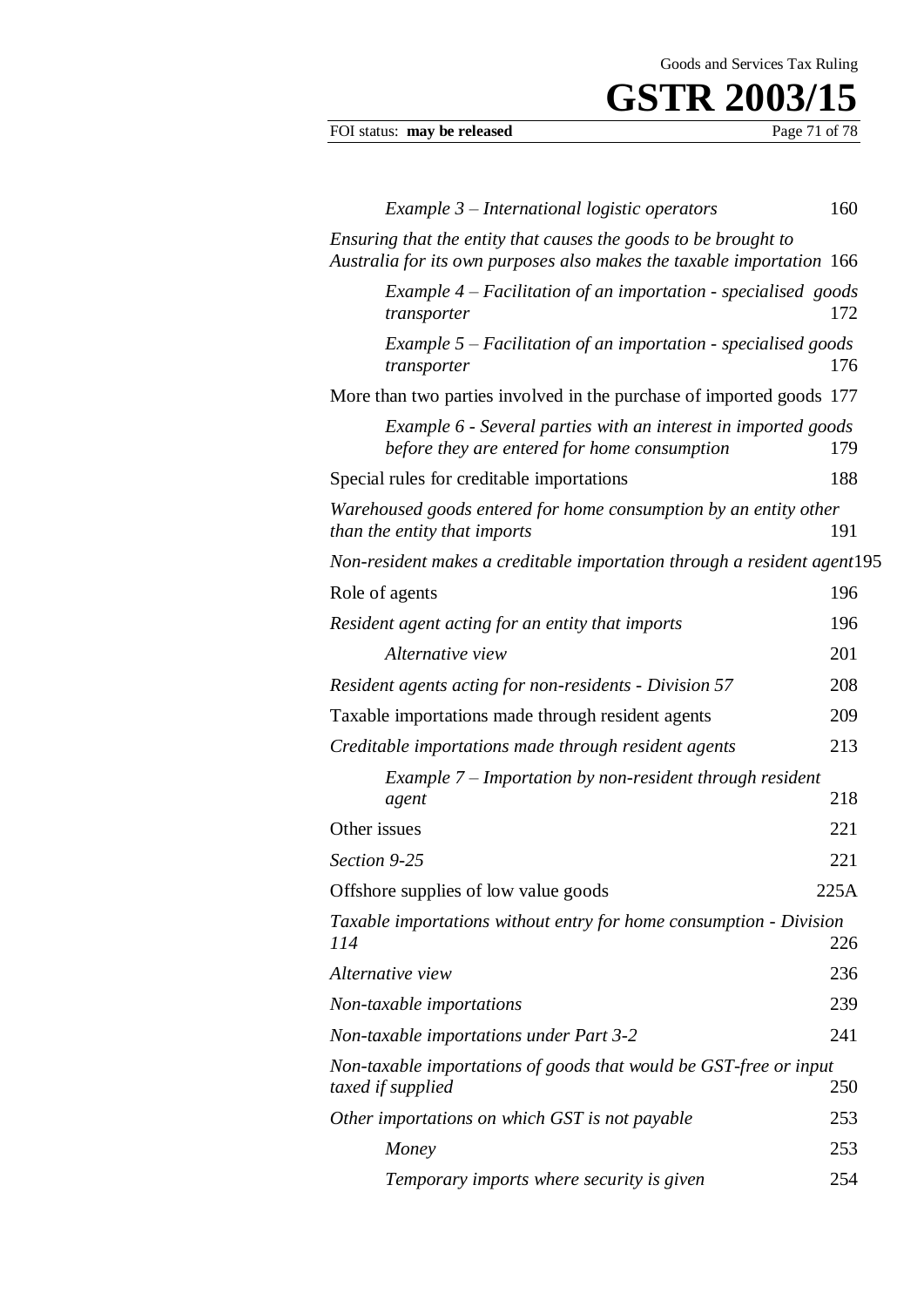| FOI status: may be released | Page 72 of 78 |
|-----------------------------|---------------|
|                             |               |

| Value of the taxable importation                                                                              | 258     |
|---------------------------------------------------------------------------------------------------------------|---------|
| Example $7A - Calculating the value of a taxable important$<br>with actual costs                              | 258A    |
| Example $8$ – Components of international transport to be<br>included in the value of the taxable importation | 269     |
| Example $8A$ – Value of taxable importation using uplift factor<br>for certain costs                          | 273D    |
| Value of re-importations                                                                                      | 274     |
| Example 9 – Goods exported for repair and re-imported                                                         | 278     |
| Example $10$ – Re-importation of breeding livestock                                                           | 281     |
| Scheme for deferred payment of GST                                                                            | 283     |
| Attributing the input tax credits for your creditable importation                                             | 289     |
| Example $11$ – Attribution of input tax credit                                                                | 293     |
| <b>Further examples</b>                                                                                       | 294     |
| Examples of entities that import goods for the purposes of paragraph<br>$15-5(a)$                             | 294     |
| Example $12$ – Goods purchased from overseas to be used in<br>Australia                                       | 298     |
| Example 13 – Goods purchased from overseas and delivered<br>by overseas supplier in Australia                 | 301     |
| Example 14 – Lease of goods which are located overseas at<br>time of agreement - lessee imports               | 305     |
| Example $15$ – Lease of goods - lessor imports                                                                | 309     |
| Example 16 – Personally owned goods                                                                           | 311     |
| Example 17 – Goods consigned to an Australian business for<br>marketing on behalf of consignor                | 313     |
| Example $18 - Goods$ sent to Australia for sale by agent in<br>Australia                                      | 316     |
| Example 19 – Goods sent to Australia to be displayed                                                          | 322     |
| <b>Detailed Contents List</b>                                                                                 | 323     |
| APPENDIX A Division 114 - Importations without entry for home<br>consumption                                  | page 68 |
| APPENDIX B - Subsection $42-5(1)$ - Non-taxable importations -<br>Schedule 4 to the Customs Tariff Act 1995   | page 70 |

## **Commissioner of Taxation**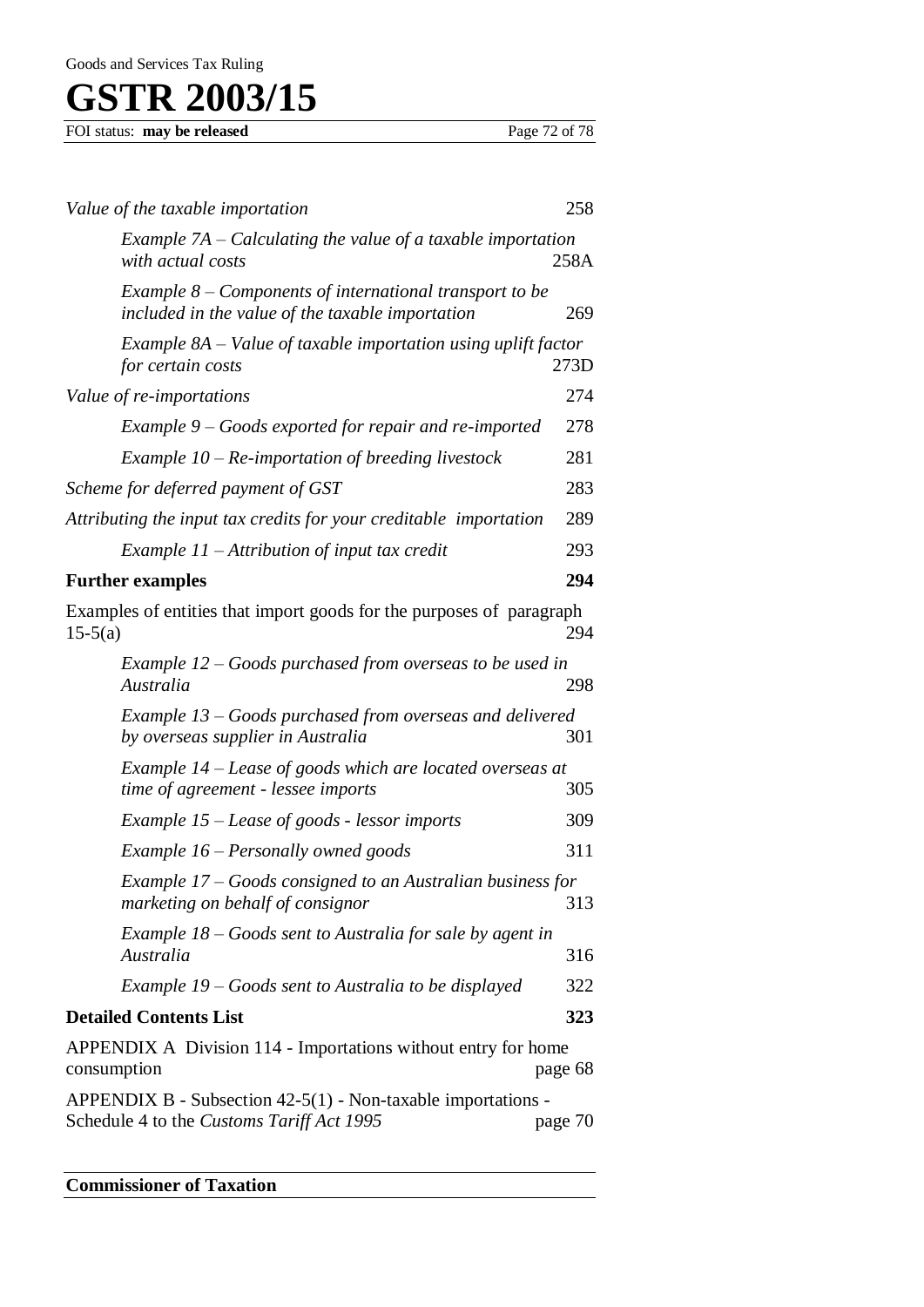#### FOI status: **may be released** Page 73 of 78

#### Goods and Services Tax Ruling

## **GSTR 2003/15**

#### 10 December 2003

*Previous draft:*  Previously issued in draft form as GSTR 2002/D11 *Related Rulings/Determinations:*  GSTR 2006/4; TR 2006/10; LCR 2018/1 *Legislative references:*  - Acts Interpretation Act 1901 - ANTS (GST Imposition-Customs)Act 1999 - ANTS(Wine Equalisation Tax Imposition-Customs) Act 1999 - ANTS(Luxury Car Tax Imposition-Customs) Act 1999 - ANTS (GST)A 1999 - ANTS (GST)A 1999 7-1(1) - ANTS (GST)A 1999 9-5 - ANTS (GST)A 1999 9-25 - ANTS (GST)A 1999 9-25(1) - ANTS (GST)A 1999 9-25(3) - ANTS (GST)A 1999 9-25(3A) - ANTS (GST)A 1999 11-5 - ANTS (GST)A 1999 Div 13 - ANTS (GST)A 1999 13-5 - ANTS (GST)A 1999 13-5(1) - ANTS (GST A 1999 13-5(3) - ANTS (GST)A 1999 13-10 - ANTS (GST)A 1999 13-10(a) - ANTS (GST)A 1999 13-10(b) - ANTS (GST)A 1999 13-10(1)(b) - ANTS (GST)A 1999 13-15 - ANTS (GST)A 1999 13-20 - ANTS (GST)A 1999 13-20(1) - ANTS (GST)A 1999 13-20(2) - ANTS (GST)A 1999 13-20(2)(b)(i) - ANTS (GST)A 1999 3-20(2)(b)(ii) - ANTS (GST)A 1999 3-20(2)(ba) - ANTS (GST)A 1999 13-20(2A) - ANTS (GST)A 1999 13-20(3)(a) - ANTS (GST)A 1999 13-20(3)(b)- ANTS (GST)A 1999 13-20(3)(c)(i) - ANTS (GST)A 1999 13-20(4) - ANTS (GST)A 1999 13-20(5) - ANTS (GST)A 1999 13-25 - ANTS (GST)A 1999 Div 15 - ANTS (GST)A 1999 15-5 - ANTS (GST)A 1999 15-5(a) - ANTS (GST)A 1999 15-5(b) - ANTS (GST)A 1999 15-5(c) - ANTS (GST)A 1999 15-10(1) - ANTS (GST)A 1999 15-10(2)

- ANTS (GST)A 1999 15-15 - ANTS (GST)A 1999 29-10(3) - ANTS (GST)A 1999 29-15 - ANTS (GST)A 1999 29-15(1) - ANTS (GST)A 1999 29-15(2) - ANTS (GST)A 1999 29-70(1) - ANTS (GST)A 1999 33-15 - ANTS (GST)A 1999 33-15(1) - ANTS (GST)A 1999 33-15(1)(a) - ANTS (GST)A 1999 33-15(1)(b) - ANTS (GST)A 1999 33-15(2) - ANTS (GST)A 1999 Div 38 - ANTS (GST)A 1999 Subdiv 38-A - ANTS (GST)A 1999 38-P - ANTS (GST)A 1999 38-45(1) - ANTS (GST)A 1999 38-355 - ANTS (GST)A 1999 38-355(1) (item 5) ANTS (GST)A 1999 38-355(1) (item 5A) - ANTS (GST)A 1999 42 - ANTS (GST)A 1999 42-5 - ANTS (GST)A 1999 42-5(1) - ANTS (GST)A 1999 42-5(1A) - ANTS (GST)A 1999 42-5(1C) - ANTS (GST)A 1999 42-5(2) - ANTS (GST)A 1999 42-10 - ANTS (GST)A 1999 42-10(1) - ANTS (GST)A 1999 42-10(2) - ANTS (GST)A 1999 42-15 - ANTS (GST)A 1999 Div 57 - ANTS (GST)A 1999 57-5 - ANTS (GST)A 1999 57-5(2) - ANTS (GST)A 1999 57-10 - ANTS (GST)A 1999 Div 60 - ANTS (GST)A 1999 66-45 - ANTS (GST)A 1999 83 - ANTS (GST)A 1999 84 - ANTS (GST)A 1999 84-C - ANTS (GST)A 1999 Div 114 - ANTS (GST)A 1999 114-5 - ANTS (GST)A 1999 114-5(1) - ANTS (GST)A 1999 114-25 - ANTS (GST)A 1999 114-25(1)(a) - ANTS (GST)A 1999 114-25(1)(b) - ANTS (GST)A 1999 Div 117 - ANTS (GST)A 1999 117-5 - ANTS (GST)A 1999 117-5(1)(a) - ANTS (GST)A 1999 117-5(1)(b) - ANTS (GST)A 1999 117-5(1)(c) - ANTS (GST)A 1999 117-5(1)(ba) - ANTS (GST)A 1999 117-5(2) - ANTS (GST)A 1999 117-10 - ANTS (GST)A 1999 Div 129 - ANTS (GST)A 1999 129-55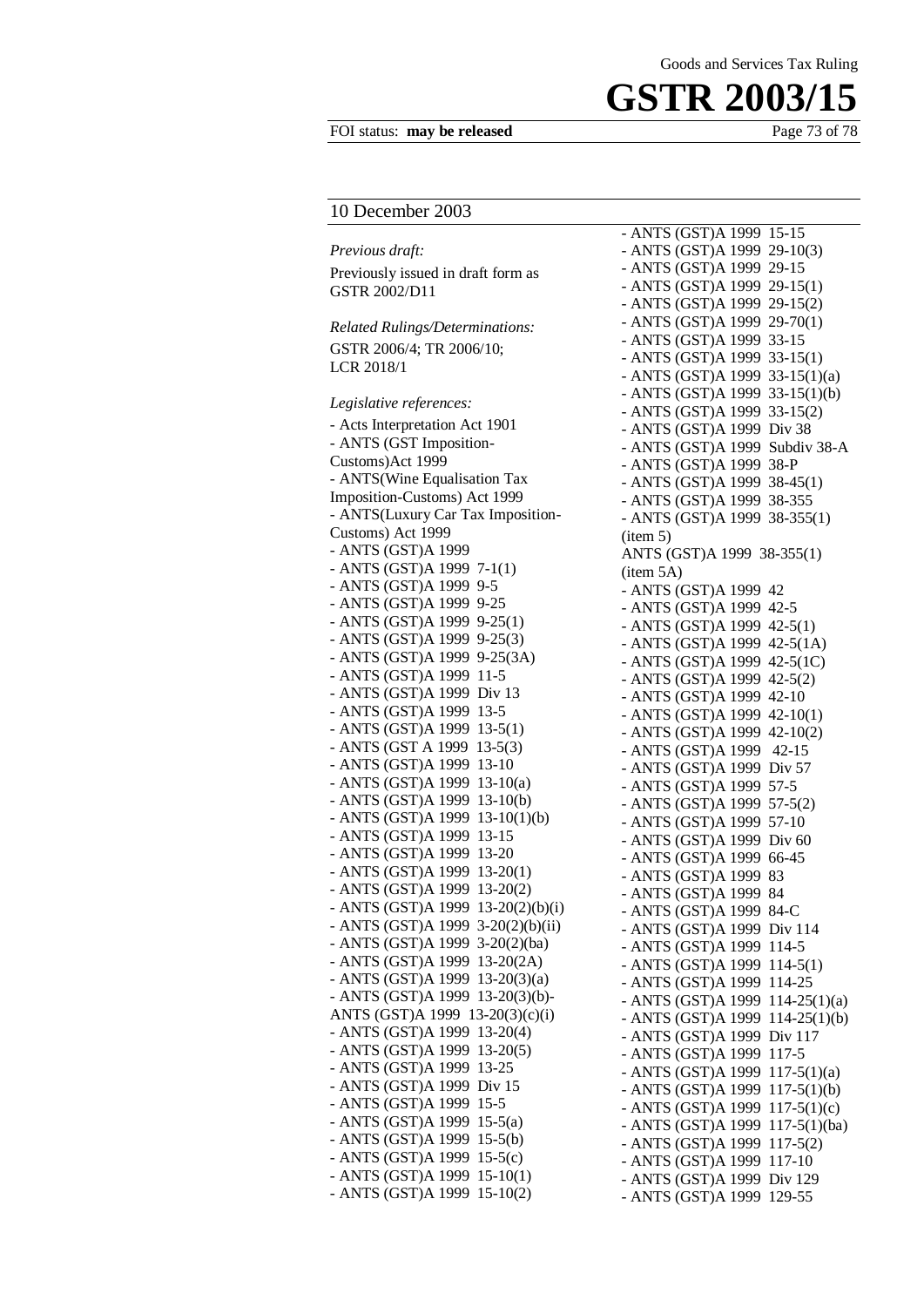FOI status: **may be released** Page 74 of 78

- ANTS (GST)A 1999 Div 171 - ANTS (GST)A 1999 171-5 - ANTS (GST)A 1999 195-1 - ANTS (GST) Amendment Regulations 2000 (No. 3) - ANTS (GST) Bill 1998 - ANTS (GST) Reg 1999 - ANTS (GST) Reg 1999 Div 33 - ANTS (GST) Reg 1999 33-15 - ANTS (GST) Reg 1999 33-15.01 - ANTS (GST) Reg 1999 33-15.02 - ANTS (GST) Reg 1999 33-15.03 - ANTS (GST) Reg 1999 3-15.03(2) - ANTS (GST) Reg 1999 3-15.03(3) - ANTS (GST) Reg 1999 3-15.03(4) - ANTS (GST) Reg 1999 33-15.04 - ANTS (GST) Reg 1999 33-15.05 - ANTS (GST) Reg 1999 33-15.06 - ANTS (GST) Reg 1999 33-15.07 - ANTS (GST) Reg 1999 33-15.08 - ANTS (GST) Reg 1999 33-15.09 - Customs Act 1901 - CA 1901 4 - CA 1901 5C - CA 1901 49B - CA 1901 68  $-$  CA 1901 68(1)(d)  $-$  CA 1901 68(1)(e)  $-$  CA 1901 68(1)(f)  $-$  CA 1901 68(1)(i) - CA 1901 69 - CA 1901 70 - CA 1901 71 - CA 1901 71(A)2  $-$  CA 1901 71(A)3 - CA 1901 71(A)6  $-$  CA 1901 71(A)7 - CA 1901 77D - CA 1901 161J - CA 1901 162 - CA 1901 162(3)(b) - CA 1901 162A  $-$  CA 1901 162A(5)(b) - CA 1901 181 - CA 1901 181(2) - CA 1901 183

- CA 1901 203B - CA 1901 203C - Customs R 1926 124 - Customs R 1926 125 - Customs R 1926 125A - Customs R 1926 124(4) - Customs R 1926 125B(1) - Customs Tariff (Anti-Dumping) Act - CTA 1995 - CTA 1995 Sch 4 - CTA 1995 18(1) - ITAA 1936 6 - Seas and Submerged lands Act 1973 - TAA 1953 Sch 1 Div 358 *Case references:*  - Forbes v. Traders Finance Corporation Ltd (1970) 126 CLR 429 [1972] ALR 653; (1971) 45 ALJR 668 - Granite Arms v. Chief Executive Officer of Customs [2003] FCA 506 - Chief Executive Officer of Customs v. Granite Arms Pty Ltd [2004] FCAFC 81 - The Chief Executive Officer of Customs v. Granite Arms Pty Ltd [2005] HCA 51 - He Kaw Teh v. R (1985) 157 CLR 523; (1985) 60 ALR 449; (1985) 59 ALJR 620; (1985) 15 A Crim R 203 - International Harvester Company of Australia Proprietary Limited v. Carrigan's Hazeldene Pastoral Company (1958) 100 CLR 644; (1958) 32 ALJR 160 - The Queen v. Bull (1974) 131 CLR 203; (1974) 3 ALR 171; (1974) 48 ALJR 232 - Wilson v. Chambers (1926) 38 CLR 131; (1926) 32 ALR 274

- CA 1901 203

#### ATO references:

NO 2002/020432 ISSN: 1443-5160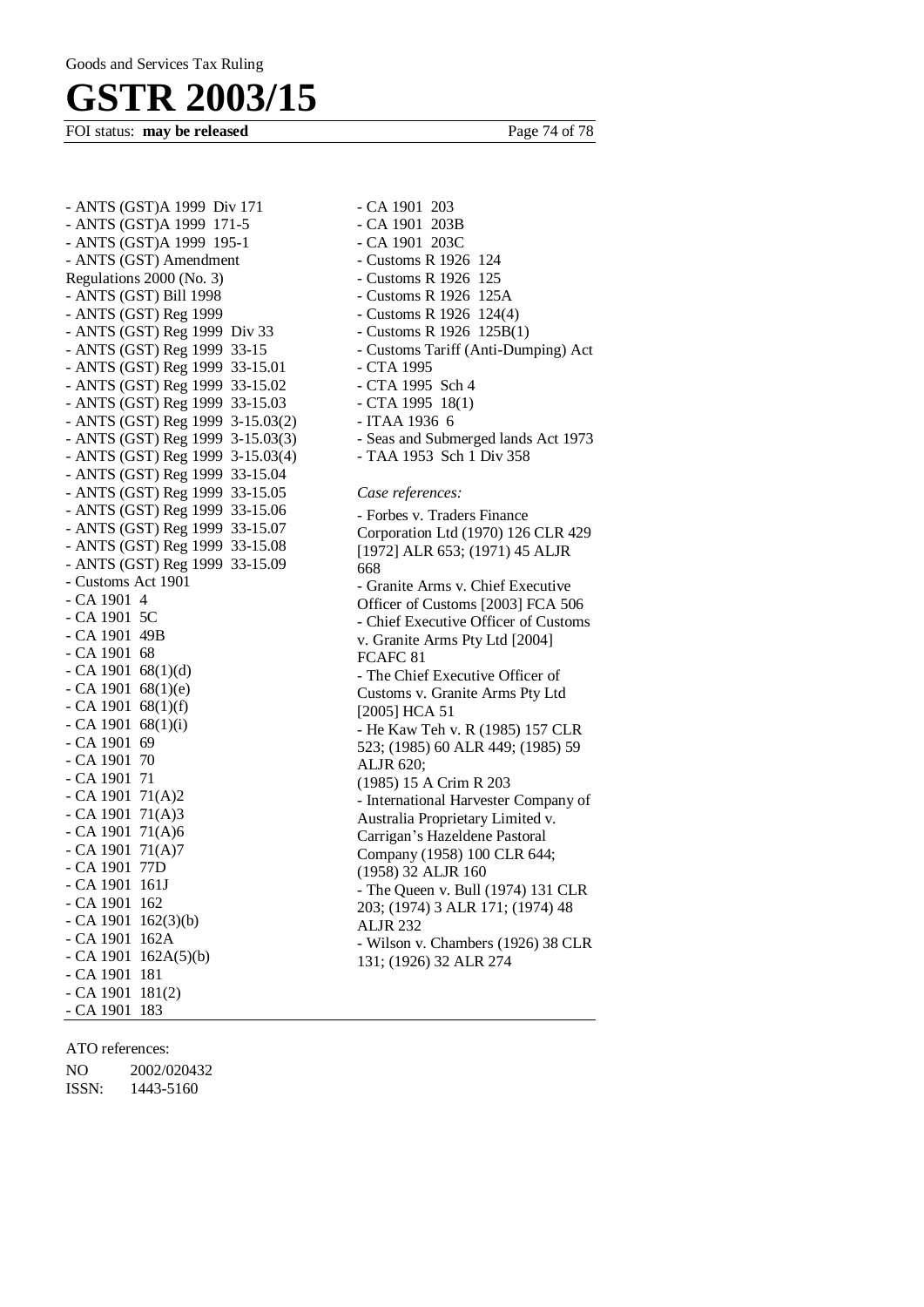### **APPENDIX A**

## **Division 114 - Importations without entry for home consumption**

### **114-5 Importations without entry for home consumption**

- (1) You make a taxable importation if:
	- (a) the circumstances referred to in the third column of the following table occur; and
	- (b) you are referred to in the fourth column of the table as the importer in relation to those circumstances.

However, there is not a taxable importation to the extent that the importation to which the circumstances relate is a nontaxable importation.

| <b>Item</b>              | <b>Topic</b>                                                    | <b>Circumstance</b>                                                                                                                                                                      | <b>Importer</b>                                           |
|--------------------------|-----------------------------------------------------------------|------------------------------------------------------------------------------------------------------------------------------------------------------------------------------------------|-----------------------------------------------------------|
| $\mathbf{1}$             | Personal or<br>household<br>effects of<br>passengers or<br>crew | Goods of a kind referred to in<br>paragraph $68(1)(d)$ of the Customs Act<br>are delivered into home consumption in<br>accordance with an authorisation under<br>section 71 of that Act. | The person to<br>whom the<br>authorisation<br>was granted |
| 2                        | Low value<br>consignments<br>by post                            | Goods of a kind referred to in<br>paragraph 68(1)(e) of the Customs Act<br>are delivered into home consumption in<br>accordance with an authorisation under<br>section 71 of that Act.   | The person to<br>whom the<br>authorisation<br>was granted |
| 3                        | Other low<br>value<br>consignments                              | Goods of a kind referred to in<br>paragraph $68(1)(f)$ of the Customs Act<br>are delivered into home consumption in<br>accordance with an authorisation under<br>section 71 of that Act. | The person to<br>whom the<br>authorisation<br>was granted |
| $\overline{\mathcal{A}}$ | Other goods<br>exempt from<br>entry                             | Goods of a kind referred to in<br>paragraph $68(1)(i)$ of the Customs Act<br>are delivered into home consumption in<br>accordance with an authorisation under<br>section 71 of that Act. | The person to<br>whom the<br>authorisation<br>was granted |
| 5                        | Like<br>customable<br>goods                                     | Goods are delivered into home<br>consumption in accordance with a<br>permission granted under section 69 of<br>the Customs Act.                                                          | The person to<br>whom the<br>permission was<br>granted    |

#### **Division 114 - Importations without entry for home consumption**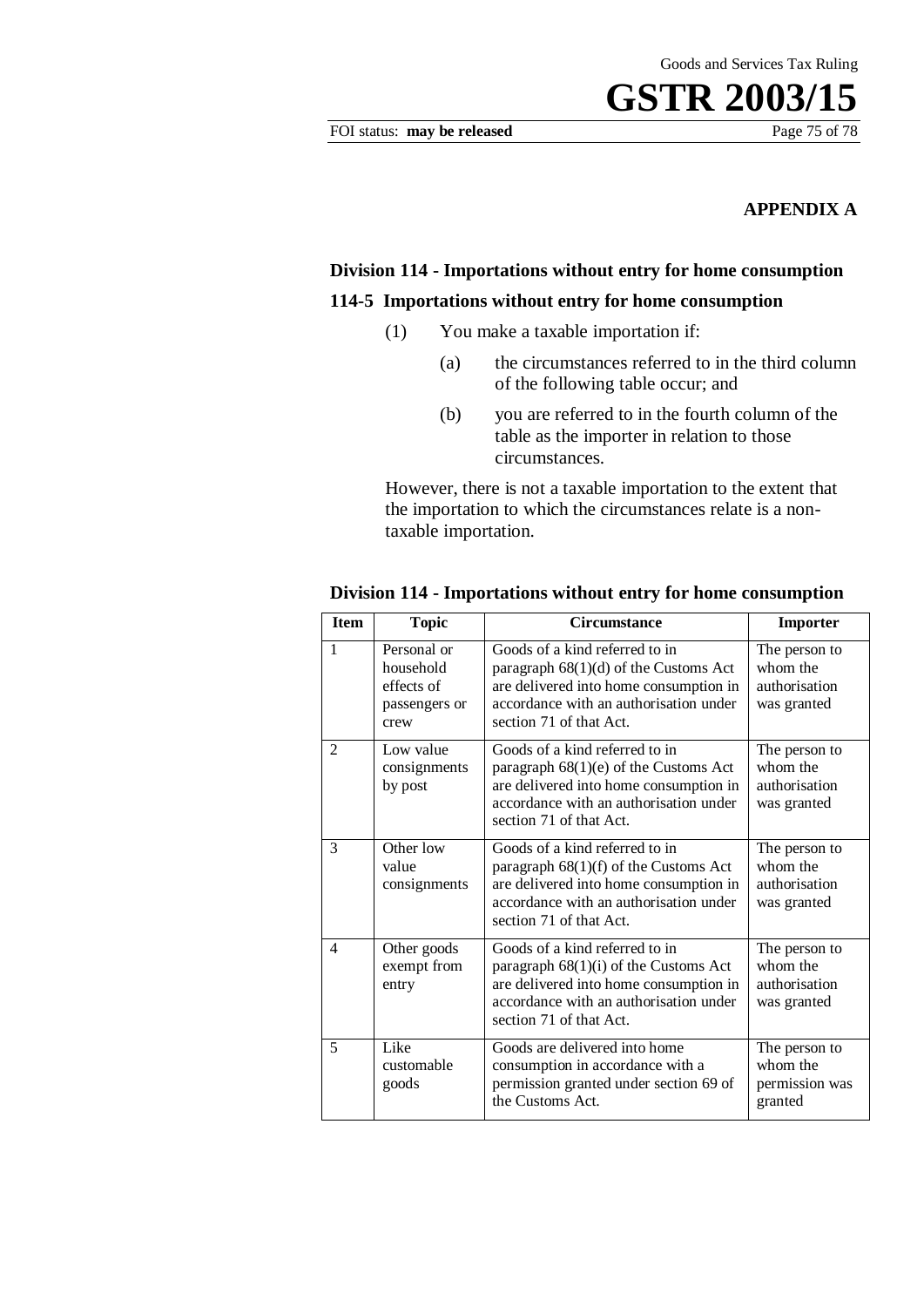FOI status: **may be released** Page 76 of 78

### **Division 114 - Importations without entry for home consumption (Continued)**

| <b>Item</b>     | <b>Topic</b>                                                     | <b>Circumstance</b>                                                                                                                                                                                                                                                                                                                                                                    | Importer                                                                                                                                  |  |
|-----------------|------------------------------------------------------------------|----------------------------------------------------------------------------------------------------------------------------------------------------------------------------------------------------------------------------------------------------------------------------------------------------------------------------------------------------------------------------------------|-------------------------------------------------------------------------------------------------------------------------------------------|--|
| 6               | Special<br>clearance<br>goods                                    | Goods are delivered into home<br>consumption in accordance with a<br>permission granted under section 70 of<br>the Customs Act.                                                                                                                                                                                                                                                        | The person to<br>whom the<br>permission was<br>granted                                                                                    |  |
| 7               | (Repealed by No 176 of 1999)                                     |                                                                                                                                                                                                                                                                                                                                                                                        |                                                                                                                                           |  |
| 8               |                                                                  | (Repealed by No 176 of 1999)                                                                                                                                                                                                                                                                                                                                                           |                                                                                                                                           |  |
| 9               | (Repealed by No 176 of 1999)                                     |                                                                                                                                                                                                                                                                                                                                                                                        |                                                                                                                                           |  |
| 10              | Return of<br>seized goods                                        | Goods that have been seized under a<br>warrant issued under section 203 of the<br>Customs Act, or under section 203B or<br>203C of that Act, are delivered to a<br>person on the basis that they are not<br>forfeited goods.                                                                                                                                                           | The person to<br>whom the goods<br>are delivered                                                                                          |  |
| 11              | (Repealed by No 176 of 1999)                                     |                                                                                                                                                                                                                                                                                                                                                                                        |                                                                                                                                           |  |
| 12              | (Repealed by No 176 of 1999)                                     |                                                                                                                                                                                                                                                                                                                                                                                        |                                                                                                                                           |  |
| 13              | Inwards duty<br>free shops                                       | Goods that are *airport shop goods<br>purchased from an *inwards duty free<br>shop by a *relevant traveller are<br>removed from a *customs clearance<br>area.                                                                                                                                                                                                                          | The relevant<br>traveller                                                                                                                 |  |
| 14              | (Repealed by No 82 of 2002)                                      |                                                                                                                                                                                                                                                                                                                                                                                        |                                                                                                                                           |  |
| $\overline{15}$ | <b>Installations</b><br>and goods on<br>installations            | Goods are deemed by section 49B of<br>the Customs Act to be imported into<br>Australia.                                                                                                                                                                                                                                                                                                | The person who is<br>the owner (within<br>the meaning of<br>the Customs Act)<br>of the goods when<br>they are deemed<br>to be so imported |  |
| 16              | Goods not<br>entered for<br>home<br>consumption<br>when required | Goods not covered by any other item of<br>this table are imported into the indirect<br>tax zone, and:<br>(a) if they are required to be entered<br>under section 68 of the Customs Act -<br>they are not entered in accordance with<br>that requirement; or<br>(b) in any other case - a requirement<br>under that Act relating to their<br>importation has not been complied<br>with. | The person who<br>fails to comply<br>with that<br>requirement                                                                             |  |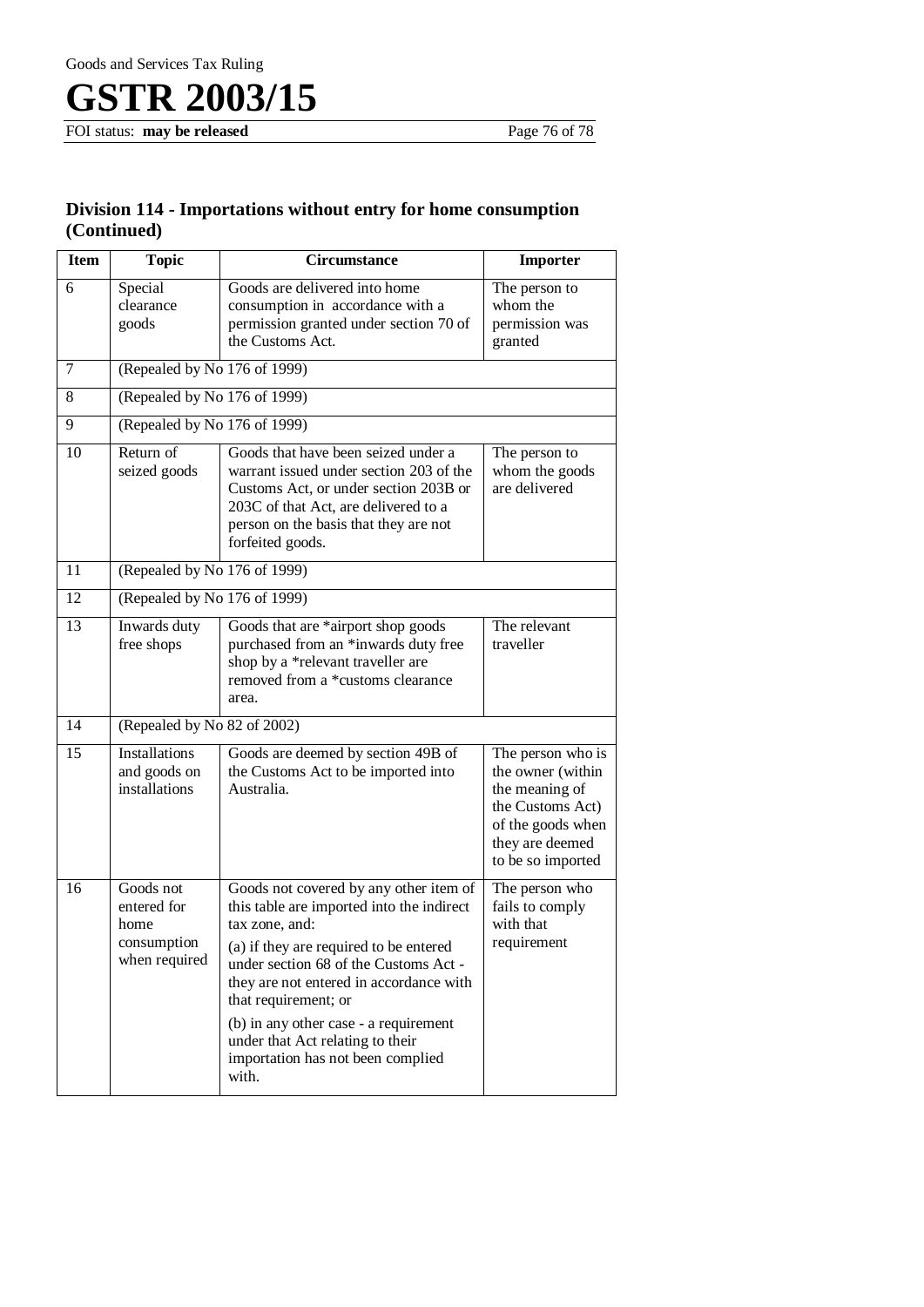FOI status: **may be released** Page 77 of 78

#### **APPENDIX B**

#### **Subsection 42-5(1) – Non-taxable importations – Schedule 4 to the** *Customs Tariff Act 1995*

| <b>Schedule 4</b><br><b>Item</b> | <b>Description</b>                                                                                                                                                                                                                                                                                                                                                                                                                                                                                 |
|----------------------------------|----------------------------------------------------------------------------------------------------------------------------------------------------------------------------------------------------------------------------------------------------------------------------------------------------------------------------------------------------------------------------------------------------------------------------------------------------------------------------------------------------|
|                                  | (The following descriptions are provided as a guide only. Refer<br>to the legislation for the full description)                                                                                                                                                                                                                                                                                                                                                                                    |
| 4                                | Calendars, catalogues, overseas travel literature, overseas price<br>lists or other overseas printed matter <sup>122</sup>                                                                                                                                                                                                                                                                                                                                                                         |
| 10                               | Goods that are owned by the government of a foreign country,<br>for the official use of that government, and are not to be used for<br>purposes of trade <sup>123</sup>                                                                                                                                                                                                                                                                                                                            |
| 11                               | Goods that are for use by or for sale to, persons who are the<br>subject of a Status of Forces Agreement between the<br>Government of Australia and the government of another<br>country $124$                                                                                                                                                                                                                                                                                                     |
| 15                               | Goods imported by passengers, ship or aircraft crew; goods that<br>are the property of a person who has arrived in Australia on an<br>international flight; goods purchased by persons from an inwards<br>duty free shop; goods brought or sent into Australia by members<br>of the Defence Force stationed outside Australia; goods imported<br>by members of the New Zealand, Canada or United Kingdom<br>forces; or passengers personal effects, furniture or household<br>goods <sup>125</sup> |
| 18                               | Goods returned to Australia after repair or replacement, free of<br>charge under warranty or supplied as part of a product safety<br>recall                                                                                                                                                                                                                                                                                                                                                        |
| 21                               | Goods imported for repair or alteration then exported <sup>126</sup>                                                                                                                                                                                                                                                                                                                                                                                                                               |
| 21A                              | Goods imported by the holder of a Tradex order under the<br>Tradex Scheme Act 1999                                                                                                                                                                                                                                                                                                                                                                                                                 |
| 23                               | Goods donated or bequeathed by a person, company or<br>organisation resident or established outside Australia to an<br>organisation established in Australia that is; a registered charity;                                                                                                                                                                                                                                                                                                        |

<sup>122</sup> Refer to By-Law No. 1300595 and 1300601 of the *Customs Act 1901* which can be accessed at legislation.gov.au

1

<sup>123</sup> Refer to By-Law No. 1243557 and 1243684 of the *Customs Act 1901* which can be accessed at legislation.gov.au

<sup>124</sup> Refer to By-Law No. 1300964, 1300978, 1300982, 1300987, 1300989, and 1300995 of the *Customs Act 1901* which can be accessed at legislation.gov.au

<sup>&</sup>lt;sup>125</sup> Refer to By-Law No. 1300938, 1300942 and 1300953 of the *Customs Act 1901* which can be accessed at legislation.gov.au

<sup>126</sup> Refer to By-Law No. 1304161 and 1304168 of the *Customs Act 1901* which can be accessed at legislation.gov.au